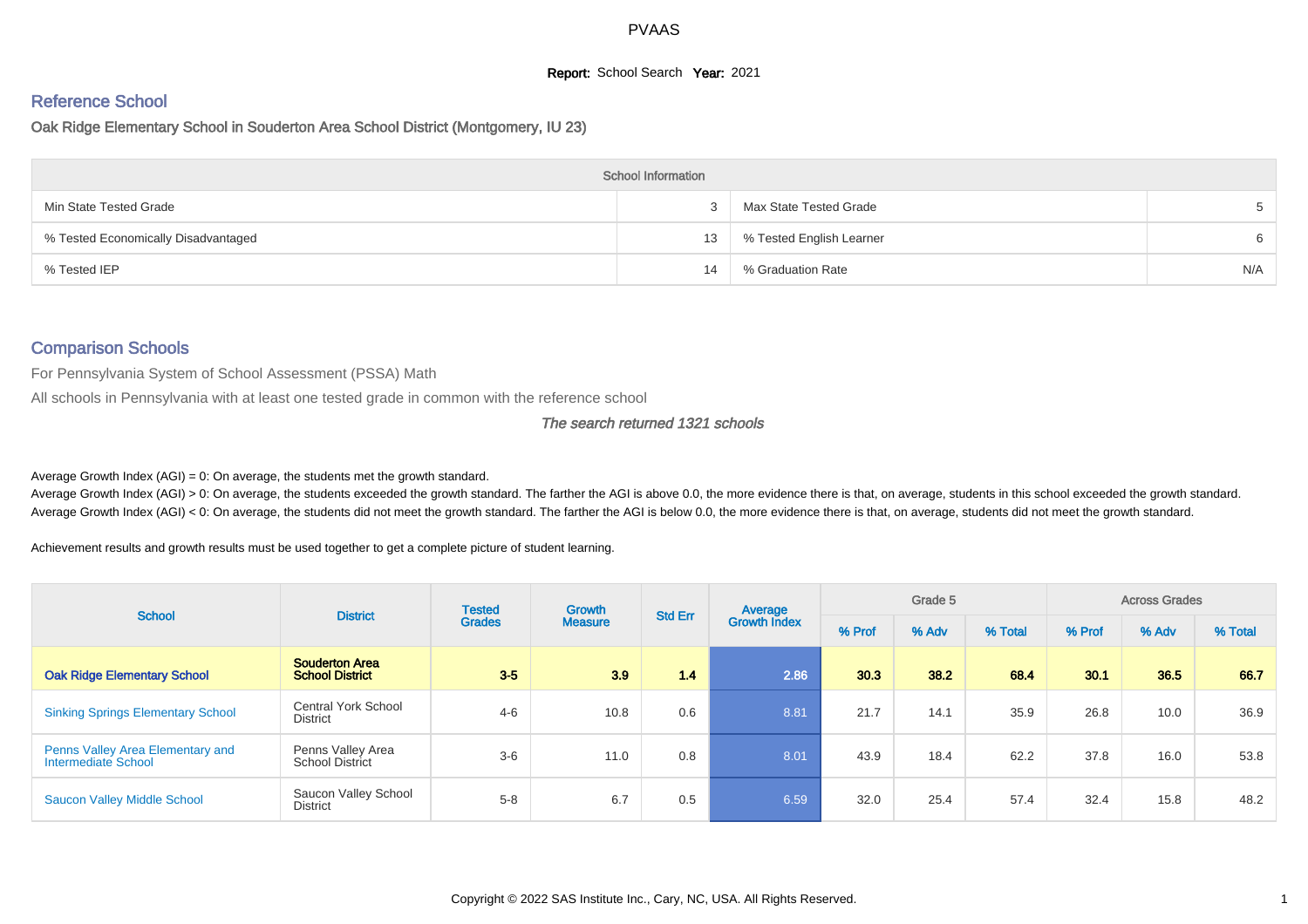| <b>School</b>                              |                                                  | <b>Tested</b><br>Growth<br><b>District</b><br><b>Grades</b><br><b>Measure</b> | <b>Std Err</b> | Average<br>Growth Index |       | Grade 5 |       | <b>Across Grades</b> |        |       |         |
|--------------------------------------------|--------------------------------------------------|-------------------------------------------------------------------------------|----------------|-------------------------|-------|---------|-------|----------------------|--------|-------|---------|
|                                            |                                                  |                                                                               |                |                         |       | % Prof  | % Adv | % Total              | % Prof | % Adv | % Total |
| <b>Oak Ridge Elementary School</b>         | <b>Souderton Area</b><br><b>School District</b>  | $3-5$                                                                         | 3.9            | 1.4                     | 2.86  | 30.3    | 38.2  | 68.4                 | 30.1   | 36.5  | 66.7    |
| <b>Hopewell Elementary School</b>          | Oxford Area School<br><b>District</b>            | $5-6$                                                                         | $7.0\,$        | 0.6                     | 6.02  | 24.0    | 8.0   | 32.0                 | 26.2   | 7.6   | 33.8    |
| David E Williams Middle School             | Montour School<br><b>District</b>                | $5-8$                                                                         | 5.0            | 0.4                     | 1.98  | 32.2    | 25.4  | 57.6                 | 29.0   | 28.2  | 57.1    |
| <b>Bear Creek School</b>                   | Elizabethtown Area<br><b>School District</b>     | $4 - 6$                                                                       | 4.7            | 0.5                     | 8.80  | 30.0    | 22.8  | 52.8                 | 27.5   | 16.8  | 44.3    |
| <b>Butler Middle School</b>                | <b>Butler Area School</b><br><b>District</b>     | $5-6$                                                                         | 4.6            | 0.4                     | 10.39 | 36.8    | 13.9  | 50.6                 | 29.7   | 9.5   | 39.2    |
| Landisville Intermediate Center            | <b>Hempfield School</b><br><b>District</b>       | $4 - 6$                                                                       | 8.1            | 0.8                     | 6.58  | 29.9    | 20.4  | 50.4                 | 30.0   | 22.0  | 51.9    |
| <b>Hickory Grove Elementary School</b>     | <b>Brookville Area School</b><br><b>District</b> | $3-6$                                                                         | 9.0            | 0.9                     | 2.61  | 16.8    | 13.9  | 30.7                 | 24.6   | 11.6  | 36.1    |
| <b>Manheim Central Middle School</b>       | Manheim Central<br><b>School District</b>        | $5 - 8$                                                                       | 2.8            | 0.4                     | 6.56  | 25.4    | 7.6   | 33.0                 | 21.2   | 6.2   | 27.4    |
| <b>Circle Of Seasons Charter School</b>    | Circle Of Seasons<br><b>Charter School</b>       | $3 - 8$                                                                       | 12.3           | 1.2                     | 6.19  | 20.0    | 5.7   | 25.7                 | 20.9   | 7.9   | 28.8    |
| <b>Donaldson Elementary School</b>         | West Allegheny<br>School District                | $3-5$                                                                         | 12.6           | 1.2                     | 10.25 | 40.7    | 48.4  | 89.0                 | 35.5   | 48.7  | 84.2    |
| John R Bonfield Elementary School          | <b>Warwick School</b><br><b>District</b>         | $3-6$                                                                         | 9.5            | 1.0                     | 6.98  | 33.0    | 9.9   | 42.9                 | 27.4   | 9.9   | 37.3    |
| <b>Eshleman Elementary School</b>          | Penn Manor School<br><b>District</b>             | $3-6$                                                                         | 13.0           | 1.4                     | 5.48  | 34.1    | 27.3  | 61.4                 | 32.9   | 25.9  | 58.8    |
| <b>Reiffton School</b>                     | Exeter Township<br>School District               | $5-6$                                                                         | 5.1            | 0.5                     | 5.34  | 28.9    | 9.8   | 38.6                 | 28.0   | 9.4   | 37.4    |
| <b>Radnor Elementary School</b>            | Radnor Township<br><b>School District</b>        | $3-5$                                                                         | 11.5           | 1.2                     | 9.26  | 40.7    | 41.8  | 82.4                 | 41.5   | 33.5  | 75.0    |
| Conewago Valley Intermediate School        | Conewago Valley<br>School District               | $4 - 6$                                                                       | 4.5            | 0.5                     | 5.10  | 26.6    | 8.8   | 35.4                 | 28.1   | 10.1  | 38.2    |
| <b>Franklin Township Elementary School</b> | Gettysburg Area<br>School District               | $3-5$                                                                         | 12.8           | 1.5                     | 8.64  | 31.8    | 24.2  | 56.1                 | 30.4   | 25.5  | 55.9    |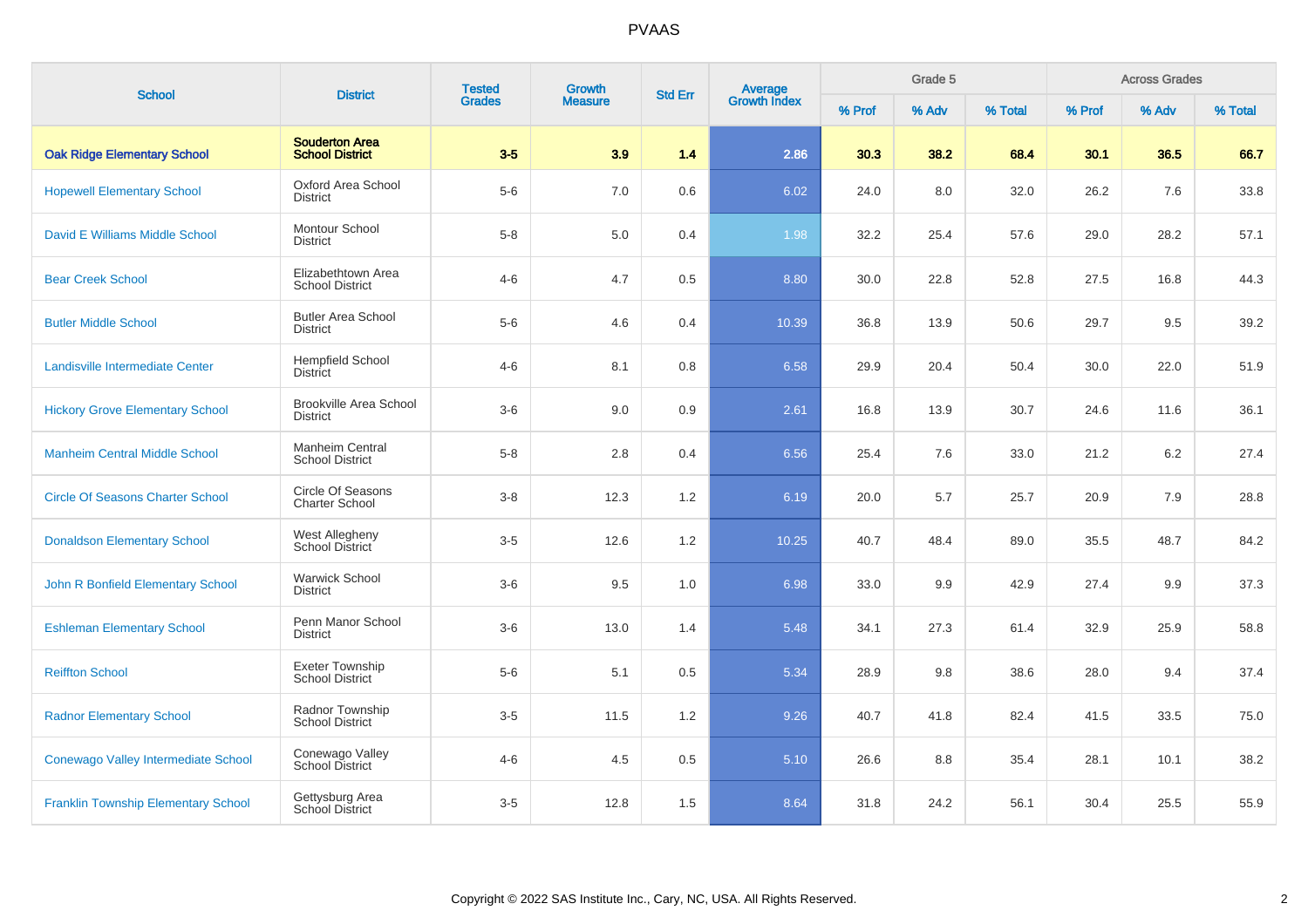| <b>School</b>                         | <b>District</b>                                 | <b>Tested</b> | <b>Growth</b>  | <b>Std Err</b> |                                |        | Grade 5 |         |        | <b>Across Grades</b> |         |
|---------------------------------------|-------------------------------------------------|---------------|----------------|----------------|--------------------------------|--------|---------|---------|--------|----------------------|---------|
|                                       |                                                 | <b>Grades</b> | <b>Measure</b> |                | <b>Average</b><br>Growth Index | % Prof | % Adv   | % Total | % Prof | % Adv                | % Total |
| <b>Oak Ridge Elementary School</b>    | <b>Souderton Area</b><br><b>School District</b> | $3-5$         | 3.9            | 1.4            | 2.86                           | 30.3   | 38.2    | 68.4    | 30.1   | 36.5                 | 66.7    |
| <b>Elk Lake Elementary School</b>     | <b>Elk Lake School</b><br><b>District</b>       | $3-6$         | 7.5            | 0.9            | 3.81                           | 17.5   | 3.8     | 21.2    | 27.7   | 8.9                  | 36.6    |
| <b>Chief Shikellamy School</b>        | Shikellamy School<br><b>District</b>            | $3-5$         | 14.0           | 1.7            | 8.23                           | 18.2   | 10.9    | 29.1    | 20.5   | 5.1                  | 25.6    |
| <b>James W Parker Middle School</b>   | General Mclane<br><b>School District</b>        | $5-8$         | 3.9            | 0.5            | $-0.36$                        | 36.9   | 15.4    | 52.4    | 29.2   | 14.5                 | 43.8    |
| <b>Homer-Center Elementary School</b> | Homer-Center School<br><b>District</b>          | $3-6$         | 9.3            | 1.1            | 5.28                           | 31.8   | 17.5    | 49.2    | 30.2   | 8.1                  | 38.3    |
| <b>Lewistown Intermediate School</b>  | <b>Mifflin County School</b><br><b>District</b> | $4 - 5$       | 6.7            | 0.8            | 8.06                           | 26.5   | 9.5     | 36.0    | 24.7   | 7.0                  | 31.7    |
| <b>North Hills Elementary School</b>  | <b>Central York School</b><br><b>District</b>   | $3-6$         | 5.2            | 0.6            | 3.49                           | 18.4   | 6.6     | 25.0    | 18.0   | 5.2                  | 23.2    |
| <b>Lenape Elementary School</b>       | Armstrong School<br><b>District</b>             | $3-6$         | 6.7            | 0.9            | 4.35                           | 20.6   | 14.1    | 34.8    | 25.1   | 9.0                  | 34.1    |
| <b>Towanda Area Elementary School</b> | Towanda Area School<br><b>District</b>          | $3-6$         | 6.0            | 0.8            | 2.92                           | 22.7   | 15.1    | 37.8    | 21.0   | 11.6                 | 32.6    |
| <b>Merion Elementary School</b>       | Lower Merion School<br><b>District</b>          | $3-5$         | 9.9            | 1.3            | 7.75                           | 22.3   | 60.6    | 83.0    | 28.4   | 56.5                 | 84.9    |
| <b>Linntown Elementary School</b>     | Lewisburg Area<br>School District               | $4 - 5$       | 8.7            | 1.1            | 7.69                           | 33.9   | 28.6    | 62.5    | 30.7   | 31.9                 | 62.6    |
| <b>Frankstown Elementary School</b>   | Hollidaysburg Area<br>School District           | $3-6$         | 6.5            | 0.8            | 7.09                           | 26.7   | 21.0    | 47.6    | 32.4   | 15.6                 | 47.9    |
| <b>Central Columbia Middle School</b> | Central Columbia<br><b>School District</b>      | $5 - 8$       | 3.8            | 0.5            | 2.24                           | 30.5   | 25.2    | 55.6    | 30.5   | 21.4                 | 51.8    |
| <b>Skippack Elementary School</b>     | Perkiomen Valley<br><b>School District</b>      | $3-5$         | 8.1            | 1.1            | 7.61                           | 31.4   | 24.8    | 56.2    | 36.3   | 24.0                 | 60.3    |
| <b>Clark Wood Elementary School</b>   | Northern Tioga School<br><b>District</b>        | $3-6$         | 10.9           | 1.4            | 5.02                           | 35.1   | 13.5    | 48.6    | 30.6   | 6.4                  | 36.9    |
| <b>Foot Of Ten Elementary School</b>  | Hollidaysburg Area<br>School District           | $3-6$         | 7.3            | 1.0            | 2.80                           | 30.6   | 16.7    | 47.2    | 28.0   | 13.2                 | 41.2    |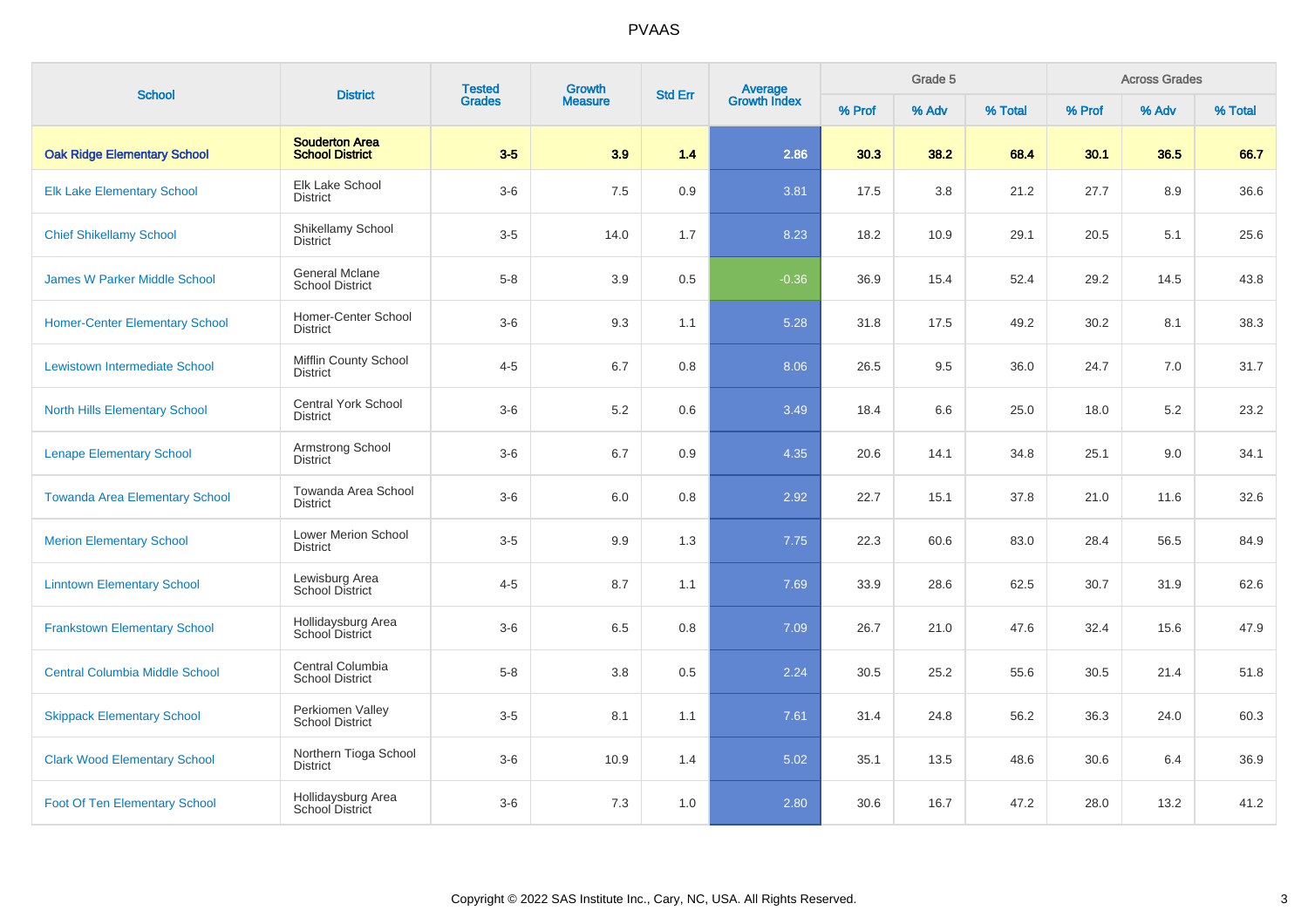| <b>School</b>                                           | <b>District</b>                                      | <b>Tested</b> | <b>Growth</b>  | <b>Std Err</b> |                                |        | Grade 5 |         |        | <b>Across Grades</b> |         |
|---------------------------------------------------------|------------------------------------------------------|---------------|----------------|----------------|--------------------------------|--------|---------|---------|--------|----------------------|---------|
|                                                         |                                                      | <b>Grades</b> | <b>Measure</b> |                | <b>Average</b><br>Growth Index | % Prof | % Adv   | % Total | % Prof | % Adv                | % Total |
| <b>Oak Ridge Elementary School</b>                      | <b>Souderton Area</b><br><b>School District</b>      | $3-5$         | 3.9            | 1.4            | 2.86                           | 30.3   | 38.2    | 68.4    | 30.1   | 36.5                 | 66.7    |
| <b>Hershey Intermediate Elementary</b><br><b>School</b> | Derry Township<br>School District                    | $4 - 5$       | 6.9            | 0.9            | 7.58                           | 39.3   | 28.6    | 68.0    | 36.4   | 28.8                 | 65.2    |
| <b>Standing Stone Elementary School</b>                 | Huntingdon Area<br>School District                   | $3-5$         | 11.2           | 1.5            | 7.57                           | 18.5   | 10.8    | 29.2    | 21.2   | 8.6                  | 29.8    |
| <b>Mid Valley Elementary Center</b>                     | Mid Valley School<br><b>District</b>                 | $3-6$         | 5.9            | 0.8            | 5.30                           | 22.9   | 10.4    | 33.3    | 21.8   | $7.2\,$              | 29.0    |
| <b>Universal Daroff Charter School</b>                  | <b>Universal Daroff</b><br><b>Charter School</b>     | $3-8$         | 6.1            | 0.8            | 4.64                           | 1.6    | 1.6     | 3.2     | 2.2    | 0.3                  | 2.5     |
| <b>Cold Spring Elementary School</b>                    | <b>Central Bucks School</b><br><b>District</b>       | $3-6$         | 7.9            | 1.1            | 7.04                           | 47.5   | 21.3    | 68.8    | 37.9   | 21.0                 | 58.9    |
| <b>Wallingford Elementary School</b>                    | Wallingford-<br>Swarthmore School<br><b>District</b> | $3-5$         | 9.5            | 1.3            | 7.46                           | 42.2   | 36.1    | 78.3    | 40.7   | 39.1                 | 79.8    |
| <b>Marion-Walker Elementary School</b>                  | <b>Bellefonte Area</b><br><b>School District</b>     | $3-5$         | 10.4           | 1.4            | 7.44                           | 35.7   | 31.4    | 67.1    | 37.2   | 28.7                 | 66.0    |
| <b>John Beck Elementary School</b>                      | <b>Warwick School</b><br><b>District</b>             | $3-6$         | 7.9            | 1.1            | 5.36                           | 49.2   | 16.4    | 65.6    | 36.8   | 17.8                 | 54.6    |
| <b>Wilson Elementary School</b>                         | <b>West Allegheny</b><br>School District             | $3-5$         | 10.5           | 1.4            | 7.37                           | 27.3   | 48.0    | 75.3    | 29.9   | 49.8                 | 79.6    |
| <b>Salford Hills Elementary School</b>                  | Souderton Area<br><b>School District</b>             | $3-5$         | 10.6           | 1.4            | 7.36                           | 44.1   | 32.4    | 76.5    | 37.1   | 37.1                 | 74.2    |
| <b>Mountain View Elementary School</b>                  | Mountain View School<br><b>District</b>              | $3-6$         | 6.8            | 1.1            | 5.98                           | 28.3   | 1.7     | 30.0    | 18.8   | 2.2                  | 21.1    |
| <b>Liberty-Valley Elementary School</b>                 | Danville Area School<br><b>District</b>              | $3-5$         | 7.0            | 1.0            | 7.33                           | 33.8   | 25.6    | 59.4    | 32.0   | 24.2                 | 56.1    |
| <b>S S Palmer Elementary School</b>                     | Palmerton Area<br><b>School District</b>             | $3-6$         | 7.5            | 1.0            | 0.15                           | 30.5   | 10.2    | 40.7    | 30.8   | 4.7                  | 35.6    |
| <b>Southside Elementary School</b>                      | Huntingdon Area<br><b>School District</b>            | $3-5$         | 11.7           | 1.7            | 7.04                           | 30.6   | 16.3    | 46.9    | 26.1   | 17.6                 | 43.7    |
| <b>Jamison Elementary School</b>                        | <b>Central Bucks School</b><br><b>District</b>       | $3-6$         | 6.5            | 1.0            | 6.58                           | 25.4   | 34.3    | 59.7    | 35.7   | 27.4                 | 63.1    |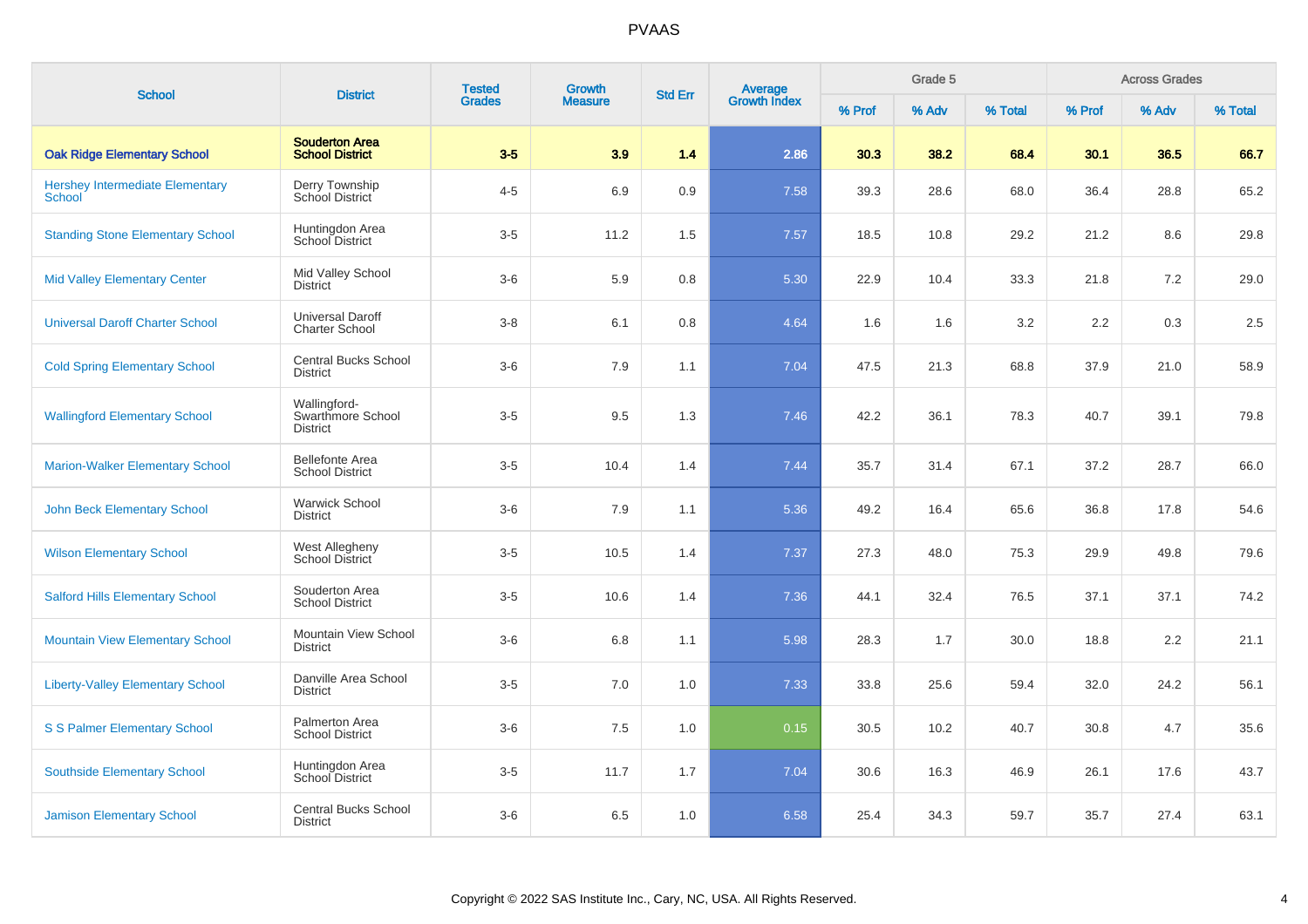| <b>School</b>                             | <b>Tested</b><br>Growth<br><b>District</b><br><b>Grades</b> |       | <b>Std Err</b> | <b>Average</b><br>Growth Index |         | Grade 5 |       | <b>Across Grades</b> |        |       |         |
|-------------------------------------------|-------------------------------------------------------------|-------|----------------|--------------------------------|---------|---------|-------|----------------------|--------|-------|---------|
|                                           |                                                             |       | <b>Measure</b> |                                |         | % Prof  | % Adv | % Total              | % Prof | % Adv | % Total |
| <b>Oak Ridge Elementary School</b>        | <b>Souderton Area</b><br><b>School District</b>             | $3-5$ | 3.9            | 1.4                            | 2.86    | 30.3    | 38.2  | 68.4                 | 30.1   | 36.5  | 66.7    |
| <b>Trinity North Elementary School</b>    | <b>Trinity Area School</b><br><b>District</b>               | $3-5$ | 10.8           | 1.6                            | 6.94    | 43.3    | 15.0  | 58.3                 | 30.9   | 10.1  | 41.0    |
| <b>Marshall Elementary School</b>         | North Allegheny<br>School District                          | $3-5$ | 6.7            | 1.0                            | 6.89    | 31.0    | 45.8  | 76.8                 | 37.3   | 38.8  | 76.1    |
| <b>Blacklick Valley Elementary Center</b> | <b>Blacklick Valley</b><br>School District                  | $3-6$ | 10.2           | 1.5                            | 3.84    | 24.1    | 6.9   | 31.0                 | 26.8   | 13.7  | 40.5    |
| <b>Saegertown Elementary School</b>       | Penncrest School<br><b>District</b>                         | $3-6$ | 7.6            | 1.1                            | 4.81    | 32.1    | 12.5  | 44.6                 | 26.6   | 8.9   | 35.4    |
| <b>George A Ferrell Elementary School</b> | East Lycoming School<br><b>District</b>                     | $3-6$ | 12.8           | 1.9                            | 5.46    | 50.0    | 31.2  | 81.2                 | 38.7   | 22.7  | 61.3    |
| <b>Wattsburg Area Middle School</b>       | Wattsburg Area<br>School District                           | $5-9$ | 4.1            | 0.6                            | 5.67    | 25.0    | 18.2  | 43.2                 | 26.1   | 14.0  | 40.0    |
| <b>Houck Elementary School</b>            | Lebanon School<br><b>District</b>                           | $3-5$ | 11.8           | 1.7                            | 6.78    | 23.6    | 7.3   | 30.9                 | 13.7   | 5.0   | 18.6    |
| <b>Bedminster Elementary School</b>       | Pennridge School<br>District                                | $3-5$ | 8.7            | 1.3                            | 6.76    | 41.5    | 25.6  | 67.1                 | 45.7   | 21.2  | 66.8    |
| <b>Avon Grove Intermediate School</b>     | Avon Grove School<br><b>District</b>                        | $3-6$ | 3.3            | 0.5                            | 5.35    | 28.6    | 23.2  | 51.8                 | 30.3   | 18.6  | 48.9    |
| <b>Brockway Area Elementary School</b>    | Brockway Area School<br><b>District</b>                     | $3-6$ | 6.4            | 1.0                            | $-0.39$ | 35.4    | 17.7  | 53.2                 | 32.5   | 25.1  | 57.6    |
| <b>Wayne Elementary School</b>            | Radnor Township<br><b>School District</b>                   | $3-5$ | 8.6            | 1.3                            | 6.63    | 28.7    | 43.7  | 72.4                 | 27.5   | 39.4  | 67.0    |
| <b>Eagle View Middle School</b>           | <b>Cumberland Valley</b><br><b>School District</b>          | $5-8$ | 2.8            | 0.4                            | 6.62    |         |       |                      | 28.0   | 12.1  | 40.1    |
| South Eastern Intermediate School         | South Eastern School<br><b>District</b>                     | $5-6$ | 4.2            | 0.6                            | 3.41    | 21.6    | 15.9  | 37.5                 | 23.7   | 15.3  | 39.0    |
| <b>Snyder Elementary School</b>           | Sayre Area School<br><b>District</b>                        | $3-6$ | 5.9            | 1.1                            | 5.60    | 21.3    | 6.6   | 27.9                 | 31.0   | 8.8   | 39.8    |
| <b>Hampden Elementary School</b>          | <b>Cumberland Valley</b><br><b>School District</b>          | $3-5$ | 8.5            | 1.3                            | 6.58    | 34.5    | 34.5  | 69.0                 | 34.1   | 31.4  | 65.5    |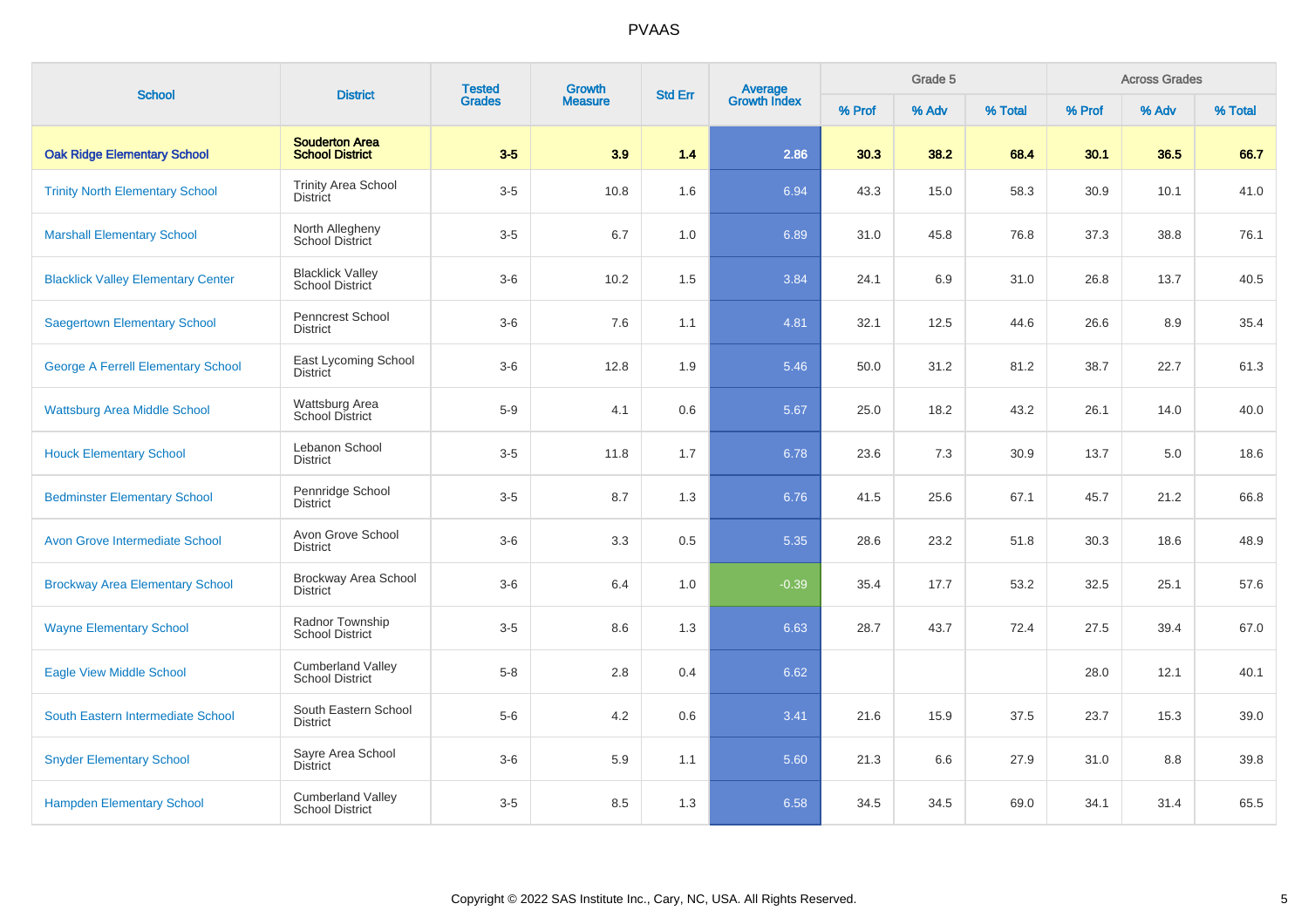| <b>School</b>                                              | <b>District</b>                                    | <b>Tested</b> | Growth         | <b>Std Err</b> |                                |        | Grade 5 |         |        | <b>Across Grades</b> |         |
|------------------------------------------------------------|----------------------------------------------------|---------------|----------------|----------------|--------------------------------|--------|---------|---------|--------|----------------------|---------|
|                                                            |                                                    | <b>Grades</b> | <b>Measure</b> |                | <b>Average</b><br>Growth Index | % Prof | % Adv   | % Total | % Prof | % Adv                | % Total |
| <b>Oak Ridge Elementary School</b>                         | <b>Souderton Area</b><br><b>School District</b>    | $3-5$         | 3.9            | 1.4            | 2.86                           | 30.3   | 38.2    | 68.4    | 30.1   | 36.5                 | 66.7    |
| <b>Green Ridge Elementary School</b>                       | <b>Cumberland Valley</b><br><b>School District</b> | $3-5$         | 9.1            | 1.4            | 6.53                           | 30.6   | 29.2    | 59.7    | 33.6   | 30.7                 | 64.3    |
| <b>Conneaut Lake Middle School</b>                         | <b>Conneaut School</b><br><b>District</b>          | $5 - 8$       | 4.6            | 0.7            | 2.25                           | 18.9   | 6.8     | 25.7    | 18.0   | 7.9                  | 25.9    |
| <b>Rohrerstown Elementary School</b>                       | <b>Hempfield School</b><br><b>District</b>         | $3-6$         | 7.3            | 1.1            | 2.98                           | 35.0   | 21.7    | 56.7    | 31.2   | 17.2                 | 48.4    |
| <b>Fort Allen Elementary School</b>                        | Hempfield Area<br>School District                  | $3-5$         | 9.5            | 1.5            | 6.46                           | 36.2   | 13.0    | 49.3    | 25.1   | 19.0                 | 44.1    |
| <b>Priestley School</b>                                    | Shikellamy School<br>District                      | $3-5$         | 10.2           | 1.6            | 6.41                           | 28.3   | 18.9    | 47.2    | 29.6   | 16.4                 | 45.9    |
| <b>Franklin Elementary School</b>                          | North Allegheny<br><b>School District</b>          | $3-5$         | 8.9            | 1.4            | 6.30                           | 32.4   | 57.8    | 90.1    | 29.2   | 52.2                 | 81.5    |
| <b>Cynwyd School</b>                                       | <b>Lower Merion School</b><br><b>District</b>      | $3-5$         | 8.4            | 1.3            | 6.29                           | 36.1   | 36.1    | 72.3    | 36.3   | 44.4                 | 80.7    |
| <b>Otto-Eldred Elementary School</b>                       | Otto-Eldred School<br><b>District</b>              | $3-6$         | 8.4            | 1.3            | 3.75                           | 23.8   | 28.6    | 52.4    | 31.8   | 15.9                 | 47.7    |
| <b>Riverside Elementary School East</b>                    | Riverside School<br><b>District</b>                | $3-6$         | 5.2            | 0.8            | 5.52                           | 18.6   | 7.8     | 26.5    | 20.8   | 7.1                  | 27.9    |
| <b>Smethport Area Elementary School</b>                    | Smethport Area<br>School District                  | $3-6$         | 7.1            | 1.1            | 1.97                           | 29.2   | 8.3     | 37.5    | 23.6   | 11.8                 | 35.5    |
| <b>North Clarion County Elementary School</b>              | North Clarion County<br><b>School District</b>     | $3-6$         | 7.7            | 1.3            | 4.09                           | 34.1   | 6.8     | 40.9    | 30.8   | 11.3                 | 42.1    |
| <b>Smoketown Elementary School</b>                         | Conestoga Valley<br>School District                | $3-6$         | 5.9            | 1.0            | 2.84                           | 26.5   | 10.3    | 36.8    | 30.7   | 13.1                 | 43.8    |
| <b>New Hope-Solebury Upper Elementary</b><br><b>School</b> | New Hope-Solebury<br>School District               | $3-5$         | 7.7            | 1.3            | 6.16                           | 39.8   | 25.8    | 65.6    | 38.8   | 27.6                 | 66.4    |
| <b>Chester Community Charter School</b>                    | <b>Chester Community</b><br><b>Charter School</b>  | $3-8$         | 3.5            | $0.6\,$        | 3.31                           | 0.7    | 0.7     | 1.5     | 2.1    | 0.4                  | 2.5     |
| <b>Farrell Area Es/Lms</b>                                 | <b>Farrell Area School</b><br><b>District</b>      | $3-6$         | 7.7            | 1.3            | 1.12                           | 15.6   | 0.0     | 15.6    | 16.4   | 2.3                  | 18.6    |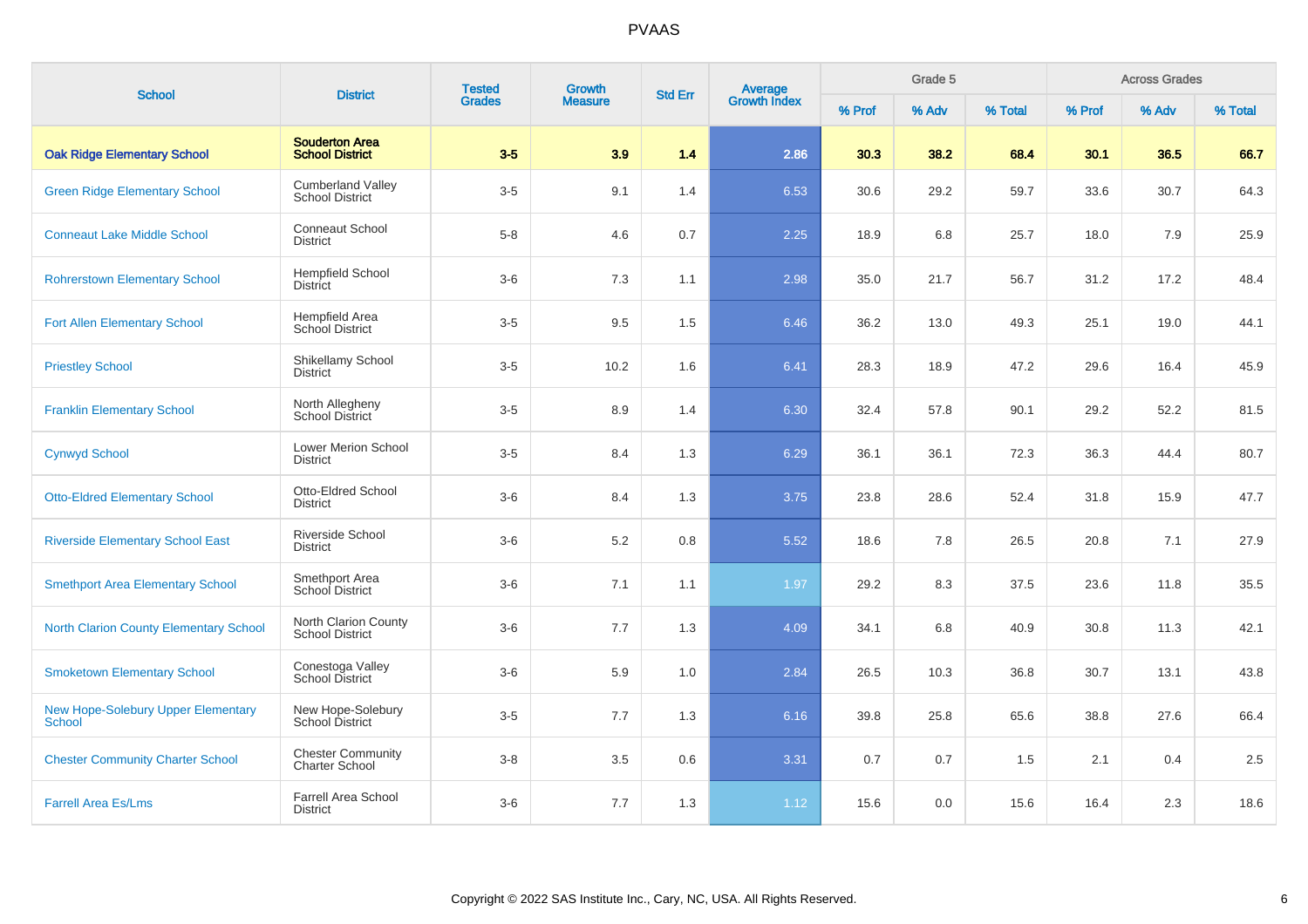| <b>School</b>                           | <b>District</b>                                 | <b>Tested</b> | Growth         |                |                                |        | Grade 5 |         |        | <b>Across Grades</b> |         |
|-----------------------------------------|-------------------------------------------------|---------------|----------------|----------------|--------------------------------|--------|---------|---------|--------|----------------------|---------|
|                                         |                                                 | <b>Grades</b> | <b>Measure</b> | <b>Std Err</b> | <b>Average</b><br>Growth Index | % Prof | % Adv   | % Total | % Prof | % Adv                | % Total |
| <b>Oak Ridge Elementary School</b>      | <b>Souderton Area</b><br><b>School District</b> | $3-5$         | 3.9            | 1.4            | 2.86                           | 30.3   | 38.2    | 68.4    | 30.1   | 36.5                 | 66.7    |
| <b>Austin Area Elementary School</b>    | Austin Area School<br><b>District</b>           | $3-6$         | 13.5           | 2.3            | 2.65                           | 23.1   | 15.4    | 38.5    | 19.0   | 11.9                 | 31.0    |
| South Mountain Elementary School        | Northern York County<br><b>School District</b>  | $3-5$         | 7.8            | 1.3            | 6.00                           | 27.2   | 16.0    | 43.2    | 25.3   | 16.4                 | 41.8    |
| Defranco Elementary School (8450)       | <b>Bangor Area School</b><br><b>District</b>    | $5-6$         | 4.0            | 0.7            | 2.65                           | 20.3   | 24.8    | 45.1    | 23.4   | 19.5                 | 42.9    |
| <b>Elderton Elementary School</b>       | Armstrong School<br><b>District</b>             | $3-6$         | 9.4            | 1.6            | 3.40                           | 23.1   | 15.4    | 38.5    | 26.0   | 15.0                 | 41.0    |
| <b>Esperanza Academy Charter School</b> | Esperanza Academy<br><b>Charter School</b>      | $4 - 11$      | 2.8            | 0.5            | 5.89                           |        |         |         | 1.8    | 0.0                  | 1.8     |
| <b>New Bloomfield Elementary School</b> | West Perry School<br><b>District</b>            | $3-5$         | 9.2            | 1.6            | 5.87                           | 18.2   | 16.4    | 34.6    | 23.5   | 11.8                 | 35.3    |
| Spring-Ford Intermediate School 5th/6th | Spring-Ford Area<br>School District             | $5-6$         | 2.1            | 0.4            | 2.77                           | 36.6   | 13.0    | 49.6    | 34.9   | 14.8                 | 49.7    |
| <b>Grace B Luhrs Univ Elementary</b>    | Shippensburg Area<br>School District            | $3-5$         | 15.7           | 2.7            | 5.82                           | 30.0   | 25.0    | 55.0    | 23.1   | 15.4                 | 38.5    |
| Mifflinburg Area Intermediate School    | Mifflinburg Area<br>School District             | $3-5$         | 6.1            | 1.1            | 5.74                           | 31.4   | 12.1    | 43.6    | 35.0   | 10.4                 | 45.4    |
| <b>Central Mountain Middle School</b>   | Keystone Central<br>School District             | $5 - 8$       | 1.9            | 0.4            | 4.86                           | 18.8   | 9.4     | 28.2    | 15.4   | 5.7                  | 21.1    |
| <b>Wyland Elementary School</b>         | Hampton Township<br><b>School District</b>      | $3-5$         | 8.3            | 1.5            | 5.70                           | 30.8   | 30.8    | 61.5    | 34.2   | 37.6                 | 71.8    |
| <b>General Nash Elementary School</b>   | North Penn School<br><b>District</b>            | $3-6$         | 3.4            | 1.1            | 3.10                           | 40.0   | 12.7    | 52.7    | 36.3   | 17.5                 | 53.8    |
| <b>Dallas Intermediate School</b>       | <b>Dallas School District</b>                   | $3-5$         | 5.3            | 0.9            | 5.66                           | 43.8   | 15.6    | 59.4    | 39.8   | 21.2                 | 61.0    |
| <b>Montgomery Elementary School</b>     | North Penn School<br><b>District</b>            | $3-6$         | 5.0            | 0.9            | 2.72                           | 39.8   | 20.4    | 60.2    | 33.7   | 24.5                 | 58.2    |
| South Park Middle School                | South Park School<br><b>District</b>            | $5-8$         | 3.3            | 0.6            | 1.73                           | 33.3   | 11.9    | 45.2    | 26.4   | 12.4                 | 38.8    |
| <b>Vida Charter School</b>              | Vida Charter School                             | $3-6$         | 10.1           | 1.8            | 4.02                           | 23.1   | 19.2    | 42.3    | 20.4   | 7.8                  | 28.2    |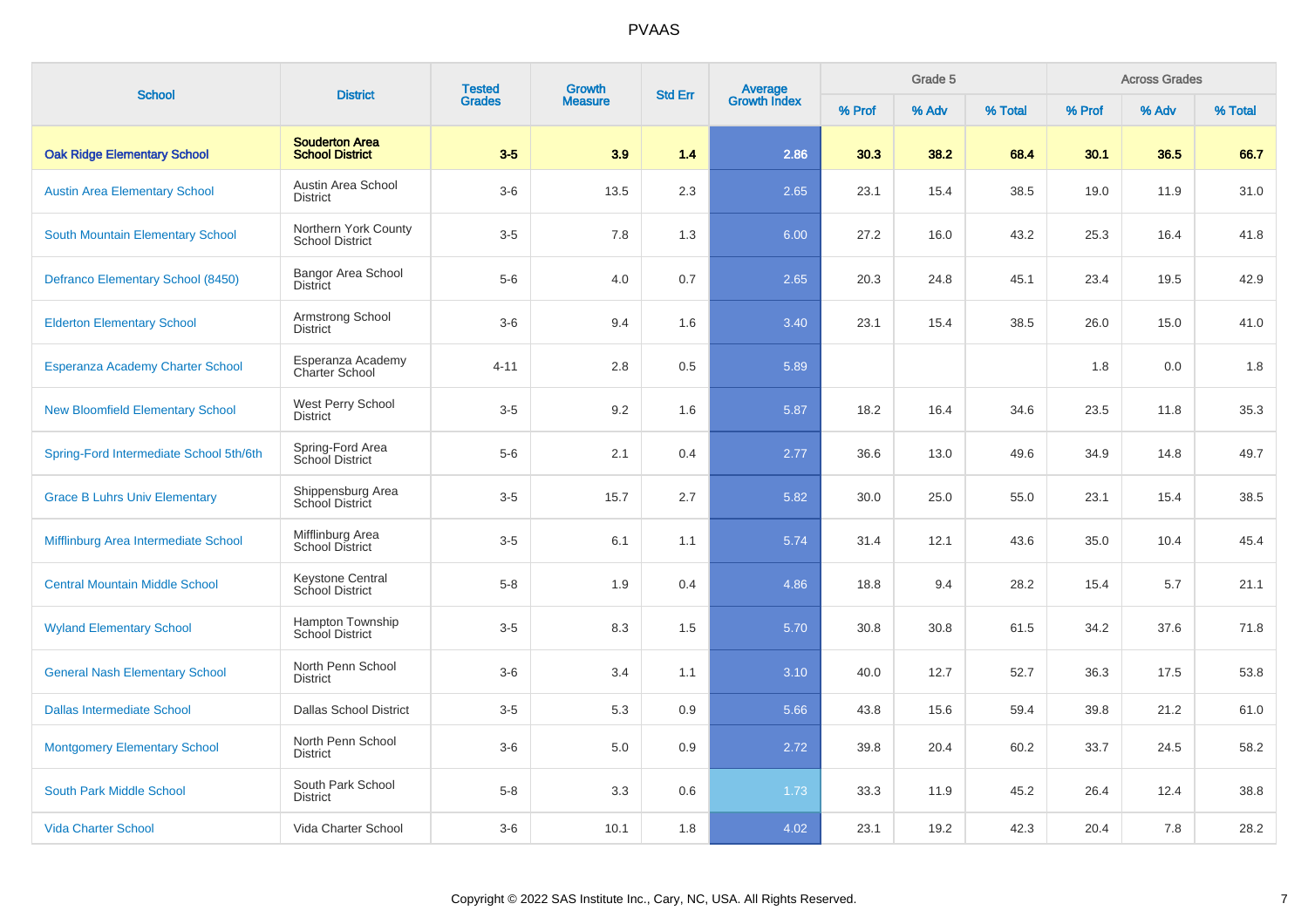| <b>School</b>                              | <b>District</b>                                         | <b>Tested</b> | Growth         | <b>Std Err</b> |                                |        | Grade 5 |         |        | <b>Across Grades</b> |         |
|--------------------------------------------|---------------------------------------------------------|---------------|----------------|----------------|--------------------------------|--------|---------|---------|--------|----------------------|---------|
|                                            |                                                         | <b>Grades</b> | <b>Measure</b> |                | <b>Average</b><br>Growth Index | % Prof | % Adv   | % Total | % Prof | % Adv                | % Total |
| <b>Oak Ridge Elementary School</b>         | <b>Souderton Area</b><br><b>School District</b>         | $3-5$         | 3.9            | 1.4            | 2.86                           | 30.3   | 38.2    | 68.4    | 30.1   | 36.5                 | 66.7    |
| <b>Dubois Area Middle School</b>           | Dubois Area School<br><b>District</b>                   | $5-8$         | 2.1            | 0.4            | 2.90                           | 22.4   | 11.0    | 33.3    | 19.2   | 7.6                  | 26.8    |
| <b>First District Elementary School</b>    | <b>Crawford Central</b><br><b>School District</b>       | $3-6$         | 7.6            | 1.4            | 4.18                           | 33.3   | 18.2    | 51.5    | 24.9   | 8.1                  | 33.0    |
| <b>Knapp Elementary School</b>             | North Penn School<br><b>District</b>                    | $3-6$         | 4.2            | 1.1            | 3.79                           | 30.8   | 7.7     | 38.5    | 30.1   | 8.8                  | 38.9    |
| <b>Richland Elementary School</b>          | <b>Richland School</b><br><b>District</b>               | $3-6$         | 4.7            | 0.8            | 3.87                           | 40.8   | 21.4    | 62.1    | 38.5   | 19.1                 | 57.7    |
| <b>East Petersburg Elementary School</b>   | <b>Hempfield School</b><br><b>District</b>              | $3-6$         | 5.5            | 1.0            | 1.32                           | 29.7   | 8.1     | 37.8    | 28.4   | 14.4                 | 42.8    |
| Pennsylvania Virtual Charter School        | Pennsylvania Virtual<br>Charter School                  | $3 - 11$      | 3.5            | 0.6            | $-1.62$                        | 20.8   | 3.8     | 24.5    | 18.4   | 5.2                  | 23.5    |
| <b>Central Elementary School</b>           | Franklin Area School<br><b>District</b>                 | $3-6$         | 6.2            | 1.1            | $-1.59$                        | 8.5    | 3.4     | 11.9    | 15.0   | 2.4                  | 17.4    |
| <b>Bear Creek Community Charter School</b> | <b>Bear Creek</b><br><b>Community Charter</b><br>School | $3-8$         | 4.4            | 0.8            | 0.17                           | 30.8   | 9.6     | 40.4    | 27.2   | 7.9                  | 35.1    |
| <b>Ephrata Intermediate School</b>         | Ephrata Area School<br><b>District</b>                  | $5-6$         | 2.1            | 0.5            | 4.14                           | 35.0   | 13.1    | 48.2    | 30.5   | 10.8                 | 41.3    |
| <b>Mohawk Elementary School</b>            | Mohawk Area School<br><b>District</b>                   | $3-6$         | 4.4            | 0.8            | 4.16                           | 26.2   | 4.8     | 31.1    | 27.8   | 10.4                 | 38.2    |
| <b>Upper Adams Intermediate School</b>     | Upper Adams School<br><b>District</b>                   | $4 - 6$       | 4.0            | 0.8            | 1.51                           | 30.0   | 9.2     | 39.2    | 23.4   | 7.3                  | 30.7    |
| <b>Fritz Elementary School</b>             | Conestoga Valley<br><b>School District</b>              | $3-6$         | 3.5            | 0.9            | 3.83                           | 20.5   | 14.5    | 34.9    | 19.9   | 10.1                 | 30.1    |
| <b>Lehighton Area Elementary Center</b>    | Lehighton Area School<br>District                       | $3-5$         | 5.1            | 1.0            | 5.26                           | 23.0   | 5.9     | 29.0    | 30.8   | 7.1                  | 37.9    |
| <b>Curwensville Area Elementary School</b> | Curwensville Area<br><b>School District</b>             | $3-6$         | 6.0            | 1.1            | 5.13                           | 43.9   | 17.1    | 61.0    | 36.9   | 16.0                 | 52.9    |
| <b>Turner Intermediate School</b>          | Wilkinsburg Borough<br>School District                  | $3-6$         | 3.6            | 1.4            | 2.59                           | 23.7   | 0.0     | 23.7    | 12.6   | 2.1                  | 14.7    |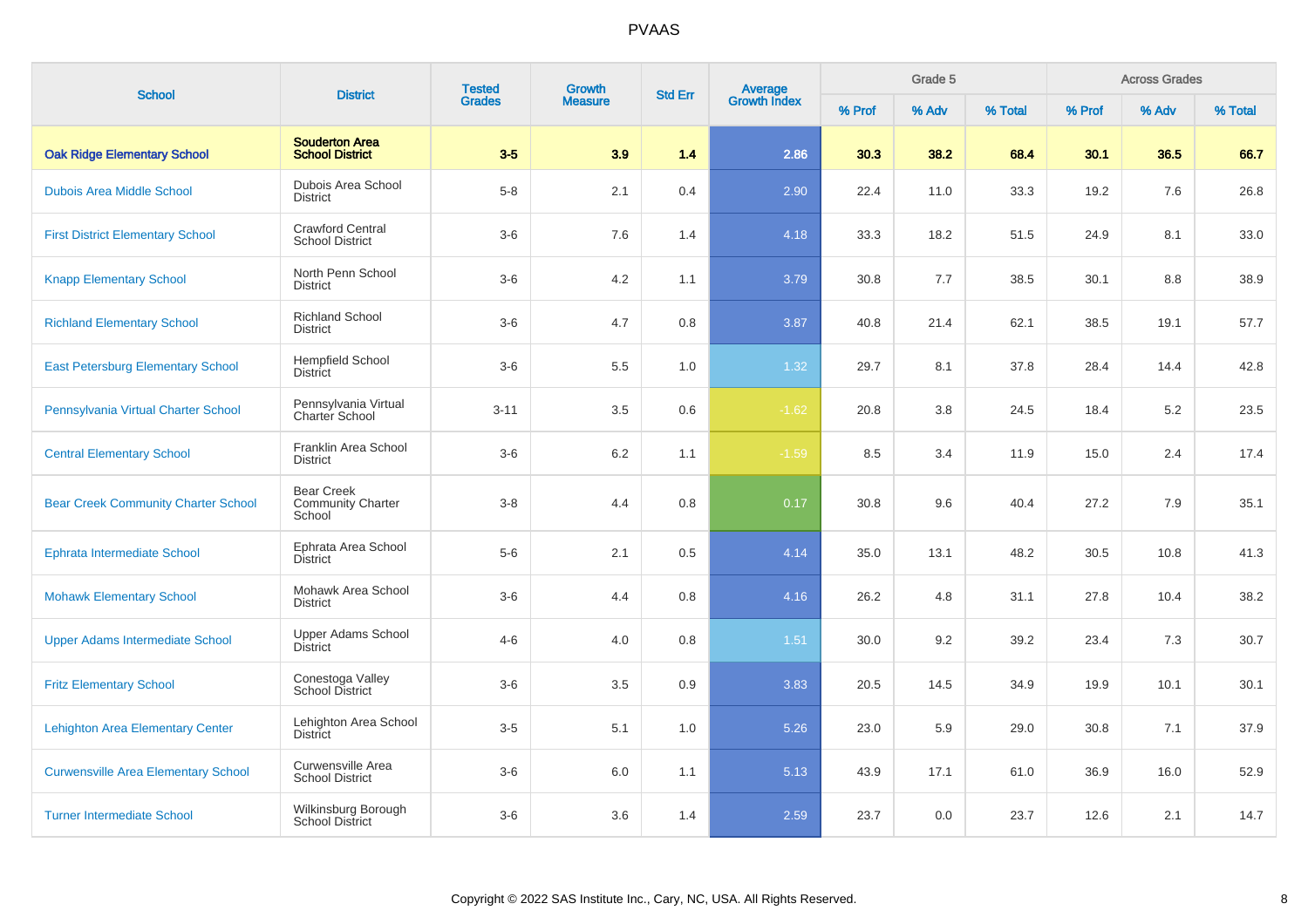| <b>School</b>                                           | <b>District</b>                                     | <b>Tested</b> | <b>Growth</b>  | <b>Std Err</b> |                         |        | Grade 5 |         |        | <b>Across Grades</b> |         |
|---------------------------------------------------------|-----------------------------------------------------|---------------|----------------|----------------|-------------------------|--------|---------|---------|--------|----------------------|---------|
|                                                         |                                                     | <b>Grades</b> | <b>Measure</b> |                | Average<br>Growth Index | % Prof | % Adv   | % Total | % Prof | % Adv                | % Total |
| <b>Oak Ridge Elementary School</b>                      | <b>Souderton Area</b><br><b>School District</b>     | $3-5$         | 3.9            | 1.4            | 2.86                    | 30.3   | 38.2    | 68.4    | 30.1   | 36.5                 | 66.7    |
| Donald E. Schick School                                 | Loyalsock Township<br><b>School District</b>        | $3-5$         | 5.8            | 1.1            | 5.23                    | 33.0   | 18.3    | 51.3    | 34.8   | 16.8                 | 51.6    |
| <b>Hatfield Elementary School</b>                       | North Penn School<br><b>District</b>                | $3-6$         | 5.8            | 1.1            | 3.29                    | 25.0   | 13.5    | 38.5    | 27.4   | 11.1                 | 38.5    |
| <b>Smithfield Elementary School</b>                     | Albert Gallatin Area<br><b>School District</b>      | $3-5$         | 9.9            | 1.9            | 5.22                    | 18.9   | 32.4    | 51.4    | 26.0   | 17.1                 | 43.1    |
| <b>Gwynedd Square Elementary School</b>                 | North Penn School<br><b>District</b>                | $3-6$         | 5.6            | 1.1            | $-1.16$                 | 32.8   | 23.0    | 55.7    | 37.3   | 24.6                 | 61.9    |
| <b>Rock L Butler Middle School</b>                      | Wellsboro Area<br><b>School District</b>            | $5-8$         | 3.0            | 0.6            | $-2.21$                 | 30.4   | 7.0     | 37.4    | 23.1   | 9.8                  | 32.9    |
| <b>Punxsutawney Area Elementary School</b>              | Punxsutawney Area<br><b>School District</b>         | $3-6$         | 4.0            | 0.8            | $-0.41$                 | 37.0   | 6.5     | 43.5    | 30.8   | 13.6                 | 44.4    |
| <b>Belmont Hills Elementary School</b>                  | <b>Lower Merion School</b><br><b>District</b>       | $3-5$         | 7.4            | 1.4            | 5.16                    | 34.3   | 37.1    | 71.4    | 31.7   | 40.2                 | 71.9    |
| <b>Bucks County Montessori Charter</b><br><b>School</b> | <b>Bucks County</b><br>Montessori Charter<br>School | $3-6$         | 9.5            | 1.8            | 4.28                    | 16.1   | 25.8    | 41.9    | 33.0   | 29.8                 | 62.8    |
| <b>West Rockhill Elementary School</b>                  | Pennridge School<br><b>District</b>                 | $3-5$         | 9.0            | 1.8            | 5.12                    | 34.7   | 18.4    | 53.1    | 38.5   | 20.8                 | 59.2    |
| <b>Lionville Elementary School</b>                      | Downingtown Area<br>School District                 | $3-5$         | 6.7            | 1.3            | 5.11                    | 45.0   | 30.0    | 75.0    | 38.1   | 24.6                 | 62.7    |
| <b>Denver Elementary School</b>                         | Cocalico School<br><b>District</b>                  | $3-5$         | 7.0            | 1.4            | 5.10                    | 22.1   | 28.6    | 50.6    | 30.4   | 22.7                 | 53.1    |
| <b>Russell B Walter Elementary School</b>               | Northern Tioga School<br><b>District</b>            | $3-6$         | 5.6            | 1.1            | $-2.44$                 | 19.2   | 3.8     | 23.1    | 31.2   | 11.7                 | 42.9    |
| <b>Gayman Elementary School</b>                         | <b>Central Bucks School</b><br><b>District</b>      | $3-6$         | 5.6            | 1.1            | 4.23                    | 50.0   | 18.5    | 68.5    | 44.0   | 19.6                 | 63.6    |
| <b>Northeast Bradford Elementary School</b>             | Northeast Bradford<br><b>School District</b>        | $3-6$         | 5.3            | 1.3            | 4.17                    | 40.0   | 12.5    | 52.5    | 36.6   | 7.4                  | 44.0    |
| <b>Park Hills Elementary School</b>                     | South Western School<br><b>District</b>             | $3-5$         | 6.5            | 1.3            | 4.97                    | 19.0   | 1.3     | 20.2    | 21.4   | 3.8                  | 25.2    |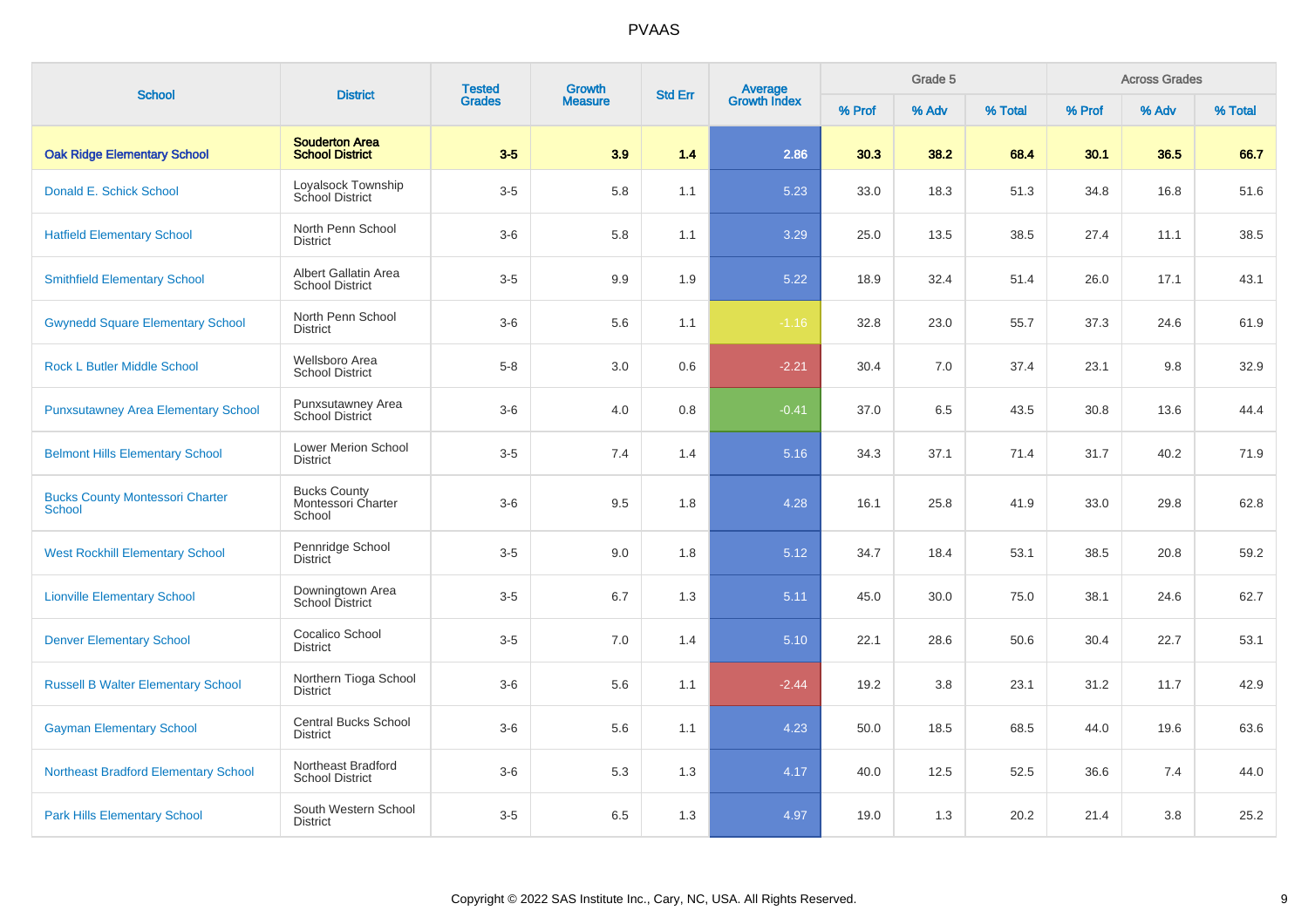| <b>School</b>                                       | <b>District</b>                                   | <b>Tested</b> | <b>Growth</b>  | <b>Std Err</b> |                                |        | Grade 5 |         |        | <b>Across Grades</b> |         |
|-----------------------------------------------------|---------------------------------------------------|---------------|----------------|----------------|--------------------------------|--------|---------|---------|--------|----------------------|---------|
|                                                     |                                                   | <b>Grades</b> | <b>Measure</b> |                | <b>Average</b><br>Growth Index | % Prof | % Adv   | % Total | % Prof | % Adv                | % Total |
| <b>Oak Ridge Elementary School</b>                  | <b>Souderton Area</b><br><b>School District</b>   | $3-5$         | 3.9            | 1.4            | 2.86                           | 30.3   | 38.2    | 68.4    | 30.1   | 36.5                 | 66.7    |
| Joseph C Ashkar Elementary School                   | East Lycoming School<br><b>District</b>           | $3-6$         | 5.1            | 1.0            | $-0.92$                        | 29.8   | 23.9    | 53.7    | 31.0   | 20.9                 | 51.9    |
| <b>West Penn Township Elementary School</b>         | Tamagua Area School<br><b>District</b>            | $3-5$         | 9.1            | 1.9            | 4.86                           | 30.8   | 10.3    | 41.0    | 28.0   | 12.0                 | 40.0    |
| <b>Indian Valley Intermediate School</b>            | Mifflin County School<br><b>District</b>          | $4 - 5$       | 6.0            | 1.2            | 4.84                           | 27.3   | 12.5    | 39.8    | 25.6   | 10.8                 | 36.4    |
| <b>Infinity Charter School</b>                      | Infinity Charter School                           | $3-8$         | 5.9            | 1.2            | 0.44                           | 40.9   | 31.8    | 72.7    | 38.7   | 29.6                 | 68.3    |
| <b>Charles W Longer Elementary School</b>           | Hollidaysburg Area<br>School District             | $3-6$         | 2.5            | 1.1            | 2.40                           | 46.7   | 6.7     | 53.3    | 30.5   | 10.6                 | 41.2    |
| <b>Letort Elementary School</b>                     | Penn Manor School<br><b>District</b>              | $3-6$         | 6.8            | 1.4            | $-0.84$                        | 25.9   | 22.2    | 48.2    | 33.6   | 29.0                 | 62.5    |
| West Hills Intermediate School                      | Armstrong School<br>District                      | $4 - 6$       | 3.3            | 0.7            | $-2.75$                        | 25.0   | 6.9     | 31.9    | 26.3   | 11.5                 | 37.8    |
| <b>Grover Cleveland Elementary School</b>           | Erie City School<br><b>District</b>               | $3-5$         | 7.0            | 1.5            | 4.76                           | 16.7   | 3.0     | 19.7    | 17.2   | 2.1                  | 19.3    |
| <b>Boyce Middle School</b>                          | <b>Upper Saint Clair</b><br>School District       | $5-6$         | 2.4            | 0.5            | 2.60                           | 36.3   | 35.5    | 71.8    | 38.9   | 31.2                 | 70.1    |
| <b>West Snyder Elementary School</b>                | Midd-West School<br><b>District</b>               | $3-5$         | 6.7            | 1.4            | 4.66                           | 28.6   | 11.4    | 40.0    | 29.8   | 10.5                 | 40.3    |
| Saint Clair Area Elementary/Middle<br><b>School</b> | Saint Clair Area<br><b>School District</b>        | $3-8$         | 1.1            | 0.9            | 1.29                           | 28.3   | 13.2    | 41.5    | 24.2   | 7.2                  | 31.4    |
| <b>Bridle Path Elementary School</b>                | North Penn School<br><b>District</b>              | $3-6$         | 4.5            | 1.0            | 1.58                           | 34.4   | 10.9    | 45.3    | 36.3   | 14.3                 | 50.6    |
| <b>Farmdale Elementary School</b>                   | <b>Hempfield School</b><br><b>District</b>        | $3-6$         | 4.8            | 1.0            | 4.12                           | 35.1   | 14.9    | 50.0    | 34.0   | 18.6                 | 52.6    |
| <b>West End Elementary School</b>                   | <b>Crawford Central</b><br><b>School District</b> | $3-6$         | 5.4            | 1.2            | 3.49                           | 26.5   | 6.1     | 32.6    | 26.9   | 10.9                 | 37.7    |
| <b>Chestnut Ridge Middle School</b>                 | <b>Chestnut Ridge</b><br>School District          | $3 - 7$       | 3.3            | 0.7            | $-0.76$                        | 30.4   | 6.5     | 37.0    | 28.6   | 9.5                  | 38.1    |
| <b>Forest Hills Elementary School</b>               | <b>Forest Hills School</b><br><b>District</b>     | $3-6$         | 0.5            | 0.7            | 0.70                           | 34.1   | 21.2    | 55.3    | 28.8   | 14.4                 | 43.2    |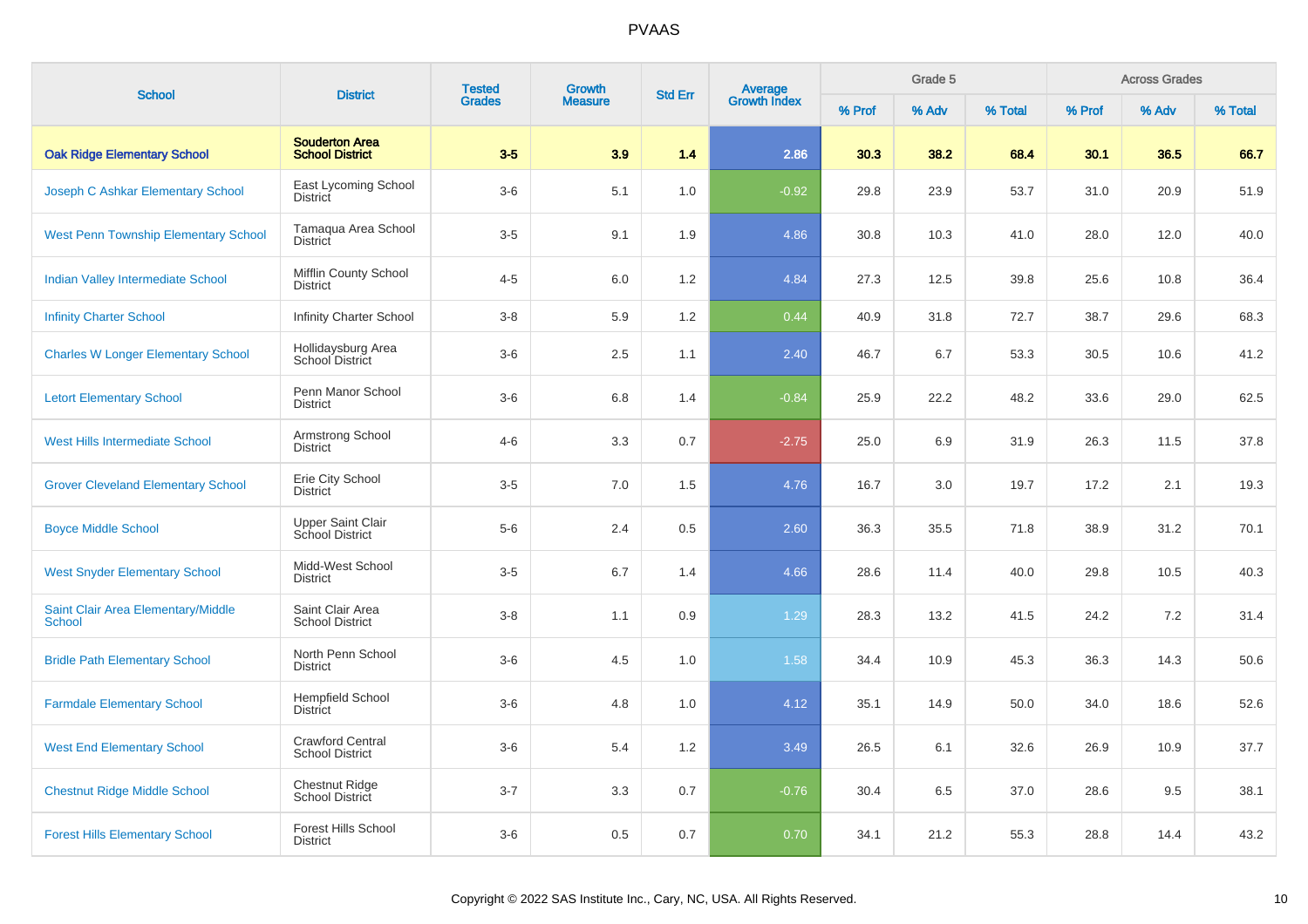| <b>School</b>                               | <b>District</b>                                      | <b>Tested</b> | <b>Growth</b>  | <b>Std Err</b> | <b>Average</b><br>Growth Index |        | Grade 5 |         |        | <b>Across Grades</b> |         |
|---------------------------------------------|------------------------------------------------------|---------------|----------------|----------------|--------------------------------|--------|---------|---------|--------|----------------------|---------|
|                                             |                                                      | <b>Grades</b> | <b>Measure</b> |                |                                | % Prof | % Adv   | % Total | % Prof | % Adv                | % Total |
| <b>Oak Ridge Elementary School</b>          | <b>Souderton Area</b><br><b>School District</b>      | $3-5$         | 3.9            | 1.4            | 2.86                           | 30.3   | 38.2    | 68.4    | 30.1   | 36.5                 | 66.7    |
| <b>Locust Grove Elementary School</b>       | <b>Red Lion Area School</b><br><b>District</b>       | $3-6$         | 5.5            | 1.2            | 1.35                           | 27.4   | 13.7    | 41.2    | 27.3   | 14.6                 | 41.9    |
| <b>Edgewood Elementary School</b>           | Pennsbury School<br><b>District</b>                  | $3-5$         | 6.0            | 1.3            | 4.54                           | 50.0   | 25.6    | 75.6    | 43.0   | 29.3                 | 72.3    |
| <b>Towamensing Elementary School</b>        | Palmerton Area<br><b>School District</b>             | $3-6$         | 7.0            | 1.6            | 4.45                           | 21.7   | 26.1    | 47.8    | 23.3   | 16.5                 | 39.8    |
| <b>Swarthmore-Rutledge School</b>           | Wallingford-<br>Swarthmore School<br><b>District</b> | $3-5$         | 5.8            | 1.3            | 4.52                           | 29.3   | 41.5    | 70.7    | 32.6   | 44.5                 | 77.1    |
| <b>Conewago Elementary School</b>           | Lower Dauphin School<br><b>District</b>              | $3-5$         | 9.9            | 2.2            | 4.51                           | 39.3   | 32.1    | 71.4    | 38.8   | 26.2                 | 65.0    |
| <b>Blain Elementary School</b>              | West Perry School<br><b>District</b>                 | $3-5$         | 8.5            | 1.9            | 4.50                           | 25.6   | 25.6    | 51.2    | 29.8   | 22.6                 | 52.4    |
| <b>Choconut Valley Elementary School</b>    | Montrose Area School<br><b>District</b>              | $3-6$         | 3.6            | 1.5            | 2.46                           | 19.2   | 30.8    | 50.0    | 33.3   | 9.5                  | 42.9    |
| <b>Purchase Line Elementary School</b>      | Purchase Line School<br><b>District</b>              | $3-6$         | 3.1            | 1.1            | 2.81                           | 28.8   | 7.7     | 36.5    | 21.8   | 4.3                  | 26.1    |
| <b>Gladwyne School</b>                      | <b>Lower Merion School</b><br><b>District</b>        | $3-5$         | 5.1            | 1.1            | 4.44                           | 22.4   | 52.3    | 74.8    | 27.6   | 52.3                 | 79.9    |
| <b>Lititz Elementary School</b>             | <b>Warwick School</b><br><b>District</b>             | $3-6$         | 4.8            | 1.1            | $-1.01$                        | 31.5   | 3.7     | 35.2    | 29.2   | 9.9                  | 39.1    |
| <b>Tunkhannock Area Intermediate School</b> | Tunkhannock Area<br><b>School District</b>           | $3-6$         | 3.1            | 0.7            | 2.91                           | 19.8   | 8.8     | 28.7    | 20.4   | 6.2                  | 26.6    |
| <b>Twin Valley Middle School</b>            | Twin Valley School<br><b>District</b>                | $5 - 8$       | 1.9            | 0.4            | $-1.79$                        | 39.2   | 12.9    | 52.0    | 30.9   | 11.7                 | 42.5    |
| <b>Patricia A Guth Elementary School</b>    | Pennridge School<br><b>District</b>                  | $3-5$         | 6.2            | 1.4            | 4.38                           | 27.5   | 5.8     | 33.3    | 29.4   | 11.4                 | 40.8    |
| <b>Bradford Hgts Elementary School</b>      | Downingtown Area<br><b>School District</b>           | $3-5$         | 5.8            | 1.3            | 4.37                           | 46.2   | 15.4    | 61.5    | 46.4   | 15.9                 | 62.3    |
| South Side Elementary School                | South Side Area<br><b>School District</b>            | $3-5$         | 6.7            | 1.5            | 4.37                           | 23.3   | 18.3    | 41.7    | 24.1   | 9.6                  | 33.7    |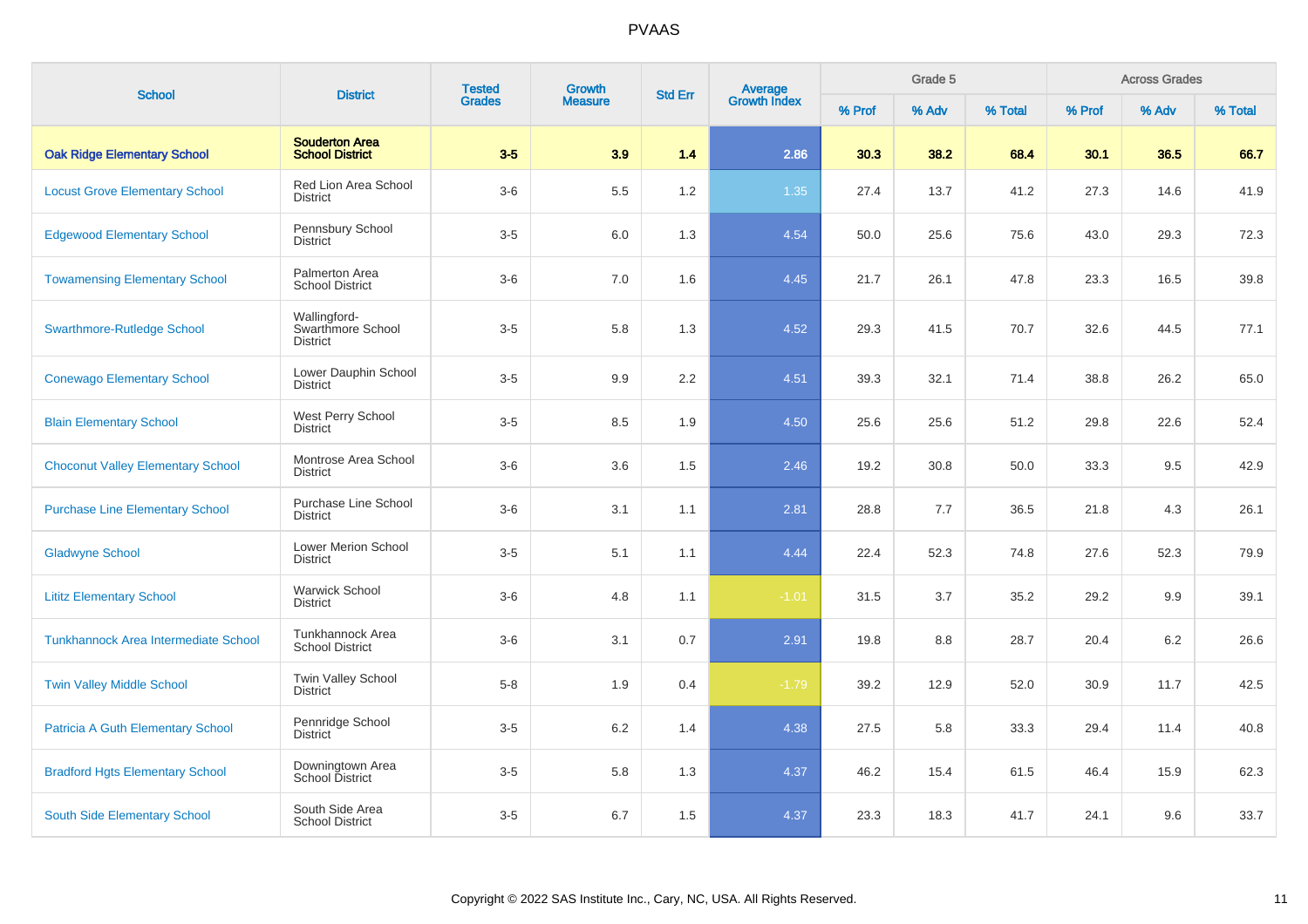| <b>School</b>                                  | <b>District</b>                                    | <b>Tested</b> | <b>Growth</b>  | <b>Std Err</b> |                                |        | Grade 5 |         | <b>Across Grades</b> |       |         |
|------------------------------------------------|----------------------------------------------------|---------------|----------------|----------------|--------------------------------|--------|---------|---------|----------------------|-------|---------|
|                                                |                                                    | <b>Grades</b> | <b>Measure</b> |                | <b>Average</b><br>Growth Index | % Prof | % Adv   | % Total | % Prof               | % Adv | % Total |
| <b>Oak Ridge Elementary School</b>             | <b>Souderton Area</b><br><b>School District</b>    | $3-5$         | 3.9            | 1.4            | 2.86                           | 30.3   | 38.2    | 68.4    | 30.1                 | 36.5  | 66.7    |
| <b>Spring Creek Elementary School</b>          | State College Area<br><b>School District</b>       | $3-5$         | 7.3            | 1.7            | 4.35                           | 44.9   | 36.7    | 81.6    | 43.8                 | 32.8  | 76.6    |
| <b>Grandview Elementary School</b>             | Derry Area School<br><b>District</b>               | $3-6$         | 4.8            | 1.1            | 4.34                           | 21.3   | 14.8    | 36.1    | 27.4                 | 17.2  | 44.6    |
| <b>Vernfield Elementary School</b>             | Souderton Area<br><b>School District</b>           | $3-5$         | 6.1            | 1.4            | 4.32                           | 26.8   | 26.8    | 53.5    | 33.0                 | 29.8  | 62.8    |
| <b>Bridge Valley Elementary School</b>         | <b>Central Bucks School</b><br><b>District</b>     | $3-6$         | 3.8            | 0.9            | 2.21                           | 32.5   | 30.1    | 62.6    | 35.3                 | 24.4  | 59.7    |
| <b>Ward L Myers Elementary School</b>          | <b>Muncy School District</b>                       | $3-6$         | 4.3            | 1.0            | 0.40                           | 36.7   | 8.3     | 45.0    | 34.8                 | 14.5  | 49.3    |
| <b>Francis S Grandinetti Elementary School</b> | Ridgway Area School<br><b>District</b>             | $3-5$         | 6.7            | 1.5            | 4.31                           | 36.7   | 20.0    | 56.7    | 28.2                 | 24.9  | 53.1    |
| <b>Hannah Penn</b>                             | York City School<br><b>District</b>                | $3-8$         | 3.8            | 0.9            | 2.25                           | 0.0    | 1.6     | 1.6     | 0.6                  | 1.0   | 1.6     |
| <b>Forrest Edwin School</b>                    | Philadelphia City<br>School District               | $3-6$         | 7.7            | 1.8            | 1.61                           | 3.1    | 0.0     | 3.1     | 1.0                  | 0.0   | 1.0     |
| <b>Riverside Elementary School</b>             | Riverside Beaver<br><b>County School District</b>  | $3-5$         | 5.0            | 1.2            | 4.23                           | 21.9   | 12.5    | 34.4    | 32.5                 | 15.3  | 47.8    |
| <b>Winding Creek Elementary School</b>         | <b>Cumberland Valley</b><br><b>School District</b> | $3-5$         | 4.4            | 1.0            | 4.20                           | 36.0   | 22.1    | 58.1    | 35.4                 | 28.1  | 63.5    |
| <b>Northern Elementary School</b>              | Northern York County<br><b>School District</b>     | $3-5$         | 7.0            | 1.7            | 4.19                           | 24.0   | 8.0     | 32.0    | 20.9                 | 5.8   | 26.6    |
| <b>Blue Bell Elementary School</b>             | Wissahickon School<br><b>District</b>              | $3-5$         | 6.3            | 1.5            | 4.18                           | 45.8   | 23.7    | 69.5    | 39.2                 | 31.0  | 70.2    |
| <b>Clarion-Limestone Elementary School</b>     | Clarion-Limestone<br>Area School District          | $3-6$         | 4.5            | 1.1            | 3.95                           | 40.0   | 27.3    | 67.3    | 33.5                 | 15.8  | 49.3    |
| <b>Aston Elementary School</b>                 | Penn-Delco School<br><b>District</b>               | $3-5$         | 5.7            | 1.4            | 4.15                           | 30.7   | 14.7    | 45.3    | 32.0                 | 10.4  | 42.3    |
| <b>Camp Curtin Academy</b>                     | Harrisburg City School<br><b>District</b>          | $5-8$         | 2.4            | 0.6            | $-1.00$                        | 0.8    | 0.0     | 0.8     | 0.4                  | 0.0   | 0.4     |
| <b>Montgomery Elementary School</b>            | Montgomery Area<br>School District                 | $3-6$         | 4.2            | 1.0            | 1.41                           | 25.7   | 10.8    | 36.5    | 29.6                 | 17.4  | 47.0    |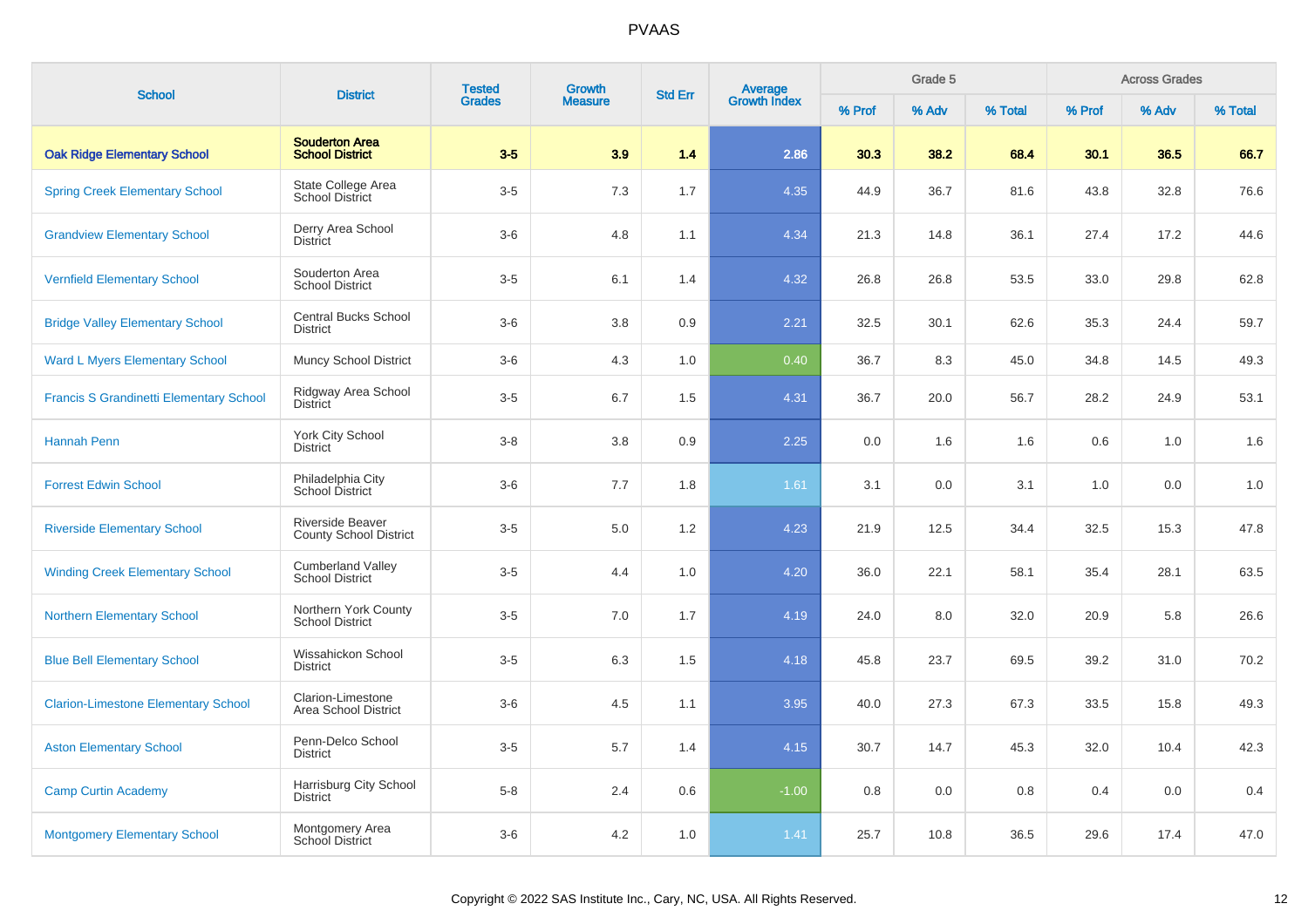| <b>School</b>                                                          | <b>District</b>                                                                     | <b>Tested</b> | <b>Growth</b>  | <b>Std Err</b> | Average<br>Growth Index |        | Grade 5 |         |        | <b>Across Grades</b> |         |
|------------------------------------------------------------------------|-------------------------------------------------------------------------------------|---------------|----------------|----------------|-------------------------|--------|---------|---------|--------|----------------------|---------|
|                                                                        |                                                                                     | <b>Grades</b> | <b>Measure</b> |                |                         | % Prof | % Adv   | % Total | % Prof | % Adv                | % Total |
| <b>Oak Ridge Elementary School</b>                                     | <b>Souderton Area</b><br><b>School District</b>                                     | $3-5$         | 3.9            | 1.4            | 2.86                    | 30.3   | 38.2    | 68.4    | 30.1   | 36.5                 | 66.7    |
| <b>Kutztown Elementary School</b>                                      | Kutztown Area School<br><b>District</b>                                             | $3-5$         | 7.2            | 1.7            | 4.14                    | 45.4   | 15.9    | 61.4    | 39.9   | 21.7                 | 61.5    |
| <b>Bellefonte Elementary School</b>                                    | <b>Bellefonte Area</b><br><b>School District</b>                                    | $3-5$         | $7.7\,$        | 1.9            | 4.12                    | 31.7   | 2.4     | 34.2    | 28.8   | 19.2                 | 48.1    |
| <b>Baresville Elementary School</b>                                    | South Western School<br><b>District</b>                                             | $3-5$         | 5.2            | 1.3            | 4.12                    | 28.1   | 4.5     | 32.6    | 30.7   | 7.6                  | 38.2    |
| <b>Bywood Elementary School</b>                                        | <b>Upper Darby School</b><br><b>District</b>                                        | $3-5$         | 6.3            | 1.5            | 4.10                    | 1.7    | 1.7     | 3.3     | 3.4    | 1.9                  | 5.3     |
| <b>Glendale Elementary School</b>                                      | Glendale School<br><b>District</b>                                                  | $3-6$         | 4.9            | 1.2            | 3.36                    | 42.9   | 4.8     | 47.6    | 33.7   | 6.8                  | 40.5    |
| <b>Neason Hill Elementary School</b>                                   | Crawford Central<br><b>School District</b>                                          | $3-6$         | 5.7            | 1.4            | 2.01                    | 25.8   | 3.2     | 29.0    | 18.0   | 3.6                  | 21.6    |
| <b>Berlin Brothersvalley Middle School</b>                             | <b>Berlin Brothersvalley</b><br><b>School District</b>                              | $5-8$         | 2.2            | 0.8            | 2.75                    | 34.0   | 15.1    | 49.1    | 26.0   | 7.3                  | 33.3    |
| <b>West Hempfield Elementary School</b>                                | Hempfield Area<br><b>School District</b>                                            | $3-5$         | 5.3            | 1.3            | 4.05                    | 31.6   | 11.4    | 43.0    | 34.6   | 15.6                 | 50.2    |
| <b>Ithan Elementary School</b>                                         | Radnor Township<br><b>School District</b>                                           | $3-5$         | 5.9            | 1.5            | 4.01                    | 31.8   | 37.9    | 69.7    | 39.9   | 37.0                 | 76.9    |
| <b>Trimmer Elementary School</b>                                       | West York Area<br><b>School District</b>                                            | $4 - 5$       | 3.8            | 0.9            | 4.00                    | 19.9   | 5.6     | 25.5    | 23.8   | 6.9                  | 30.7    |
| <b>Williams Valley Elementary School</b>                               | <b>Williams Valley School</b><br><b>District</b>                                    | $3-6$         | 3.8            | 1.2            | 3.22                    | 33.3   | 7.1     | 40.5    | 15.8   | 1.8                  | 17.6    |
| The Philadelphia Charter School for Arts<br>and Sciences at HR Edmunds | The Philadelphia<br>Charter School for<br>Arts and Sciences at<br><b>HR Edmunds</b> | $3-8$         | 1.7            | 0.6            | 2.75                    | 6.4    | 0.0     | 6.4     | 2.1    | 0.2                  | 2.3     |
| <b>Greenfield Albert M School</b>                                      | Philadelphia City<br>School District                                                | $3-8$         | 4.7            | 1.2            | 2.25                    | 41.9   | 25.8    | 67.7    | 34.6   | 26.1                 | 60.6    |
| <b>Fitzwater Elementary School</b>                                     | <b>Upper Dublin School</b><br><b>District</b>                                       | $3-5$         | 5.9            | 1.5            | 3.98                    | 33.9   | 24.2    | 58.1    | 36.8   | 28.2                 | 64.9    |
| <b>Westmont Hilltop Elementary School</b>                              | <b>Westmont Hilltop</b><br><b>School District</b>                                   | $3-6$         | 1.8            | 0.8            | 2.16                    | 28.0   | 11.0    | 39.0    | 24.0   | 13.5                 | 37.5    |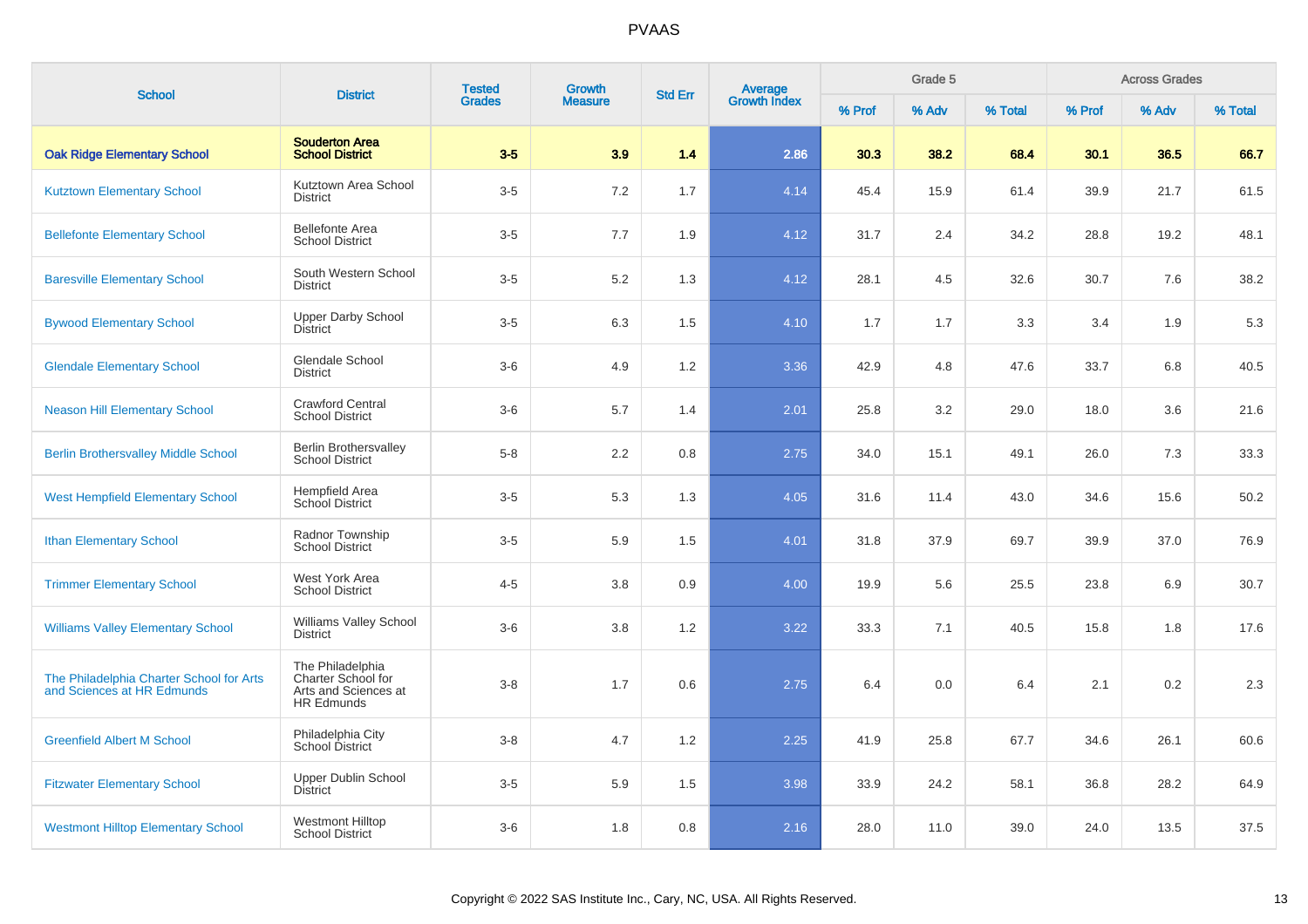| <b>School</b>                           | <b>District</b>                                 | <b>Tested</b> | Growth         | <b>Std Err</b> |                         |        | Grade 5 |         |        | <b>Across Grades</b><br>% Adv |         |
|-----------------------------------------|-------------------------------------------------|---------------|----------------|----------------|-------------------------|--------|---------|---------|--------|-------------------------------|---------|
|                                         |                                                 | <b>Grades</b> | <b>Measure</b> |                | Average<br>Growth Index | % Prof | % Adv   | % Total | % Prof |                               | % Total |
| <b>Oak Ridge Elementary School</b>      | <b>Souderton Area</b><br><b>School District</b> | $3-5$         | 3.9            | 1.4            | 2.86                    | 30.3   | 38.2    | 68.4    | 30.1   | 36.5                          | 66.7    |
| <b>Greenwood Elementary School</b>      | Kennett Consolidated<br><b>School District</b>  | $3-5$         | 5.0            | 1.3            | 3.96                    | 28.4   | 17.0    | 45.4    | 27.4   | 12.8                          | 40.2    |
| <b>Shoemaker Elementary School</b>      | East Penn School<br><b>District</b>             | $3-5$         | 4.7            | 1.2            | 3.95                    | 37.8   | 20.4    | 58.2    | 34.8   | 22.1                          | 56.9    |
| Pennsylvania Cyber Charter School       | Pennsylvania Cyber<br>Charter School            | $3 - 11$      | 1.9            | 0.5            | $-0.55$                 | 14.1   | 4.9     | 19.0    | 12.6   | 4.4                           | 17.1    |
| <b>Brownstown Elementary School</b>     | Conestoga Valley<br>School District             | $3-6$         | 3.8            | 1.0            | $-0.72$                 | 23.5   | 17.6    | 41.2    | 33.1   | 22.8                          | 55.9    |
| <b>United Elementary School</b>         | <b>United School District</b>                   | $3-6$         | 4.1            | 1.0            | 1.43                    | 27.0   | 1.6     | 28.6    | 29.8   | 9.3                           | 39.1    |
| <b>Upper Merion Middle School</b>       | <b>Upper Merion Area</b><br>School District     | $5-8$         | $-1.3$         | 0.4            | $-2.97$                 | 34.4   | 16.7    | 51.1    | 25.3   | 10.7                          | 36.0    |
| <b>Pocopson Elementary School</b>       | Unionville-Chadds<br>Ford School District       | $3-5$         | 4.4            | 1.1            | 3.87                    | 41.3   | 34.9    | 76.2    | 38.3   | 40.1                          | 78.4    |
| <b>Highland Park Elementary School</b>  | <b>Upper Darby School</b><br><b>District</b>    | $3-5$         | 4.7            | 1.2            | 3.86                    | 12.5   | 1.0     | 13.5    | 16.6   | 2.0                           | 18.6    |
| <b>Case Avenue Elementary School</b>    | Sharon City School<br><b>District</b>           | $3-6$         | 3.8            | 1.0            | 1.96                    | 20.0   | 4.0     | 24.0    | 17.4   | 5.4                           | 22.7    |
| <b>Baker Elementary School</b>          | Altoona Area School<br><b>District</b>          | $3-5$         | 9.3            | 2.4            | 3.80                    | 41.7   | 12.5    | 54.2    | 33.7   | 14.8                          | 48.5    |
| <b>Hambright Elementary School</b>      | Penn Manor School<br><b>District</b>            | $3-6$         | 3.5            | 0.9            | 2.64                    | 29.9   | 7.8     | 37.7    | 32.8   | 8.5                           | 41.3    |
| Fern Hill Elementary School             | West Chester Area<br><b>School District</b>     | $3-5$         | $6.2\,$        | 1.6            | 3.80                    | 40.0   | 26.0    | 66.0    | 34.8   | 26.2                          | 61.0    |
| <b>Ross Elementary School</b>           | Lake-Lehman School<br><b>District</b>           | $3-6$         | 6.0            | 1.6            | 2.13                    | 28.6   | 5.7     | 34.3    | 27.8   | 4.6                           | 32.4    |
| <b>Westfield Area Elementary School</b> | Northern Tioga School<br><b>District</b>        | $3-6$         | 4.0            | 1.2            | 3.39                    | 17.7   | 1.6     | 19.4    | 24.2   | 5.9                           | 30.1    |
| <b>Wrightsville Elementary School</b>   | Eastern York School<br><b>District</b>          | $3-5$         | 5.9            | 1.6            | 3.73                    | 32.7   | 16.4    | 49.1    | 33.8   | 14.3                          | 48.1    |
| <b>Mountville Elementary School</b>     | <b>Hempfield School</b><br><b>District</b>      | $3-6$         | 4.1            | 1.1            | 2.87                    | 32.9   | 5.7     | 38.6    | 24.7   | 10.5                          | 35.2    |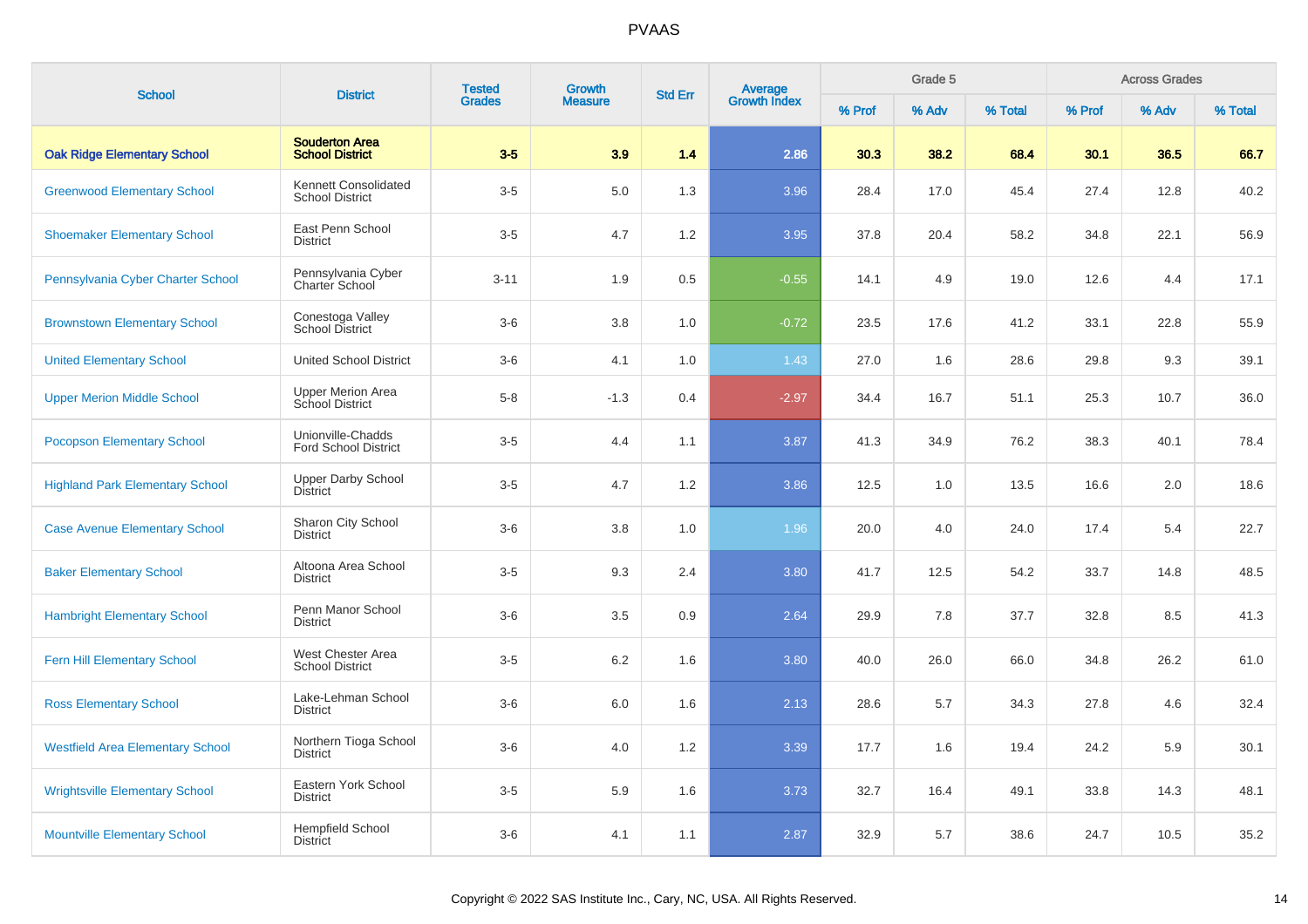| <b>School</b>                               | <b>District</b>                                 | <b>Tested</b> | <b>Growth</b>  | <b>Std Err</b> | Average<br>Growth Index |        | Grade 5 |         |        | <b>Across Grades</b><br>% Adv |         |
|---------------------------------------------|-------------------------------------------------|---------------|----------------|----------------|-------------------------|--------|---------|---------|--------|-------------------------------|---------|
|                                             |                                                 | <b>Grades</b> | <b>Measure</b> |                |                         | % Prof | % Adv   | % Total | % Prof |                               | % Total |
| <b>Oak Ridge Elementary School</b>          | <b>Souderton Area</b><br><b>School District</b> | $3-5$         | 3.9            | 1.4            | 2.86                    | 30.3   | 38.2    | 68.4    | 30.1   | 36.5                          | 66.7    |
| <b>Clearview Elementary School</b>          | Bethlehem Area<br><b>School District</b>        | $3-5$         | 6.9            | 1.9            | 3.71                    | 19.0   | 9.5     | 28.6    | 23.2   | 7.1                           | 30.4    |
| <b>Grace Park Elementary School</b>         | <b>Ridley School District</b>                   | $3-5$         | 5.9            | 1.6            | 3.70                    | 29.6   | 14.8    | 44.4    | 27.3   | 13.9                          | 41.2    |
| <b>Highcliff Elementary School</b>          | North Hills School<br><b>District</b>           | $3-5$         | 5.0            | 1.4            | 3.70                    | 40.5   | 16.2    | 56.8    | 35.7   | 13.4                          | 49.2    |
| <b>Southern Elementary School</b>           | Southern York County<br><b>School District</b>  | $3-6$         | 3.9            | 1.1            | 0.59                    | 47.1   | 11.8    | 58.8    | 42.0   | 9.9                           | 51.9    |
| Upper Perkiomen 4th And 5th Grade<br>Center | <b>Upper Perkiomen</b><br>School District       | $4 - 5$       | 3.0            | 0.8            | 3.69                    | 26.0   | 11.8    | 37.8    | 25.5   | 11.3                          | 36.9    |
| <b>Hanover Elementary School</b>            | Bethlehem Area<br><b>School District</b>        | $3-5$         | 9.0            | 2.4            | 3.68                    | 25.0   | 37.5    | 62.5    | 28.6   | 42.9                          | 71.4    |
| <b>Ohara Elementary School</b>              | Fox Chapel Area<br>School District              | $3-5$         | 4.4            | 1.2            | 3.68                    | 34.0   | 48.0    | 82.0    | 26.7   | 56.2                          | 83.0    |
| <b>Southwest Elementary School</b>          | Lebanon School<br><b>District</b>               | $3-5$         | 5.6            | 1.5            | 3.65                    | 6.9    | 0.0     | 6.9     | 11.5   | 0.6                           | 12.0    |
| <b>Lathrop Street Elementary School</b>     | Montrose Area School<br><b>District</b>         | $3-6$         | 4.6            | 1.3            | 2.00                    | 19.5   | 12.2    | 31.7    | 21.5   | 9.1                           | 30.6    |
| <b>Devers School</b>                        | York City School<br><b>District</b>             | $3-8$         | 2.8            | 0.8            | 0.21                    | 1.9    | 1.9     | 3.8     | 3.1    | 0.3                           | 3.4     |
| <b>Beaver-Main Elementary School</b>        | <b>Bloomsburg Area</b><br>School District       | $3-5$         | 12.5           | 3.5            | 3.63                    | 50.0   | 25.0    | 75.0    | 37.2   | 17.6                          | 54.9    |
| <b>Ferguson School</b>                      | York City School<br><b>District</b>             | $3-8$         | 2.9            | 0.8            | 1.39                    | 0.0    | 0.0     | 0.0     | 0.6    | 0.0                           | 0.6     |
| <b>Walton Farm Elementary School</b>        | North Penn School<br><b>District</b>            | $3-6$         | 3.5            | 1.0            | $-3.52$                 | 30.8   | 9.2     | 40.0    | 31.3   | 18.7                          | 50.0    |
| <b>Mckinley School</b>                      | York City School<br><b>District</b>             | $3-8$         | 2.8            | 0.8            | $-0.14$                 | 4.1    | 4.1     | 8.2     | 3.2    | 1.7                           | 4.9     |
| <b>Lenkerville Elementary School</b>        | Millersburg Area<br>School District             | $3-5$         | 6.0            | 1.7            | 3.60                    | 38.0   | 20.0    | 58.0    | 35.6   | 17.8                          | 53.4    |
| <b>Provident Charter School</b>             | <b>Provident Charter</b><br>School              | $3-8$         | 3.6            | 1.0            | 0.77                    | 4.4    | 2.2     | 6.5     | 9.2    | 2.5                           | 11.7    |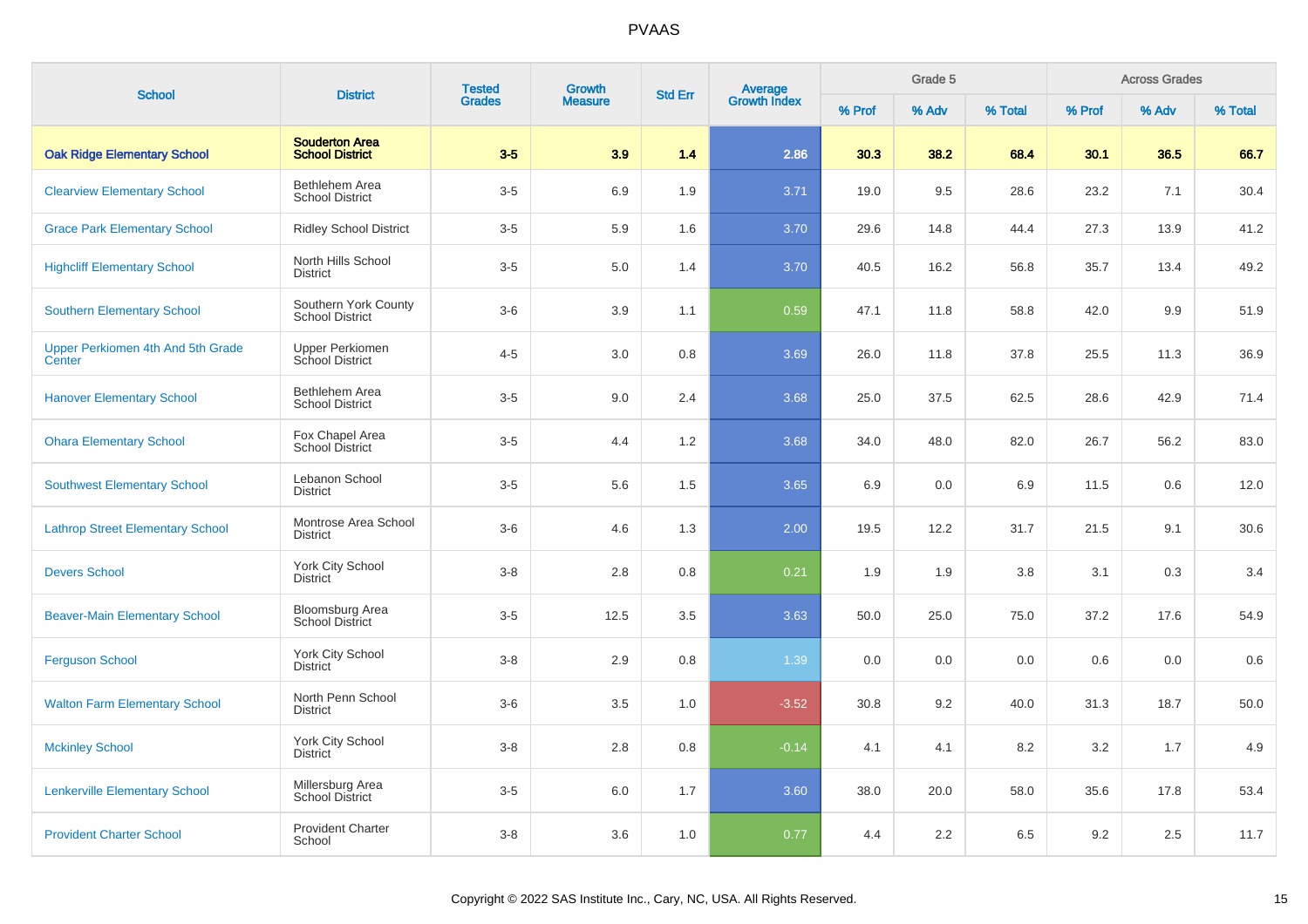| <b>School</b>                                         | <b>District</b>                                   | <b>Tested</b> | Growth         | <b>Std Err</b> | <b>Average</b><br>Growth Index | Grade 5<br><b>Across Grades</b> |       |         |        |       |         |
|-------------------------------------------------------|---------------------------------------------------|---------------|----------------|----------------|--------------------------------|---------------------------------|-------|---------|--------|-------|---------|
|                                                       |                                                   | <b>Grades</b> | <b>Measure</b> |                |                                | % Prof                          | % Adv | % Total | % Prof | % Adv | % Total |
| <b>Oak Ridge Elementary School</b>                    | <b>Souderton Area</b><br><b>School District</b>   | $3-5$         | 3.9            | 1.4            | 2.86                           | 30.3                            | 38.2  | 68.4    | 30.1   | 36.5  | 66.7    |
| <b>WW Evans Memorial Elementary</b><br><b>School</b>  | Bloomsburg Area<br><b>School District</b>         | $3-5$         | 9.7            | 2.7            | 3.59                           | 31.6                            | 36.8  | 68.4    | 27.6   | 18.4  | 46.0    |
| <b>Bedford Elementary School</b>                      | <b>Bedford Area School</b><br><b>District</b>     | $3-5$         | 3.9            | 1.1            | 3.57                           | 34.4                            | 4.2   | 38.7    | 35.2   | 12.7  | 48.0    |
| <b>Durham-Nockamixon Elementary School</b>            | Palisades School<br><b>District</b>               | $3-5$         | 7.1            | 2.0            | 3.56                           | 32.4                            | 13.5  | 46.0    | 43.9   | 22.0  | 65.8    |
| <b>Beaty-Warren Middle School</b>                     | <b>Warren County School</b><br><b>District</b>    | $5-8$         | 1.9            | 0.5            | 3.19                           | 17.8                            | 9.4   | 27.1    | 13.9   | 3.0   | 16.8    |
| <b>Maxwell Elementary School</b>                      | Hempfield Area<br><b>School District</b>          | $3-5$         | 5.3            | 1.5            | 3.54                           | 38.3                            | 11.7  | 50.0    | 38.0   | 26.5  | 64.5    |
| <b>Seylar Elementary School</b>                       | Pennridge School<br><b>District</b>               | $3-5$         | 5.1            | 1.5            | 3.52                           | 38.8                            | 22.4  | 61.2    | 38.6   | 22.8  | 61.4    |
| <b>Universal Bluford Charter School</b>               | <b>Universal Bluford</b><br><b>Charter School</b> | $3-6$         | 4.8            | 1.4            | 1.60                           | 4.4                             | 0.0   | 4.4     | 4.3    | 0.0   | 4.3     |
| <b>Primos Elementary School</b>                       | <b>Upper Darby School</b><br><b>District</b>      | $3-5$         | 7.8            | 2.2            | 3.51                           | 21.4                            | 3.6   | 25.0    | 18.3   | 1.2   | 19.5    |
| <b>Gray's Woods Elementary School</b>                 | State College Area<br><b>School District</b>      | $3-5$         | 5.4            | 1.5            | 3.51                           | 28.3                            | 21.7  | 50.0    | 32.2   | 29.2  | 61.4    |
| <b>Corl Street Elementary School</b>                  | State College Area<br><b>School District</b>      | $3-5$         | 8.4            | 2.4            | 3.49                           | 20.8                            | 58.3  | 79.2    | 27.9   | 48.8  | 76.7    |
| South Butler Intermediate Elementary<br><b>School</b> | South Butler County<br><b>School District</b>     | $4 - 5$       | 3.4            | 1.0            | 3.49                           | 35.1                            | 12.8  | 48.0    | 35.1   | 11.7  | 46.8    |
| <b>Inglewood Elementary School</b>                    | North Penn School<br><b>District</b>              | $3-6$         | 2.8            | 1.2            | 2.47                           | 20.4                            | 14.3  | 34.7    | 29.5   | 15.5  | 45.0    |
| <b>New Garden Elementary School</b>                   | Kennett Consolidated<br><b>School District</b>    | $3-5$         | 4.9            | 1.4            | 3.47                           | 32.9                            | 11.4  | 44.3    | 28.7   | 17.5  | 46.2    |
| <b>Jefferson Hills Intermediate School</b>            | West Jefferson Hills<br><b>School District</b>    | $3-5$         | 2.5            | 0.7            | 3.47                           | 35.1                            | 17.6  | 52.7    | 37.9   | 21.4  | 59.3    |
| <b>Bellwood Antis Middle School</b>                   | Bellwood-Antis School<br><b>District</b>          | $5-8$         | 2.2            | 0.6            | $-2.63$                        | 18.2                            | 4.6   | 22.7    | 18.4   | 8.8   | 27.1    |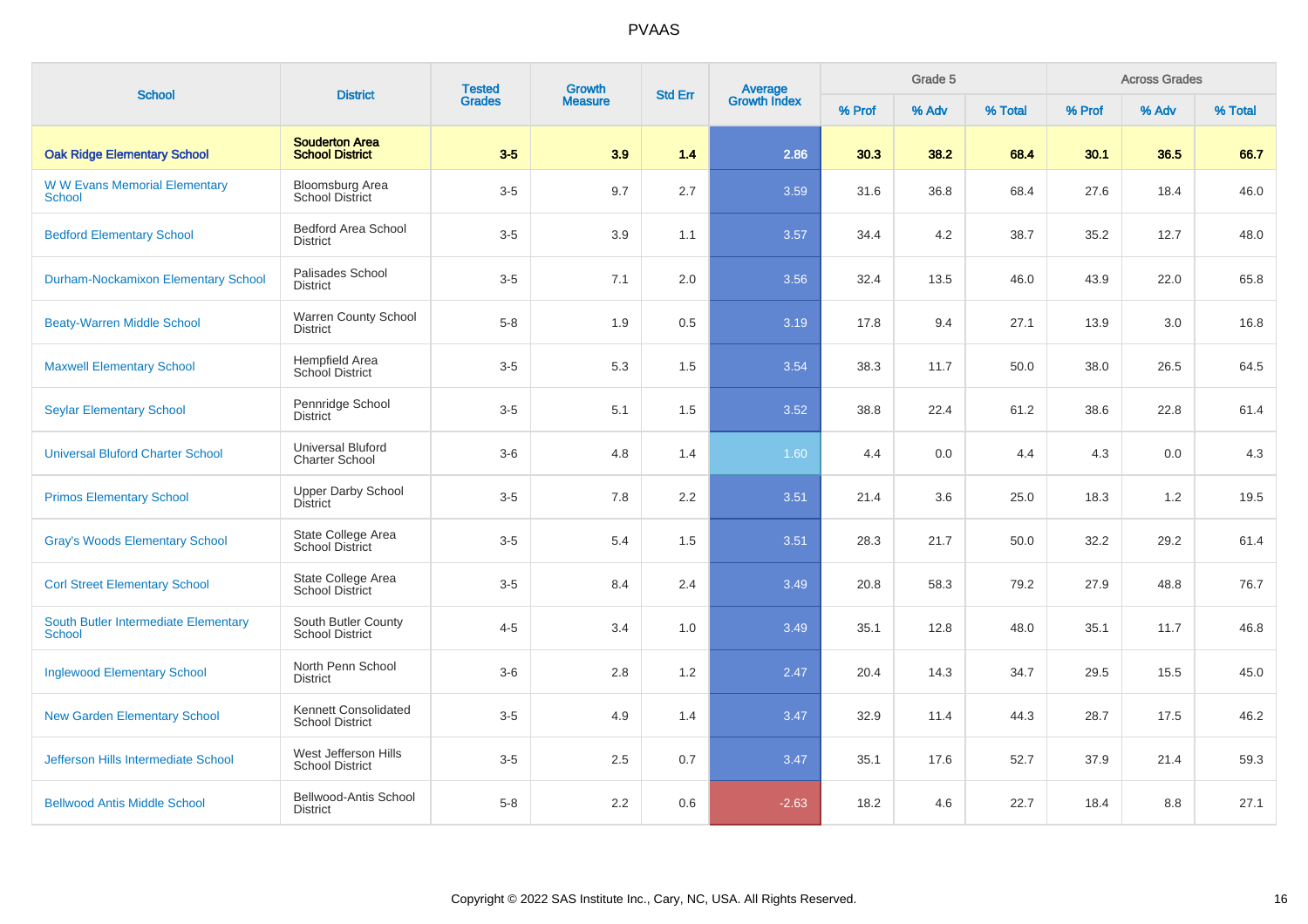| <b>School</b>                                      | <b>District</b>                                     | <b>Tested</b> | Growth         | <b>Std Err</b> | <b>Average</b><br>Growth Index |        | Grade 5 |         |        | <b>Across Grades</b> |         |
|----------------------------------------------------|-----------------------------------------------------|---------------|----------------|----------------|--------------------------------|--------|---------|---------|--------|----------------------|---------|
|                                                    |                                                     | <b>Grades</b> | <b>Measure</b> |                |                                | % Prof | % Adv   | % Total | % Prof | % Adv                | % Total |
| <b>Oak Ridge Elementary School</b>                 | <b>Souderton Area</b><br><b>School District</b>     | $3-5$         | 3.9            | 1.4            | 2.86                           | 30.3   | 38.2    | 68.4    | 30.1   | 36.5                 | 66.7    |
| <b>Williamsburg Community Elementary</b><br>School | Williamsburg<br><b>Community School</b><br>District | $3-6$         | 5.0            | 1.4            | $-1.36$                        | 25.0   | 12.5    | 37.5    | 25.6   | 11.6                 | 37.2    |
| <b>Oakview Elementary School</b>                   | West Middlesex Area<br><b>School District</b>       | $4 - 6$       | 3.9            | 1.1            | 0.91                           | 21.7   | 21.7    | 43.5    | 34.5   | 8.2                  | 42.7    |
| <b>West Hanover Elementary School</b>              | Central Dauphin<br><b>School District</b>           | $3-5$         | 4.8            | 1.4            | 3.45                           | 31.9   | 34.7    | 66.7    | 32.9   | 24.7                 | 57.6    |
| <b>Rayne Elementary School</b>                     | Marion Center Area<br><b>School District</b>        | $3-6$         | 4.6            | 1.3            | $-1.20$                        | 22.2   | 5.6     | 27.8    | 37.9   | 9.2                  | 47.1    |
| <b>Price Elementary School</b>                     | Lancaster School<br><b>District</b>                 | $3-5$         | 6.0            | 1.8            | 3.44                           | 8.7    | 2.2     | 10.9    | 9.9    | 0.7                  | 10.6    |
| <b>Conneaut Valley Middle School</b>               | <b>Conneaut School</b><br><b>District</b>           | $5 - 8$       | 2.5            | 0.7            | 0.30                           | 26.8   | 8.9     | 35.7    | 23.9   | 5.6                  | 29.5    |
| <b>Bancroft Elementary School</b>                  | Kennett Consolidated<br><b>School District</b>      | $3-5$         | 4.5            | 1.3            | 3.43                           | 29.1   | 16.3    | 45.4    | 24.6   | 16.0                 | 40.6    |
| <b>Schuylkill Elementary School</b>                | Phoenixville Area<br><b>School District</b>         | $3-5$         | 4.7            | 1.4            | 3.38                           | 32.4   | 23.9    | 56.3    | 36.6   | 17.9                 | 54.6    |
| <b>Unionville Elementary School</b>                | Unionville-Chadds<br><b>Ford School District</b>    | $3-5$         | 6.1            | 1.8            | 3.38                           | 34.1   | 27.3    | 61.4    | 37.5   | 27.3                 | 64.8    |
| <b>Central Elementary School</b>                   | <b>Hampton Township</b><br><b>School District</b>   | $3-5$         | 5.1            | 1.5            | 3.38                           | 34.4   | 35.9    | 70.3    | 36.1   | 38.0                 | 74.2    |
| <b>Amosland Elementary School</b>                  | <b>Ridley School District</b>                       | $3-5$         | 4.7            | 1.4            | 3.37                           | 31.9   | 15.3    | 47.2    | 27.4   | 16.7                 | 44.1    |
| Susquenita Middle School                           | Susquenita School<br><b>District</b>                | $5-8$         | 1.6            | 0.6            | 2.87                           | 24.0   | 15.7    | 39.7    | 18.0   | 8.2                  | 26.2    |
| N Hopewell-Winterstown Elementary<br><b>School</b> | Red Lion Area School<br><b>District</b>             | $3-6$         | 5.1            | 1.5            | 1.53                           | 18.5   | 3.7     | 22.2    | 31.6   | 14.5                 | 46.2    |
| Franklin Regional Intermediate School              | Franklin Regional<br>School District                | $3-5$         | 3.8            | 1.1            | 3.36                           | 34.9   | 21.7    | 56.6    | 33.8   | 28.3                 | 62.1    |
| Donegal Intermediate School                        | Donegal School<br><b>District</b>                   | $3-6$         | 2.1            | 0.6            | 1.12                           | 18.1   | 9.9     | 28.0    | 22.0   | 9.9                  | 32.0    |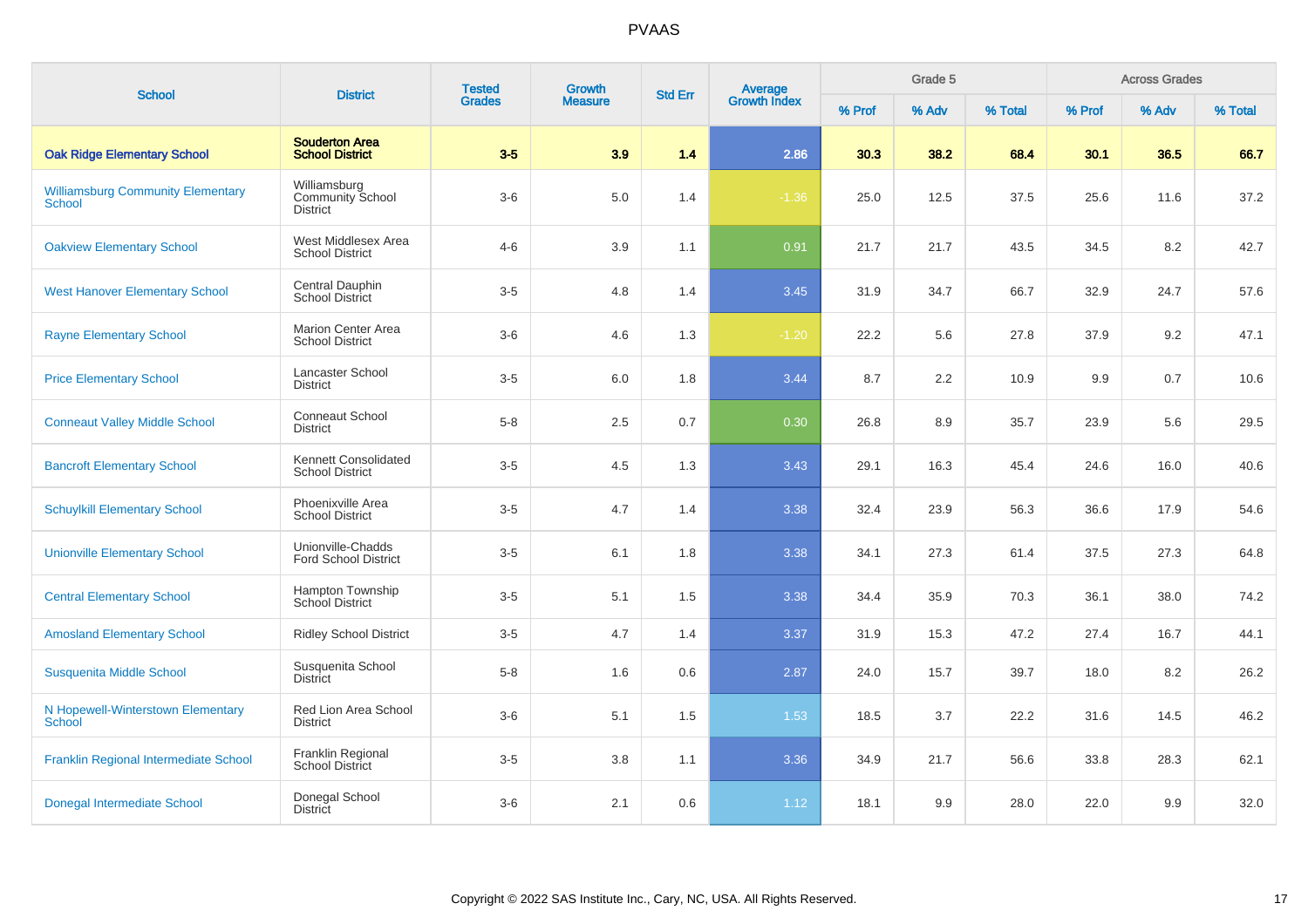| <b>School</b>                                                   | <b>District</b>                                             | <b>Tested</b> | <b>Growth</b>  | <b>Std Err</b> |                                |        | Grade 5 |         |        | <b>Across Grades</b> |         |
|-----------------------------------------------------------------|-------------------------------------------------------------|---------------|----------------|----------------|--------------------------------|--------|---------|---------|--------|----------------------|---------|
|                                                                 |                                                             | <b>Grades</b> | <b>Measure</b> |                | <b>Average</b><br>Growth Index | % Prof | % Adv   | % Total | % Prof | % Adv                | % Total |
| <b>Oak Ridge Elementary School</b>                              | <b>Souderton Area</b><br><b>School District</b>             | $3-5$         | 3.9            | 1.4            | 2.86                           | 30.3   | 38.2    | 68.4    | 30.1   | 36.5                 | 66.7    |
| <b>Robert Benjamin Wiley Community</b><br><b>Charter School</b> | Robert Benjamin<br><b>Wiley Community</b><br>Charter School | $3-8$         | 2.8            | 0.8            | $-0.20$                        | 7.0    | 2.3     | 9.3     | 5.7    | 1.7                  | 7.4     |
| <b>Avon Grove Charter School</b>                                | Avon Grove Charter<br>School                                | $3 - 11$      | 1.8            | 0.6            | 1.59                           | 22.1   | 6.6     | 28.7    | 24.3   | 10.2                 | 34.6    |
| <b>Alburtis Elementary School</b>                               | East Penn School<br><b>District</b>                         | $3-5$         | 5.4            | 1.6            | 3.34                           | 30.8   | 13.5    | 44.2    | 31.8   | 16.2                 | 48.0    |
| <b>Stonehurst Hills Elementary School</b>                       | Upper Darby School<br><b>District</b>                       | $3-5$         | 6.2            | 1.9            | 3.31                           | 2.4    | 0.0     | 2.4     | 6.2    | 0.0                  | 6.2     |
| <b>Diehl School</b>                                             | Erie City School<br><b>District</b>                         | $3-5$         | 4.9            | 1.5            | 3.30                           | 1.6    | 1.6     | 3.3     | 4.3    | 1.1                  | 5.4     |
| <b>Iroquois Elementary School</b>                               | Iroquois School<br><b>District</b>                          | $3-6$         | 3.2            | 1.0            | $-1.26$                        | 37.7   | 10.4    | 48.0    | 28.3   | 13.2                 | 41.4    |
| <b>Lawnton Elementary School</b>                                | Central Dauphin<br>School District                          | $3-5$         | 6.7            | 2.0            | 3.28                           | 26.3   | 0.0     | 26.3    | 22.6   | 5.1                  | 27.7    |
| <b>Pequea Elementary School</b>                                 | Penn Manor School<br><b>District</b>                        | $3-6$         | 4.4            | 1.4            | $-0.66$                        | 54.0   | 12.0    | 66.0    | 35.8   | 19.9                 | 55.7    |
| <b>Pickering Valley Elementary School</b>                       | Downingtown Area<br>School District                         | $3-5$         | 4.6            | 1.4            | 3.26                           | 32.9   | 42.9    | 75.7    | 37.8   | 41.1                 | 78.9    |
| <b>Union Canal Elementary School</b>                            | Cornwall-Lebanon<br><b>School District</b>                  | $3-5$         | 5.0            | 1.5            | 3.26                           | 32.8   | 8.2     | 41.0    | 25.6   | 7.3                  | 32.9    |
| <b>Farmersville Elementary School</b>                           | Bethlehem Area<br><b>School District</b>                    | $3-5$         | 8.4            | 2.6            | 3.25                           | 28.0   | 20.0    | 48.0    | 32.8   | 18.8                 | 51.6    |
| <b>Cougar Academy</b>                                           | Harrisburg City School<br><b>District</b>                   | $3 - 10$      | 3.8            | 1.2            | 0.76                           | 0.0    | 0.0     | 0.0     | 2.2    | 0.0                  | 2.2     |
| <b>Jefferson Elementary School</b>                              | Mt Lebanon School<br><b>District</b>                        | $3-5$         | 5.5            | 1.7            | 3.23                           | 30.9   | 47.3    | 78.2    | 31.0   | 51.4                 | 82.4    |
| <b>Middle Paxton Elementary School</b>                          | Central Dauphin<br><b>School District</b>                   | $3-5$         | 5.7            | 1.8            | 3.23                           | 34.9   | 18.6    | 53.5    | 35.2   | 21.1                 | 56.2    |
| <b>Radio Park Elementary School</b>                             | State College Area<br><b>School District</b>                | $3-5$         | 5.3            | 1.6            | 3.23                           | 23.6   | 43.6    | 67.3    | 27.2   | 55.1                 | 82.3    |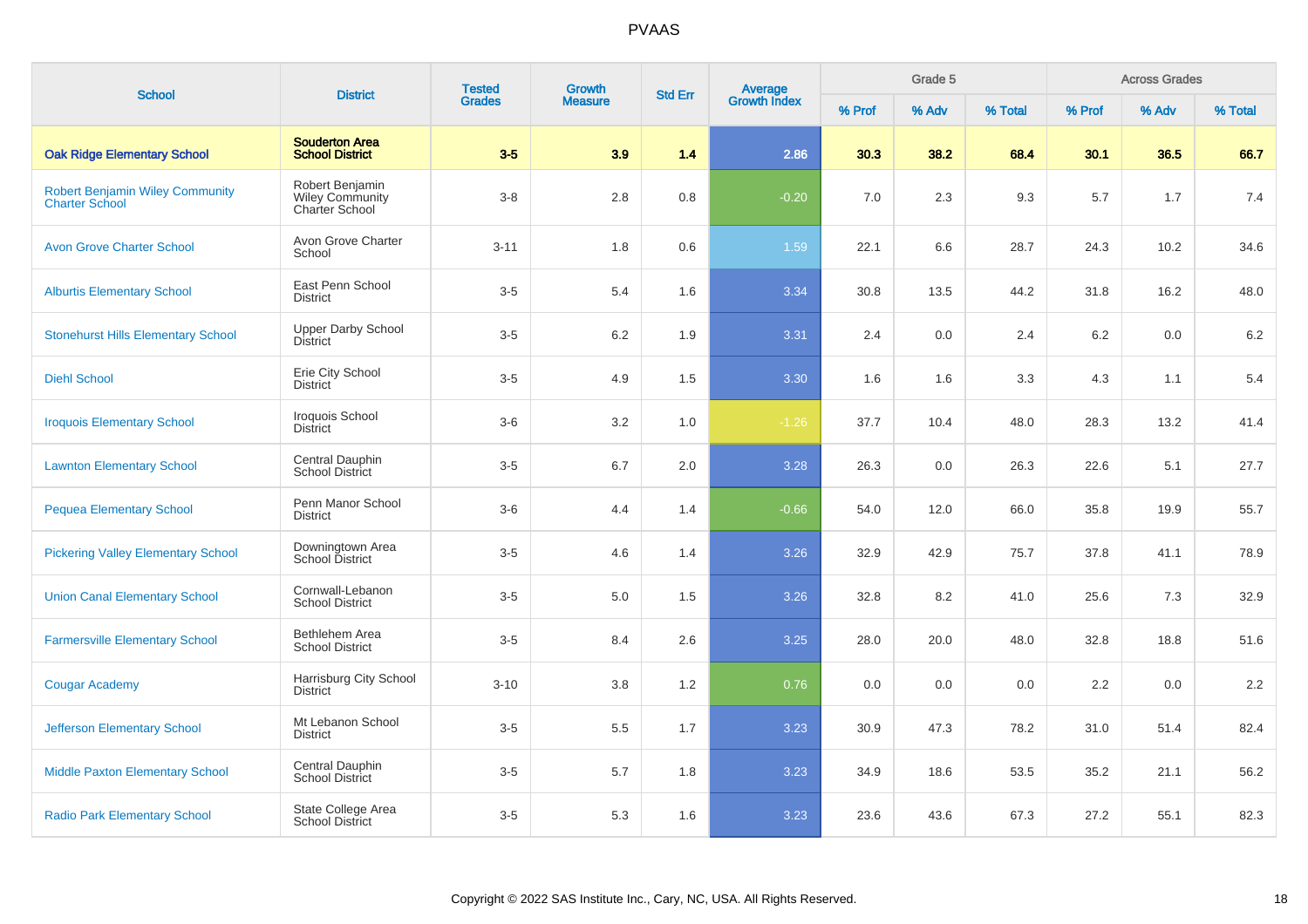| <b>School</b>                                        | <b>District</b>                                    | <b>Tested</b> | Growth         | <b>Std Err</b> |                                |        | Grade 5 |         |        | <b>Across Grades</b> |         |
|------------------------------------------------------|----------------------------------------------------|---------------|----------------|----------------|--------------------------------|--------|---------|---------|--------|----------------------|---------|
|                                                      |                                                    | <b>Grades</b> | <b>Measure</b> |                | <b>Average</b><br>Growth Index | % Prof | % Adv   | % Total | % Prof | % Adv                | % Total |
| <b>Oak Ridge Elementary School</b>                   | <b>Souderton Area</b><br><b>School District</b>    | $3-5$         | 3.9            | 1.4            | 2.86                           | 30.3   | 38.2    | 68.4    | 30.1   | 36.5                 | 66.7    |
| <b>Tredyffrin-Easttown Middle School</b>             | Tredyffrin-Easttown<br>School District             | $5-8$         | 1.9            | 0.6            | 0.85                           | 39.6   | 34.2    | 73.9    | 34.1   | 32.8                 | 66.8    |
| <b>Valley Forge Middle School</b>                    | Tredyffrin-Easttown<br>School District             | $5-8$         | 1.9            | 0.6            | 1.56                           | 33.6   | 38.1    | 71.6    | 33.6   | 35.0                 | 68.6    |
| <b>Souderton Charter School Collaborative</b>        | Souderton Charter<br>School Collaborative          | $3-8$         | 4.0            | 1.3            | 0.31                           | 51.8   | 22.2    | 74.1    | 40.1   | 26.8                 | 66.9    |
| California Area Intermediate Middle<br><b>School</b> | California Area School<br><b>District</b>          | $5-6$         | 1.3            | 1.1            | 1.18                           | 27.3   | 5.4     | 32.7    | 20.2   | 2.5                  | 22.7    |
| <b>Gwyn-Nor Elementary School</b>                    | North Penn School<br><b>District</b>               | $3-6$         | 3.5            | 1.1            | 2.03                           | 31.2   | 18.0    | 49.2    | 30.2   | 14.5                 | 44.7    |
| <b>Dorseyville Middle School</b>                     | Fox Chapel Area<br>School District                 | $4 - 8$       | 1.4            | 0.4            | 3.15                           |        |         |         | 30.9   | 28.7                 | 59.6    |
| <b>James Gettys Elementary School</b>                | Gettysburg Area<br>School District                 | $3-5$         | 4.5            | 1.5            | 3.12                           | 36.8   | 10.3    | 47.1    | 30.8   | 20.4                 | 51.2    |
| <b>Hooverville Elementary School</b>                 | Waynesboro Area<br>School District                 | $3-5$         | 5.4            | 1.7            | 3.10                           | 27.7   | 21.3    | 48.9    | 23.7   | 16.7                 | 40.4    |
| <b>Franklin Regional Primary School</b>              | Franklin Regional<br>School District               | $3-5$         | 4.0            | 1.3            | 3.07                           | 37.0   | 24.7    | 61.7    | 32.6   | 36.7                 | 69.3    |
| <b>Mars Area Centennial School</b>                   | Mars Area School<br><b>District</b>                | $5-6$         | 1.9            | 0.6            | $-2.33$                        | 31.3   | 20.9    | 52.2    | 32.0   | 22.7                 | 54.6    |
| <b>West Point Elementary School</b>                  | <b>Hempfield Area</b><br>School District           | $3-5$         | 4.5            | 1.5            | 3.05                           | 38.7   | 19.4    | 58.1    | 40.8   | 22.3                 | 63.0    |
| <b>Fred L Aiken Elementary School</b>                | Keystone Oaks School<br><b>District</b>            | $3-5$         | 6.1            | 2.0            | 3.02                           | 27.3   | 30.3    | 57.6    | 27.1   | 24.7                 | 51.8    |
| <b>Silver Spring Elementary School</b>               | <b>Cumberland Valley</b><br><b>School District</b> | $3-5$         | 4.1            | 1.4            | 3.01                           | 33.3   | 25.6    | 59.0    | 31.1   | 29.8                 | 60.9    |
| <b>James F Baugher Elementary School</b>             | Milton Area School<br><b>District</b>              | $3-5$         | 3.7            | 1.3            | 2.98                           | 22.5   | 11.2    | 33.7    | 24.3   | 8.1                  | 32.4    |
| <b>Conemaugh Township Area Elementary</b><br>School  | Conemaugh Township<br>Area School District         | $3-5$         | 4.6            | 1.5            | 2.98                           | 51.6   | 22.6    | 74.2    | 43.0   | 33.7                 | 76.7    |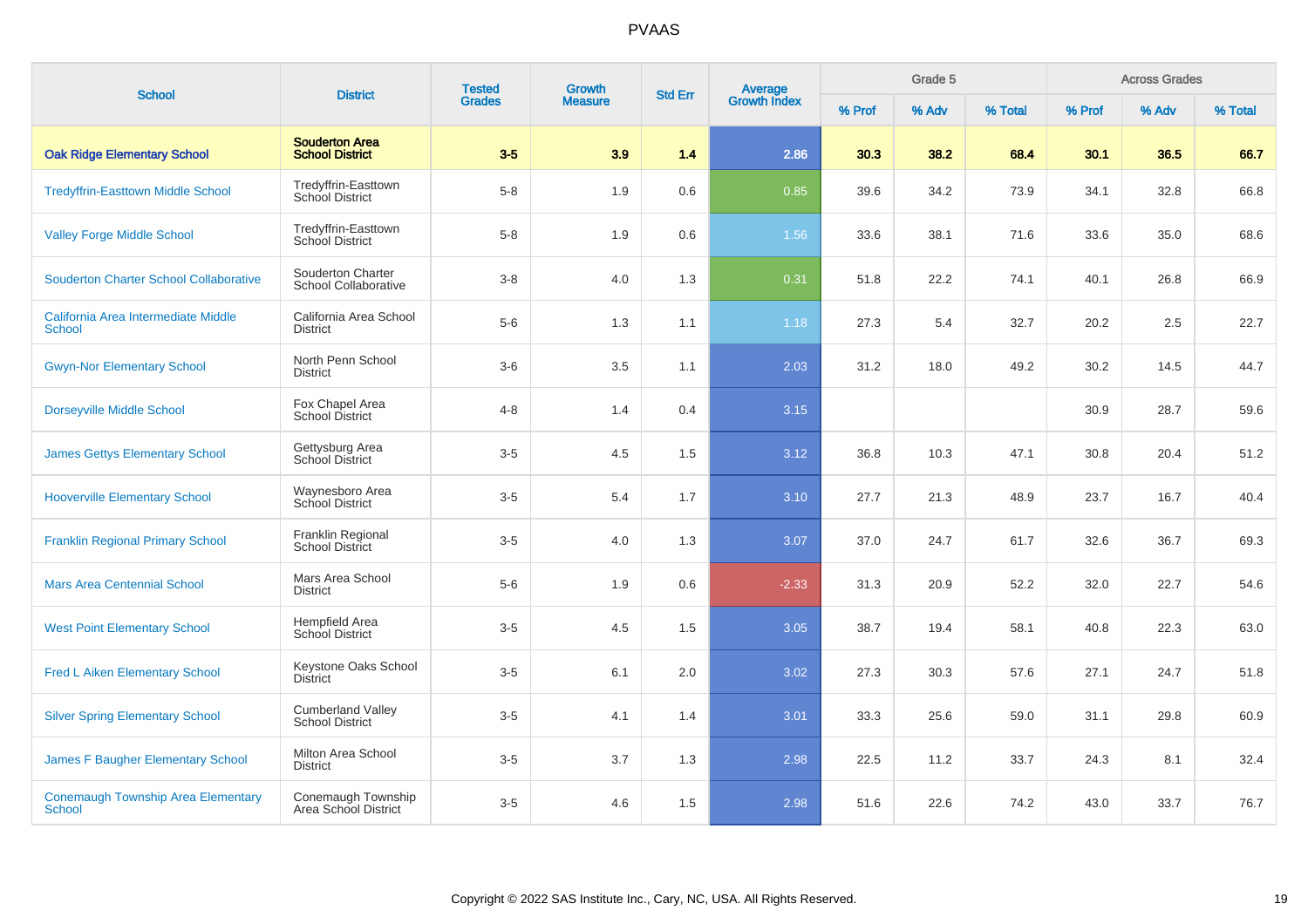| <b>School</b>                                            | <b>District</b>                                    | <b>Tested</b> | Growth         | <b>Std Err</b> | Average<br>Growth Index |        | Grade 5 |         |        | <b>Across Grades</b> |         |
|----------------------------------------------------------|----------------------------------------------------|---------------|----------------|----------------|-------------------------|--------|---------|---------|--------|----------------------|---------|
|                                                          |                                                    | <b>Grades</b> | <b>Measure</b> |                |                         | % Prof | % Adv   | % Total | % Prof | % Adv                | % Total |
| <b>Oak Ridge Elementary School</b>                       | <b>Souderton Area</b><br><b>School District</b>    | $3-5$         | 3.9            | 1.4            | 2.86                    | 30.3   | 38.2    | 68.4    | 30.1   | 36.5                 | 66.7    |
| <b>Klein Elementary School</b>                           | <b>Harbor Creek School</b><br><b>District</b>      | $3-6$         | 3.3            | 1.1            | $-0.43$                 | 39.3   | 12.5    | 51.8    | 41.5   | 24.6                 | 66.2    |
| <b>Discovery Charter School</b>                          | <b>Discovery Charter</b><br>School                 | $3-8$         | 2.6            | 0.9            | $-0.94$                 | 8.5    | 2.1     | 10.6    | 5.2    | 1.1                  | 6.2     |
| <b>Avonworth Elementary School</b>                       | Avonworth School<br><b>District</b>                | $3-6$         | 2.1            | 0.7            | 0.56                    | 33.8   | 25.5    | 59.3    | 36.0   | 22.8                 | 58.8    |
| <b>Sarah W Starkweather Elementary</b><br><b>School</b>  | West Chester Area<br><b>School District</b>        | $3-5$         | 4.4            | 1.5            | 2.97                    | 35.8   | 19.4    | 55.2    | 40.0   | 17.2                 | 57.2    |
| <b>Hillendale Elementary School</b>                      | Unionville-Chadds<br><b>Ford School District</b>   | $3-5$         | 4.8            | 1.6            | 2.96                    | 35.6   | 33.9    | 69.5    | 39.4   | 37.2                 | 76.7    |
| <b>Northside Elementary School</b>                       | Palmyra Area School<br><b>District</b>             | $3-5$         | 5.1            | 1.7            | 2.96                    | 39.6   | 14.6    | 54.2    | 37.0   | 17.3                 | 54.3    |
| <b>Hallowell Elementary School</b>                       | Hatboro-Horsham<br><b>School District</b>          | $3-5$         | 4.5            | 1.5            | 2.95                    | 23.7   | 8.5     | 32.2    | 26.5   | 8.4                  | 34.9    |
| <b>Panther Valley Intermediate School</b>                | Panther Valley School<br><b>District</b>           | $4 - 6$       | 2.4            | 0.8            | $-0.77$                 | 11.5   | 1.9     | 13.5    | 10.1   | 1.3                  | 11.4    |
| <b>Irving Elementary School</b>                          | Altoona Area School<br><b>District</b>             | $3-5$         | 5.7            | 1.9            | 2.95                    | 44.4   | 19.4    | 63.9    | 43.9   | 20.4                 | 64.3    |
| <b>Sru Elementary School</b>                             | Athens Area School<br><b>District</b>              | $3-5$         | 5.3            | 1.8            | 2.94                    | 23.9   | 8.7     | 32.6    | 27.4   | 10.5                 | 37.9    |
| Southern Columbia Middle School                          | Southern Columbia<br>Area School District          | $5 - 8$       | 1.8            | 0.6            | $-0.84$                 | 34.7   | 9.7     | 44.4    | 24.0   | 7.8                  | 31.8    |
| <b>Harding Elementary School</b>                         | Lebanon School<br><b>District</b>                  | $3-5$         | 4.0            | 1.4            | 2.91                    | 11.7   | 2.6     | 14.3    | 9.6    | 1.6                  | 11.2    |
| <b>Bermudian Springs Middle School</b>                   | <b>Bermudian Springs</b><br><b>School District</b> | $5-8$         | 0.4            | 0.5            | 0.81                    | 22.1   | 12.4    | 34.5    | 17.8   | 6.5                  | 24.3    |
| Audrielle Lynch-Ellen Bustin Elementary<br><b>School</b> | Athens Area School<br><b>District</b>              | $3-5$         | 4.2            | 1.4            | 2.91                    | 36.4   | 4.6     | 40.9    | 32.0   | 8.2                  | 40.3    |
| <b>Blue Mountain Elementary East School</b>              | <b>Blue Mountain School</b><br><b>District</b>     | $3-5$         | 3.7            | 1.3            | 2.91                    | 26.2   | 15.5    | 41.7    | 30.3   | 15.6                 | 45.9    |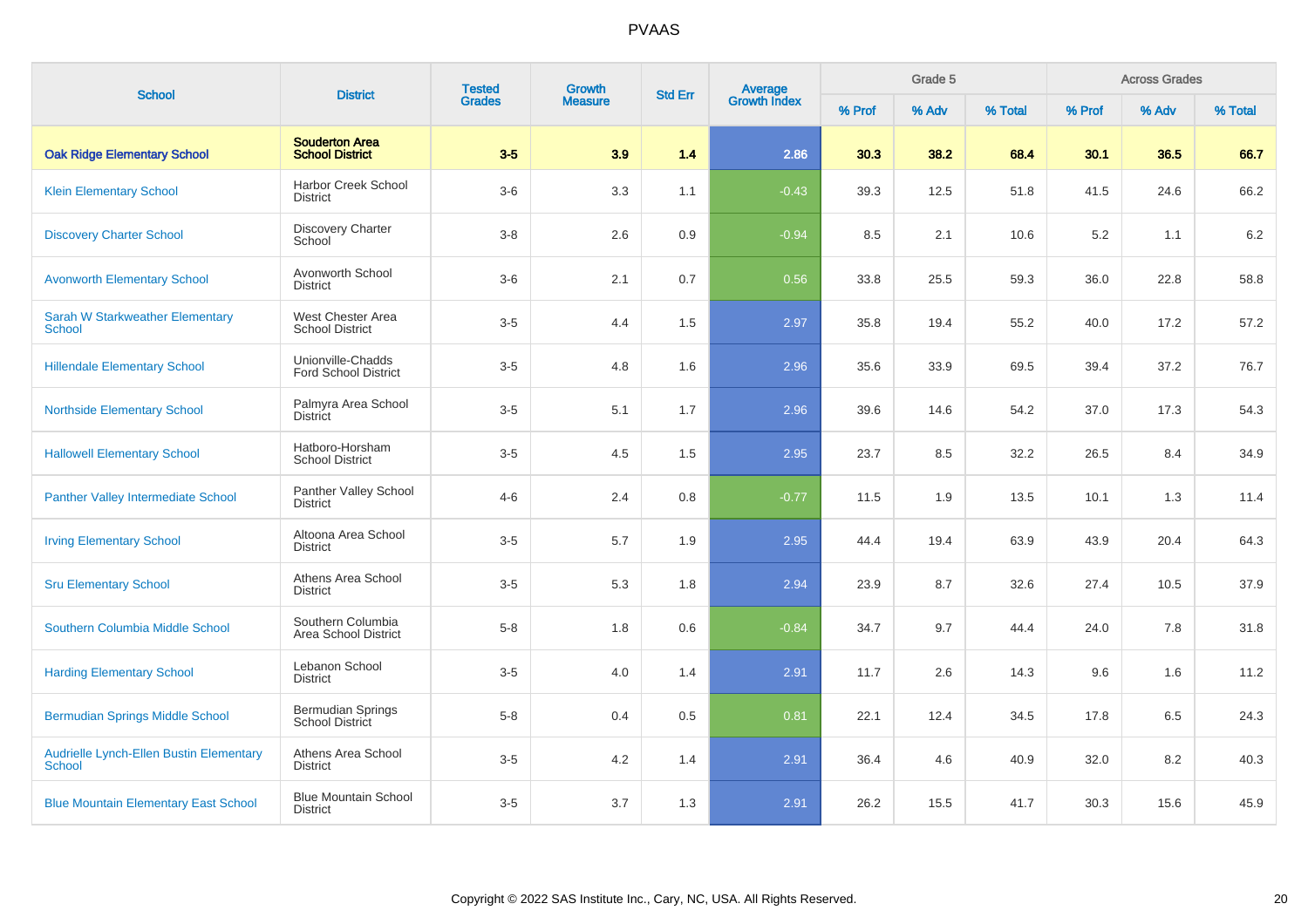| <b>School</b>                           | <b>District</b>                                          | <b>Tested</b> | <b>Growth</b>  | <b>Std Err</b> |                                |        | Grade 5 |         |        | <b>Across Grades</b><br>% Adv |         |
|-----------------------------------------|----------------------------------------------------------|---------------|----------------|----------------|--------------------------------|--------|---------|---------|--------|-------------------------------|---------|
|                                         |                                                          | <b>Grades</b> | <b>Measure</b> |                | <b>Average</b><br>Growth Index | % Prof | % Adv   | % Total | % Prof |                               | % Total |
| <b>Oak Ridge Elementary School</b>      | <b>Souderton Area</b><br><b>School District</b>          | $3-5$         | 3.9            | 1.4            | 2.86                           | 30.3   | 38.2    | 68.4    | 30.1   | 36.5                          | 66.7    |
| <b>East Hanover Elementary School</b>   | Lower Dauphin School<br><b>District</b>                  | $3-5$         | 4.7            | 1.6            | 2.89                           | 23.1   | 32.7    | 55.8    | 28.6   | 23.2                          | 51.8    |
| <b>Pfaff Elementary School</b>          | Quakertown<br><b>Community School</b><br><b>District</b> | $3-5$         | 5.2            | 1.8            | 2.89                           | 53.5   | 18.6    | 72.1    | 34.9   | 20.5                          | 55.4    |
| Iron Forge Elementary School            | South Middleton<br><b>School District</b>                | $3-5$         | 2.9            | 1.0            | 2.86                           | 28.8   | 22.7    | 51.5    | 31.6   | 23.8                          | 55.3    |
| <b>Oak Ridge Elementary School</b>      | <b>Souderton Area</b><br><b>School District</b>          | $3-5$         | 3.9            | 1.4            | 2.86                           | 30.3   | 38.2    | 68.4    | 30.1   | 36.5                          | 66.7    |
| <b>Dillsburg Elementary School</b>      | Northern York County<br><b>School District</b>           | $3-5$         | 3.9            | 1.4            | 2.85                           | 31.0   | 11.3    | 42.2    | 37.7   | 16.9                          | 54.6    |
| <b>Preston School</b>                   | Wayne Highlands<br>School District                       | $3 - 8$       | 4.2            | 1.5            | 2.77                           | 7.1    | 14.3    | 21.4    | 24.0   | 11.0                          | 35.0    |
| <b>Lower Gwynedd Elementary School</b>  | Wissahickon School<br><b>District</b>                    | $3-5$         | 3.8            | 1.3            | 2.84                           | 29.3   | 37.3    | 66.7    | 33.9   | 35.5                          | 69.3    |
| Aspira Bilingual Cyber Charter School   | Aspira Bilingual Cyber<br>Charter School                 | $3 - 11$      | 4.2            | 1.5            | 2.84                           |        |         |         | 1.6    | 0.0                           | 1.6     |
| <b>Springfield Elementary School</b>    | Palisades School<br><b>District</b>                      | $3-5$         | 6.5            | 2.3            | 2.83                           | 31.0   | 10.3    | 41.4    | 30.7   | 23.9                          | 54.6    |
| <b>Washington Intermediate School</b>   | New Castle Area<br><b>School District</b>                | $3-5$         | 2.4            | 0.8            | 2.83                           | 4.4    | 0.5     | 4.8     | 4.1    | 0.7                           | 4.8     |
| <b>Lincoln Elementary School</b>        | Mt Lebanon School<br><b>District</b>                     | $3-5$         | 4.6            | 1.6            | 2.81                           | 45.3   | 30.2    | 75.5    | 36.9   | 33.8                          | 70.7    |
| <b>Monroe Elementary School</b>         | <b>Cumberland Valley</b><br><b>School District</b>       | $3-5$         | 4.6            | 1.7            | 2.81                           | 41.2   | 27.4    | 68.6    | 32.6   | 26.7                          | 59.4    |
| <b>Miller Heights Elementary School</b> | Bethlehem Area<br><b>School District</b>                 | $3-5$         | 6.7            | 2.4            | 2.81                           | 33.3   | 20.8    | 54.2    | 35.5   | 29.0                          | 64.5    |
| <b>Resica Elementary School</b>         | East Stroudsburg Area<br><b>School District</b>          | $3-5$         | $5.0$          | 1.8            | 2.79                           | 20.8   | 4.2     | 25.0    | 20.6   | 5.3                           | 26.0    |
| <b>Cranberry Elementary School</b>      | <b>Cranberry Area</b><br>School District                 | $3-6$         | 2.5            | 0.9            | 1.85                           | 27.3   | 10.4    | 37.7    | 25.6   | 4.4                           | 30.0    |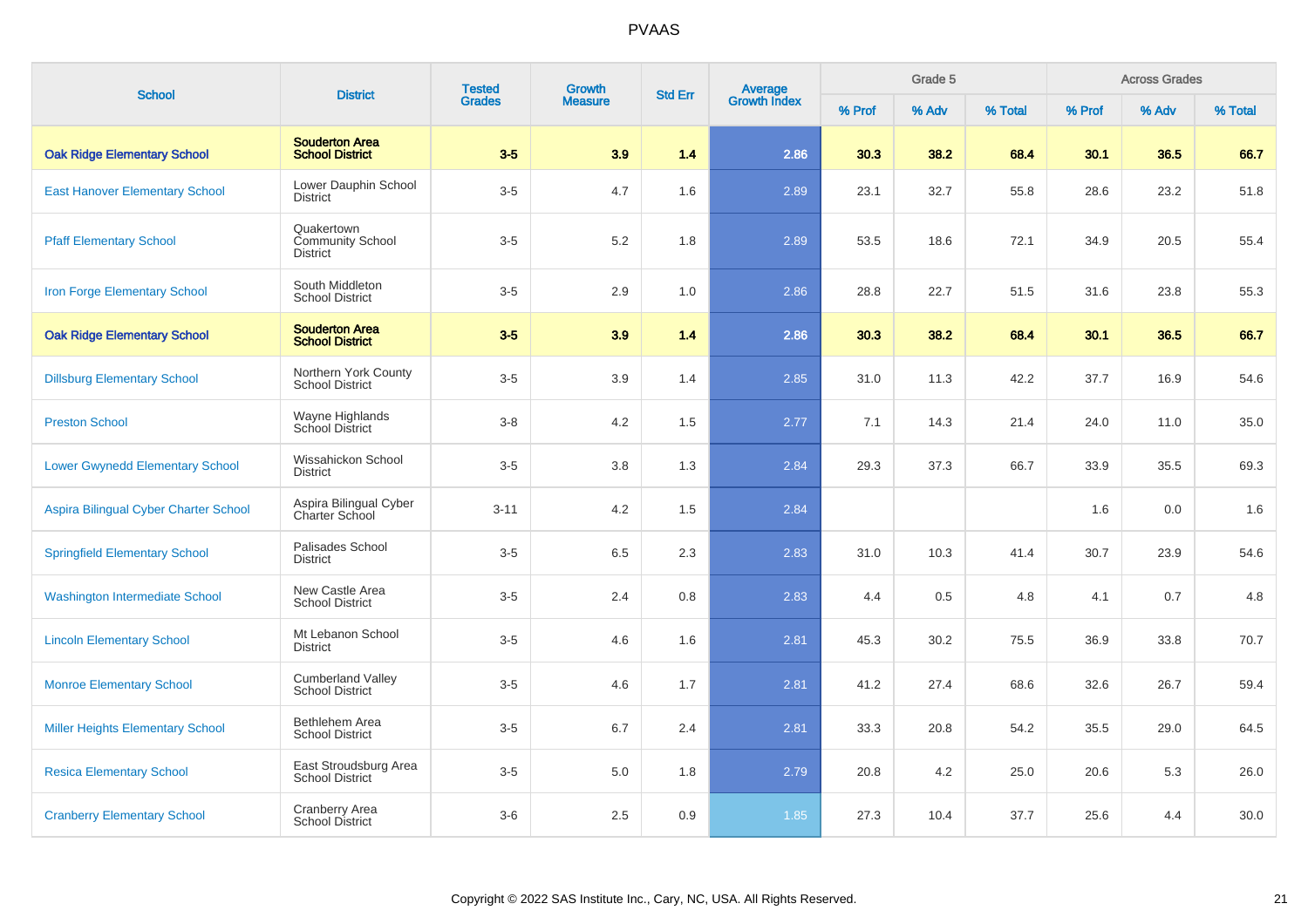| <b>School</b>                             | <b>District</b>                                                      | <b>Tested</b> | Growth         | <b>Std Err</b> |                                |        | Grade 5 |         |        | <b>Across Grades</b> |         |  |
|-------------------------------------------|----------------------------------------------------------------------|---------------|----------------|----------------|--------------------------------|--------|---------|---------|--------|----------------------|---------|--|
|                                           |                                                                      | <b>Grades</b> | <b>Measure</b> |                | <b>Average</b><br>Growth Index | % Prof | % Adv   | % Total | % Prof | % Adv                | % Total |  |
| <b>Oak Ridge Elementary School</b>        | <b>Souderton Area</b><br><b>School District</b>                      | $3-5$         | 3.9            | 1.4            | 2.86                           | 30.3   | 38.2    | 68.4    | 30.1   | 36.5                 | 66.7    |  |
| <b>Shrewsbury Elementary School</b>       | Southern York County<br><b>School District</b>                       | $3-6$         | 3.0            | 1.1            | $-1.93$                        | 18.6   | 5.1     | 23.7    | 26.5   | 11.0                 | 37.6    |  |
| <b>Evergreen Elementary School</b>        | Perkiomen Valley<br><b>School District</b>                           | $3-5$         | 3.5            | 1.3            | 2.77                           | 39.5   | 24.4    | 64.0    | 42.6   | 19.3                 | 61.9    |  |
| <b>Middlesex Elementary School</b>        | <b>Cumberland Valley</b><br><b>School District</b>                   | $3-5$         | 4.6            | 1.7            | 2.76                           | 38.5   | 7.7     | 46.2    | 29.8   | 17.2                 | 47.0    |  |
| Gettysburg Montessori Charter School      | Gettysburg Montessori<br><b>Charter School</b>                       | $3-6$         | 5.4            | 1.9            | 2.18                           | 19.0   | 19.0    | 38.1    | 19.2   | 9.6                  | 28.7    |  |
| <b>Pine Road Elementary School</b>        | Lower Moreland<br><b>Township School</b><br><b>District</b>          | $3-5$         | 2.6            | 0.9            | 2.74                           | 27.3   | 27.3    | 54.6    | 33.7   | 18.4                 | 52.2    |  |
| <b>Davis Elementary School</b>            | <b>Centennial School</b><br><b>District</b>                          | $3-5$         | 3.1            | 1.1            | 2.74                           | 29.1   | 8.2     | 37.3    | 30.6   | 10.0                 | 40.6    |  |
| <b>Makefield Elementary School</b>        | Pennsbury School<br>District                                         | $3-5$         | 4.1            | 1.5            | 2.72                           | 21.7   | 23.3    | 45.0    | 23.6   | 28.7                 | 52.2    |  |
| <b>Hillsdale Elementary School</b>        | West Chester Area<br><b>School District</b>                          | $3-5$         | 4.0            | 1.5            | 2.71                           | 38.1   | 15.9    | 54.0    | 33.2   | 24.9                 | 58.0    |  |
| <b>Rockwood Area Elementary School</b>    | Rockwood Area<br><b>School District</b>                              | $3-6$         | 3.5            | 1.3            | 2.61                           | 34.2   | 12.2    | 46.3    | 22.6   | 12.0                 | 34.6    |  |
| <b>Bethel Elementary School</b>           | Tulpehocken Area<br>School District                                  | $3-6$         | $-0.0$         | 1.3            | $-0.03$                        | 35.1   | 16.2    | 51.4    | 27.9   | 12.8                 | 40.8    |  |
| Maureen M Welch Elementary School         | <b>Council Rock School</b><br><b>District</b>                        | $3-6$         | 2.5            | 1.0            | $-1.58$                        | 28.0   | 10.7    | 38.7    | 33.4   | 15.5                 | 49.0    |  |
| <b>Blairsville Elementary School</b>      | Blairsville-Saltsburg<br><b>School District</b>                      | $3-5$         | 4.1            | 1.5            | 2.67                           | 27.9   | 13.1    | 41.0    | 25.7   | 8.9                  | 34.6    |  |
| <b>Widener Partnership Charter School</b> | <b>Widener Partnership</b><br><b>Charter School</b>                  | $3 - 7$       | 2.8            | 1.0            | $-0.33$                        | 0.0    | 0.0     | 0.0     | 1.4    | 0.5                  | 1.9     |  |
| <b>Trumbauersville Elementary School</b>  | Quakertown<br><b>Community School</b><br>District                    | $3-5$         | 4.0            | 1.5            | 2.64                           | 24.6   | 29.5    | 54.1    | 31.4   | 27.3                 | 58.8    |  |
| <b>West Phila. Achievement Ces</b>        | West Philadelphia<br>Achievement Charter<br><b>Elementary School</b> | $3-5$         | 4.2            | 1.6            | 2.63                           | 6.7    | 0.0     | 6.7     | 2.8    | 0.5                  | 3.2     |  |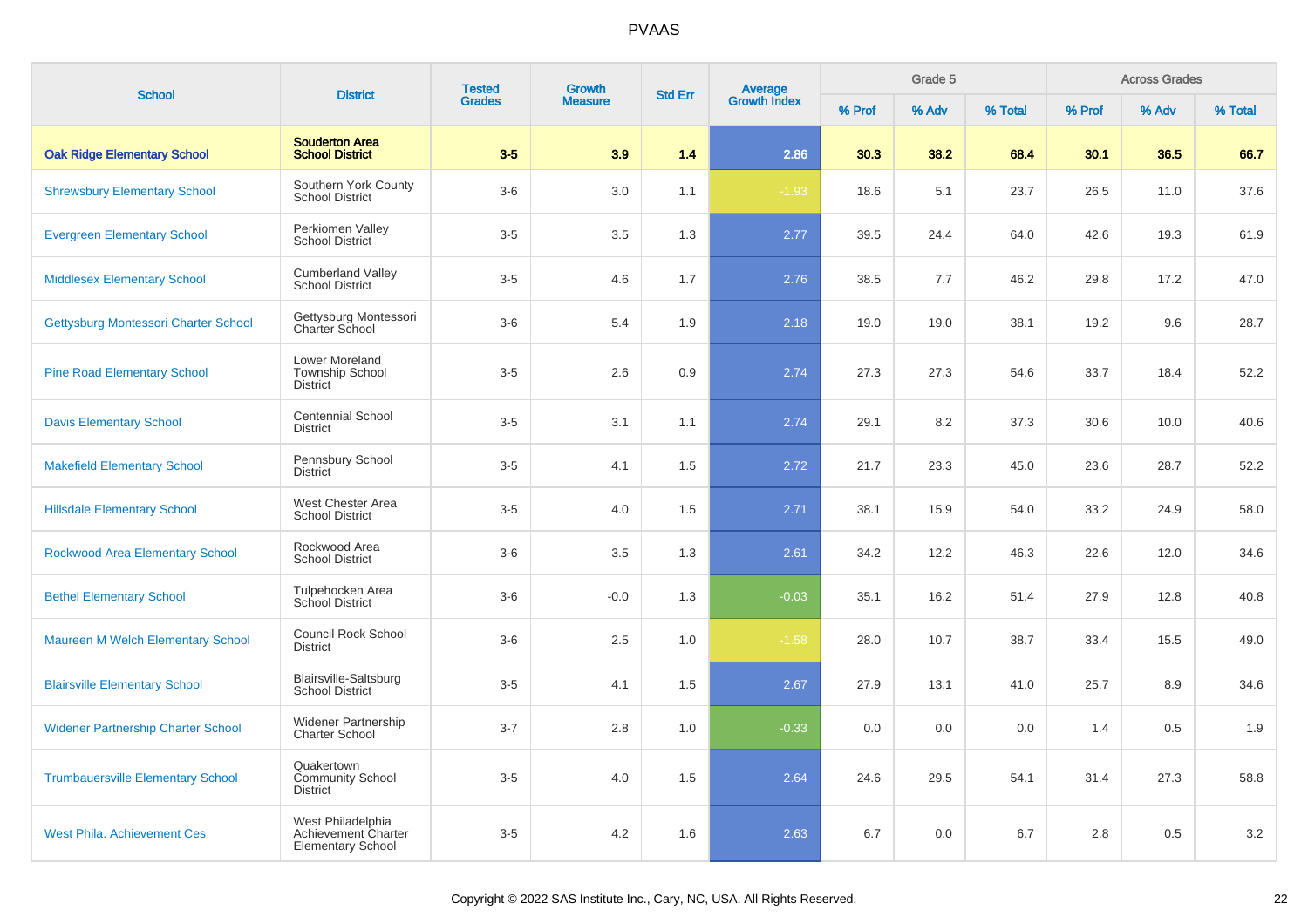| <b>School</b>                          | <b>District</b>                                    | <b>Tested</b> | Growth         | <b>Std Err</b> | Average<br>Growth Index |        | Grade 5 |         | <b>Across Grades</b> |       |         |
|----------------------------------------|----------------------------------------------------|---------------|----------------|----------------|-------------------------|--------|---------|---------|----------------------|-------|---------|
|                                        |                                                    | <b>Grades</b> | <b>Measure</b> |                |                         | % Prof | % Adv   | % Total | % Prof               | % Adv | % Total |
| <b>Oak Ridge Elementary School</b>     | <b>Souderton Area</b><br><b>School District</b>    | $3-5$         | 3.9            | 1.4            | 2.86                    | 30.3   | 38.2    | 68.4    | 30.1                 | 36.5  | 66.7    |
| <b>Butler Elementary School</b>        | <b>Central Bucks School</b><br><b>District</b>     | $3-6$         | 2.2            | 0.9            | $-1.83$                 | 33.3   | 16.1    | 49.4    | 35.5                 | 20.8  | 56.3    |
| <b>Shallow Brook Inter School</b>      | Northeastern York<br><b>School District</b>        | $4 - 6$       | 1.8            | 0.8            | 2.18                    | 35.7   | 15.2    | 50.9    | 28.1                 | 12.0  | 40.1    |
| <b>Marshall Thurgood</b>               | Philadelphia City<br>School District               | $3 - 8$       | 4.5            | 1.8            | 2.58                    |        |         |         | 3.7                  | 0.9   | 4.6     |
| <b>Sugarcreek Elementary School</b>    | Karns City Area<br>School District                 | $3-6$         | 3.8            | 1.5            | 2.36                    | 21.4   | 17.9    | 39.3    | 28.2                 | 4.8   | 33.1    |
| Kathryn D. Markley Elementary School   | <b>Great Valley School</b><br><b>District</b>      | $3-5$         | 3.4            | 1.3            | 2.57                    | 31.2   | 28.8    | 60.0    | 32.3                 | 27.5  | 59.8    |
| <b>Kutz Elementary School</b>          | <b>Central Bucks School</b><br><b>District</b>     | $3-6$         | 2.6            | 1.0            | 0.24                    | 40.7   | 17.0    | 57.6    | 38.0                 | 25.1  | 63.1    |
| <b>Jackson Elementary School</b>       | Central Cambria<br><b>School District</b>          | $3-5$         | 5.0            | 2.0            | 2.53                    | 27.8   | 8.3     | 36.1    | 26.5                 | 11.2  | 37.8    |
| <b>Groveland Elementary School</b>     | <b>Central Bucks School</b><br><b>District</b>     | $3-6$         | 2.0            | 0.8            | 2.06                    | 25.7   | 16.2    | 41.9    | 33.0                 | 15.0  | 48.0    |
| <b>Schwenksville Elementary School</b> | Perkiomen Valley<br><b>School District</b>         | $3-5$         | 3.7            | 1.5            | 2.51                    | 41.3   | 17.5    | 58.7    | 41.6                 | 15.8  | 57.4    |
| <b>Penn Wood Elementary School</b>     | West Chester Area<br><b>School District</b>        | $3-5$         | 3.5            | 1.4            | 2.51                    | 30.6   | 15.3    | 45.8    | 37.6                 | 17.1  | 54.6    |
| <b>Kunkel Elementary School</b>        | Middletown Area<br><b>School District</b>          | $3-5$         | 3.5            | 1.4            | 2.50                    | 31.4   | 7.1     | 38.6    | 29.4                 | 14.1  | 43.5    |
| <b>Mercer Area Elementary School</b>   | Mercer Area School<br><b>District</b>              | $3-6$         | 2.6            | 1.0            | 1.09                    | 32.8   | 15.5    | 48.3    | 33.2                 | 15.4  | 48.6    |
| <b>Ebenezer Elementary School</b>      | Cornwall-Lebanon<br><b>School District</b>         | $3-5$         | 2.9            | 1.2            | 2.50                    | 28.0   | 6.0     | 34.0    | 25.4                 | 5.0   | 30.4    |
| <b>Robison Elementary School</b>       | Fort Leboeuf School<br>District                    | $3-5$         | 3.6            | 1.4            | 2.49                    | 41.8   | 38.8    | 80.6    | 40.4                 | 34.7  | 75.1    |
| <b>Sporting Hill Elementary School</b> | <b>Cumberland Valley</b><br><b>School District</b> | $3-5$         | 3.1            | 1.3            | 2.49                    | 20.9   | 29.7    | 50.6    | 29.3                 | 27.1  | 56.4    |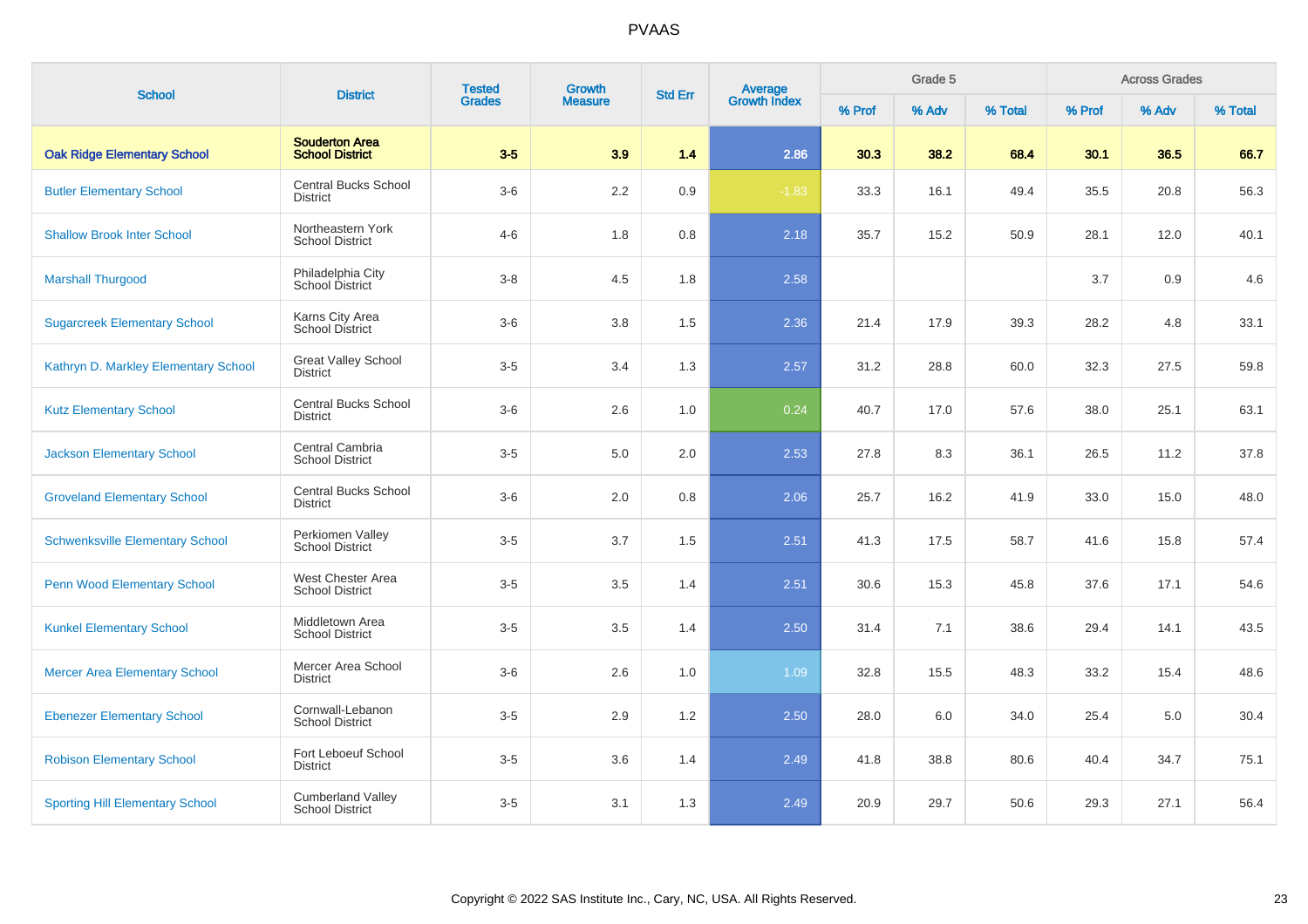| <b>School</b>                                             | <b>District</b>                                          | <b>Tested</b> | <b>Growth</b>  | <b>Std Err</b> |                                |        | Grade 5 |         |        | <b>Across Grades</b> |         |
|-----------------------------------------------------------|----------------------------------------------------------|---------------|----------------|----------------|--------------------------------|--------|---------|---------|--------|----------------------|---------|
|                                                           |                                                          | <b>Grades</b> | <b>Measure</b> |                | <b>Average</b><br>Growth Index | % Prof | % Adv   | % Total | % Prof | % Adv                | % Total |
| <b>Oak Ridge Elementary School</b>                        | <b>Souderton Area</b><br><b>School District</b>          | $3-5$         | 3.9            | 1.4            | 2.86                           | 30.3   | 38.2    | 68.4    | 30.1   | 36.5                 | 66.7    |
| <b>Lehigh Elementary School</b>                           | Northampton Area<br>School District                      | $3-5$         | 5.1            | 2.0            | 2.49                           | 32.4   | 11.8    | 44.1    | 43.1   | 13.0                 | 56.1    |
| <b>Valley Elementary School</b>                           | Bensalem Township<br><b>School District</b>              | $3-6$         | 2.3            | 0.9            | $-0.05$                        | 9.0    | 2.6     | 11.5    | 13.4   | 3.8                  | 17.2    |
| <b>Linden Elementary School</b>                           | Central Bucks School<br><b>District</b>                  | $3-6$         | 3.2            | 1.3            | 0.02                           | 42.9   | 19.0    | 61.9    | 38.6   | 28.5                 | 67.0    |
| <b>Harris School</b>                                      | Southeast Delco<br><b>School District</b>                | $3-8$         | 2.7            | 1.1            | 0.14                           | 12.0   | 0.0     | 12.0    | 4.7    | 0.5                  | 5.3     |
| <b>Colwyn Elementary School</b>                           | William Penn School<br><b>District</b>                   | $3-6$         | 4.9            | 2.0            | $-0.17$                        | 10.0   | 5.0     | 15.0    | 10.4   | 1.5                  | 11.9    |
| <b>Shenango Elementary School</b>                         | Shenango Area<br>School District                         | $3-6$         | 2.5            | 1.0            | $-1.30$                        | 25.0   | 7.1     | 32.1    | 27.1   | 11.8                 | 38.9    |
| <b>Richland Elementary School</b>                         | Quakertown<br><b>Community School</b><br><b>District</b> | $3-5$         | 3.9            | 1.6            | 2.46                           | 30.4   | 7.1     | 37.5    | 25.0   | 12.2                 | 37.2    |
| <b>Rowland Academy</b>                                    | Harrisburg City School<br><b>District</b>                | $5-8$         | 1.4            | 0.6            | $-3.28$                        | 1.0    | 0.0     | 1.0     | 1.5    | 1.3                  | 2.9     |
| <b>Valley Elementary/Middle School</b>                    | Hazleton Area School<br><b>District</b>                  | $3-8$         | 2.7            | 1.1            | $-0.49$                        | 15.2   | 3.0     | 18.2    | 13.3   | 2.6                  | 15.9    |
| <b>Washington Heights Elementary School</b>               | West Shore School<br><b>District</b>                     | $3-5$         | 4.0            | 1.6            | 2.45                           | 24.1   | 8.6     | 32.8    | 19.3   | 7.4                  | 26.7    |
| <b>Centre Learning Community Charter</b><br><b>School</b> | Centre Learning<br><b>Community Charter</b><br>School    | $5-8$         | 4.9            | 2.0            | 2.45                           |        |         |         | 24.1   | 18.5                 | 42.6    |
| <b>Titus Elementary School</b>                            | <b>Central Bucks School</b><br><b>District</b>           | $3-6$         | 2.2            | 0.9            | $1.30$                         | 40.5   | 17.6    | 58.1    | 31.4   | 19.4                 | 50.8    |
| <b>Nether Providence Elementary School</b>                | Wallingford-<br>Swarthmore School<br><b>District</b>     | $3-5$         | 3.5            | 1.5            | 2.41                           | 44.6   | 21.5    | 66.2    | 40.4   | 24.7                 | 65.0    |
| <b>Clearview Elementary School</b>                        | Red Lion Area School<br><b>District</b>                  | $3-6$         | 3.3            | 1.4            | 0.32                           | 26.5   | 17.6    | 44.1    | 22.1   | 10.7                 | 32.9    |
| <b>Warren L Miller Elementary School</b>                  | Southern Tioga<br>School District                        | $3-6$         | 1.7            | 1.1            | 1.48                           | 21.6   | 0.0     | 21.6    | 25.4   | 5.4                  | 30.8    |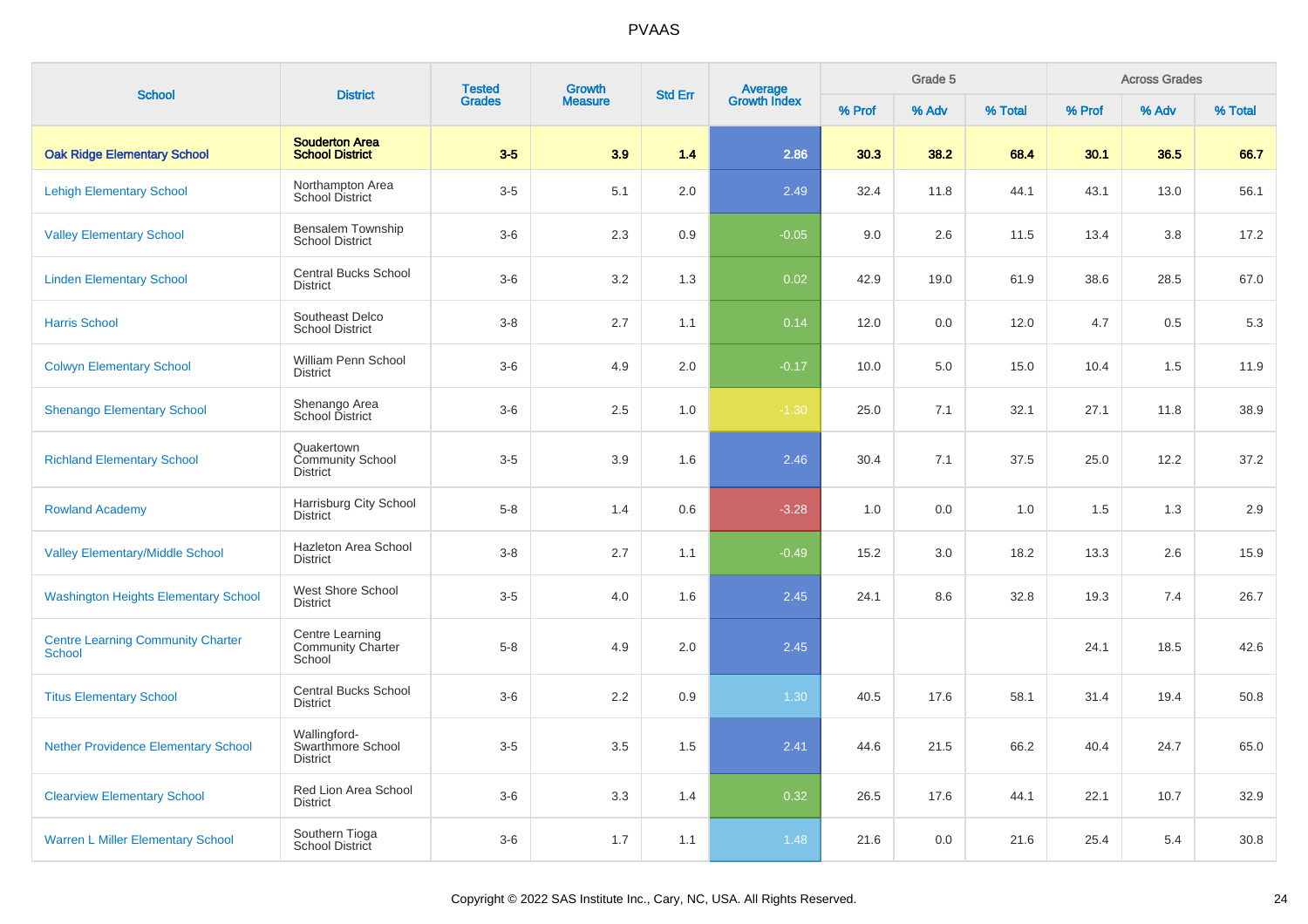| <b>School</b>                               | <b>District</b>                                 | <b>Tested</b> | Growth         | <b>Std Err</b> |                                |        | Grade 5 |         |        | <b>Across Grades</b> |         |
|---------------------------------------------|-------------------------------------------------|---------------|----------------|----------------|--------------------------------|--------|---------|---------|--------|----------------------|---------|
|                                             |                                                 | <b>Grades</b> | <b>Measure</b> |                | <b>Average</b><br>Growth Index | % Prof | % Adv   | % Total | % Prof | % Adv                | % Total |
| <b>Oak Ridge Elementary School</b>          | <b>Souderton Area</b><br><b>School District</b> | $3-5$         | 3.9            | 1.4            | 2.86                           | 30.3   | 38.2    | 68.4    | 30.1   | 36.5                 | 66.7    |
| <b>Shannock Valley Elementary School</b>    | Armstrong School<br>District                    | $3-6$         | 2.6            | 1.3            | 2.05                           | 26.1   | 13.0    | 39.1    | 26.1   | 16.5                 | 42.6    |
| <b>Quarry Hill Elementary School</b>        | Pennsbury School<br><b>District</b>             | $3-5$         | 3.4            | 1.4            | 2.35                           | 31.3   | 32.8    | 64.2    | 40.9   | 27.8                 | 68.7    |
| <b>Franconia Elementary School</b>          | Souderton Area<br><b>School District</b>        | $3-5$         | 3.3            | 1.4            | 2.35                           | 45.1   | 18.3    | 63.4    | 33.3   | 22.1                 | 55.4    |
| <b>Economy Elementary School</b>            | Ambridge Area School<br><b>District</b>         | $3-5$         | 3.8            | 1.6            | 2.34                           | 28.6   | 10.7    | 39.3    | 30.6   | 17.2                 | 47.8    |
| <b>Hillcrest Elementary School</b>          | <b>Upper Darby School</b><br><b>District</b>    | $3-5$         | 3.3            | 1.4            | 2.31                           | 14.1   | 5.1     | 19.2    | 15.2   | 5.2                  | 20.4    |
| <b>Cairnbrook Elementary School</b>         | Shade-Central City<br><b>School District</b>    | $3-6$         | 4.5            | 1.9            | 0.60                           | 18.8   | 0.0     | 18.8    | 29.6   | 2.3                  | 31.8    |
| <b>Hope For Hyndman Charter School</b>      | Hope For Hyndman<br>Charter School              | $3 - 11$      | 4.1            | 1.8            | 2.31                           |        |         |         | 9.9    | 1.2                  | 11.1    |
| <b>Bennetts Valley Elementary School</b>    | Saint Marys Area<br><b>School District</b>      | $3-5$         | 6.4            | 2.8            | 2.30                           | 52.9   | 0.0     | 52.9    | 35.0   | 5.0                  | 40.0    |
| <b>Blue Ridge Elementary School</b>         | <b>Blue Ridge School</b><br>District            | $3-5$         | 3.3            | 1.4            | 2.30                           | 23.3   | 5.5     | 28.8    | 29.6   | 5.8                  | 35.4    |
| <b>West Vincent Elementary School</b>       | Owen J Roberts<br><b>School District</b>        | $3-6$         | 2.3            | 1.0            | 1.59                           | 33.8   | 31.0    | 64.8    | 39.8   | 27.6                 | 67.4    |
| <b>Lincoln Elementary School</b>            | East Penn School<br><b>District</b>             | $3-5$         | 3.5            | 1.5            | 2.29                           | 35.5   | 12.9    | 48.4    | 30.5   | 13.2                 | 43.7    |
| <b>Penn Valley School</b>                   | Lower Merion School<br><b>District</b>          | $3-5$         | 2.6            | 1.2            | 2.27                           | 22.9   | 48.6    | 71.4    | 27.5   | 50.5                 | 78.0    |
| Lackawanna Trail Elementary Center          | Lackawanna Trail<br><b>School District</b>      | $3-6$         | 2.4            | 1.1            | $-0.71$                        | 21.8   | 9.1     | 30.9    | 31.4   | 13.1                 | 44.4    |
| <b>Brandywine-Wallace Elementary School</b> | Downingtown Area<br><b>School District</b>      | $3-5$         | 3.3            | 1.5            | 2.25                           | 48.4   | 21.0    | 69.4    | 49.3   | 17.1                 | 66.4    |
| <b>East Goshen Elementary School</b>        | West Chester Area<br><b>School District</b>     | $3-5$         | 3.5            | 1.6            | 2.24                           | 49.1   | 21.0    | 70.2    | 41.2   | 33.3                 | 74.6    |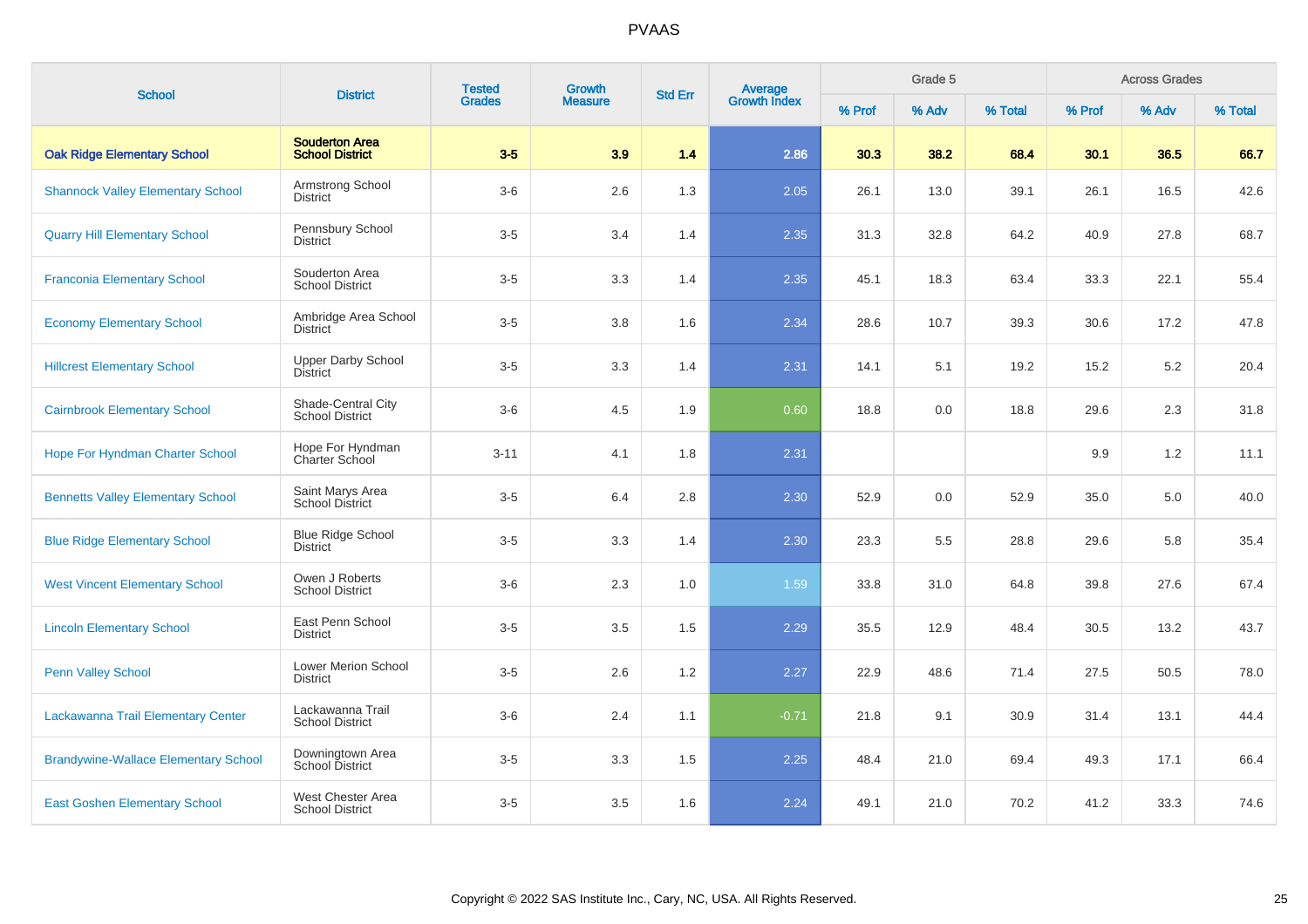| <b>School</b>                             | <b>District</b>                                  | <b>Tested</b> | Growth         | <b>Std Err</b> | Average<br>Growth Index |        | Grade 5 |         |        | <b>Across Grades</b> |         |
|-------------------------------------------|--------------------------------------------------|---------------|----------------|----------------|-------------------------|--------|---------|---------|--------|----------------------|---------|
|                                           |                                                  | <b>Grades</b> | <b>Measure</b> |                |                         | % Prof | % Adv   | % Total | % Prof | % Adv                | % Total |
| <b>Oak Ridge Elementary School</b>        | <b>Souderton Area</b><br><b>School District</b>  | $3-5$         | 3.9            | 1.4            | 2.86                    | 30.3   | 38.2    | 68.4    | 30.1   | 36.5                 | 66.7    |
| <b>Howard Elementary School</b>           | <b>Bald Eagle Area</b><br>School District        | $3-5$         | 7.1            | 3.2            | 2.23                    | 53.8   | 46.2    | 100.0   | 41.5   | 34.2                 | 75.6    |
| <b>West Manheim Elementary School</b>     | South Western School<br><b>District</b>          | $3-5$         | 2.7            | 1.2            | 2.22                    | 26.0   | 6.2     | 32.3    | 25.9   | 10.4                 | 36.3    |
| <b>Juniata Elementary School</b>          | Juniata County School<br><b>District</b>         | $3-5$         | 2.6            | 1.2            | 2.21                    | 21.0   | 5.0     | 26.0    | 18.6   | 5.1                  | 23.6    |
| <b>Wyalusing Valley Elementary School</b> | <b>Wyalusing Area</b><br>School District         | $3-6$         | 1.9            | 0.9            | 0.43                    | 12.0   | 4.8     | 16.9    | 18.9   | 5.6                  | 24.4    |
| Southern Lehigh Intermediate School       | Southern Lehigh<br>School District               | $4 - 6$       | $-1.2$         | 0.6            | $-1.85$                 | 33.9   | 21.0    | 54.8    | 31.6   | 23.8                 | 55.4    |
| <b>E M Crouthamel Elementary School</b>   | Souderton Area<br><b>School District</b>         | $3-5$         | 3.6            | 1.6            | 2.19                    | 32.1   | 17.0    | 49.1    | 34.5   | 16.2                 | 50.7    |
| Meyersdale Area Elementary School         | Meyersdale Area<br>School District               | $3-5$         | 3.5            | 1.6            | 2.19                    | 35.2   | 9.3     | 44.4    | 30.7   | 10.5                 | 41.2    |
| <b>Ben Franklin School</b>                | Uniontown Area<br><b>School District</b>         | $3 - 8$       | $-5.5$         | 1.1            | $-4.99$                 | 15.8   | 10.5    | 26.3    | 14.7   | 3.8                  | 18.5    |
| <b>Trinity East Elementary School</b>     | <b>Trinity Area School</b><br><b>District</b>    | $3-5$         | 3.2            | 1.5            | 2.18                    | 31.9   | 20.3    | 52.2    | 36.4   | 20.1                 | 56.5    |
| Elco Intermd School                       | Eastern Lebanon<br><b>County School District</b> | $3-5$         | 1.9            | 0.9            | 2.18                    | 19.8   | 7.9     | 27.7    | 23.8   | 8.2                  | 32.1    |
| <b>Overlook School</b>                    | Abington School<br><b>District</b>               | $3-6$         | 2.5            | 1.2            | 0.77                    | 20.0   | 14.0    | 34.0    | 27.2   | 13.0                 | 40.2    |
| <b>Ardmore Avenue School</b>              | William Penn School<br><b>District</b>           | $3-6$         | 3.1            | 1.4            | $-0.13$                 | 14.0   | 0.0     | 14.0    | 10.8   | 1.8                  | 12.6    |
| <b>Macungie Elementary School</b>         | East Penn School<br><b>District</b>              | $3-5$         | 3.1            | 1.4            | 2.15                    | 31.3   | 9.0     | 40.3    | 30.1   | 15.5                 | 45.6    |
| <b>Clairton Elementary School</b>         | Clairton City School<br><b>District</b>          | $3-5$         | 3.7            | 1.7            | 2.14                    | 6.1    | 2.0     | 8.2     | 6.2    | 0.6                  | 6.8     |
| <b>Middle Years Alternative</b>           | Philadelphia City<br>School District             | $5-8$         | 4.9            | 2.3            | 2.14                    |        |         |         | 2.4    | 0.0                  | 2.4     |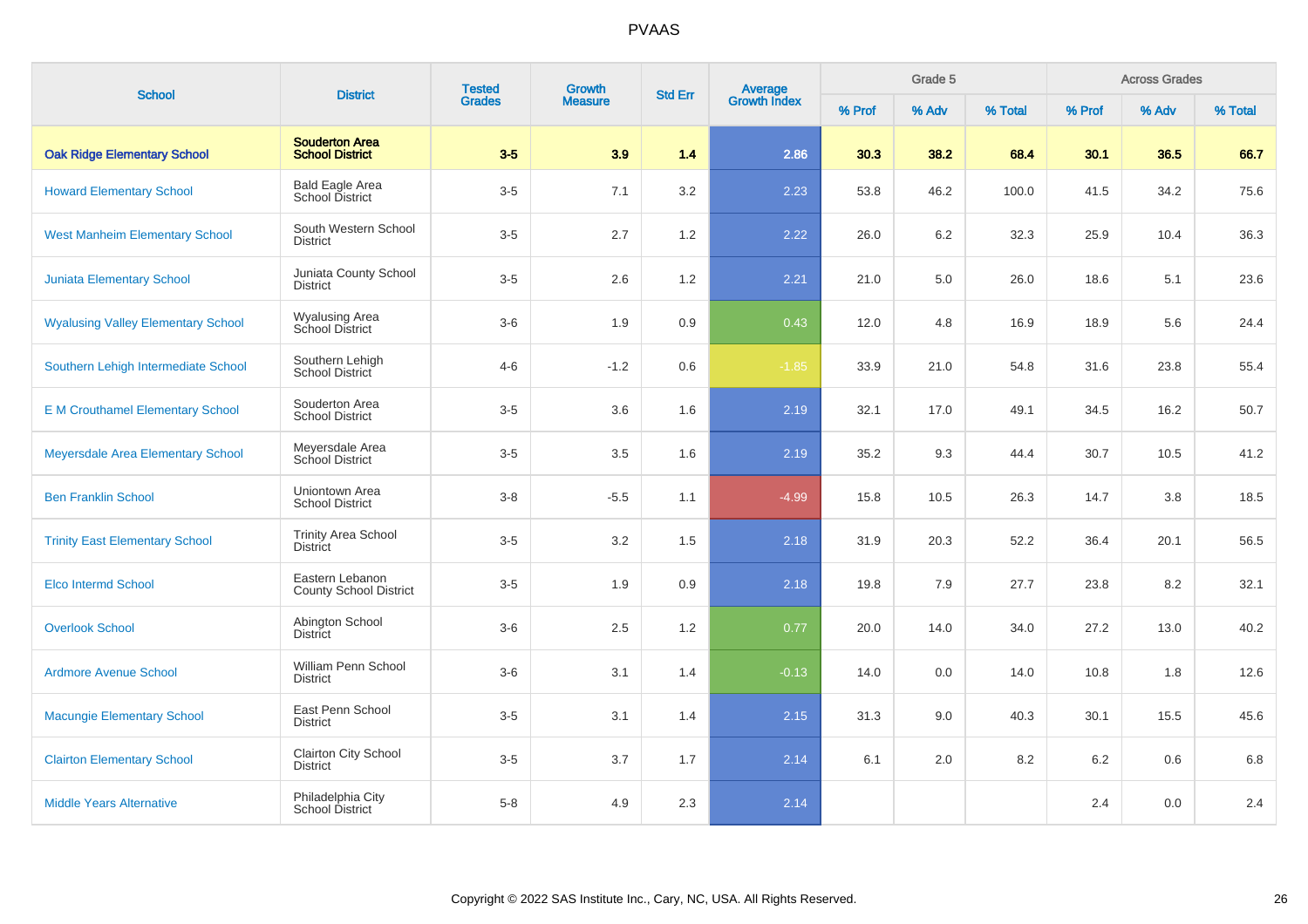| <b>School</b>                              | <b>District</b>                                    | <b>Tested</b> | Growth         | Average<br>Growth Index<br><b>Std Err</b> |         | Grade 5 |       | <b>Across Grades</b> |        |       |         |
|--------------------------------------------|----------------------------------------------------|---------------|----------------|-------------------------------------------|---------|---------|-------|----------------------|--------|-------|---------|
|                                            |                                                    | <b>Grades</b> | <b>Measure</b> |                                           |         | % Prof  | % Adv | % Total              | % Prof | % Adv | % Total |
| <b>Oak Ridge Elementary School</b>         | <b>Souderton Area</b><br><b>School District</b>    | $3-5$         | 3.9            | 1.4                                       | 2.86    | 30.3    | 38.2  | 68.4                 | 30.1   | 36.5  | 66.7    |
| <b>Galeton Area School</b>                 | Galeton Area School<br><b>District</b>             | $3 - 11$      | 2.7            | 1.3                                       | $-0.05$ | 29.2    | 20.8  | 50.0                 | 19.4   | 7.0   | 26.4    |
| <b>Reeceville Elementary School</b>        | Coatesville Area<br><b>School District</b>         | $3-5$         | 4.2            | 2.0                                       | 2.13    | 16.2    | 2.7   | 18.9                 | 9.4    | 6.2   | 15.6    |
| <b>Shady Grove Elementary School</b>       | Wissahickon School<br><b>District</b>              | $3-5$         | 2.4            | 1.1                                       | 2.12    | 25.2    | 26.2  | 51.4                 | 26.5   | 32.5  | 59.0    |
| <b>Metzgar Elementary School</b>           | Greensburg Salem<br>School District                | $3-5$         | 4.2            | 2.0                                       | 2.12    | 38.2    | 17.6  | 55.9                 | 30.5   | 13.3  | 43.8    |
| <b>Manavon Elementary School</b>           | Phoenixville Area<br><b>School District</b>        | $3-5$         | 2.5            | $1.2\,$                                   | 2.11    | 45.8    | 14.6  | 60.4                 | 35.0   | 19.9  | 54.9    |
| <b>New Holland Elementary</b>              | Eastern Lancaster<br><b>County School District</b> | $3-6$         | 2.2            | 1.1                                       | 1.22    | 32.7    | 10.9  | 43.6                 | 29.8   | 8.0   | 37.8    |
| <b>Howe Elementary School</b>              | Mt Lebanon School<br><b>District</b>               | $3-5$         | 3.5            | 1.6                                       | 2.10    | 36.0    | 36.0  | 72.0                 | 36.3   | 32.9  | 69.2    |
| <b>Manheim Elementary School</b>           | South Western School<br><b>District</b>            | $3-5$         | 4.5            | 2.1                                       | 2.09    | 17.2    | 17.2  | 34.5                 | 25.7   | 15.9  | 41.6    |
| <b>Barkley Elementary School</b>           | Phoenixville Area<br><b>School District</b>        | $3-5$         | 3.4            | 1.6                                       | 2.08    | 26.9    | 11.5  | 38.5                 | 24.9   | 11.6  | 36.4    |
| <b>Independence Charter School</b>         | Independence Charter<br>School                     | $3 - 8$       | 1.4            | 0.7                                       | $-5.14$ | 13.7    | 4.1   | 17.8                 | 19.7   | 7.2   | 26.9    |
| <b>Canton Area Elementary School</b>       | Canton Area School<br><b>District</b>              | $3-6$         | 2.3            | 1.1                                       | $-0.60$ | 34.6    | 11.5  | 46.2                 | 31.6   | 8.9   | 40.5    |
| <b>West Bradford Elementary School</b>     | Downingtown Area<br>School District                | $3-5$         | 2.7            | 1.3                                       | 2.06    | 47.6    | 10.7  | 58.3                 | 41.6   | 22.7  | 64.3    |
| <b>Lycoming Valley Intermediate School</b> | Williamsport Area<br>School District               | $4 - 6$       | 1.4            | 0.7                                       | $-1.40$ | 31.5    | 13.4  | 45.0                 | 26.5   | 13.4  | 39.9    |
| <b>Twin Rivers Elementary School</b>       | <b>Mckeesport Area</b><br><b>School District</b>   | $3-5$         | 2.6            | 1.3                                       | 2.06    | 4.6     | 4.6   | 9.2                  | 9.2    | 3.0   | 12.2    |
| <b>Duquesne Elementary School</b>          | Duquesne City School<br><b>District</b>            | $3-6$         | 1.2            | 1.3                                       | 0.96    | 6.0     | 2.0   | 8.0                  | 3.5    | 1.7   | 5.2     |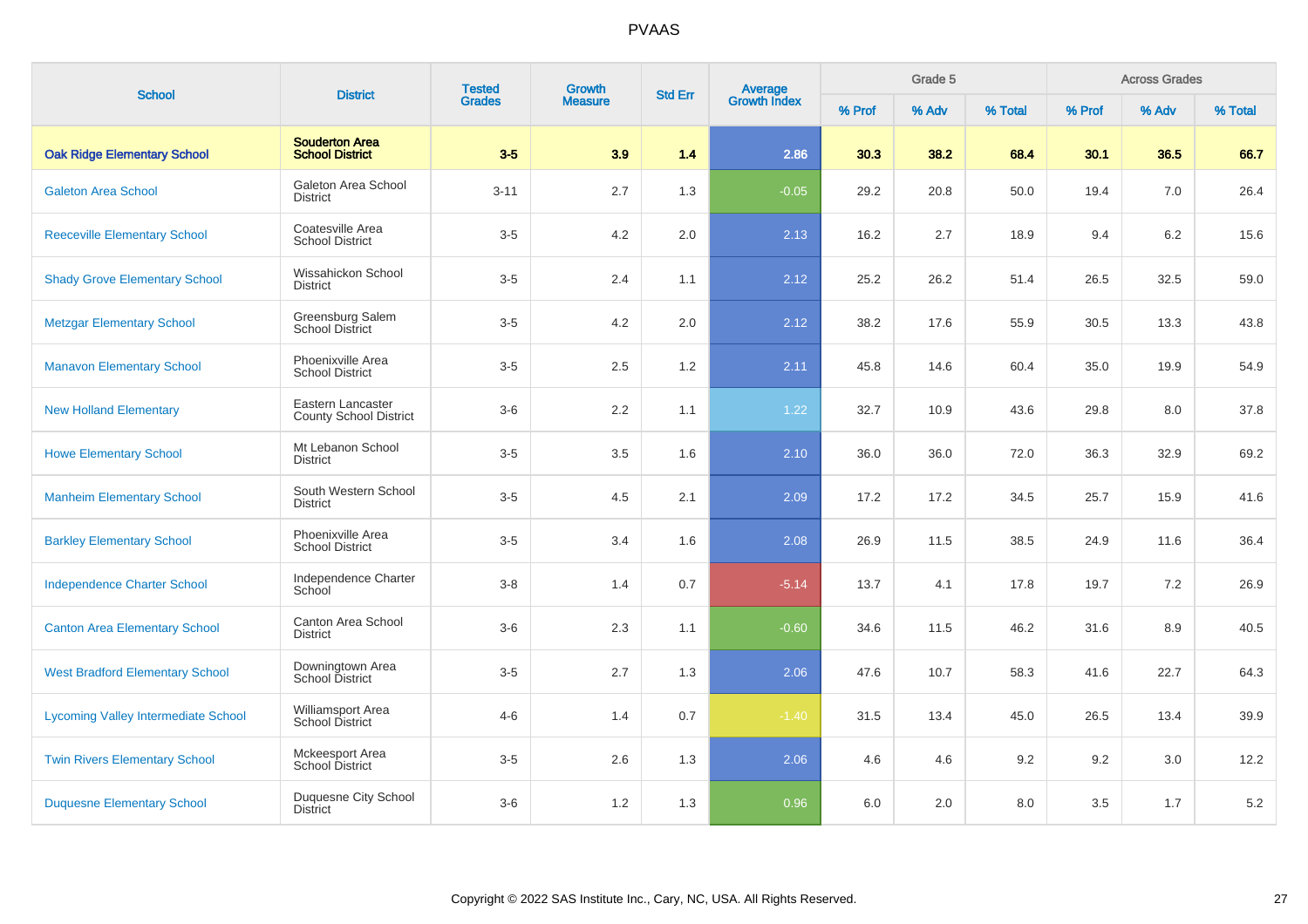| <b>School</b>                                                  | <b>District</b>                                            | <b>Tested</b> | Growth         | <b>Std Err</b> | <b>Average</b><br>Growth Index |        | Grade 5 |         |        | <b>Across Grades</b> |         |
|----------------------------------------------------------------|------------------------------------------------------------|---------------|----------------|----------------|--------------------------------|--------|---------|---------|--------|----------------------|---------|
|                                                                |                                                            | <b>Grades</b> | <b>Measure</b> |                |                                | % Prof | % Adv   | % Total | % Prof | % Adv                | % Total |
| <b>Oak Ridge Elementary School</b>                             | <b>Souderton Area</b><br><b>School District</b>            | $3-5$         | 3.9            | 1.4            | 2.86                           | 30.3   | 38.2    | 68.4    | 30.1   | 36.5                 | 66.7    |
| <b>Second District Elementary School</b>                       | <b>Crawford Central</b><br><b>School District</b>          | $3-6$         | 2.7            | 1.3            | 1.69                           | 17.5   | 7.5     | 25.0    | 15.9   | 4.6                  | 20.5    |
| <b>North Wales Elementary School</b>                           | North Penn School<br><b>District</b>                       | $3-6$         | 0.2            | 1.3            | 0.14                           | 34.0   | 12.8    | 46.8    | 30.0   | 15.6                 | 45.6    |
| <b>Hamilton Elementary School</b>                              | Carlisle Area School<br><b>District</b>                    | $3-5$         | 3.6            | 1.8            | 2.04                           | 20.0   | 4.4     | 24.4    | 17.4   | 3.8                  | 21.2    |
| <b>Elmwood Academy</b>                                         | Mechanicsburg Area<br>School District                      | $4 - 5$       | 1.4            | 0.7            | 2.03                           | 27.0   | 14.7    | 41.8    | 28.6   | 13.7                 | 42.3    |
| <b>Westtown-Thornbury Elementary School</b>                    | West Chester Area<br><b>School District</b>                | $3-5$         | 3.1            | 1.5            | 2.03                           | 29.5   | 8.2     | 37.7    | 39.5   | 15.9                 | 55.4    |
| <b>Youngsville Elementary School</b>                           | Warren County School<br><b>District</b>                    | $3-5$         | 3.5            | 1.7            | 2.03                           | 10.9   | 6.5     | 17.4    | 13.5   | 2.7                  | 16.2    |
| Redbank Valley Intermediate School                             | Redbank Valley<br><b>School District</b>                   | $3-5$         | 2.8            | 1.4            | 2.02                           | 34.3   | 20.0    | 54.3    | 29.2   | 16.8                 | 46.0    |
| <b>Ad Prima Charter School</b>                                 | Ad Prima Charter<br>School                                 | $3-8$         | 1.5            | 0.8            | $-4.74$                        | 8.3    | 0.0     | 8.3     | 10.9   | 0.7                  | 11.6    |
| <b>Chatham Park Elementary School</b>                          | <b>Haverford Township</b><br><b>School District</b>        | $3-5$         | 2.5            | 1.2            | 1.99                           | 36.0   | 36.0    | 71.9    | 36.3   | 37.3                 | 73.7    |
| <b>Mckee Elementary School</b>                                 | West Allegheny<br>School District                          | $3-5$         | 2.5            | 1.3            | 1.95                           | 29.4   | 27.1    | 56.5    | 36.1   | 29.5                 | 65.6    |
| <b>Juniata Gap Elementary School</b>                           | Altoona Area School<br><b>District</b>                     | $3-5$         | 2.8            | 1.5            | 1.94                           | 25.0   | 17.2    | 42.2    | 28.9   | 12.4                 | 41.2    |
| <b>Easton Arts Academy Elementary</b><br><b>Charter School</b> | Easton Arts Academy<br><b>Elementary Charter</b><br>School | $3-5$         | 4.8            | 2.4            | 1.94                           | 4.2    | 16.7    | 20.8    | 12.6   | 3.9                  | 16.5    |
| <b>Freire Charter School</b>                                   | Freire Charter School                                      | $5 - 11$      | 1.2            | 0.6            | $-3.49$                        | 0.0    | 0.0     | 0.0     | 3.3    | 0.0                  | 3.3     |
| Roy A. Hunt Elementary School                                  | New Kensington-<br>Arnold School District                  | $3-6$         | 1.6            | 0.8            | $-3.82$                        | 9.2    | 0.9     | 10.1    | 14.8   | 3.5                  | 18.3    |
| <b>Park Forest Elementary School</b>                           | State College Area<br><b>School District</b>               | $3-5$         | 3.0            | 1.6            | 1.92                           | 39.7   | 20.7    | 60.3    | 35.3   | 26.6                 | 61.8    |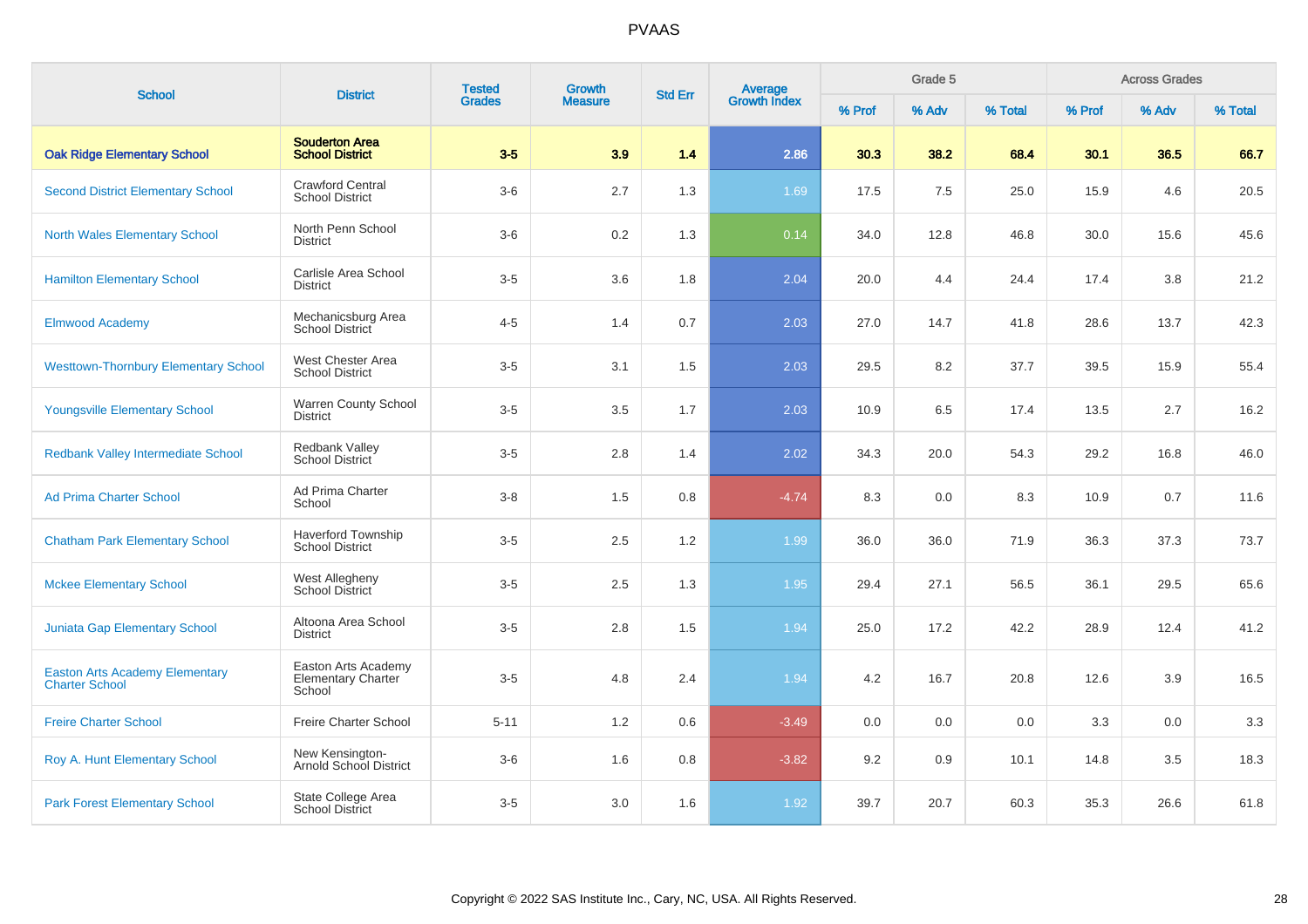| <b>School</b>                          | <b>District</b>                                  | <b>Tested</b> | Growth         | <b>Std Err</b> | Average<br>Growth Index |        | Grade 5 |         |         | <b>Across Grades</b> |         |
|----------------------------------------|--------------------------------------------------|---------------|----------------|----------------|-------------------------|--------|---------|---------|---------|----------------------|---------|
|                                        |                                                  | <b>Grades</b> | <b>Measure</b> |                |                         | % Prof | % Adv   | % Total | % Prof  | % Adv                | % Total |
| <b>Oak Ridge Elementary School</b>     | <b>Souderton Area</b><br><b>School District</b>  | $3-5$         | 3.9            | 1.4            | 2.86                    | 30.3   | 38.2    | 68.4    | 30.1    | 36.5                 | 66.7    |
| Wilmington Area Middle School          | Wilmington Area<br>School District               | $5-8$         | $-0.8$         | 0.8            | $-0.99$                 | 36.8   | 10.5    | 47.4    | 22.6    | 4.8                  | 27.4    |
| <b>Benner Elementary School</b>        | <b>Bellefonte Area</b><br><b>School District</b> | $3-5$         | 3.9            | 2.0            | 1.92                    | 32.4   | 23.5    | 55.9    | 37.8    | 21.1                 | 58.9    |
| Catasaugua Middle School               | Catasauqua Area<br>School District               | $5-8$         | 1.2            | 0.6            | $-0.41$                 | 12.2   | 5.6     | 17.8    | 13.0    | 4.5                  | 17.5    |
| <b>Glen Acres Elementary School</b>    | West Chester Area<br><b>School District</b>      | $3-5$         | 2.9            | 1.5            | 1.90                    | 38.3   | 10.0    | 48.3    | 39.2    | 22.6                 | 61.9    |
| <b>Pleasantville Elementary School</b> | <b>Titusville Area School</b><br><b>District</b> | $3-5$         | 3.6            | 1.9            | 1.90                    | 29.3   | 14.6    | 43.9    | 33.6    | 13.6                 | 47.3    |
| <b>Mary C Howse Elementary School</b>  | West Chester Area<br><b>School District</b>      | $3-5$         | 3.0            | 1.6            | 1.89                    | 30.4   | 33.9    | 64.3    | 31.9    | 31.3                 | 63.2    |
| <b>Kulp Elementary School</b>          | North Penn School<br><b>District</b>             | $3-6$         | 1.9            | 1.0            | 1.41                    | 29.4   | 16.2    | 45.6    | 25.6    | 12.2                 | 37.8    |
| <b>Sandycreek Elementary School</b>    | Franklin Area School<br><b>District</b>          | $3-6$         | 1.4            | 1.3            | 1.10                    | 25.6   | 12.8    | 38.5    | 27.4    | 8.4                  | 35.8    |
| Pfeiffer-Burleigh School               | Erie City School<br><b>District</b>              | $3-5$         | 2.6            | 1.4            | 1.87                    | 1.4    | 1.4     | 2.8     | 6.0     | 1.0                  | 7.0     |
| Lehman-Jackson Elementary School       | Lake-Lehman School<br><b>District</b>            | $3-6$         | $2.3\,$        | 1.2            | $-0.84$                 | 39.5   | 14.0    | 53.5    | 32.4    | 9.9                  | 42.3    |
| <b>Salladasburg Elementary School</b>  | Jersey Shore Area<br>School District             | $3-5$         | 4.1            | 2.2            | 1.87                    | 27.6   | 27.6    | 55.2    | 37.0    | 22.8                 | 59.8    |
| Midland Elementary/Middle School       | Midland Borough<br>School District               | $3-8$         | 2.3            | 1.2            | $-0.52$                 | 10.3   | 6.9     | 17.2    | 15.7    | 2.9                  | 18.6    |
| <b>Russell Byers Charter School</b>    | Russell Byers Charter<br>School                  | $3-8$         | 1.5            | 0.8            | $-0.79$                 | 3.6    | 0.0     | 3.6     | 3.2     | 1.9                  | $5.2\,$ |
| <b>Sto-Rox Upper Elementary School</b> | Sto-Rox School<br><b>District</b>                | $4 - 6$       | 1.7            | 0.9            | 0.56                    | 4.4    | 1.1     | 5.5     | $2.8\,$ | 0.8                  | 3.6     |
| <b>Foster Elementary School</b>        | Mt Lebanon School<br><b>District</b>             | $3-5$         | 3.6            | 2.0            | 1.82                    | 40.0   | 34.3    | 74.3    | 44.4    | 35.4                 | 79.8    |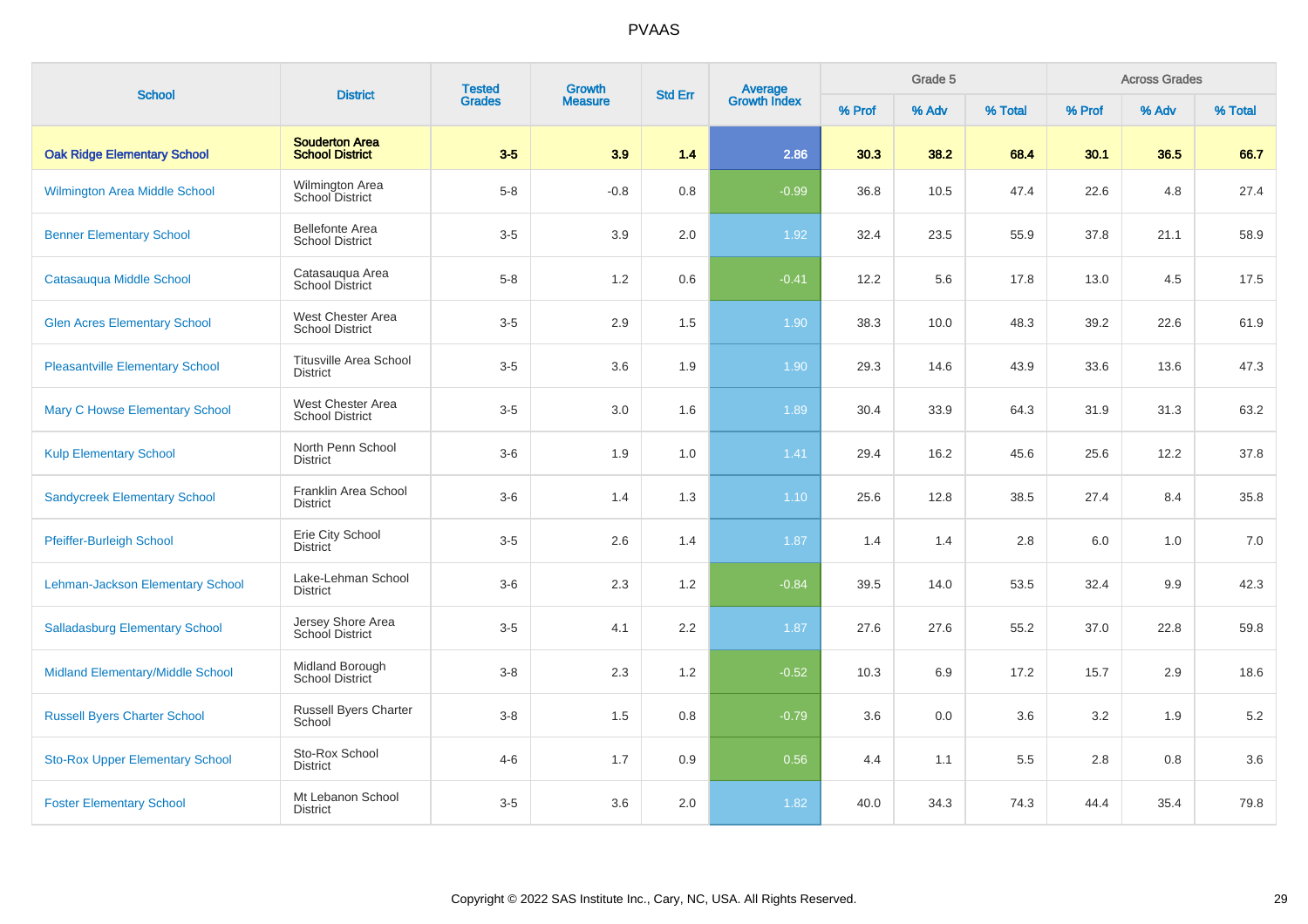| <b>School</b>                                             | <b>District</b>                                 | <b>Tested</b> | Growth         | <b>Std Err</b> |                                |        | Grade 5 |         |        | <b>Across Grades</b> |         |
|-----------------------------------------------------------|-------------------------------------------------|---------------|----------------|----------------|--------------------------------|--------|---------|---------|--------|----------------------|---------|
|                                                           |                                                 | <b>Grades</b> | <b>Measure</b> |                | <b>Average</b><br>Growth Index | % Prof | % Adv   | % Total | % Prof | % Adv                | % Total |
| <b>Oak Ridge Elementary School</b>                        | <b>Souderton Area</b><br><b>School District</b> | $3-5$         | 3.9            | 1.4            | 2.86                           | 30.3   | 38.2    | 68.4    | 30.1   | 36.5                 | 66.7    |
| <b>Leola Elementary School</b>                            | Conestoga Valley<br><b>School District</b>      | $3-6$         | 1.7            | 1.2            | 1.43                           | 11.9   | 4.8     | 16.7    | 16.4   | 6.6                  | 23.0    |
| <b>Mount Rock Elementary School</b>                       | <b>Big Spring School</b><br><b>District</b>     | $3-5$         | 2.8            | 1.6            | 1.81                           | 28.6   | 17.9    | 46.4    | 32.5   | 20.1                 | 52.6    |
| <b>Blue Mountain Elementary Cressona</b><br><b>School</b> | <b>Blue Mountain School</b><br><b>District</b>  | $3-5$         | 2.5            | 1.4            | 1.81                           | 41.7   | 23.6    | 65.3    | 41.8   | 18.8                 | 60.6    |
| <b>Middleburg Elementary School</b>                       | Midd-West School<br><b>District</b>             | $3-5$         | 2.6            | 1.5            | 1.79                           | 31.2   | 10.9    | 42.2    | 26.9   | 8.1                  | 35.0    |
| <b>Gilbertsville Elementary School</b>                    | Boyertown Area<br>School District               | $3-5$         | 2.5            | 1.4            | 1.78                           | 28.4   | 14.9    | 43.3    | 32.2   | 10.1                 | 42.3    |
| <b>Tamaqua Elementary School</b>                          | Tamaqua Area School<br><b>District</b>          | $3-5$         | 2.6            | 1.4            | 1.78                           | 27.5   | 8.7     | 36.2    | 29.5   | 6.3                  | 35.8    |
| <b>Paxtonia Elementary School</b>                         | Central Dauphin<br>School District              | $3-5$         | 2.2            | 1.2            | 1.77                           | 29.3   | 20.2    | 49.5    | 30.7   | 16.3                 | 47.0    |
| <b>Childs George W School</b>                             | Philadelphia City<br>School District            | $3 - 8$       | 3.1            | 1.8            | 0.25                           | 0.0    | 0.0     | 0.0     | 8.8    | 2.6                  | 11.5    |
| <b>Easterly Parkway Elementary School</b>                 | State College Area<br><b>School District</b>    | $3-5$         | 4.7            | 2.7            | 1.76                           | 27.3   | 45.4    | 72.7    | 29.6   | 33.0                 | 62.5    |
| <b>Caln Elementary School</b>                             | Coatesville Area<br><b>School District</b>      | $3-5$         | 3.0            | 1.7            | 1.76                           | 13.0   | 11.1    | 24.1    | 10.5   | 8.3                  | 18.8    |
| <b>East Fallowfield Elementary School</b>                 | Coatesville Area<br><b>School District</b>      | $3-5$         | 3.0            | 1.7            | 1.75                           | 24.0   | 8.0     | 32.0    | 18.5   | 6.2                  | 24.7    |
| <b>Greenville Elementary School</b>                       | Greenville Area<br><b>School District</b>       | $3-6$         | 0.8            | 0.9            | 0.84                           | 34.4   | 4.4     | 38.9    | 29.3   | 6.0                  | 35.3    |
| <b>Lawton Henry W School</b>                              | Philadelphia City<br>School District            | $3-5$         | 5.5            | 3.2            | 1.74                           | 19.0   | 0.0     | 19.0    | 12.1   | 0.0                  | 12.1    |
| <b>Chicora Elementary School</b>                          | Karns City Area<br><b>School District</b>       | $3-6$         | 1.9            | 1.1            | 1.49                           | 24.6   | 4.9     | 29.5    | 26.1   | 1.8                  | 27.9    |
| <b>Hosack Elementary School</b>                           | North Allegheny<br>School District              | $3-5$         | 3.0            | 1.7            | 1.74                           | 27.1   | 39.6    | 66.7    | 29.6   | 38.5                 | 68.0    |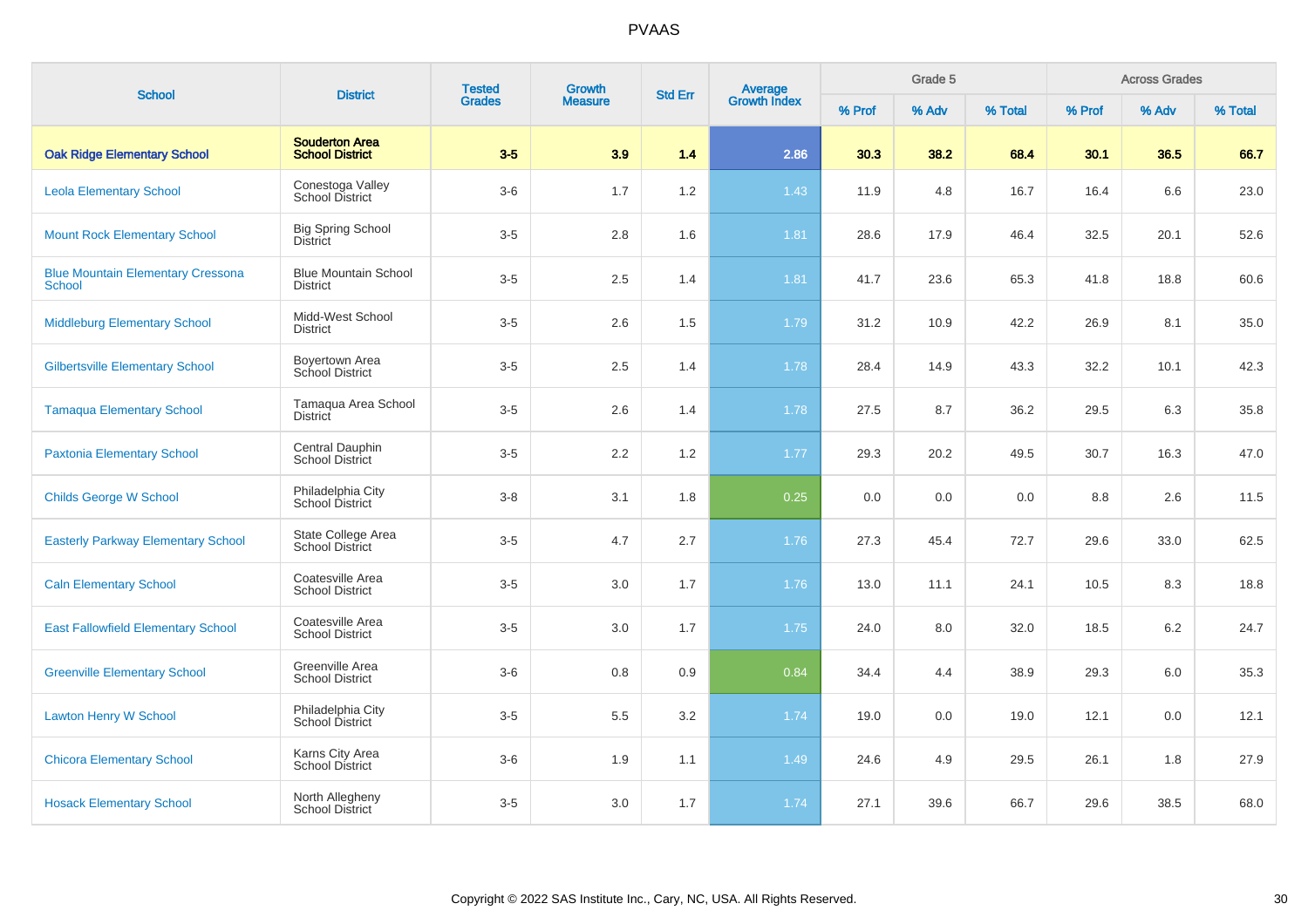| <b>School</b>                                    | <b>District</b>                                     | <b>Tested</b> | <b>Growth</b>  | <b>Std Err</b> |                                |        | Grade 5 |         |        | <b>Across Grades</b> |         |
|--------------------------------------------------|-----------------------------------------------------|---------------|----------------|----------------|--------------------------------|--------|---------|---------|--------|----------------------|---------|
|                                                  |                                                     | <b>Grades</b> | <b>Measure</b> |                | <b>Average</b><br>Growth Index | % Prof | % Adv   | % Total | % Prof | % Adv                | % Total |
| <b>Oak Ridge Elementary School</b>               | <b>Souderton Area</b><br><b>School District</b>     | $3-5$         | 3.9            | 1.4            | 2.86                           | 30.3   | 38.2    | 68.4    | 30.1   | 36.5                 | 66.7    |
| <b>Bellaire Elementary School</b>                | Carlisle Area School<br><b>District</b>             | $3-5$         | 2.8            | 1.6            | 1.74                           | 15.8   | 8.8     | 24.6    | 19.6   | 6.1                  | 25.7    |
| <b>Stony Creek Elementary School</b>             | Wissahickon School<br><b>District</b>               | $3-5$         | 2.3            | 1.4            | 1.73                           | 35.5   | 34.2    | 69.7    | 32.6   | 46.3                 | 78.8    |
| <b>Waynesburg Central Elementary School</b>      | <b>Central Greene</b><br><b>School District</b>     | $3-6$         | $-2.3$         | 0.8            | $-2.79$                        | 16.8   | 3.0     | 19.8    | 17.4   | 3.9                  | 21.2    |
| <b>Dallastown Area Intermediate School</b>       | Dallastown Area<br><b>School District</b>           | $4 - 6$       | 0.8            | 0.4            | $-1.21$                        | 25.9   | 13.1    | 39.0    | 29.8   | 14.7                 | 44.4    |
| <b>Horace Mann Elementary School</b>             | Indiana Area School<br><b>District</b>              | $4 - 5$       | 2.1            | 1.2            | 1.70                           | 31.1   | 24.4    | 55.6    | 30.4   | 26.9                 | 57.3    |
| <b>Mastery Charter School - Thomas</b><br>Campus | <b>Mastery Charter</b><br>School - Thomas<br>Campus | $3 - 10$      | 1.5            | 0.9            | $-1.26$                        | 10.8   | 0.0     | 10.8    | 8.6    | 0.8                  | 9.4     |
| <b>Grace S Beck School</b>                       | Shikellamy School<br><b>District</b>                | $3-5$         | 3.2            | 1.9            | 1.69                           | 16.7   | 5.6     | 22.2    | 22.0   | 4.6                  | 26.6    |
| <b>Oak Flat Elementary School</b>                | <b>Big Spring School</b><br><b>District</b>         | $3-5$         | 3.0            | 1.8            | 1.68                           | 34.8   | 13.0    | 47.8    | 40.5   | 20.6                 | 61.1    |
| <b>General Wayne Elementary School</b>           | <b>Great Valley School</b><br><b>District</b>       | $3-5$         | 2.4            | 1.5            | 1.67                           | 31.9   | 23.2    | 55.1    | 35.0   | 26.2                 | 61.2    |
| <b>Uwchlan Hills Elementary School</b>           | Downingtown Area<br>School District                 | $3-5$         | 2.5            | 1.5            | 1.66                           | 49.2   | 32.8    | 82.0    | 43.7   | 35.0                 | 78.6    |
| <b>Walnut Street Elementary School</b>           | William Penn School<br><b>District</b>              | $3-6$         | 3.3            | 2.0            | 0.56                           | 6.7    | 0.0     | 6.7     | 7.3    | 0.0                  | 7.3     |
| <b>Hartwood Elementary School</b>                | Fox Chapel Area<br>School District                  | $3-5$         | 2.6            | 1.6            | 1.65                           | 33.9   | 50.8    | 84.8    | 28.7   | 51.9                 | 80.7    |
| <b>East Bradford Elementary School</b>           | West Chester Area<br><b>School District</b>         | $3-5$         | 3.0            | 1.8            | 1.65                           | 32.5   | 17.5    | 50.0    | 33.8   | 30.3                 | 64.1    |
| <b>Universal Creighton Charter School</b>        | Universal Creighton<br>Charter School               | $3-8$         | 1.1            | 0.7            | $-0.80$                        | 11.9   | 1.2     | 13.1    | 8.6    | 4.4                  | 13.1    |
| Jeannette Mckee Elementary School                | Jeannette City School<br><b>District</b>            | $3-6$         | 1.8            | 1.1            | $-1.37$                        | 12.5   | 0.0     | 12.5    | 17.1   | 3.3                  | 20.4    |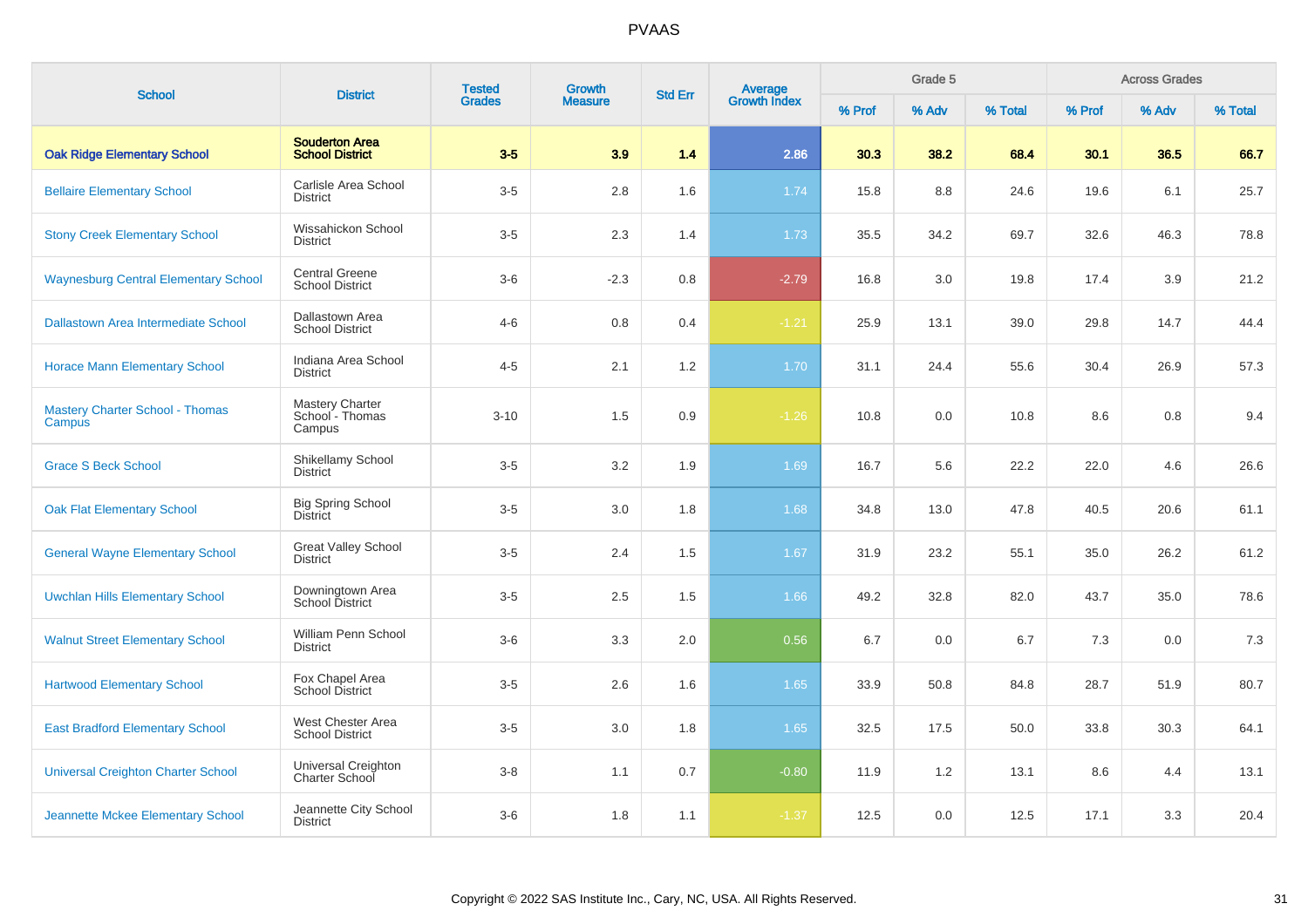| <b>School</b>                                      | <b>District</b>                                            | <b>Tested</b> | <b>Growth</b>  | <b>Std Err</b> | Average<br>Growth Index |        | Grade 5 |         |        | <b>Across Grades</b> |         |
|----------------------------------------------------|------------------------------------------------------------|---------------|----------------|----------------|-------------------------|--------|---------|---------|--------|----------------------|---------|
|                                                    |                                                            | <b>Grades</b> | <b>Measure</b> |                |                         | % Prof | % Adv   | % Total | % Prof | % Adv                | % Total |
| <b>Oak Ridge Elementary School</b>                 | <b>Souderton Area</b><br><b>School District</b>            | $3-5$         | 3.9            | 1.4            | 2.86                    | 30.3   | 38.2    | 68.4    | 30.1   | 36.5                 | 66.7    |
| <b>Carl G Renn Elementary School</b>               | East Lycoming School<br><b>District</b>                    | $3-6$         | 1.8            | 1.5            | $1.21$                  | 41.7   | 19.4    | 61.1    | 37.5   | 17.9                 | 55.4    |
| Mt Holly Springs Elementary School                 | Carlisle Area School<br><b>District</b>                    | $3-5$         | 3.9            | 2.4            | 1.60                    | 26.1   | 0.0     | 26.1    | 16.0   | 1.2                  | 17.3    |
| <b>Sugartown Elementary School</b>                 | <b>Great Valley School</b><br><b>District</b>              | $3-5$         | 2.2            | 1.3            | 1.60                    | 26.5   | 16.9    | 43.4    | 26.8   | 17.2                 | 43.9    |
| <b>North Side Elementary School</b>                | Central Dauphin<br>School District                         | $3-5$         | 1.9            | 1.2            | 1.60                    | 24.5   | 14.7    | 39.2    | 30.8   | 11.4                 | 42.2    |
| <b>Brownsville Area Elementary School</b>          | <b>Brownsville Area</b><br><b>School District</b>          | $3-5$         | 2.3            | 1.4            | 1.60                    | 17.3   | 4.0     | 21.3    | 14.4   | 1.8                  | 16.2    |
| <b>Mcintyre Elementary School</b>                  | North Hills School<br><b>District</b>                      | $3-5$         | 2.2            | 1.4            | 1.59                    | 28.0   | 14.6    | 42.7    | 29.8   | 21.6                 | 51.5    |
| <b>Clark Elementary School</b>                     | Harbor Creek School<br><b>District</b>                     | $3-6$         | 1.9            | 1.2            | $1.25$                  | 33.3   | 33.3    | 66.7    | 40.7   | 18.0                 | 58.7    |
| <b>Shanksville-Stonycreek Elementary</b><br>School | Shanksville-<br>Stonycreek School<br><b>District</b>       | $3-5$         | 4.9            | 3.1            | 1.58                    | 28.6   | 0.0     | 28.6    | 30.4   | 0.0                  | 30.4    |
| <b>Dutch Ridge Elementary School</b>               | Beaver Area School<br><b>District</b>                      | $3-6$         | 1.2            | 0.7            | 0.21                    | 36.2   | 23.8    | 60.0    | 33.6   | 33.0                 | 66.6    |
| <b>Hillcrest Intermediate School</b>               | Norwin School District                                     | $5-6$         | 0.7            | 0.4            | $-1.67$                 | 31.7   | 25.2    | 56.9    | 34.6   | 22.9                 | 57.5    |
| <b>Weisenberg Elementary School</b>                | Northwestern Lehigh<br><b>School District</b>              | $3-5$         | 2.2            | 1.4            | 1.54                    | 32.3   | 9.2     | 41.5    | 35.0   | 7.5                  | 42.5    |
| <b>Carnegie Elementary School</b>                  | Carlynton School<br><b>District</b>                        | $3-6$         | 0.9            | 1.2            | 0.78                    | 11.3   | 13.2    | 24.5    | 24.1   | 6.8                  | 30.9    |
| South Fayette Intermediate School                  | South Fayette<br><b>Township School</b><br><b>District</b> | $3-5$         | 1.1            | 0.7            | 1.52                    | 37.5   | 23.5    | 61.0    | 35.3   | 35.5                 | 70.8    |
| Mastery Charter School John Wister<br>Elementary   | <b>Mastery Charter</b><br>School John Wister<br>Elementary | $3-5$         | 3.9            | 2.6            | 1.52                    | 5.0    | 0.0     | 5.0     | 2.9    | 0.0                  | 2.9     |
| Larry J. Macaluso Elementary School                | Red Lion Area School<br><b>District</b>                    | $3-6$         | 1.5            | 1.0            | 1.22                    | 31.1   | 6.8     | 37.8    | 31.9   | 7.0                  | 38.9    |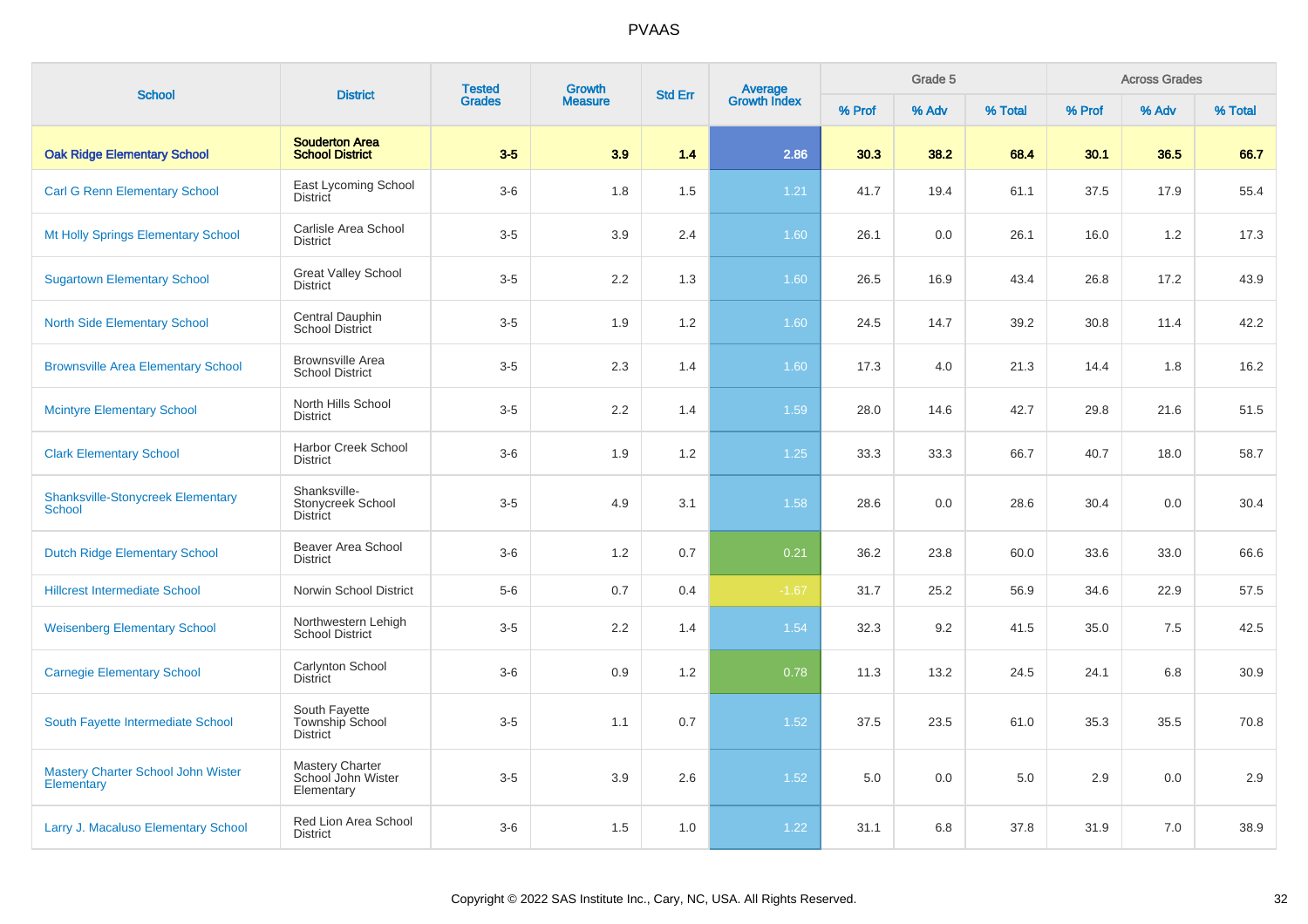| <b>School</b>                                         | <b>District</b>                                    | <b>Tested</b> | Growth         | <b>Std Err</b> |                                |        | Grade 5 |         |        | <b>Across Grades</b> |         |
|-------------------------------------------------------|----------------------------------------------------|---------------|----------------|----------------|--------------------------------|--------|---------|---------|--------|----------------------|---------|
|                                                       |                                                    | <b>Grades</b> | <b>Measure</b> |                | <b>Average</b><br>Growth Index | % Prof | % Adv   | % Total | % Prof | % Adv                | % Total |
| <b>Oak Ridge Elementary School</b>                    | <b>Souderton Area</b><br><b>School District</b>    | $3-5$         | 3.9            | 1.4            | 2.86                           | 30.3   | 38.2    | 68.4    | 30.1   | 36.5                 | 66.7    |
| <b>Montgomery Elementary School</b>                   | <b>Tuscarora School</b><br><b>District</b>         | $3-5$         | 2.6            | 1.8            | 1.49                           | 20.0   | 11.1    | 31.1    | 25.6   | 8.6                  | 34.2    |
| <b>Shaull Elementary School</b>                       | <b>Cumberland Valley</b><br><b>School District</b> | $3-5$         | 2.1            | 1.4            | 1.49                           | 38.4   | 39.7    | 78.1    | 32.2   | 42.6                 | 74.8    |
| <b>Dunmore Elementary Center</b>                      | Dunmore School<br><b>District</b>                  | $3-6$         | $-0.4$         | 0.9            | $-0.43$                        | 26.4   | 9.7     | 36.1    | 23.3   | 8.1                  | 31.4    |
| <b>Disston Hamilton School</b>                        | Philadelphia City<br>School District               | $3 - 8$       | 4.6            | 3.1            | 1.49                           |        |         |         | 0.0    | 0.0                  | 0.0     |
| Octorara Intermediate School                          | Octorara Area School<br><b>District</b>            | $5-6$         | 1.1            | 0.8            | 1.37                           | 25.7   | 6.7     | 32.4    | 21.4   | 5.4                  | 26.8    |
| <b>Taggart John H School</b>                          | Philadelphia City<br>School District               | $3-8$         | 2.6            | $2.0\,$        | 1.32                           | 0.0    | 0.0     | $0.0\,$ | 5.0    | 1.0                  | 6.1     |
| <b>Rhodes E Washington School</b>                     | Philadelphia City<br>School District               | $3-8$         | 2.5            | 1.7            | 1.45                           |        |         |         | 0.0    | 0.0                  | 0.0     |
| <b>Juniata Valley Elementary School</b>               | Juniata Valley School<br><b>District</b>           | $3-5$         | 2.6            | 1.8            | 1.45                           | 23.3   | 4.6     | 27.9    | 25.4   | 6.5                  | 31.9    |
| <b>Vision Academy Charter School</b>                  | Vision Academy<br><b>Charter School</b>            | $3-8$         | 1.7            | 1.1            | $-0.80$                        | 11.1   | 0.0     | 11.1    | 6.4    | 1.6                  | 8.0     |
| Portage Area Elementary School                        | Portage Area School<br><b>District</b>             | $3-6$         | 1.8            | 1.2            | $-0.00$                        | 28.6   | 7.1     | 35.7    | 34.3   | 15.2                 | 49.5    |
| Young Scholars Of Central PA Charter<br><b>School</b> | Young Scholars Of<br>Central PA Charter<br>School  | $3-8$         | 1.7            | 1.2            | $-0.29$                        | 31.8   | 9.1     | 40.9    | 21.7   | 11.1                 | 32.8    |
| <b>St Thomas Elementary School</b>                    | Tuscarora School<br><b>District</b>                | $3-5$         | 2.1            | 1.5            | 1.42                           | 19.0   | 3.2     | 22.2    | 16.0   | 2.5                  | 18.5    |
| <b>Marshall Academy</b>                               | Harrisburg City School<br><b>District</b>          | $5-8$         | 2.4            | 1.7            | 1.42                           |        |         |         | 0.0    | 0.0                  | 0.0     |
| <b>Morton Thomas G School</b>                         | Philadelphia City<br><b>School District</b>        | $3-5$         | 4.0            | 2.8            | 1.42                           | 0.0    | 0.0     | 0.0     | 2.0    | 0.0                  | 2.0     |
| <b>Southern Middle School</b>                         | Reading School<br><b>District</b>                  | $5 - 8$       | 1.1            | 0.8            | 0.16                           | 5.5    | 1.4     | 6.8     | 2.1    | 0.8                  | 2.9     |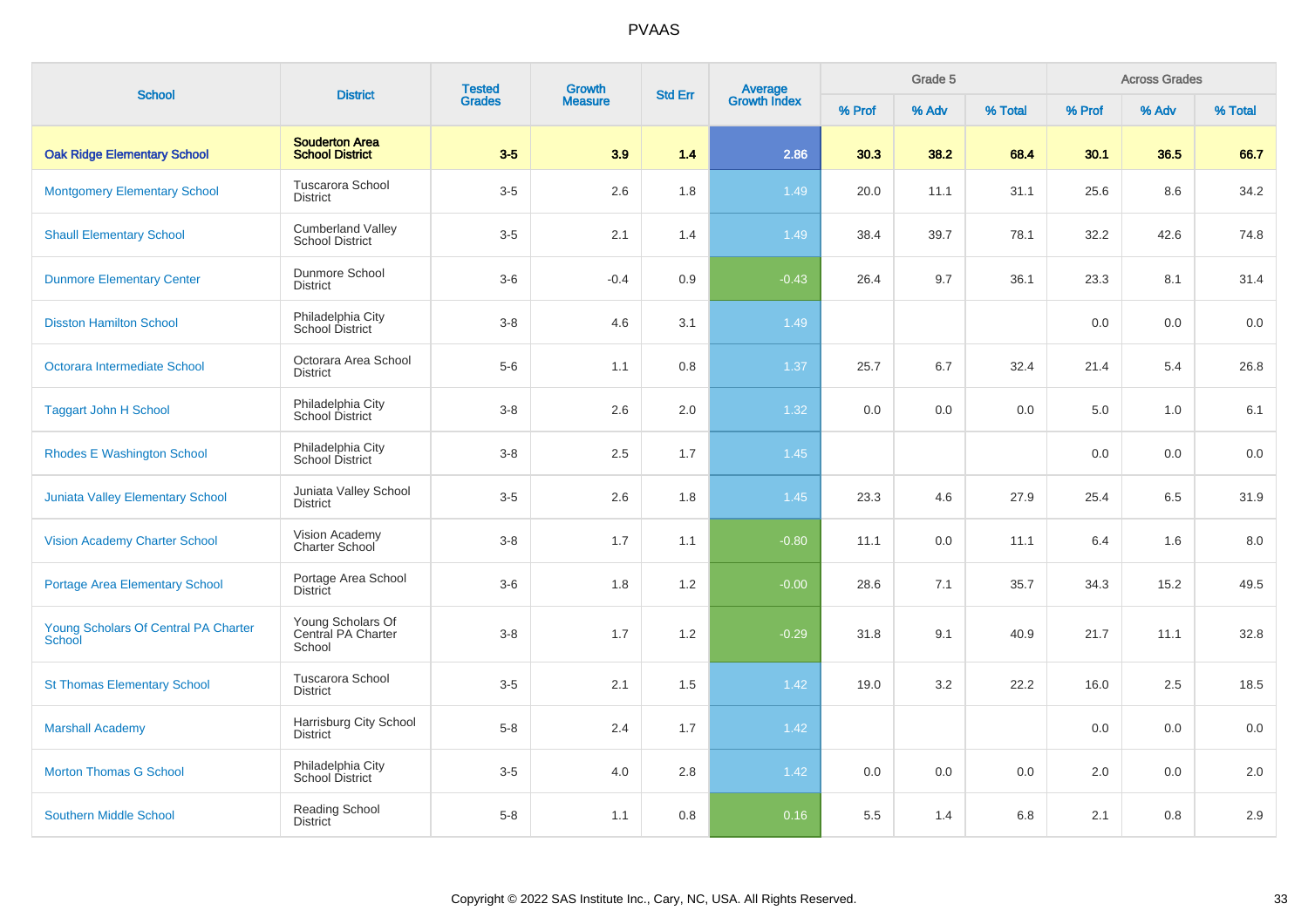|                                                    |                                                        | <b>Tested</b> | <b>Growth</b>  |                |                                |        | Grade 5 |         |        | <b>Across Grades</b> |         |
|----------------------------------------------------|--------------------------------------------------------|---------------|----------------|----------------|--------------------------------|--------|---------|---------|--------|----------------------|---------|
| <b>School</b>                                      | <b>District</b>                                        | <b>Grades</b> | <b>Measure</b> | <b>Std Err</b> | <b>Average</b><br>Growth Index | % Prof | % Adv   | % Total | % Prof | % Adv                | % Total |
| <b>Oak Ridge Elementary School</b>                 | <b>Souderton Area</b><br><b>School District</b>        | $3-5$         | 3.9            | 1.4            | 2.86                           | 30.3   | 38.2    | 68.4    | 30.1   | 36.5                 | 66.7    |
| Northwestern Lehigh Elementary School              | Northwestern Lehigh<br><b>School District</b>          | $3-5$         | 2.1            | 1.5            | 1.41                           | 19.4   | 12.9    | 32.3    | 22.1   | 12.7                 | 34.8    |
| <b>Colonial Elementary School</b>                  | <b>Colonial School</b><br><b>District</b>              | $4 - 5$       | 0.9            | 0.7            | 1.40                           | 32.7   | 27.3    | 60.0    | 33.4   | 24.5                 | 57.8    |
| <b>Poff Elementary School</b>                      | Hampton Township<br><b>School District</b>             | $3-5$         | 2.3            | 1.7            | 1.40                           | 36.7   | 40.8    | 77.6    | 32.7   | 44.4                 | 77.1    |
| <b>Big Beaver Elementary School</b>                | <b>Big Beaver Falls Area</b><br><b>School District</b> | $3-5$         | 2.3            | 1.6            | 1.40                           | 28.6   | 0.0     | 28.6    | 30.7   | 0.7                  | 31.4    |
| <b>Union Memorial Elementary School</b>            | Union Area School<br><b>District</b>                   | $3-5$         | 2.6            | 1.9            | 1.39                           | 41.0   | 12.8    | 53.8    | 35.0   | 12.4                 | 47.4    |
| <b>Southwark School</b>                            | Philadelphia City<br>School District                   | $3 - 8$       | 1.7            | 1.2            | $-0.10$                        | 2.8    | 2.8     | 5.6     | 4.3    | 2.7                  | 6.9     |
| Upper Dauphin Area Middle School                   | Upper Dauphin Area<br>School District                  | $5-8$         | 1.0            | 0.7            | $-4.36$                        | 9.7    | 4.8     | 14.5    | 18.0   | 6.9                  | 24.9    |
| Mcadoo-Kelayres Elementary/Middle<br><b>School</b> | Hazleton Area School<br><b>District</b>                | $3-8$         | 1.7            | 1.2            | $-0.37$                        | 3.8    | 0.0     | 3.8     | 1.2    | 0.0                  | 1.2     |
| <b>Fell Charter School</b>                         | <b>Fell Charter School</b>                             | $3-8$         | 1.1            | 2.2            | 0.51                           | 25.0   | 0.0     | 25.0    | 17.1   | 4.0                  | 21.0    |
| <b>Trinity South Elementary School</b>             | <b>Trinity Area School</b><br><b>District</b>          | $3-5$         | 2.1            | 1.5            | 1.36                           | 48.4   | 14.5    | 62.9    | 38.0   | 21.2                 | 59.1    |
| <b>Kissel Hill Elementary School</b>               | <b>Warwick School</b><br><b>District</b>               | $3-6$         | 1.4            | 1.0            | 0.70                           | 30.6   | 8.1     | 38.7    | 29.1   | 12.7                 | 41.8    |
| <b>Willow Lane Elementary School</b>               | East Penn School<br><b>District</b>                    | $3-5$         | 1.5            | 1.1            | 1.35                           | 37.5   | 8.0     | 45.5    | 33.3   | 16.7                 | 50.0    |
| <b>W B Evans Magnet School</b>                     | William Penn School<br><b>District</b>                 | $3-6$         | 2.6            | 1.9            | $-0.22$                        | 5.9    | 0.0     | 5.9     | 5.5    | 1.1                  | 6.6     |
| W.A. Mccreery Elementary School                    | <b>Marion Center Area</b><br><b>School District</b>    | $3-6$         | 1.6            | 1.2            | 0.29                           | 27.5   | 10.0    | 37.5    | 26.8   | 13.1                 | 39.9    |
| <b>Eisenhower Elementary School</b>                | <b>Warren County School</b><br><b>District</b>         | $3-5$         | 2.4            | 1.8            | 1.33                           | 32.6   | 7.0     | 39.5    | 31.2   | 7.2                  | 38.4    |
| <b>Lake-Noxen Elementary School</b>                | Lake-Lehman School<br><b>District</b>                  | $3-6$         | 2.0            | 1.5            | $-1.43$                        | 21.9   | 9.4     | 31.2    | 29.6   | 6.7                  | 36.3    |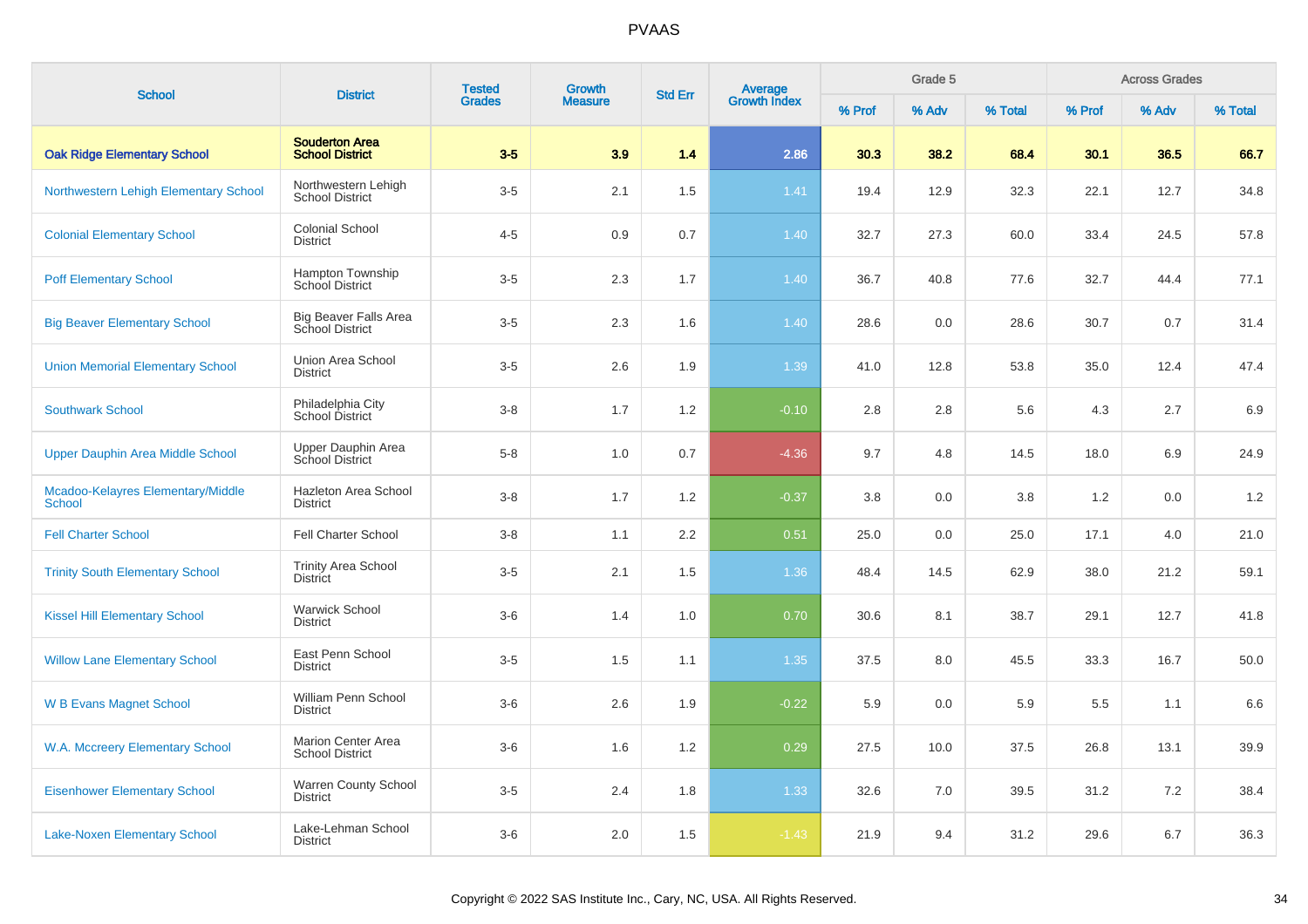| <b>School</b>                                             | <b>District</b>                                   | <b>Tested</b> | Growth         | <b>Std Err</b> | Average<br>Growth Index |        | Grade 5 |         |        | <b>Across Grades</b> |         |
|-----------------------------------------------------------|---------------------------------------------------|---------------|----------------|----------------|-------------------------|--------|---------|---------|--------|----------------------|---------|
|                                                           |                                                   | <b>Grades</b> | <b>Measure</b> |                |                         | % Prof | % Adv   | % Total | % Prof | % Adv                | % Total |
| <b>Oak Ridge Elementary School</b>                        | <b>Souderton Area</b><br><b>School District</b>   | $3-5$         | 3.9            | 1.4            | 2.86                    | 30.3   | 38.2    | 68.4    | 30.1   | 36.5                 | 66.7    |
| <b>South Elementary School</b>                            | Perkiomen Valley<br><b>School District</b>        | $3-5$         | 1.7            | 1.3            | 1.32                    | 32.2   | 20.7    | 52.9    | 34.5   | 25.4                 | 59.9    |
| <b>Benjamin Chambers Elementary School</b>                | Chambersburg Area<br><b>School District</b>       | $3-5$         | 1.9            | 1.5            | 1.31                    | 11.4   | 4.3     | 15.7    | 10.8   | 2.4                  | 13.2    |
| <b>Mount Nittany Elementary School</b>                    | State College Area<br><b>School District</b>      | $3-5$         | 2.3            | 1.8            | 1.31                    | 13.6   | 27.3    | 40.9    | 20.7   | 37.9                 | 58.6    |
| Lehigh Valley Dual Language Charter<br><b>School</b>      | Lehigh Valley Dual<br>Language Charter<br>School  | $3-8$         | 3.1            | 2.3            | 0.53                    | 0.0    | 0.0     | 0.0     | 4.2    | 0.0                  | 4.2     |
| <b>Lengel Middle School</b>                               | Pottsville Area School<br><b>District</b>         | $5-8$         | $-0.6$         | 0.5            | $-1.33$                 | 21.4   | 12.2    | 33.6    | 17.1   | 5.6                  | 22.7    |
| <b>French Creek Elementary School</b>                     | Owen J Roberts<br><b>School District</b>          | $3-6$         | 0.5            | 1.1            | 0.46                    | 37.7   | 20.3    | 58.0    | 38.2   | 16.5                 | 54.8    |
| <b>Ellwood School</b>                                     | Philadelphia City<br>School District              | $3-5$         | 4.3            | 3.3            | 1.29                    | 0.0    | 0.0     | 0.0     | 0.0    | 0.0                  | 0.0     |
| <b>Paradise Elementary School</b>                         | Pequea Valley School<br><b>District</b>           | $3-6$         | 0.3            | 1.0            | 0.28                    | 16.7   | 7.6     | 24.2    | 18.0   | 3.3                  | 21.2    |
| <b>West Reading Elementary Center</b>                     | <b>Wyomissing Area</b><br>School District         | $5-6$         | $-0.8$         | 0.8            | $-1.09$                 | 32.2   | 13.6    | 45.8    | 31.1   | 10.5                 | 41.7    |
| <b>Paxinosa Elementary School</b>                         | Easton Area School<br><b>District</b>             | $3-5$         | 2.2            | 1.7            | 1.26                    | 5.4    | 0.0     | 5.4     | 7.4    | 2.7                  | 10.1    |
| <b>West Forest Elementary School</b>                      | Forest Area School<br><b>District</b>             | $3-6$         | 2.0            | 2.3            | 0.89                    | 41.7   | 0.0     | 41.7    | 29.1   | 5.4                  | 34.6    |
| <b>Seven Generations Charter School</b>                   | <b>Seven Generations</b><br><b>Charter School</b> | $3-5$         | 2.5            | 2.0            | 1.26                    | 24.3   | 5.4     | 29.7    | 25.6   | 5.6                  | 31.2    |
| <b>Avalon Elementary School</b>                           | Northgate School<br><b>District</b>               | $3-6$         | 2.1            | 1.7            | $-1.30$                 | 4.8    | 14.3    | 19.0    | 15.1   | 8.5                  | 23.6    |
| <b>Port Allegany Elementary School</b>                    | Port Allegany School<br><b>District</b>           | $3-6$         | 1.2            | 1.0            | 0.78                    | 20.0   | 5.7     | 25.7    | 17.5   | 5.4                  | 23.0    |
| <b>Mastery Charter School-Clymer</b><br><b>Elementary</b> | Mastery Charter<br>School - Clymer<br>Elementary  | $3-6$         | 1.9            | 1.5            | 0.88                    | 0.0    | 0.0     | 0.0     | 2.6    | 0.8                  | 3.4     |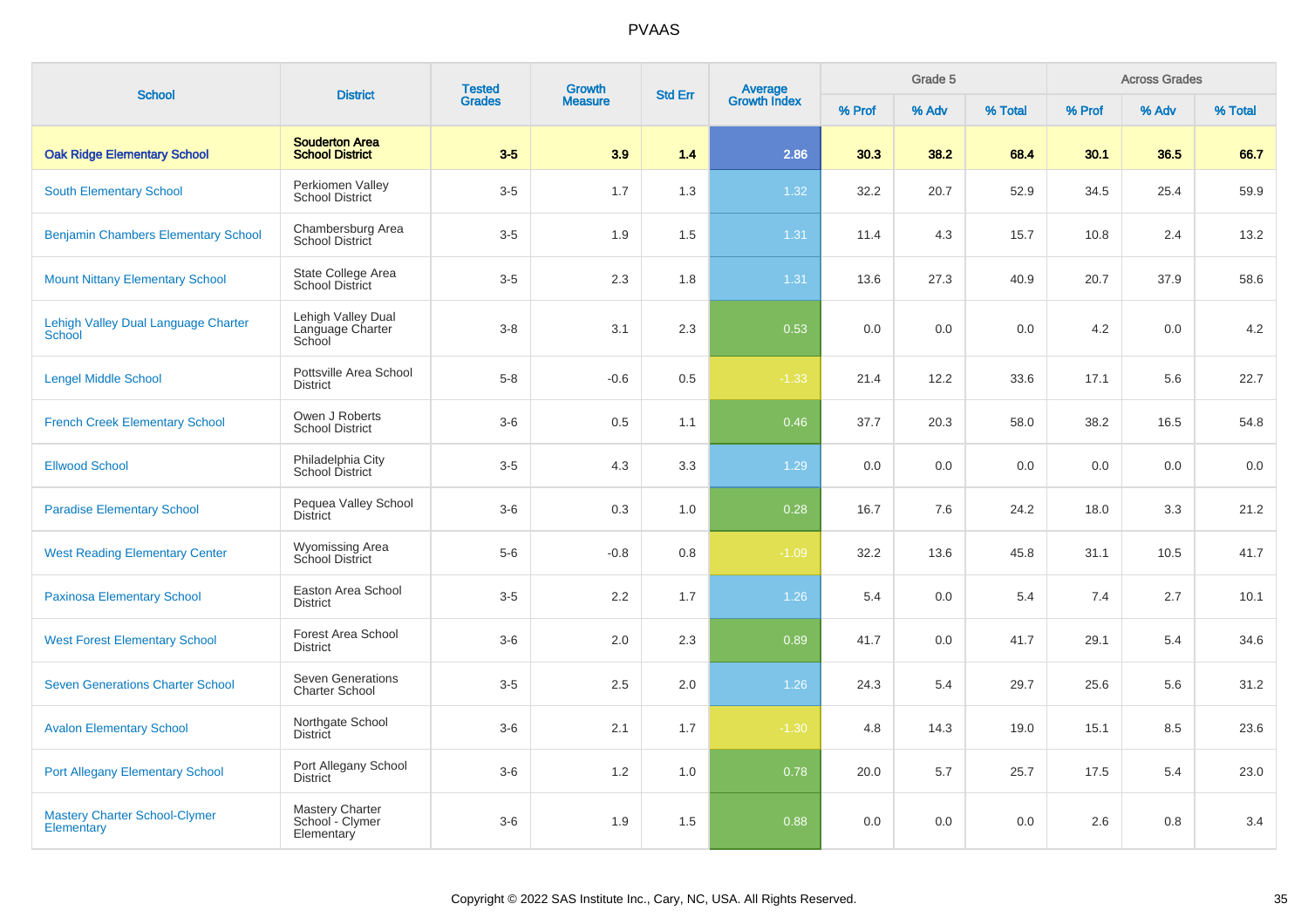| <b>School</b>                                             | <b>District</b>                                              | <b>Tested</b><br><b>Grades</b> | <b>Growth</b><br><b>Measure</b> | <b>Std Err</b> | <b>Average</b><br>Growth Index | Grade 5 |       |         | <b>Across Grades</b> |       |         |
|-----------------------------------------------------------|--------------------------------------------------------------|--------------------------------|---------------------------------|----------------|--------------------------------|---------|-------|---------|----------------------|-------|---------|
|                                                           |                                                              |                                |                                 |                |                                | % Prof  | % Adv | % Total | % Prof               | % Adv | % Total |
| <b>Oak Ridge Elementary School</b>                        | <b>Souderton Area</b><br><b>School District</b>              | $3-5$                          | 3.9                             | 1.4            | 2.86                           | 30.3    | 38.2  | 68.4    | 30.1                 | 36.5  | 66.7    |
| <b>Hamilton Andrew School</b>                             | Philadelphia City<br><b>School District</b>                  | $3-8$                          | 4.1                             | 3.4            | 1.22                           |         |       |         | 1.9                  | 0.0   | 1.9     |
| <b>Markham Elementary School</b>                          | Mt Lebanon School<br><b>District</b>                         | $3-5$                          | 2.1                             | 1.8            | 1.21                           | 43.2    | 36.4  | 79.6    | 34.5                 | 49.3  | 83.8    |
| <b>Sugar Valley Rural Charter School</b>                  | Sugar Valley Rural<br>Charter School                         | $3 - 11$                       | $-0.5$                          | 1.0            | $-0.55$                        | 26.3    | 5.3   | 31.6    | 16.0                 | 2.8   | 18.9    |
| <b>Lakeland Elementary School - Mayfield</b><br>Campus    | <b>Lakeland School</b><br><b>District</b>                    | $3-6$                          | 1.7                             | 1.4            | $-0.33$                        | 35.5    | 3.2   | 38.7    | 25.6                 | 3.0   | 28.6    |
| <b>Adamstown Elementary School</b>                        | Cocalico School<br><b>District</b>                           | $3-5$                          | 1.8                             | 1.5            | 1.20                           | 33.3    | 8.3   | 41.7    | 32.2                 | 8.6   | 40.8    |
| <b>Shamona Creek Elementary School</b>                    | Downingtown Area<br><b>School District</b>                   | $3-5$                          | 1.4                             | $1.2\,$        | 1.20                           | 32.3    | 38.5  | 70.8    | 33.6                 | 36.4  | 70.0    |
| <b>Richard Allen Preparatory Charter</b><br><b>School</b> | <b>Richard Allen</b><br><b>Preparatory Charter</b><br>School | $5 - 8$                        | 0.8                             | 0.7            | $-3.21$                        | 0.0     | 0.0   | 0.0     | 1.1                  | 0.3   | 1.4     |
| <b>Culbertson Elementary School</b>                       | Marple Newtown<br>School District                            | $3-5$                          | 2.0                             | 1.7            | 1.19                           | 28.6    | 30.6  | 59.2    | 33.0                 | 24.7  | 57.7    |
| <b>Spring Forge Intermediate School</b>                   | Northeastern York<br>School District                         | $4 - 6$                        | 1.0                             | 0.8            | $-0.00$                        | 28.8    | 12.6  | 41.4    | 26.7                 | 11.7  | 38.4    |
| <b>Coudersport Area Elementary School</b>                 | Coudersport Area<br>School District                          | $3-6$                          | 1.4                             | 1.2            | $-0.50$                        | 35.7    | 3.6   | 39.3    | 24.6                 | 6.3   | 30.9    |
| <b>Carter And Macrae Elementary School</b>                | Lancaster School<br><b>District</b>                          | $3-5$                          | 2.6                             | 2.2            | 1.19                           | 8.8     | 0.0   | 8.8     | 5.4                  | 0.0   | 5.4     |
| <b>Curtin Intermediate School</b>                         | Williamsport Area<br><b>School District</b>                  | $4 - 6$                        | 0.8                             | 0.7            | $-5.06$                        | 18.1    | 8.1   | 26.2    | 20.3                 | 11.1  | 31.3    |
| <b>Kelly John B School</b>                                | Philadelphia City<br>School District                         | $3-5$                          | 4.1                             | 3.5            | 1.19                           | 7.1     | 7.1   | 14.3    | 5.1                  | 2.6   | 7.7     |
| <b>Claysburg-Kimmel Elementary School</b>                 | Claysburg-Kimmel<br><b>School District</b>                   | $3-6$                          | 1.3                             | 1.1            | $-1.62$                        | 29.7    | 6.2   | 35.9    | 29.1                 | 7.9   | 37.0    |
| <b>Haine Middle School</b>                                | Seneca Valley School<br><b>District</b>                      | $5-6$                          | 0.6                             | 0.5            | 0.32                           | 28.7    | 21.5  | 50.2    | 32.1                 | 15.8  | 47.9    |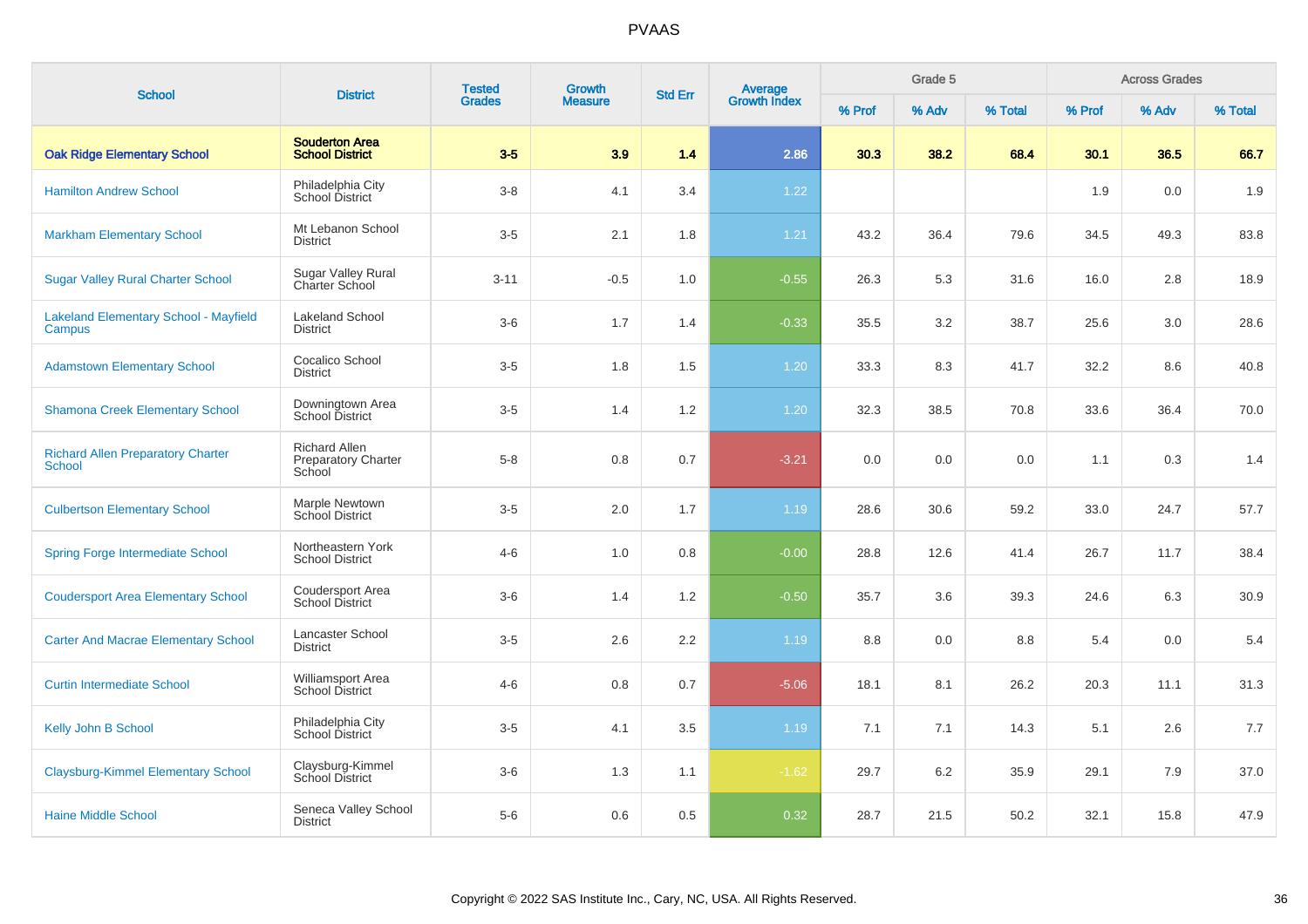| <b>School</b>                               | <b>District</b>                                 | <b>Tested</b> | Growth<br><b>Measure</b> | <b>Average</b><br>Growth Index<br><b>Std Err</b> |         |        | Grade 5 |         |         | <b>Across Grades</b> |         |
|---------------------------------------------|-------------------------------------------------|---------------|--------------------------|--------------------------------------------------|---------|--------|---------|---------|---------|----------------------|---------|
|                                             |                                                 | <b>Grades</b> |                          |                                                  |         | % Prof | % Adv   | % Total | % Prof  | % Adv                | % Total |
| <b>Oak Ridge Elementary School</b>          | <b>Souderton Area</b><br><b>School District</b> | $3-5$         | 3.9                      | 1.4                                              | 2.86    | 30.3   | 38.2    | 68.4    | 30.1    | 36.5                 | 66.7    |
| <b>Spring Farms Elementary School</b>       | Southern Huntingdon<br>County School District   | $3-5$         | 2.5                      | $2.2\,$                                          | 1.17    | 25.8   | 12.9    | 38.7    | 20.4    | 9.1                  | 29.6    |
| <b>Moshannon Valley Elementary School</b>   | Moshannon Valley<br><b>School District</b>      | $3-6$         | 1.4                      | 1.2                                              | $-0.10$ | 19.6   | 13.0    | 32.6    | 20.7    | 10.3                 | 31.0    |
| <b>Londonderry Elementary School</b>        | Lower Dauphin School<br><b>District</b>         | $3-5$         | 2.2                      | 1.9                                              | 1.17    | 29.7   | 2.7     | 32.4    | 25.0    | 13.8                 | 38.8    |
| <b>Charles Kelly Elementary School</b>      | <b>Upper Darby School</b><br><b>District</b>    | $3-5$         | 3.0                      | 2.5                                              | $1.17$  | 9.5    | 0.0     | 9.5     | 6.4     | 3.2                  | 9.5     |
| <b>Mckinley Elementary School</b>           | Erie City School<br><b>District</b>             | $3-5$         | 1.9                      | 1.7                                              | 1.16    | 5.0    | 1.7     | 6.7     | 5.5     | 1.1                  | 6.6     |
| <b>Penn Alexander School</b>                | Philadelphia City<br>School District            | $3 - 8$       | 1.5                      | 1.3                                              | $-0.76$ | 29.2   | 37.5    | 66.7    | 28.3    | 36.7                 | 65.0    |
| <b>Holland Elementary School</b>            | <b>Council Rock School</b><br><b>District</b>   | $3-6$         | $1.2$                    | 1.1                                              | 0.65    | 28.6   | 20.0    | 48.6    | 32.3    | 21.3                 | 53.5    |
| <b>Rhoads James School</b>                  | Philadelphia City<br>School District            | $3-8$         | 3.8                      | 3.3                                              | 1.14    |        |         |         | 1.8     | 3.5                  | 5.3     |
| <b>Sellersville Elementary School</b>       | Pennridge School<br><b>District</b>             | $3-5$         | 1.9                      | 1.6                                              | 1.13    | 42.9   | 10.7    | 53.6    | 41.0    | 12.2                 | 53.2    |
| <b>Maple Glen Elementary School</b>         | <b>Upper Dublin School</b><br><b>District</b>   | $3-5$         | 1.5                      | 1.4                                              | 1.13    | 42.1   | 32.9    | 75.0    | 41.6    | 35.4                 | 77.0    |
| <b>Mastery Charter School - Mann Campus</b> | <b>Mastery Charter</b><br>School-Mann Campus    | $3-6$         | 1.8                      | 1.6                                              | $-1.82$ | 4.0    | 4.0     | 8.0     | $2.2\,$ | 1.4                  | 3.6     |
| <b>Pollock Robert B School</b>              | Philadelphia City<br>School District            | $3-6$         | 2.5                      | 2.2                                              | 0.29    | 11.1   | 5.6     | 16.7    | 11.8    | 4.7                  | 16.5    |
| <b>Springton Manor Elementary School</b>    | Downingtown Area<br>School District             | $3-5$         | 1.6                      | 1.4                                              | 1.11    | 38.9   | 20.8    | 59.7    | 35.4    | 28.6                 | 64.1    |
| <b>Wind Gap Middle School</b>               | Pen Argyl Area School<br>District               | $4 - 8$       | 0.7                      | 0.6                                              | 1.04    | 26.4   | 12.6    | 39.1    | 21.7    | 7.0                  | 28.8    |
| <b>Victory Elementary School</b>            | Franklin Area School<br><b>District</b>         | $3-6$         | 1.6                      | 1.5                                              | 0.20    | 44.8   | 6.9     | 51.7    | 33.3    | 5.4                  | 38.8    |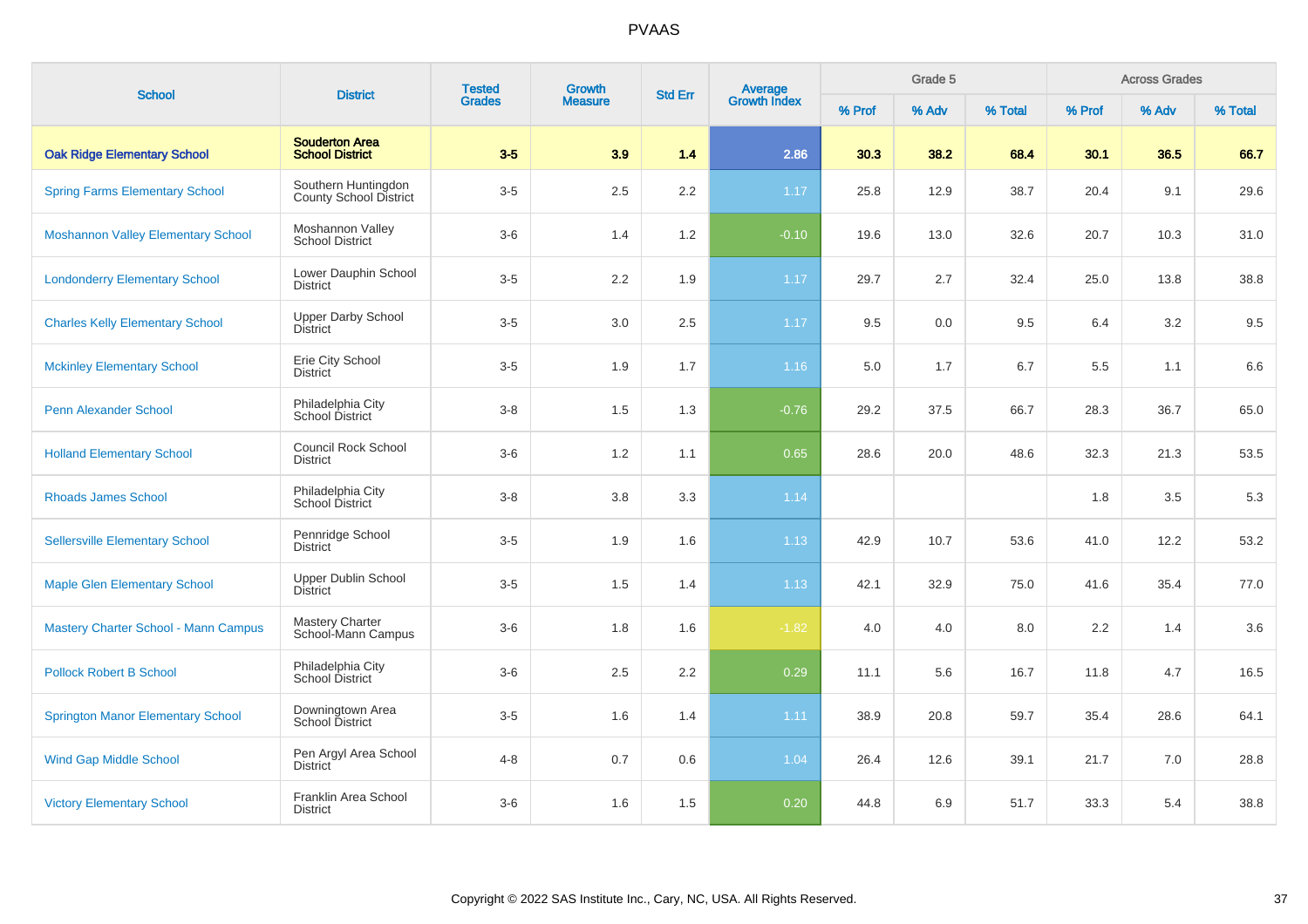| <b>School</b>                             | <b>District</b>                                          | <b>Tested</b><br><b>Grades</b> | Growth         | <b>Std Err</b> |                                |         | Grade 5 |         |         | <b>Across Grades</b> |         |
|-------------------------------------------|----------------------------------------------------------|--------------------------------|----------------|----------------|--------------------------------|---------|---------|---------|---------|----------------------|---------|
|                                           |                                                          |                                | <b>Measure</b> |                | <b>Average</b><br>Growth Index | % Prof  | % Adv   | % Total | % Prof  | % Adv                | % Total |
| <b>Oak Ridge Elementary School</b>        | <b>Souderton Area</b><br><b>School District</b>          | $3-5$                          | 3.9            | 1.4            | 2.86                           | 30.3    | 38.2    | 68.4    | 30.1    | 36.5                 | 66.7    |
| <b>Comegys Benjamin B School</b>          | Philadelphia City<br>School District                     | $3 - 8$                        | 2.6            | 2.4            | $-1.77$                        | $0.0\,$ | 0.0     | $0.0\,$ | $0.0\,$ | 0.0                  | 0.0     |
| <b>Benjamin Rush Elementary School</b>    | Bensalem Township<br><b>School District</b>              | $3-6$                          | 1.4            | 1.2            | 0.18                           | 4.6     | 2.3     | 7.0     | 5.3     | 3.7                  | 9.0     |
| <b>Elkins Park School</b>                 | Cheltenham School<br><b>District</b>                     | $5-6$                          | $-1.0$         | 0.8            | $-1.20$                        | 19.8    | 16.7    | 36.5    | 20.8    | 11.3                 | 32.0    |
| <b>Fairview Elementary School</b>         | Fox Chapel Area<br><b>School District</b>                | $3-5$                          | 1.5            | 1.4            | 1.07                           | 38.2    | 52.6    | 90.8    | 32.1    | 59.5                 | 91.6    |
| <b>Asbury Elementary School</b>           | Millcreek Township<br><b>School District</b>             | $3-5$                          | 1.4            | 1.3            | 1.06                           | 29.1    | 30.2    | 59.3    | 35.2    | 26.0                 | 61.2    |
| <b>Marion Elementary School</b>           | Chambersburg Area<br>School District                     | $3-5$                          | 2.3            | 2.1            | 1.06                           | 13.3    | 20.0    | 33.3    | 12.0    | 7.2                  | 19.3    |
| <b>Martinsburg Elementary School</b>      | Spring Cove School<br><b>District</b>                    | $3-5$                          | 1.1            | 1.1            | 1.05                           | 18.5    | 8.4     | 26.9    | 27.7    | 10.9                 | 38.6    |
| <b>Claysville Elementary School</b>       | <b>Mcguffey School</b><br><b>District</b>                | $3-5$                          | 1.5            | 1.4            | 1.05                           | 30.6    | 2.8     | 33.3    | 27.8    | 7.9                  | 35.6    |
| <b>Wingate Elementary School</b>          | <b>Bald Eagle Area</b><br>School District                | $3-5$                          | 1.6            | 1.5            | 1.04                           | 33.3    | 6.4     | 39.7    | 29.6    | 9.5                  | 39.1    |
| <b>Cornwall Elementary School</b>         | Cornwall-Lebanon<br><b>School District</b>               | $3-5$                          | 1.4            | 1.4            | 1.04                           | 27.6    | 13.2    | 40.8    | 34.4    | 12.1                 | 46.5    |
| <b>Cornwall Terrace Elementary School</b> | <b>Wilson School District</b>                            | $3-5$                          | 1.6            | 1.5            | 1.02                           | 32.3    | 19.4    | 51.6    | 29.1    | 20.2                 | 49.3    |
| <b>Feltonville Intermediate School</b>    | Philadelphia City<br>School District                     | $3-5$                          | 2.8            | 2.7            | 1.02                           | 0.0     | 0.0     | 0.0     | 5.6     | 0.0                  | 5.6     |
| Pittsburgh Langley K-8                    | Pittsburgh School<br><b>District</b>                     | $3-8$                          | $-1.9$         | 1.0            | $-1.92$                        | 2.5     | 0.0     | 2.5     | 2.8     | 1.2                  | 4.0     |
| <b>Warwick Elementary School</b>          | <b>Central Bucks School</b><br><b>District</b>           | $3-6$                          | 0.6            | 1.0            | 0.56                           | 45.6    | 11.8    | 57.4    | 39.1    | 18.0                 | 57.1    |
| <b>Quakertown Elementary School</b>       | Quakertown<br><b>Community School</b><br><b>District</b> | $3-5$                          | 1.9            | 1.9            | 1.01                           | 34.2    | 10.5    | 44.7    | 24.6    | 10.2                 | 34.8    |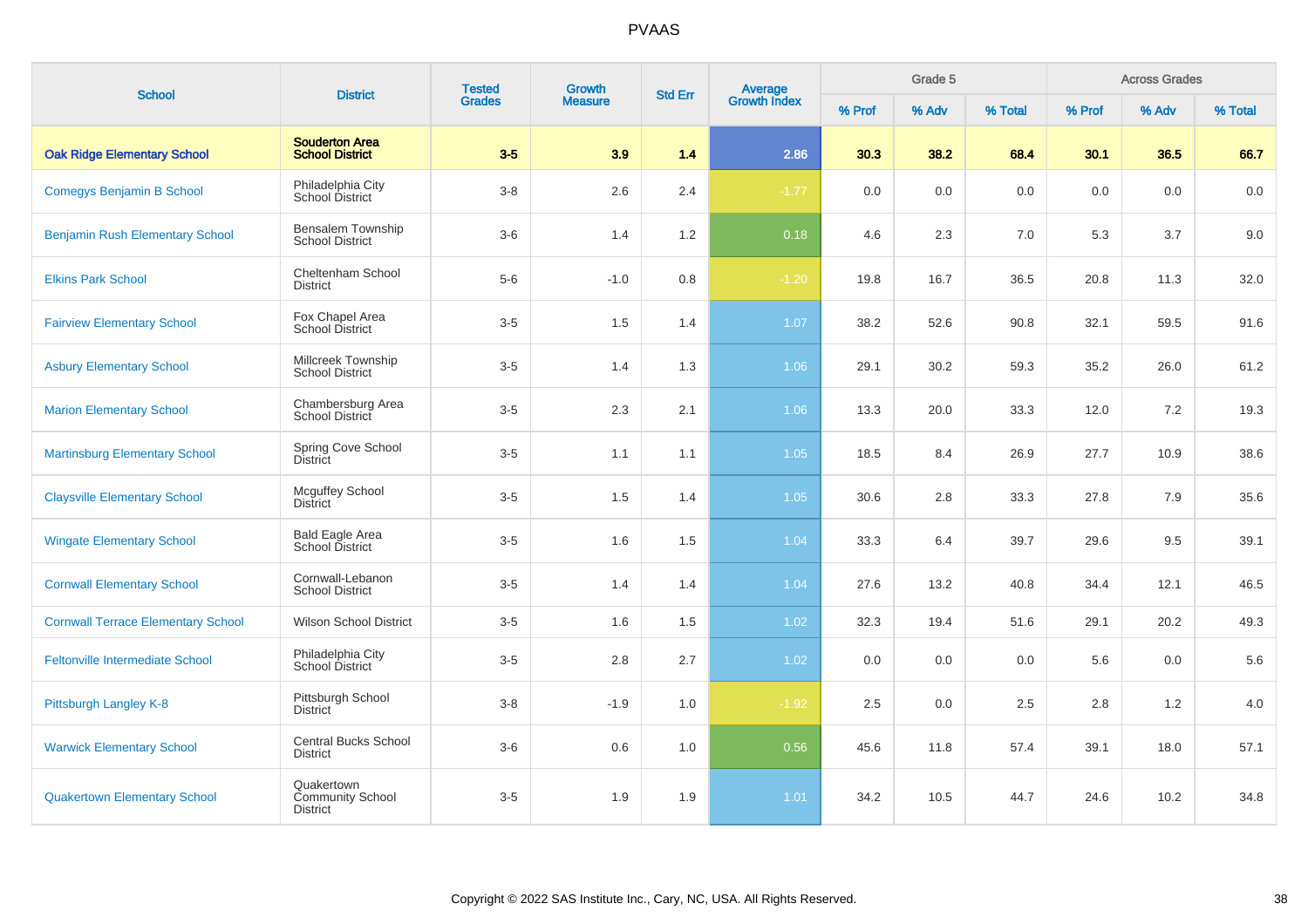| <b>School</b>                                          | <b>District</b>                                  | <b>Tested</b><br><b>Grades</b> | Growth         | <b>Std Err</b> | <b>Average</b><br>Growth Index |        | Grade 5 |         |        | <b>Across Grades</b> |         |
|--------------------------------------------------------|--------------------------------------------------|--------------------------------|----------------|----------------|--------------------------------|--------|---------|---------|--------|----------------------|---------|
|                                                        |                                                  |                                | <b>Measure</b> |                |                                | % Prof | % Adv   | % Total | % Prof | % Adv                | % Total |
| <b>Oak Ridge Elementary School</b>                     | <b>Souderton Area</b><br><b>School District</b>  | $3-5$                          | 3.9            | $1.4$          | 2.86                           | 30.3   | 38.2    | 68.4    | 30.1   | 36.5                 | 66.7    |
| <b>Mowrie A Ebner Elementary School</b>                | Altoona Area School<br><b>District</b>           | $3-5$                          | 1.8            | 1.8            | 1.00                           | 37.8   | 4.4     | 42.2    | 23.0   | 3.0                  | 25.9    |
| <b>Neshannock Memorial Elementary</b><br><b>School</b> | Neshannock Township<br><b>School District</b>    | $3-6$                          | 0.9            | 0.9            | 0.99                           | 26.7   | 15.6    | 42.2    | 26.5   | 11.0                 | 37.5    |
| Keystone Academy Charter School                        | Keystone Academy<br>Charter School               | $3 - 8$                        | 0.8            | 0.8            | 0.11                           | 12.3   | 5.3     | 17.5    | 12.4   | 2.8                  | 15.1    |
| <b>Clermont Elementary School</b>                      | Solanco School<br><b>District</b>                | $3-5$                          | 1.4            | 1.5            | 0.97                           | 26.9   | 3.0     | 29.8    | 24.9   | 10.0                 | 34.8    |
| <b>Carroll Elementary School</b>                       | West Perry School<br><b>District</b>             | $3-5$                          | 1.6            | 1.6            | 0.97                           | 24.5   | 7.6     | 32.1    | 28.4   | 11.6                 | 40.0    |
| <b>Intermediate School</b>                             | Governor Mifflin<br><b>School District</b>       | $5-6$                          | 0.5            | 0.6            | $-0.88$                        | 20.5   | 9.3     | 29.8    | 19.6   | 7.0                  | 26.6    |
| <b>Hillcrest Elementary School</b>                     | <b>Council Rock School</b><br><b>District</b>    | $3-6$                          | 1.0            | 1.1            | $-0.52$                        | 25.4   | 17.9    | 43.3    | 33.8   | 26.0                 | 59.8    |
| Deburgos Bilingual Magnet Middle<br>School             | Philadelphia City<br>School District             | $3-8$                          | 2.1            | 2.2            | 0.96                           |        |         |         | 3.3    | 1.7                  | 5.0     |
| Penn Wynne School                                      | <b>Lower Merion School</b><br><b>District</b>    | $3-5$                          | 1.1            | 1.2            | 0.95                           | 30.9   | 49.1    | 80.0    | 28.7   | 50.3                 | 79.0    |
| <b>Cornell Elementary School</b>                       | <b>Cornell School District</b>                   | $3-6$                          | 1.4            | 1.5            | $-2.66$                        | 10.0   | 6.7     | 16.7    | 16.8   | 4.4                  | 21.2    |
| <b>Howe Julia Ward School</b>                          | Philadelphia City<br>School District             | $3-5$                          | 2.5            | 2.7            | 0.94                           | 0.0    | 0.0     | 0.0     | 0.0    | 0.0                  | 0.0     |
| <b>Greencastle-Antrim Elementary School</b>            | Greencastle-Antrim<br><b>School District</b>     | $3-5$                          | 0.8            | 0.9            | 0.94                           | 28.2   | 15.8    | 44.1    | 28.9   | 16.2                 | 45.2    |
| <b>Providence Elementary School</b>                    | Solanco School<br><b>District</b>                | $3-5$                          | 1.8            | 2.0            | 0.93                           | 8.3    | 0.0     | 8.3     | 24.5   | 3.6                  | 28.1    |
| <b>West Oak Lane Charter School</b>                    | West Oak Lane<br><b>Charter School</b>           | $3-8$                          | 0.7            | 0.7            | $-2.07$                        | 2.6    | 1.3     | 3.8     | 6.1    | 0.7                  | 6.8     |
| <b>Universal Alcorn Charter School</b>                 | <b>Universal Alcorn</b><br><b>Charter School</b> | $3 - 8$                        | $-0.7$         | 0.8            | $-0.87$                        | 7.7    | 1.9     | 9.6     | 6.4    | 1.7                  | 8.1     |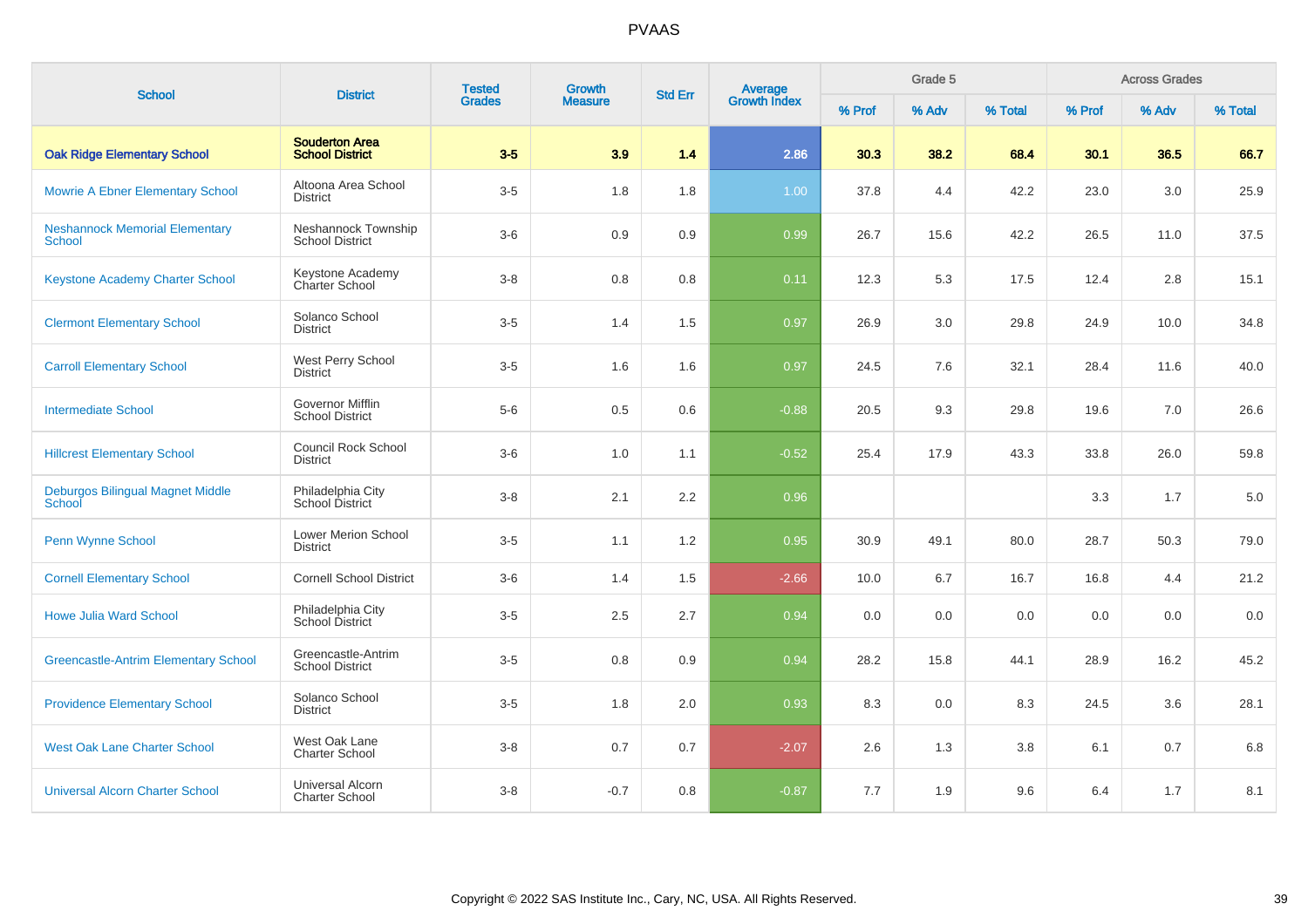| <b>School</b>                                              | <b>District</b>                                               | <b>Tested</b> | <b>Growth</b>  | <b>Std Err</b> | Average<br>Growth Index |        | Grade 5 |         |        | <b>Across Grades</b> |         |
|------------------------------------------------------------|---------------------------------------------------------------|---------------|----------------|----------------|-------------------------|--------|---------|---------|--------|----------------------|---------|
|                                                            |                                                               | <b>Grades</b> | <b>Measure</b> |                |                         | % Prof | % Adv   | % Total | % Prof | % Adv                | % Total |
| <b>Oak Ridge Elementary School</b>                         | <b>Souderton Area</b><br><b>School District</b>               | $3-5$         | 3.9            | 1.4            | 2.86                    | 30.3   | 38.2    | 68.4    | 30.1   | 36.5                 | 66.7    |
| <b>Memphis Street Academy Charter</b><br>School @ Jp Jones | <b>Memphis Street</b><br>Academy Charter<br>School @ JP Jones | $5-8$         | 0.7            | 0.7            | $-0.43$                 | 0.0    | 3.2     | 3.2     | 0.0    | 0.6                  | 0.6     |
| <b>Mountain View Elementary School</b>                     | Central Dauphin<br>School District                            | $3-5$         | 1.5            | 1.6            | 0.92                    | 28.3   | 9.4     | 37.7    | 32.1   | 10.9                 | 43.0    |
| <b>Cambridge Springs Elementary School</b>                 | Penncrest School<br><b>District</b>                           | $3-6$         | 1.0            | 1.1            | $-2.05$                 | 17.2   | 3.4     | 20.7    | 25.2   | 4.7                  | 29.9    |
| <b>Mazie Gable Elementary School</b>                       | Red Lion Area School<br><b>District</b>                       | $3-6$         | 1.0            | 1.1            | $-0.54$                 | 12.5   | 6.2     | 18.8    | 18.3   | 4.3                  | 22.6    |
| <b>Sligo Elementary School</b>                             | <b>Union School District</b>                                  | $3-5$         | 1.8            | 2.0            | 0.91                    | 18.2   | 0.0     | 18.2    | 20.2   | 6.4                  | 26.6    |
| <b>Northern Bedford County Elementary</b><br><b>School</b> | Northern Bedford<br><b>County School District</b>             | $3-5$         | 1.5            | 1.7            | 0.91                    | 24.5   | 8.2     | 32.6    | 30.3   | 8.5                  | 38.8    |
| <b>Arts Academy Elementary Charter</b><br><b>School</b>    | Arts Academy<br>Elementary Charter<br>School                  | $3-5$         | 1.7            | 1.9            | 0.91                    | 5.3    | 0.0     | 5.3     | 5.1    | 0.0                  | 5.1     |
| <b>Northwest Elementary School</b>                         | Lebanon School<br><b>District</b>                             | $3-5$         | 1.2            | 1.3            | 0.90                    | 2.4    | 1.2     | 3.6     | 4.6    | 1.3                  | 5.9     |
| <b>Chestnutwold Elementary School</b>                      | <b>Haverford Township</b><br><b>School District</b>           | $3-5$         | 1.1            | 1.3            | 0.90                    | 33.7   | 27.9    | 61.6    | 33.6   | 32.4                 | 66.0    |
| <b>Mitchell Elementary School</b>                          | Philadelphia City<br>School District                          | $3 - 8$       | 3.1            | 3.5            | 0.89                    |        |         |         | 0.0    | 0.0                  | 0.0     |
| <b>Burrowes Elementary School</b>                          | Lancaster School<br><b>District</b>                           | $3-5$         | 2.1            | 2.4            | 0.88                    | 8.0    | 0.0     | 8.0     | 13.1   | 2.4                  | 15.5    |
| Hazleton Elementary/Middle School                          | Hazleton Area School<br><b>District</b>                       | $3-8$         | $-0.1$         | 1.2            | $-0.12$                 | 2.2    | 0.0     | 2.2     | 1.5    | 0.5                  | 2.0     |
| Penns Manor Area Elementary School                         | Penns Manor Area<br><b>School District</b>                    | $3-5$         | 1.3            | 1.5            | 0.87                    | 12.7   | 4.8     | 17.5    | 21.6   | 3.6                  | 25.2    |
| <b>Chestnut Hill Elementary School</b>                     | Millcreek Township<br><b>School District</b>                  | $3-5$         | 1.3            | 1.6            | 0.84                    | 30.4   | 19.6    | 50.0    | 28.5   | 15.8                 | 44.2    |
| <b>Mountaintop Area Elementary School</b>                  | <b>Bald Eagle Area</b><br>School District                     | $3-5$         | 2.0            | 2.5            | 0.81                    | 38.1   | 19.0    | 57.1    | 35.7   | 25.0                 | 60.7    |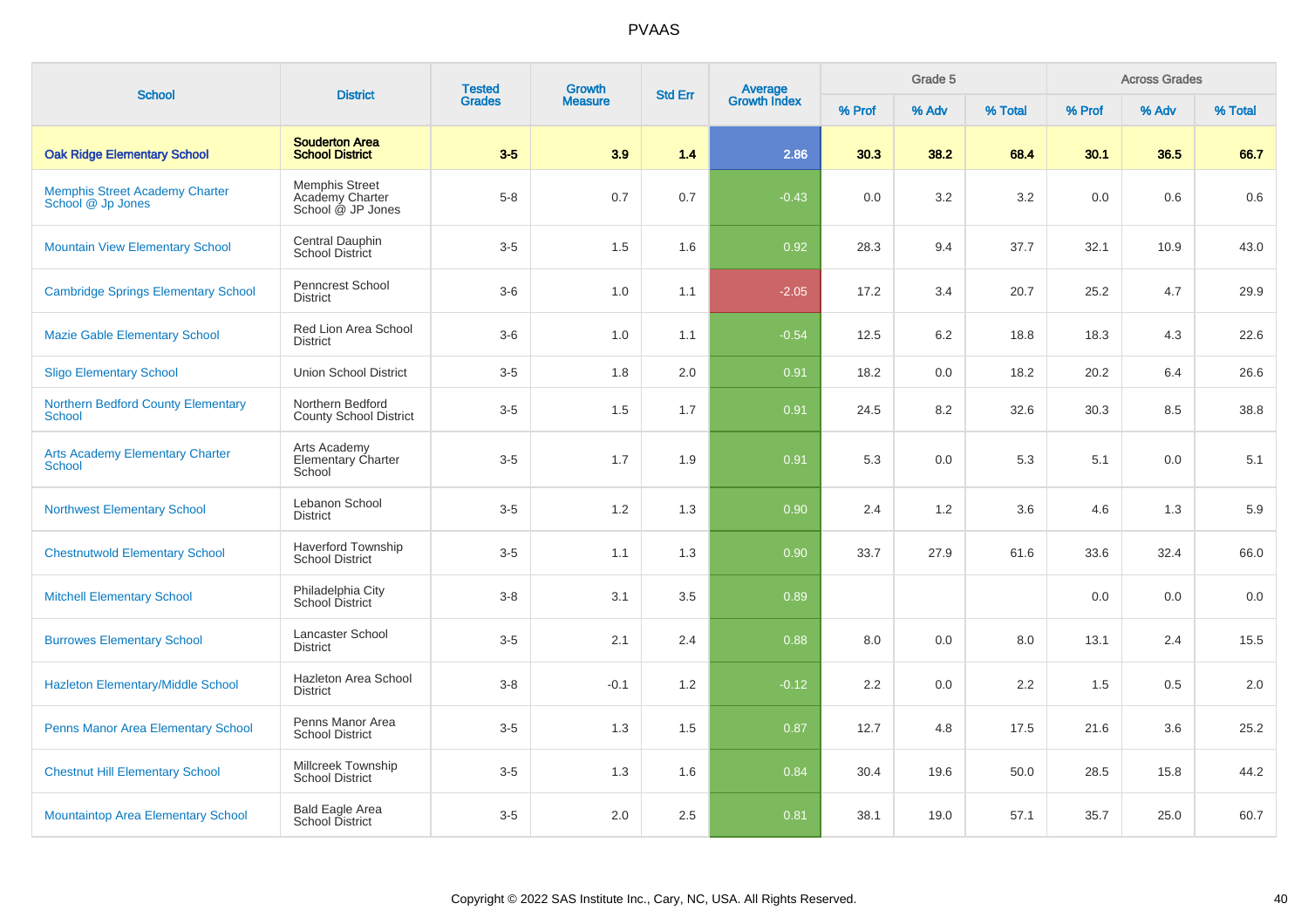| <b>School</b>                                  | <b>District</b>                                     | <b>Tested</b><br><b>Growth</b><br><b>Grades</b><br><b>Measure</b> | <b>Std Err</b> | <b>Average</b><br>Growth Index |         | Grade 5 |       |         | <b>Across Grades</b> |       |         |
|------------------------------------------------|-----------------------------------------------------|-------------------------------------------------------------------|----------------|--------------------------------|---------|---------|-------|---------|----------------------|-------|---------|
|                                                |                                                     |                                                                   |                |                                |         | % Prof  | % Adv | % Total | % Prof               | % Adv | % Total |
| <b>Oak Ridge Elementary School</b>             | <b>Souderton Area</b><br><b>School District</b>     | $3-5$                                                             | 3.9            | 1.4                            | 2.86    | 30.3    | 38.2  | 68.4    | 30.1                 | 36.5  | 66.7    |
| <b>Highland School</b>                         | Abington School<br><b>District</b>                  | $3-6$                                                             | 0.9            | 1.2                            | 0.77    | 15.2    | 23.9  | 39.1    | 28.1                 | 17.1  | 45.2    |
| <b>Ferguson Township Elementary School</b>     | State College Area<br><b>School District</b>        | $3-5$                                                             | 1.4            | 1.8                            | 0.79    | 31.8    | 38.6  | 70.4    | 32.5                 | 40.5  | 73.0    |
| <b>Stevens Elementary School</b>               | Chambersburg Area<br>School District                | $3-5$                                                             | 1.6            | 2.1                            | 0.78    | 9.4     | 0.0   | 9.4     | 13.5                 | 0.0   | 13.5    |
| John B. Stetson Charter School                 | John B. Stetson<br><b>Charter School</b>            | $5-8$                                                             | 0.5            | 0.6                            | $-0.20$ | 1.6     | 0.0   | 1.6     | 0.4                  | 0.0   | 0.4     |
| <b>Lynnewood Elementary School</b>             | <b>Haverford Township</b><br><b>School District</b> | $3-5$                                                             | 0.9            | 1.2                            | 0.76    | 31.9    | 28.7  | 60.6    | 33.2                 | 24.1  | 57.3    |
| <b>Stroudsburg Middle School</b>               | Stroudsburg Area<br><b>School District</b>          | $5 - 7$                                                           | 0.3            | 0.5                            | $-1.09$ | 17.5    | 9.2   | 26.8    | 19.4                 | 5.6   | 25.0    |
| <b>Roslyn School</b>                           | Abington School<br>District                         | $3-6$                                                             | 0.8            | 1.1                            | 0.41    | 32.7    | 12.7  | 45.4    | 25.9                 | 12.5  | 38.4    |
| <b>Eagle View Elementary School</b>            | Somerset Area School<br><b>District</b>             | $3-5$                                                             | 0.8            | 1.1                            | 0.74    | 27.4    | 11.1  | 38.5    | 29.0                 | 13.0  | 42.0    |
| <b>School Street Elementary School</b>         | <b>Bradford Area School</b><br><b>District</b>      | $3-5$                                                             | 0.7            | 0.9                            | 0.72    | 33.5    | 10.2  | 43.7    | 31.2                 | 12.4  | 43.6    |
| <b>Northeast Middle School</b>                 | <b>Reading School</b><br><b>District</b>            | $5 - 8$                                                           | 0.6            | 0.9                            | $-0.96$ | 5.5     | 0.0   | 5.5     | 4.5                  | 0.4   | 4.9     |
| South Side Elementary School                   | Central Dauphin<br><b>School District</b>           | $3-5$                                                             | 0.9            | 1.2                            | 0.72    | 19.0    | 3.0   | 22.0    | 16.8                 | 3.2   | 20.0    |
| <b>Richboro Elementary School</b>              | Council Rock School<br><b>District</b>              | $3-6$                                                             | 0.8            | 1.1                            | $-0.20$ | 32.2    | 13.6  | 45.8    | 38.3                 | 7.9   | 46.3    |
| <b>Hoover Elementary School</b>                | Mt Lebanon School<br><b>District</b>                | $3-5$                                                             | 1.6            | $2.2\phantom{0}$               | 0.71    | 31.0    | 24.1  | 55.2    | 37.9                 | 33.0  | 70.9    |
| <b>Highlands Middle School</b>                 | <b>Highlands School</b><br><b>District</b>          | $5-8$                                                             | 0.4            | 0.5                            | $-3.43$ | 20.6    | 4.6   | 25.2    | 19.5                 | 4.9   | 24.5    |
| Southwest Leadership Academy Charter<br>School | Southwest Leadership<br>Academy Charter<br>School   | $3 - 8$                                                           | 0.7            | 1.0                            | $-0.03$ | 2.2     | 0.0   | 2.2     | 5.7                  | 1.5   | 7.2     |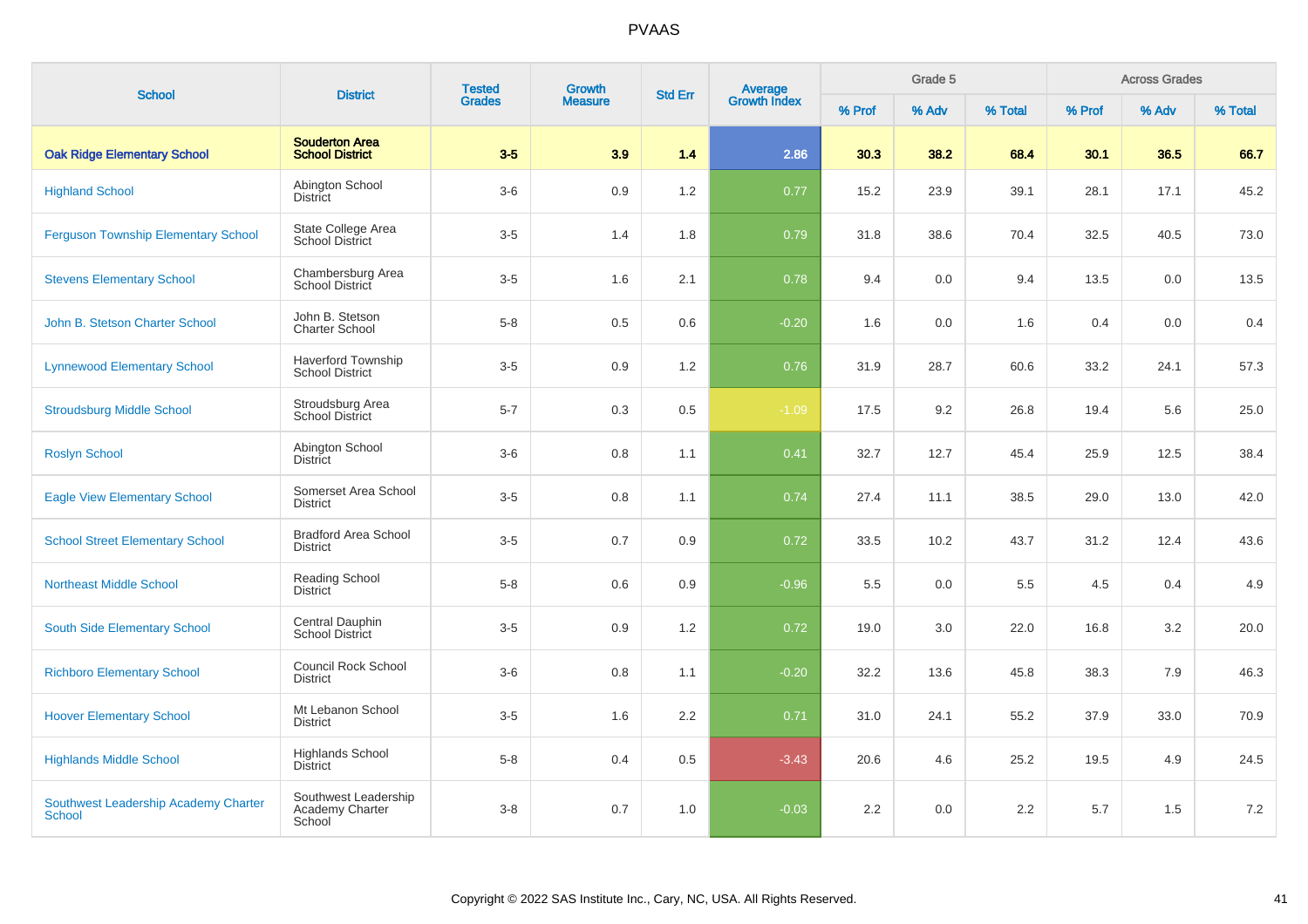| <b>School</b>                                                    | <b>District</b>                                                     | <b>Tested</b> | <b>Growth</b>  | <b>Average</b><br>Growth Index<br><b>Std Err</b> |         |        | Grade 5 |         |        | <b>Across Grades</b> |         |
|------------------------------------------------------------------|---------------------------------------------------------------------|---------------|----------------|--------------------------------------------------|---------|--------|---------|---------|--------|----------------------|---------|
|                                                                  |                                                                     | <b>Grades</b> | <b>Measure</b> |                                                  |         | % Prof | % Adv   | % Total | % Prof | % Adv                | % Total |
| <b>Oak Ridge Elementary School</b>                               | <b>Souderton Area</b><br><b>School District</b>                     | $3-5$         | 3.9            | 1.4                                              | 2.86    | 30.3   | 38.2    | 68.4    | 30.1   | 36.5                 | 66.7    |
| <b>Rutherford Elementary School</b>                              | Central Dauphin<br><b>School District</b>                           | $3-5$         | 1.1            | 1.6                                              | 0.66    | 8.3    | 5.0     | 13.3    | 17.0   | 7.6                  | 24.6    |
| <b>Park Lane Elementary School</b>                               | William Penn School<br><b>District</b>                              | $3-6$         | $-0.4$         | 1.9                                              | $-0.23$ | 0.0    | 0.0     | 0.0     | 1.0    | 0.0                  | 1.0     |
| <b>Marshall Elementary School</b>                                | Laurel Highlands<br>School District                                 | $3-5$         | 1.3            | 2.0                                              | 0.66    | 20.6   | 5.9     | 26.5    | 25.0   | 11.5                 | 36.5    |
| <b>Davis School</b>                                              | York City School<br><b>District</b>                                 | $3 - 8$       | 0.6            | 1.0                                              | 0.54    | 3.0    | 0.0     | 3.0     | 3.4    | 0.0                  | 3.4     |
| <b>Tracy Elementary School</b>                                   | Easton Area School<br><b>District</b>                               | $3-5$         | 1.1            | 1.7                                              | 0.65    | 29.6   | 5.6     | 35.2    | 26.8   | 14.1                 | 40.9    |
| <b>Hillview Elementary School</b>                                | Grove City Area<br><b>School District</b>                           | $3-5$         | 0.8            | 1.2                                              | 0.65    | 21.8   | 16.8    | 38.6    | 29.6   | 22.4                 | 52.0    |
| <b>Washington Elementary School</b>                              | Mt Lebanon School<br><b>District</b>                                | $3-5$         | 1.1            | 1.7                                              | 0.65    | 49.0   | 28.6    | 77.6    | 37.6   | 38.8                 | 76.5    |
| <b>Keystone Elementary School</b>                                | Keystone School<br><b>District</b>                                  | $3-6$         | 0.7            | 1.1                                              | $-0.31$ | 28.4   | 19.4    | 47.8    | 32.9   | 11.7                 | 44.6    |
| <b>West Branch Middle School</b>                                 | West Branch Area<br><b>School District</b>                          | $5-8$         | 0.5            | 0.7                                              | $-2.18$ | 16.1   | 3.2     | 19.4    | 15.8   | 7.5                  | 23.3    |
| <b>Stanwood Elementary School</b>                                | Hempfield Area<br>School District                                   | $3-5$         | 0.8            | 1.3                                              | 0.62    | 31.3   | 13.2    | 44.6    | 33.5   | 18.0                 | 51.5    |
| Daniel J Flood Elementary School                                 | Wilkes-Barre Area<br><b>School District</b>                         | $3-6$         | 0.9            | 1.5                                              | 0.45    | 9.3    | 0.0     | 9.3     | 14.4   | 0.0                  | 14.4    |
| <b>Steelton-Highspire Elementary School</b>                      | Steelton-Highspire<br>School District                               | $3-6$         | 0.6            | 1.0                                              | $-1.20$ | 2.9    | 0.0     | 2.9     | 1.4    | 0.7                  | 2.2     |
| Mastery Charter School-Francis D.<br><b>Pastorius Elementary</b> | <b>Mastery Charter</b><br>School-Francis D.<br>Pastorius Elementary | $3 - 8$       | 0.3            | 1.3                                              | 0.24    | 3.8    | 0.0     | 3.8     | 3.1    | 0.0                  | 3.1     |
| <b>Central Elementary School</b>                                 | <b>Big Beaver Falls Area</b><br><b>School District</b>              | $3-5$         | 1.0            | 1.7                                              | 0.60    | 11.3   | 3.8     | 15.1    | 11.2   | 1.7                  | 12.9    |
| Mccall Gen George A School                                       | Philadelphia City<br>School District                                | $3-8$         | 1.7            | 2.9                                              | 0.59    | 41.2   | 35.3    | 76.5    | 31.2   | 30.1                 | 61.3    |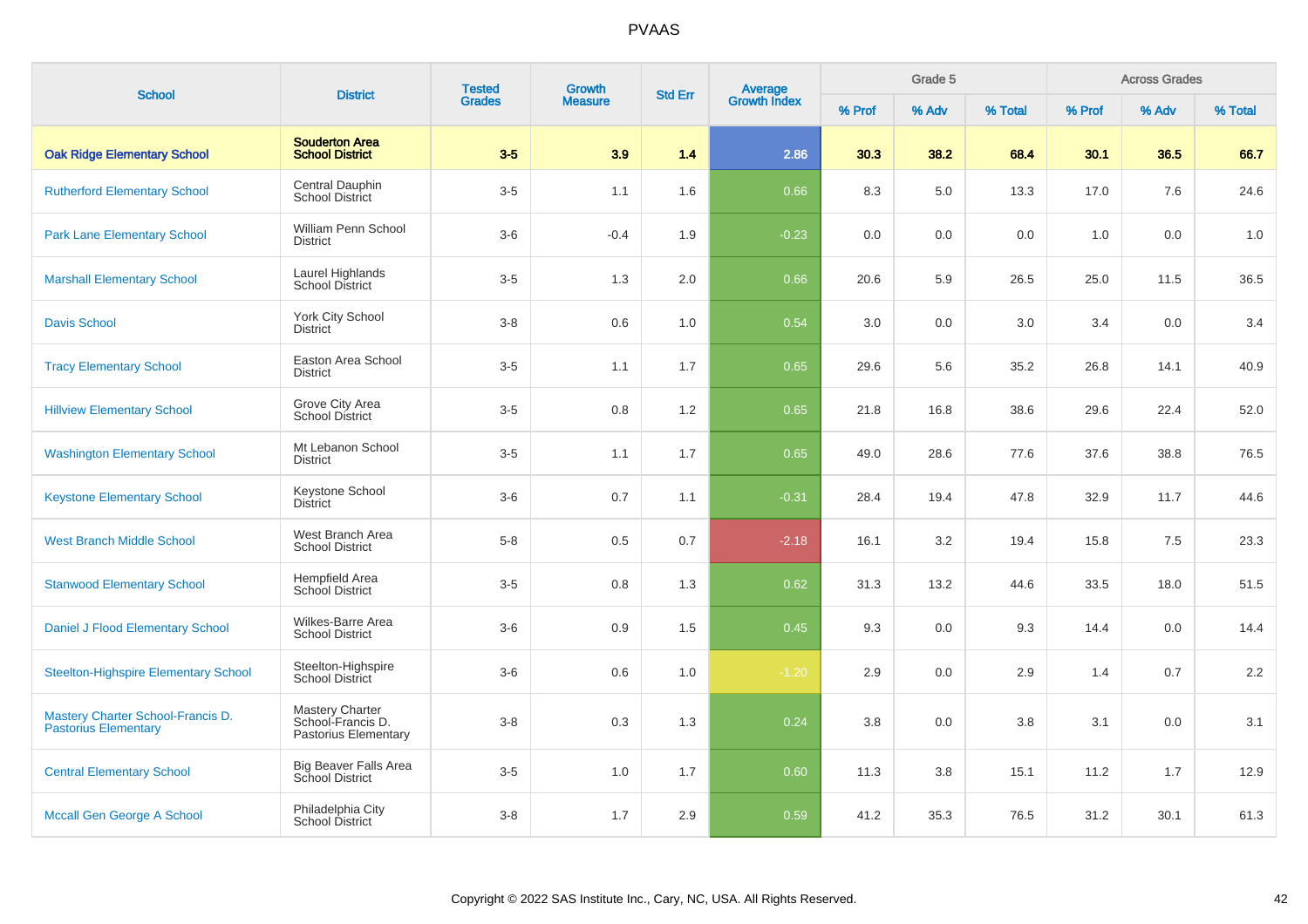| <b>School</b>                                                               | <b>District</b>                                                     | <b>Tested</b> | Growth         | <b>Std Err</b> |                                |        | Grade 5 |         |        | <b>Across Grades</b> |         |
|-----------------------------------------------------------------------------|---------------------------------------------------------------------|---------------|----------------|----------------|--------------------------------|--------|---------|---------|--------|----------------------|---------|
|                                                                             |                                                                     | <b>Grades</b> | <b>Measure</b> |                | <b>Average</b><br>Growth Index | % Prof | % Adv   | % Total | % Prof | % Adv                | % Total |
| <b>Oak Ridge Elementary School</b>                                          | <b>Souderton Area</b><br><b>School District</b>                     | $3-5$         | 3.9            | 1.4            | 2.86                           | 30.3   | 38.2    | 68.4    | 30.1   | 36.5                 | 66.7    |
| Manchester Academic Charter School                                          | Manchester Academic<br><b>Charter School</b>                        | $3-8$         | 0.6            | 1.1            | $-3.55$                        | 3.6    | 0.0     | 3.6     | 4.9    | 0.5                  | 5.4     |
| <b>Jersey Shore Area Elementary School</b>                                  | Jersey Shore Area<br>School District                                | $3-5$         | 0.7            | 1.1            | 0.58                           | 17.8   | 4.7     | 22.4    | 24.8   | 11.1                 | 35.9    |
| <b>Glenwood Elementary School</b>                                           | Rose Tree Media<br><b>School District</b>                           | $3-5$         | 0.8            | 1.3            | 0.58                           | 28.8   | 30.0    | 58.8    | 33.2   | 23.8                 | 57.0    |
| <b>Highland Elementary School</b>                                           | Ambridge Area School<br><b>District</b>                             | $3-5$         | 1.2            | 2.2            | 0.56                           | 7.1    | 0.0     | 7.1     | 6.6    | 0.0                  | 6.6     |
| <b>Global Leadership Academy Charter</b><br><b>School Southwest at Huey</b> | Global Leadership<br>Academy Charter<br>School Southwest at<br>Huey | $3-8$         | 1.0            | 1.7            | $-0.10$                        | 0.0    | 0.0     | 0.0     | 0.0    | 0.0                  | $0.0\,$ |
| <b>Walt Disney Elementary School</b>                                        | Pennsbury School<br><b>District</b>                                 | $3-5$         | 0.9            | 1.7            | 0.55                           | 45.8   | 6.2     | 52.1    | 41.0   | 16.6                 | 57.6    |
| <b>Mount Carmel Area Elementary School</b>                                  | Mount Carmel Area<br><b>School District</b>                         | $3-6$         | 0.4            | 0.8            | $-3.30$                        | 10.8   | 2.7     | 13.5    | 12.6   | 5.2                  | 17.8    |
| <b>Jackson School</b>                                                       | <b>York City School</b><br><b>District</b>                          | $3-8$         | 0.3            | 1.0            | 0.33                           | 0.0    | 0.0     | 0.0     | 1.5    | 0.7                  | 2.2     |
| <b>Tinicum Elementary School</b>                                            | Palisades School<br><b>District</b>                                 | $3-5$         | 1.2            | 2.2            | 0.54                           | 34.5   | 27.6    | 62.1    | 35.7   | 27.4                 | 63.1    |
| <b>Mooreland Elementary School</b>                                          | Carlisle Area School<br><b>District</b>                             | $3-5$         | 1.0            | 1.9            | 0.53                           | 32.5   | 17.5    | 50.0    | 33.8   | 19.2                 | 53.1    |
| Shamokin Area Intermediate School                                           | Shamokin Area<br><b>School District</b>                             | $5-6$         | $-1.8$         | 0.7            | $-2.44$                        | 17.3   | 4.3     | 21.6    | 13.1   | 3.6                  | 16.7    |
| <b>Shohola Elementary School</b>                                            | Delaware Valley<br><b>School District</b>                           | $3-5$         | 0.9            | 1.6            | 0.52                           | 15.5   | 24.1    | 39.7    | 28.7   | 22.4                 | 51.2    |
| <b>Harding School</b>                                                       | Erie City School<br><b>District</b>                                 | $3-5$         | 0.8            | 1.5            | 0.51                           | 4.5    | 1.5     | 6.0     | 8.6    | 2.2                  | 10.8    |
| <b>Chadds Ford Elementary School</b>                                        | Unionville-Chadds<br><b>Ford School District</b>                    | $3-5$         | 0.7            | 1.4            | 0.48                           | 40.6   | 20.3    | 60.9    | 38.8   | 32.9                 | 71.7    |
| <b>Edgewood Elementary School</b>                                           | <b>Ridley School District</b>                                       | $3-5$         | 0.7            | 1.6            | 0.46                           | 27.1   | 17.0    | 44.1    | 24.0   | 13.2                 | 37.1    |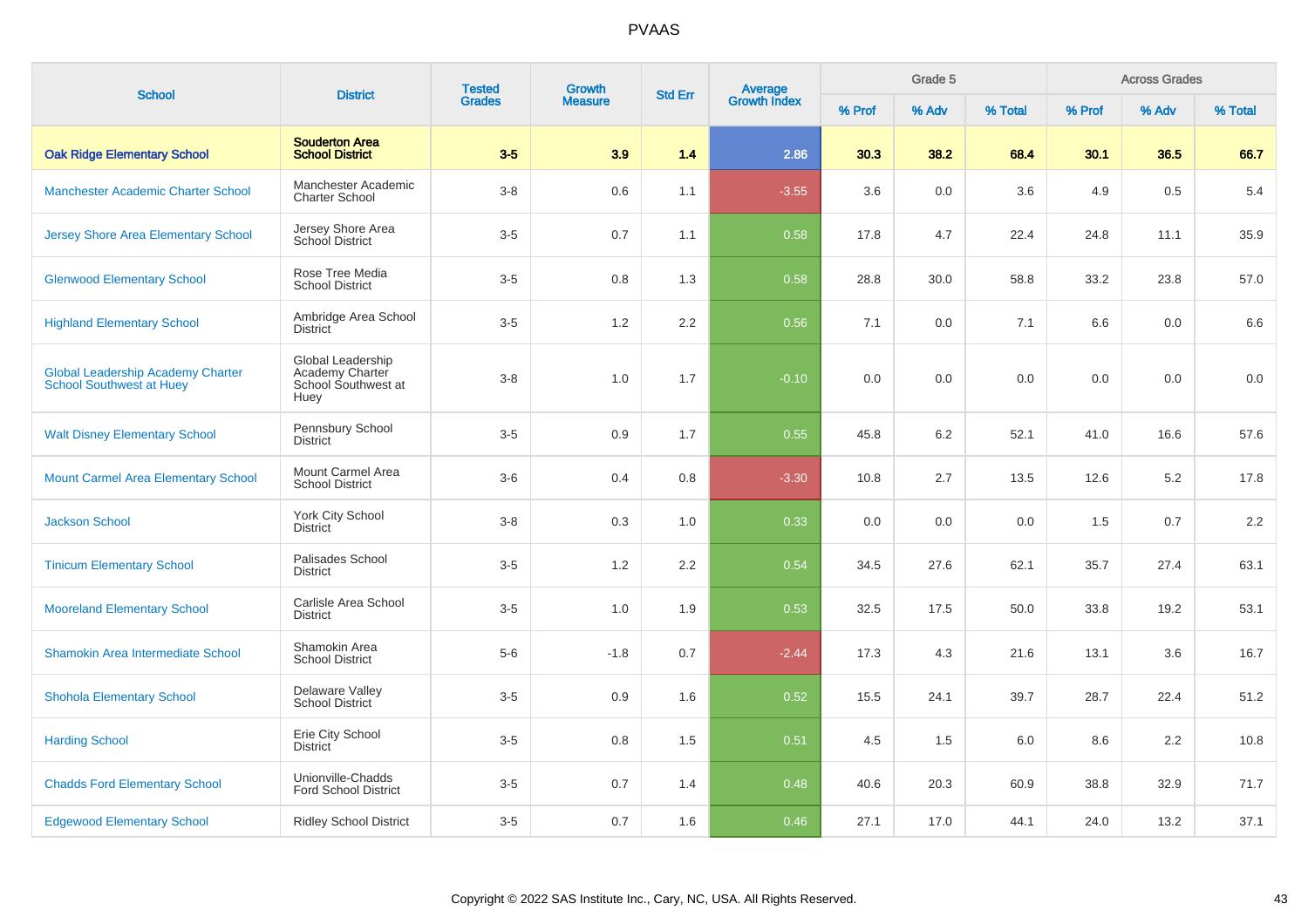| <b>School</b>                             | <b>District</b>                                        | <b>Tested</b> | Growth         | <b>Std Err</b> | Average<br>Growth Index |        | Grade 5 |         |        | <b>Across Grades</b> |         |
|-------------------------------------------|--------------------------------------------------------|---------------|----------------|----------------|-------------------------|--------|---------|---------|--------|----------------------|---------|
|                                           |                                                        | <b>Grades</b> | <b>Measure</b> |                |                         | % Prof | % Adv   | % Total | % Prof | % Adv                | % Total |
| <b>Oak Ridge Elementary School</b>        | <b>Souderton Area</b><br><b>School District</b>        | $3-5$         | 3.9            | 1.4            | 2.86                    | 30.3   | 38.2    | 68.4    | 30.1   | 36.5                 | 66.7    |
| <b>Simmons Elementary School</b>          | Hatboro-Horsham<br><b>School District</b>              | $3-5$         | 0.6            | 1.3            | 0.46                    | 34.9   | 4.6     | 39.5    | 37.6   | 15.7                 | 53.3    |
| Joanna Connell School                     | Erie City School<br><b>District</b>                    | $3-5$         | 0.6            | 1.4            | 0.45                    | 18.5   | 9.9     | 28.4    | 17.3   | 6.5                  | 23.8    |
| <b>Pine Street Elementary School</b>      | Palmyra Area School<br><b>District</b>                 | $3-5$         | 0.7            | 1.5            | 0.44                    | 35.6   | 18.6    | 54.2    | 35.9   | 16.9                 | 52.8    |
| <b>Coopertown Elementary School</b>       | <b>Haverford Township</b><br><b>School District</b>    | $3-5$         | 0.6            | 1.3            | 0.44                    | 28.9   | 33.7    | 62.6    | 32.6   | 38.1                 | 70.7    |
| <b>Aronimink Elementary School</b>        | <b>Upper Darby School</b><br><b>District</b>           | $3-5$         | 1.0            | 2.3            | 0.43                    | 14.3   | 7.1     | 21.4    | 24.4   | 9.3                  | 33.7    |
| Pan American Academy Charter School       | Pan American<br>Academy Charter<br>School              | $3 - 8$       | 0.3            | 0.8            | $-5.09$                 | 1.7    | 0.0     | 1.7     | 2.4    | 0.3                  | $2.7\,$ |
| <b>Heights/Murray Elementary School</b>   | Wilkes-Barre Area<br><b>School District</b>            | $3-6$         | 0.5            | 1.3            | $-0.62$                 | 8.0    | 0.0     | 8.0     | 8.6    | 0.6                  | 9.1     |
| <b>West Crawford Elementary School</b>    | Connellsville Area<br><b>School District</b>           | $3-5$         | 0.6            | 1.4            | 0.41                    | 17.9   | 7.5     | 25.4    | 13.9   | 4.5                  | 18.3    |
| <b>Goode School</b>                       | York City School<br><b>District</b>                    | $3 - 8$       | 0.3            | 0.8            | $-3.00$                 | 1.9    | 0.0     | 1.9     | 3.6    | 0.3                  | $4.0\,$ |
| <b>Hydetown Elementary School</b>         | <b>Titusville Area School</b><br><b>District</b>       | $3-5$         | 0.7            | 1.8            | 0.37                    | 26.2   | 11.9    | 38.1    | 25.6   | 20.2                 | 45.7    |
| <b>Saltsburg Elementary School</b>        | <b>Blairsville-Saltsburg</b><br><b>School District</b> | $3-5$         | 0.7            | 2.0            | 0.37                    | 31.4   | 34.3    | 65.7    | 27.3   | 28.2                 | 55.4    |
| <b>Decatur Stephen School</b>             | Philadelphia City<br>School District                   | $3-8$         | 0.4            | 1.0            | $-1.93$                 | 11.1   | 13.3    | 24.4    | 16.2   | 6.7                  | 22.9    |
| <b>Main Street School</b>                 | Chester-Upland<br>School District                      | $3-5$         | 0.8            | 2.1            | 0.36                    | 0.0    | 0.0     | 0.0     | 2.8    | 0.0                  | 2.8     |
| <b>East Coventry Elementary School</b>    | Owen J Roberts<br>School District                      | $3-6$         | 0.3            | 1.0            | $-0.59$                 | 42.6   | 20.6    | 63.2    | 34.2   | 16.7                 | 51.0    |
| <b>Upper Moreland Intermediate School</b> | <b>Upper Moreland</b><br>Township School<br>District   | $3-5$         | 0.3            | 0.8            | 0.34                    | 28.5   | 10.6    | 39.1    | 29.0   | 11.9                 | 40.9    |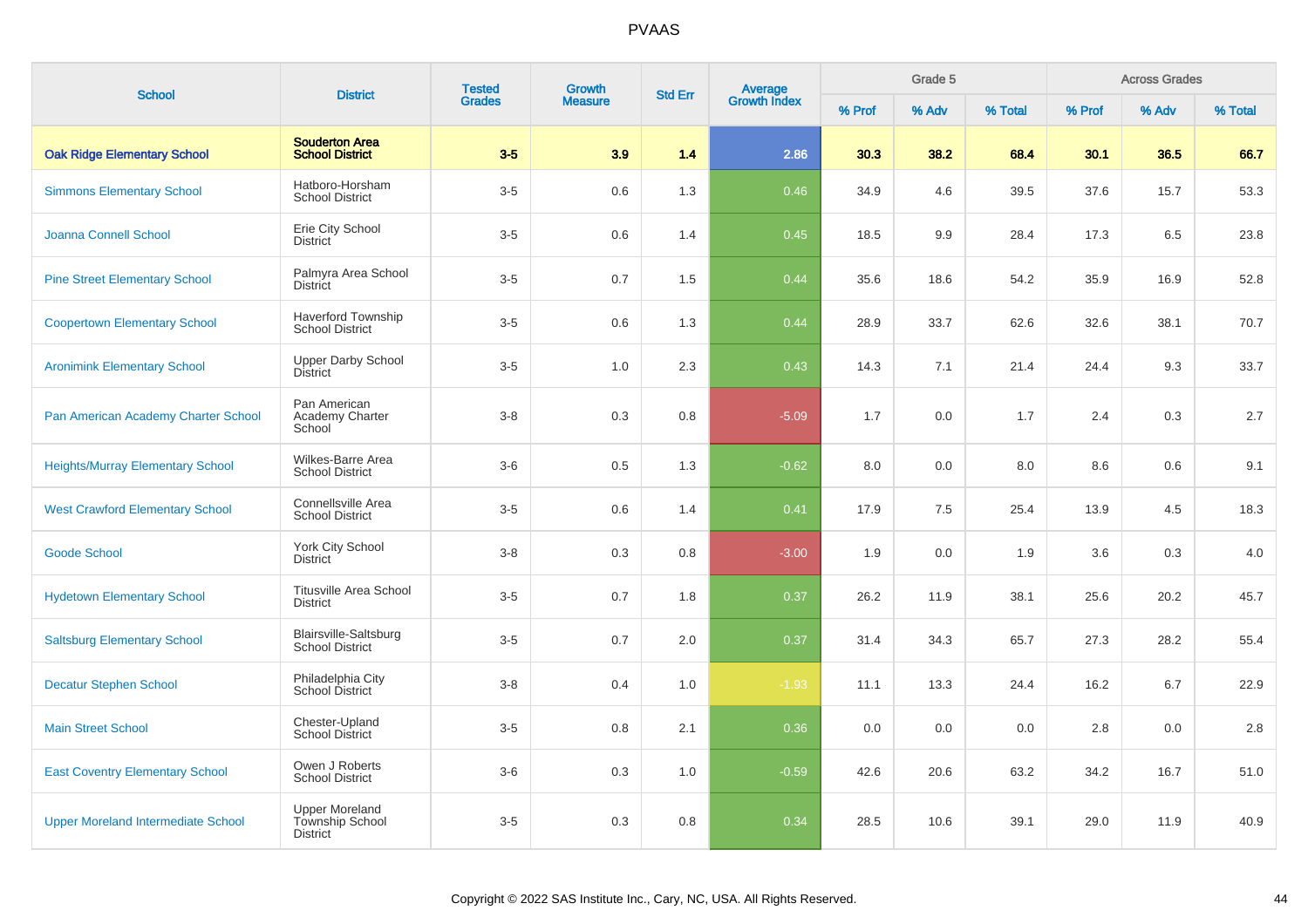| <b>School</b>                                              | <b>District</b>                                  | <b>Tested</b><br><b>Grades</b> | Growth         | <b>Std Err</b> |                                |        | Grade 5 |         |        | <b>Across Grades</b> |         |
|------------------------------------------------------------|--------------------------------------------------|--------------------------------|----------------|----------------|--------------------------------|--------|---------|---------|--------|----------------------|---------|
|                                                            |                                                  |                                | <b>Measure</b> |                | <b>Average</b><br>Growth Index | % Prof | % Adv   | % Total | % Prof | % Adv                | % Total |
| <b>Oak Ridge Elementary School</b>                         | <b>Souderton Area</b><br><b>School District</b>  | $3-5$                          | 3.9            | 1.4            | 2.86                           | 30.3   | 38.2    | 68.4    | 30.1   | 36.5                 | 66.7    |
| <b>Barclay Elementary School</b>                           | <b>Central Bucks School</b><br>District          | $3-6$                          | 0.1            | 1.0            | 0.07                           | 23.6   | 11.2    | 34.8    | 29.4   | 10.5                 | 39.9    |
| <b>Bell Avenue School</b>                                  | William Penn School<br><b>District</b>           | $3-6$                          | 0.5            | 1.6            | $-1.11$                        | 2.9    | 0.0     | 2.9     | 0.9    | 0.0                  | 0.9     |
| <b>Jamestown Area Elementary School</b>                    | Jamestown Area<br><b>School District</b>         | $3-6$                          | 0.5            | 1.4            | $-0.52$                        | 18.4   | 10.5    | 29.0    | 16.7   | 7.9                  | 24.6    |
| <b>Halifax Area Elementary School</b>                      | Halifax Area School<br><b>District</b>           | $3-5$                          | 0.4            | 1.4            | 0.31                           | 26.8   | 14.1    | 40.8    | 24.9   | 12.2                 | 37.1    |
| Abington Heights Middle School                             | Abington Heights<br>School District              | $5 - 11$                       | $-1.7$         | 0.4            | $-3.90$                        | 29.2   | 13.3    | 42.5    | 27.4   | 9.1                  | 36.5    |
| <b>Garrettford Elementary School</b>                       | Upper Darby School<br><b>District</b>            | $3-5$                          | 0.4            | 1.3            | 0.31                           | 15.4   | 5.1     | 20.5    | 19.0   | 2.0                  | 21.0    |
| <b>Esperanza Cyber Charter School</b>                      | Esperanza Cyber<br>Charter School                | $3 - 11$                       | 0.4            | 1.3            | $-0.33$                        | 0.0    | 0.0     | 0.0     | 1.6    | 0.0                  | 1.6     |
| <b>Linglestown Elementary School</b>                       | Central Dauphin<br>School District               | $3-5$                          | 0.5            | 1.6            | 0.30                           | 43.9   | 12.3    | 56.1    | 36.0   | 16.7                 | 52.7    |
| <b>Pleasant Gap Elementary School</b>                      | <b>Bellefonte Area</b><br><b>School District</b> | $3-5$                          | 0.7            | 2.5            | 0.30                           | 26.1   | 26.1    | 52.2    | 34.1   | 23.1                 | 57.1    |
| <b>Kearny Gen Philip School</b>                            | Philadelphia City<br>School District             | $3 - 8$                        | 1.0            | 3.4            | 0.30                           |        |         |         | 0.0    | 0.0                  | 0.0     |
| <b>Franklin School</b>                                     | Uniontown Area<br><b>School District</b>         | $3-6$                          | 0.5            | 2.0            | 0.25                           | 25.0   | 0.0     | 25.0    | 22.2   | 11.1                 | 33.3    |
| <b>Nebinger George W School</b>                            | Philadelphia City<br>School District             | $3-8$                          | 0.6            | 2.2            | 0.27                           |        |         |         | 18.4   | 10.2                 | 28.6    |
| <b>Greenwich-Lenhartsville Elementary</b><br><b>School</b> | Kutztown Area School<br><b>District</b>          | $3-5$                          | 0.6            | 2.4            | 0.26                           | 30.4   | 4.4     | 34.8    | 35.1   | 9.5                  | 44.6    |
| <b>Wescosville Elementary School</b>                       | East Penn School<br><b>District</b>              | $3-5$                          | 0.4            | 1.4            | 0.26                           | 24.3   | 9.5     | 33.8    | 34.1   | 17.0                 | 51.1    |
| <b>Lickdale Elementary School</b>                          | Northern Lebanon<br><b>School District</b>       | $3-5$                          | 0.5            | 2.0            | 0.25                           | 25.7   | 11.4    | 37.1    | 33.0   | 13.2                 | 46.2    |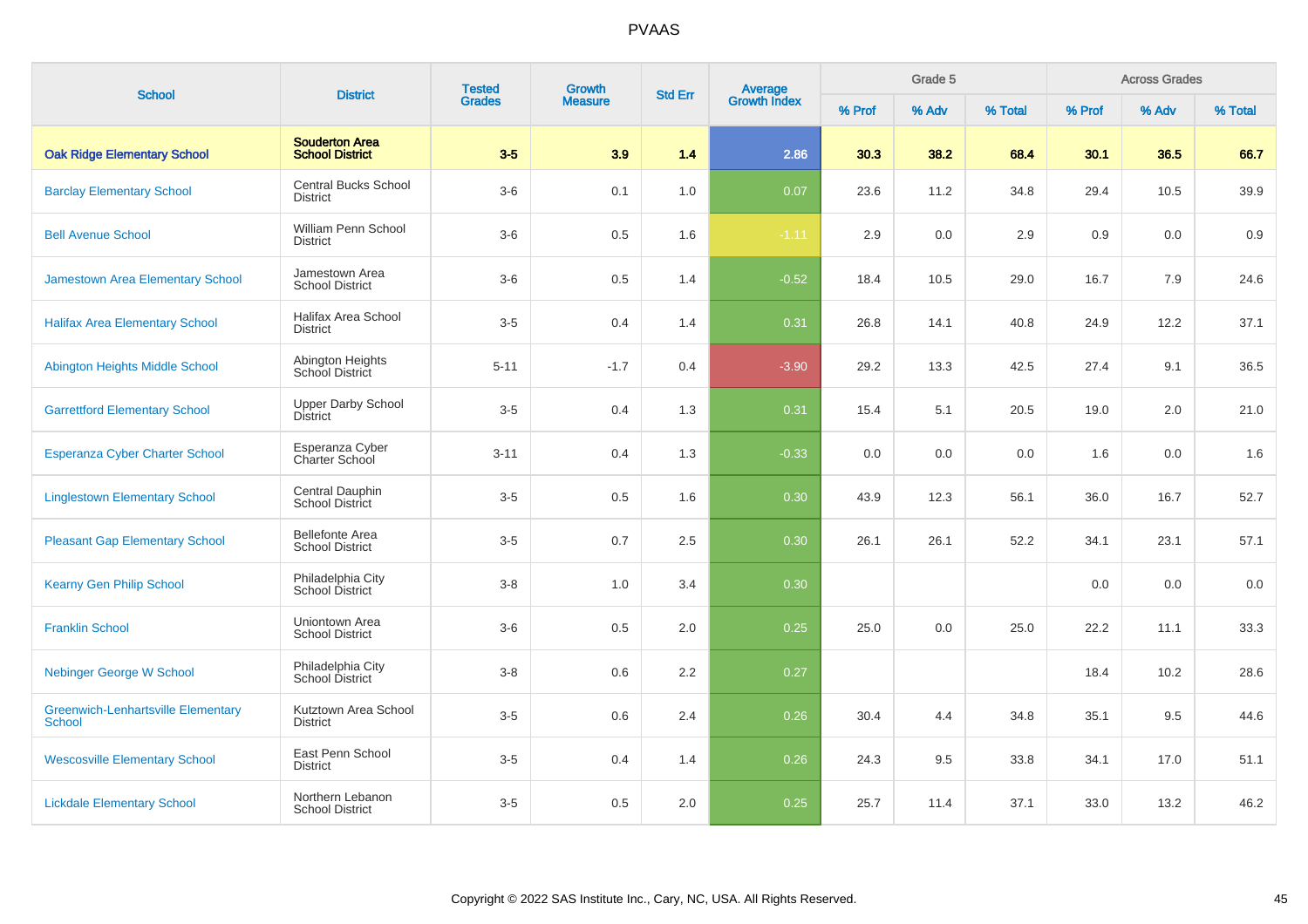| <b>School</b>                                                  | <b>District</b>                                   | <b>Tested</b><br><b>Grades</b> | Growth         | <b>Std Err</b> |                                |        | Grade 5 |         |        | <b>Across Grades</b> |         |
|----------------------------------------------------------------|---------------------------------------------------|--------------------------------|----------------|----------------|--------------------------------|--------|---------|---------|--------|----------------------|---------|
|                                                                |                                                   |                                | <b>Measure</b> |                | <b>Average</b><br>Growth Index | % Prof | % Adv   | % Total | % Prof | % Adv                | % Total |
| <b>Oak Ridge Elementary School</b>                             | <b>Souderton Area</b><br><b>School District</b>   | $3-5$                          | 3.9            | 1.4            | 2.86                           | 30.3   | 38.2    | 68.4    | 30.1   | 36.5                 | 66.7    |
| <b>Earl Elementary School</b>                                  | Boyertown Area<br>School District                 | $3-5$                          | 0.4            | 1.7            | 0.25                           | 29.2   | 14.6    | 43.8    | 29.7   | 9.5                  | 39.2    |
| <b>Tussey Mountain Middle School</b>                           | <b>Tussey Mountain</b><br>School District         | $5 - 8$                        | 0.2            | 0.7            | $-4.23$                        | 20.7   | 1.7     | 22.4    | 13.9   | 1.5                  | 15.4    |
| <b>Mastery Charter School - Cleveland</b><br><b>Elementary</b> | Mastery Charter<br>School-Cleveland<br>Elementary | $3-8$                          | $-1.3$         | 1.2            | $-1.10$                        | 3.8    | 7.7     | 11.5    | 2.4    | 1.8                  | 4.3     |
| <b>Bellevue Elementary School</b>                              | Northgate School<br><b>District</b>               | $3-6$                          | $-1.4$         | 1.5            | $-0.89$                        | 30.0   | 3.3     | 33.3    | 21.1   | 2.8                  | 23.8    |
| <b>Fort Washington Elementary School</b>                       | Upper Dublin School<br><b>District</b>            | $3-5$                          | 0.4            | 1.7            | 0.23                           | 56.9   | 33.3    | 90.2    | 47.3   | 38.8                 | 86.2    |
| <b>Catharine Joseph School</b>                                 | Philadelphia City<br>School District              | $3-5$                          | 0.6            | 2.5            | 0.23                           | 4.2    | 0.0     | 4.2     | 7.8    | 0.0                  | 7.8     |
| <b>Shawmont School</b>                                         | Philadelphia City<br>School District              | $3 - 8$                        | 0.4            | 1.6            | $-1.46$                        | 0.0    | 0.0     | 0.0     | 16.1   | 2.2                  | 18.3    |
| <b>Friendship Elementary School</b>                            | Southern York County<br><b>School District</b>    | $3-6$                          | 0.3            | 1.4            | $-0.63$                        | 11.1   | 4.4     | 15.6    | 20.9   | 9.4                  | 30.4    |
| <b>Reamstown Elementary School</b>                             | Cocalico School<br><b>District</b>                | $3-5$                          | 0.3            | 1.5            | 0.22                           | 28.3   | 13.3    | 41.7    | 34.7   | 13.1                 | 47.7    |
| <b>Salisbury Elementary School</b>                             | Pequea Valley School<br><b>District</b>           | $3-6$                          | 0.2            | 1.4            | 0.14                           | 14.0   | 4.6     | 18.6    | 22.7   | 6.7                  | 29.3    |
| <b>Sandburg Middle School</b>                                  | Neshaminy School<br><b>District</b>               | $5-8$                          | $-0.6$         | 0.5            | $-1.17$                        | 20.3   | 5.7     | 26.0    | 16.1   | 5.7                  | 21.8    |
| <b>Minersville Area Elementary Center</b>                      | Minersville Area<br><b>School District</b>        | $3-6$                          | 0.2            | 1.0            | $-4.50$                        | 9.6    | 4.1     | 13.7    | 19.8   | 4.6                  | 24.4    |
| <b>Union City Elementary School</b>                            | Union City Area<br><b>School District</b>         | $3-5$                          | 0.3            | 1.4            | 0.19                           | 18.8   | 8.7     | 27.5    | 26.7   | 13.4                 | 40.1    |
| <b>Nicely Elementary School</b>                                | Greensburg Salem<br>School District               | $3-5$                          | 0.3            | 1.6            | 0.19                           | 28.8   | 7.7     | 36.5    | 26.1   | 15.7                 | 41.8    |
| <b>Slippery Rock Area Elementary School</b>                    | Slippery Rock Area<br>School District             | $3-5$                          | 0.3            | 1.4            | 0.19                           | 39.4   | 30.3    | 69.7    | 39.7   | 25.0                 | 64.7    |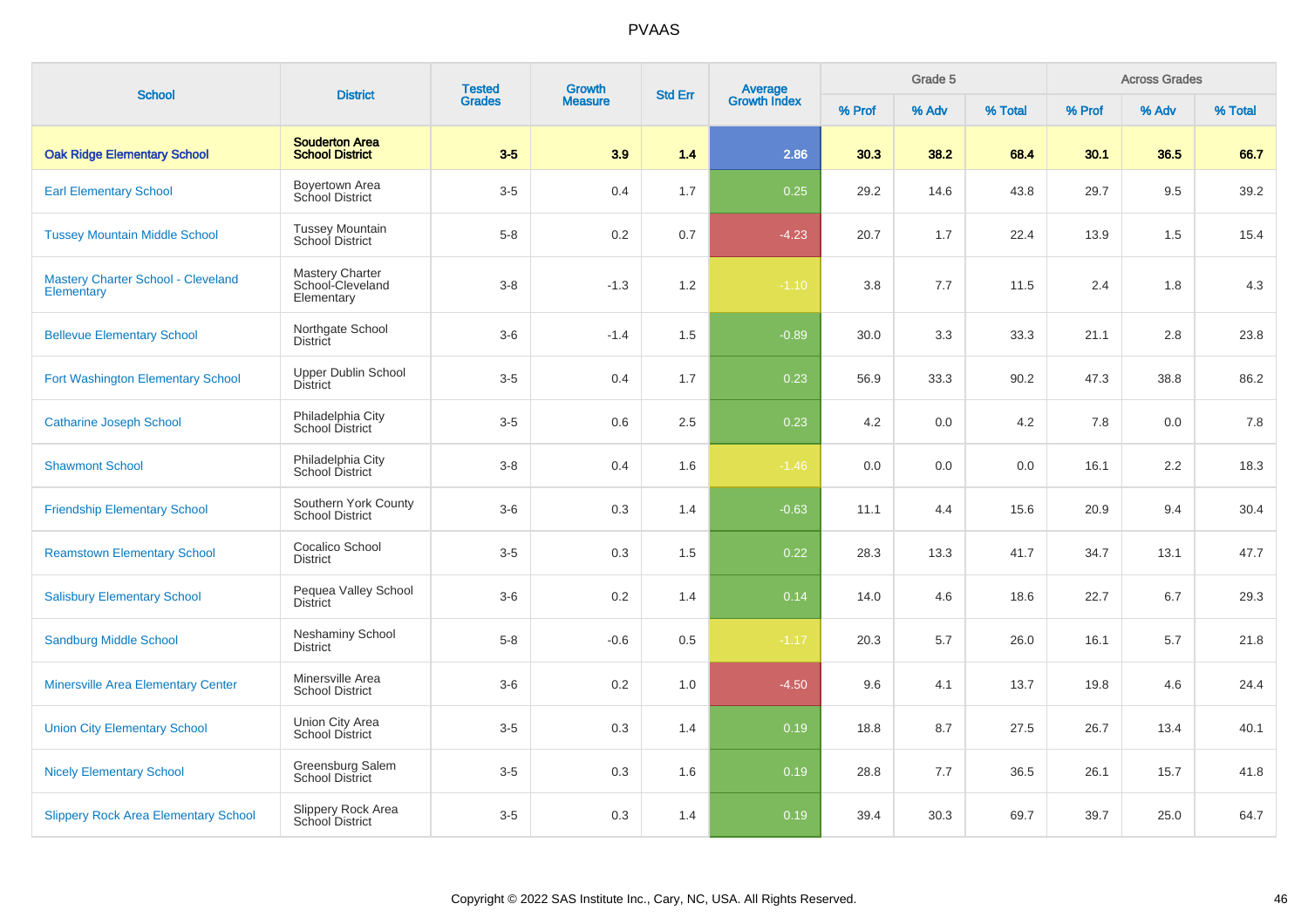| <b>School</b>                           | <b>District</b>                                      | <b>Tested</b> | <b>Growth</b><br><b>Std Err</b> |     |                                | Grade 5 |       |         | <b>Across Grades</b> |       |         |
|-----------------------------------------|------------------------------------------------------|---------------|---------------------------------|-----|--------------------------------|---------|-------|---------|----------------------|-------|---------|
|                                         |                                                      | <b>Grades</b> | <b>Measure</b>                  |     | <b>Average</b><br>Growth Index | % Prof  | % Adv | % Total | % Prof               | % Adv | % Total |
| <b>Oak Ridge Elementary School</b>      | <b>Souderton Area</b><br><b>School District</b>      | $3-5$         | 3.9                             | 1.4 | 2.86                           | 30.3    | 38.2  | 68.4    | 30.1                 | 36.5  | 66.7    |
| <b>Rockhill Elementary School</b>       | Southern Huntingdon<br><b>County School District</b> | $3-5$         | 0.4                             | 2.5 | 0.15                           | 4.4     | 13.0  | 17.4    | 26.4                 | 4.2   | 30.6    |
| <b>Parkside Elementary School</b>       | Penn-Delco School<br><b>District</b>                 | $3-5$         | 0.3                             | 1.8 | 0.15                           | 31.0    | 7.1   | 38.1    | 25.2                 | 5.9   | 31.1    |
| <b>Churchville Elementary School</b>    | <b>Council Rock School</b><br><b>District</b>        | $3-6$         | 0.1                             | 1.0 | $-0.76$                        | 35.4    | 7.7   | 43.1    | 31.4                 | 14.2  | 45.6    |
| <b>Lingle Avenue Elementary School</b>  | Palmyra Area School<br><b>District</b>               | $3-5$         | 0.2                             | 1.4 | 0.13                           | 36.8    | 32.4  | 69.1    | 34.7                 | 35.3  | 70.0    |
| <b>Northwest Middle School</b>          | Reading School<br><b>District</b>                    | $5 - 8$       | 0.1                             | 1.0 | $-2.42$                        | 7.6     | 0.0   | 7.6     | 4.0                  | 0.0   | 4.0     |
| <b>Eisenhower Elementary School</b>     | Indiana Area School<br><b>District</b>               | $4 - 5$       | 0.1                             | 1.2 | 0.10                           | 27.5    | 11.0  | 38.5    | 27.6                 | 12.3  | 39.9    |
| Northwest Area Intermediate School      | Northwest Area<br><b>School District</b>             | $3-6$         | 0.1                             | 1.1 | $-2.47$                        | 17.6    | 2.0   | 19.6    | 17.0                 | 1.8   | 18.8    |
| <b>Stetser Elementary School</b>        | Chester-Upland<br><b>School District</b>             | $3-6$         | 0.2                             | 2.7 | 0.09                           |         |       |         | 10.1                 | 1.0   | 11.1    |
| <b>Exton Elementary School</b>          | West Chester Area<br><b>School District</b>          | $3-5$         | 0.1                             | 1.6 | 0.09                           | 27.6    | 25.9  | 53.4    | 34.7                 | 21.1  | 55.8    |
| <b>Chambers Hill Elementary School</b>  | Central Dauphin<br>School District                   | $3-5$         | 0.2                             | 2.7 | 0.08                           | 14.8    | 14.8  | 29.6    | 18.6                 | 9.3   | 27.9    |
| <b>Cambria Elementary School</b>        | Central Cambria<br><b>School District</b>            | $3-5$         | 0.1                             | 1.3 | 0.08                           | 33.8    | 17.5  | 51.2    | 30.0                 | 15.0  | 45.1    |
| <b>Penn Bernville Elementary School</b> | Tulpehocken Area<br>School District                  | $3-6$         | 0.1                             | 1.2 | $-0.31$                        | 26.0    | 20.0  | 46.0    | 22.0                 | 16.6  | 38.5    |
| <b>Toby Farms Intermediate School</b>   | Chester-Upland<br><b>School District</b>             | $5-8$         | 0.1                             | 1.0 | 0.05                           |         |       |         | 1.1                  | 0.6   | 1.7     |
| <b>Rice Avenue Middle School</b>        | <b>Girard School District</b>                        | $5-8$         | 0.0                             | 0.6 | $-3.83$                        | 33.9    | 15.2  | 49.1    | 25.1                 | 13.9  | 39.0    |
| <b>Baden Academy Charter School</b>     | Baden Academy<br>Charter School                      | $3-6$         | 0.1                             | 1.1 | $-1.00$                        | 20.6    | 4.8   | 25.4    | 20.8                 | 6.4   | 27.2    |
| <b>Mill Creek Elementary School</b>     | <b>Central Bucks School</b><br><b>District</b>       | $3-6$         | 0.0                             | 0.8 | $-0.83$                        | 37.5    | 17.7  | 55.2    | 36.4                 | 19.1  | 55.6    |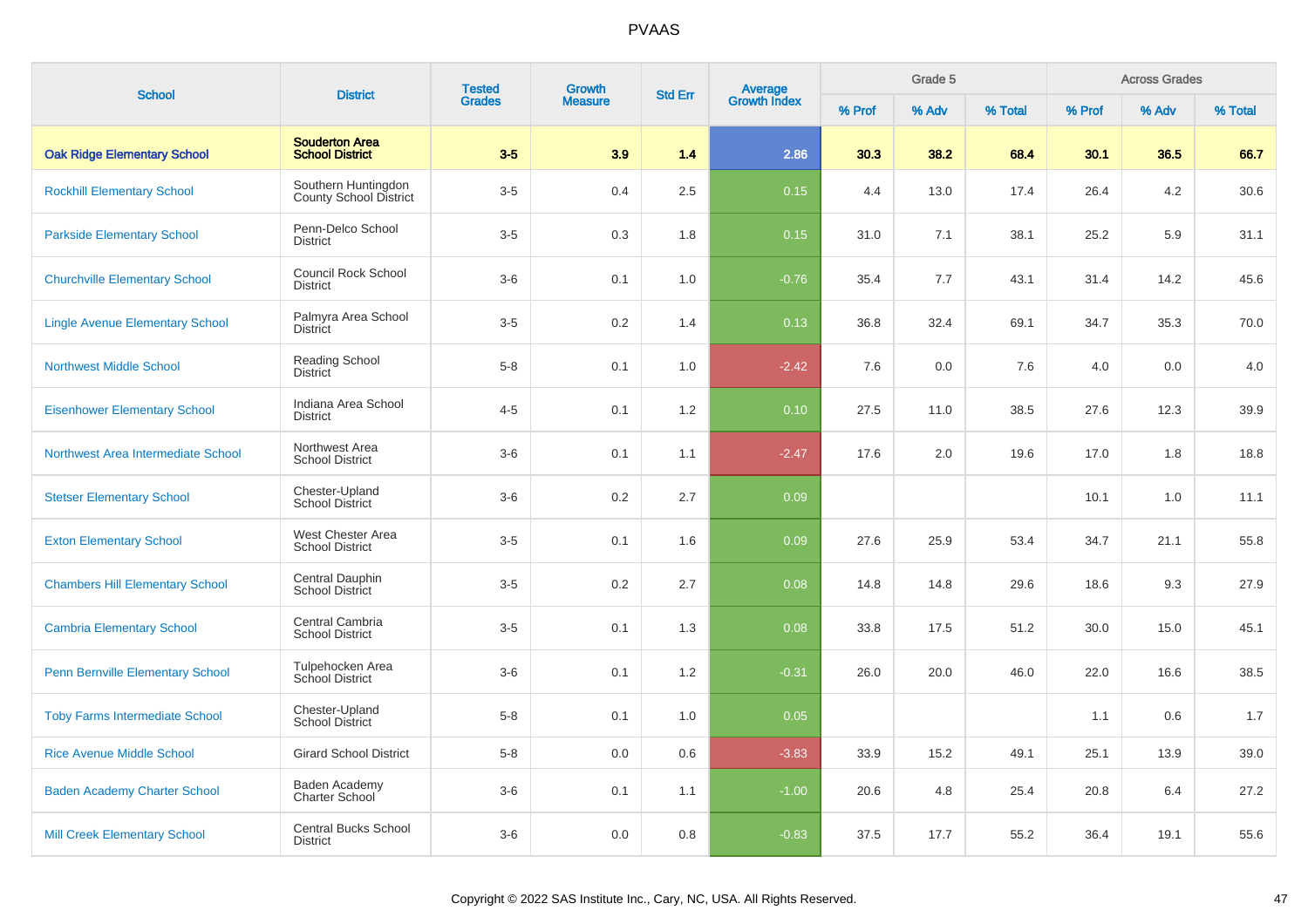| <b>School</b>                                             | <b>District</b>                                   | <b>Tested</b> | Growth         | <b>Std Err</b> |                                |        | Grade 5 |         |        | <b>Across Grades</b> |         |
|-----------------------------------------------------------|---------------------------------------------------|---------------|----------------|----------------|--------------------------------|--------|---------|---------|--------|----------------------|---------|
|                                                           |                                                   | <b>Grades</b> | <b>Measure</b> |                | <b>Average</b><br>Growth Index | % Prof | % Adv   | % Total | % Prof | % Adv                | % Total |
| <b>Oak Ridge Elementary School</b>                        | <b>Souderton Area</b><br><b>School District</b>   | $3-5$         | 3.9            | 1.4            | 2.86                           | 30.3   | 38.2    | 68.4    | 30.1   | 36.5                 | 66.7    |
| <b>Willow Dale Elementary School</b>                      | <b>Centennial School</b><br><b>District</b>       | $3-5$         | 0.0            | 1.1            | 0.03                           | 15.6   | 4.1     | 19.7    | 23.1   | 7.8                  | 30.8    |
| <b>Colonel John Siegfried Elementary</b><br><b>School</b> | Northampton Area<br><b>School District</b>        | $3-5$         | 0.0            | 1.6            | 0.03                           | 27.9   | 6.6     | 34.4    | 32.8   | 13.0                 | 45.8    |
| <b>Walter M Senkow Elementary School</b>                  | <b>Upper Darby School</b><br><b>District</b>      | $3-5$         | 0.1            | 3.6            | 0.03                           | 27.3   | 0.0     | 27.3    | 18.1   | 1.4                  | 19.4    |
| Thomas W Holtzman Jr Elementary<br><b>School</b>          | Susquehanna<br>Township School<br><b>District</b> | $3-5$         | 0.0            | 1.0            | 0.03                           | 13.8   | 3.8     | 17.5    | 17.1   | 5.1                  | 22.2    |
| <b>Independence Middle School</b>                         | <b>Bethel Park School</b><br><b>District</b>      | $5-8$         | 0.0            | 0.5            | 0.03                           |        |         |         | 28.6   | 11.2                 | 39.8    |
| <b>Fitzpatrick Aloysius L School</b>                      | Philadelphia City<br><b>School District</b>       | $3-8$         | 0.1            | 2.9            | 0.03                           | 6.2    | 0.0     | 6.2     | 13.3   | 0.0                  | 13.3    |
| <b>KIPP Philadelphia Charter School</b>                   | KIPP Philadelphia<br>Charter School               | $3-8$         | 0.0            | 0.9            | $-1.76$                        | 2.0    | 0.0     | 2.0     | 3.6    | 0.0                  | 3.6     |
| <b>Gna Elementary Center</b>                              | <b>Greater Nanticoke</b><br>Area School District  | $3-5$         | 0.0            | 1.1            | 0.02                           | 13.6   | 2.7     | 16.4    | 11.8   | 3.5                  | 15.3    |
| <b>Chester Upland School Of Arts</b>                      | Chester-Upland<br><b>School District</b>          | $3-5$         | 0.0            | 2.1            | 0.01                           | 0.0    | 0.0     | 0.0     | 1.0    | 0.0                  | 1.0     |
| <b>Latrobe Elementary School</b>                          | Greater Latrobe<br><b>School District</b>         | $3-6$         | $-0.3$         | 0.9            | $-0.29$                        | 45.1   | 22.0    | 67.1    | 36.8   | 17.3                 | 54.1    |
| <b>Port Matilda Elementary School</b>                     | Bald Eagle Area<br>School District                | $3-5$         | 0.0            | 3.5            | 0.01                           | 18.2   | 18.2    | 36.4    | 24.4   | 36.6                 | 61.0    |
| Dingman-Delaware Elementary School                        | Delaware Valley<br><b>School District</b>         | $3-5$         | $-0.0$         | 1.1            | $-0.01$                        | 32.0   | 8.8     | 40.8    | 31.9   | 9.0                  | 40.9    |
| Johnsonburg Area Elementary School                        | Johnsonburg Area<br>School District               | $3-6$         | $-0.0$         | 1.4            | $-3.24$                        | 17.5   | 7.5     | 25.0    | 30.6   | 13.6                 | 44.2    |
| <b>Waterford Elementary School</b>                        | Fort Leboeuf School<br><b>District</b>            | $3-5$         | $-0.0$         | 1.5            | $-0.01$                        | 29.7   | 20.3    | 50.0    | 31.7   | 27.4                 | 59.2    |
| <b>Leib Elementary School</b>                             | Dover Area School<br><b>District</b>              | $3-5$         | $-0.0$         | 1.5            | $-0.01$                        | 38.3   | 6.7     | 45.0    | 32.6   | 13.5                 | 46.1    |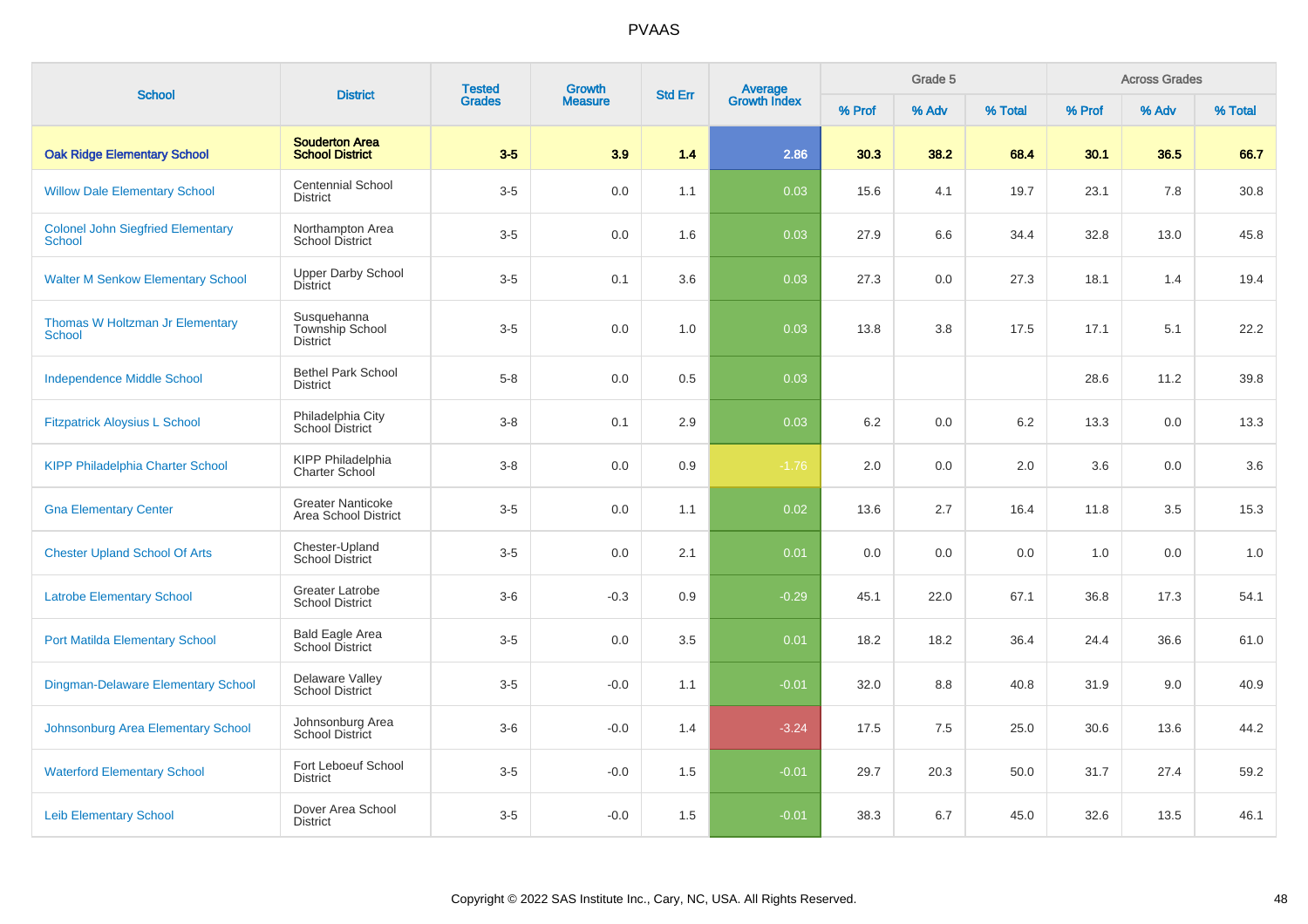| <b>School</b>                                            | <b>District</b>                                      | <b>Tested</b> | <b>Growth</b>  | <b>Std Err</b> | Average<br>Growth Index |        | Grade 5 |         |        | <b>Across Grades</b><br>% Adv |         |
|----------------------------------------------------------|------------------------------------------------------|---------------|----------------|----------------|-------------------------|--------|---------|---------|--------|-------------------------------|---------|
|                                                          |                                                      | <b>Grades</b> | <b>Measure</b> |                |                         | % Prof | % Adv   | % Total | % Prof |                               | % Total |
| <b>Oak Ridge Elementary School</b>                       | <b>Souderton Area</b><br><b>School District</b>      | $3-5$         | 3.9            | 1.4            | 2.86                    | 30.3   | 38.2    | 68.4    | 30.1   | 36.5                          | 66.7    |
| <b>Calypso Elementary School</b>                         | Bethlehem Area<br><b>School District</b>             | $3-5$         | $-0.1$         | 3.1            | $-0.03$                 | 7.1    | 7.1     | 14.3    | 33.3   | 12.5                          | 45.8    |
| <b>Tidioute Community Charter School</b>                 | <b>Tidioute Community</b><br><b>Charter School</b>   | $3 - 11$      | $-0.3$         | 1.4            | $-0.19$                 | 15.4   | 0.0     | 15.4    | 16.0   | 1.6                           | 17.6    |
| <b>Dodson Elementary School</b>                          | Wilkes-Barre Area<br><b>School District</b>          | $3-6$         | $-0.4$         | 1.7            | $-0.21$                 | 10.3   | 6.9     | 17.2    | 3.0    | 2.0                           | 5.0     |
| <b>Jarrettown Elementary School</b>                      | <b>Upper Dublin School</b><br><b>District</b>        | $3-5$         | $-0.1$         | 1.4            | $-0.04$                 | 37.3   | 26.9    | 64.2    | 30.7   | 38.5                          | 69.3    |
| Kane Area Elementary School                              | Kane Area School<br><b>District</b>                  | $3-5$         | $-0.1$         | 1.4            | $-0.05$                 | 21.1   | 19.7    | 40.8    | 27.0   | 10.9                          | 37.9    |
| <b>Mastery Charter School - Hardy Williams</b>           | Mastery Charter<br>School - Hardy<br>Williams        | $3 - 11$      | $-0.1$         | 1.2            | $-3.12$                 | 4.9    | 0.0     | 4.9     | 6.9    | 0.6                           | 7.5     |
| <b>Premier Arts And Science Charter</b><br><b>School</b> | Premier Arts And<br><b>Science Charter</b><br>School | $3-5$         | $-0.1$         | 2.0            | $-0.05$                 | 0.0    | 0.0     | 0.0     | 3.8    | 1.0                           | 4.8     |
| Vare-Washington Elementary School                        | Philadelphia City<br>School District                 | $3 - 8$       | $-0.2$         | 3.1            | $-0.07$                 |        |         |         | 11.9   | 11.9                          | 23.9    |
| <b>Jenkintown Elementary School</b>                      | Jenkintown School<br><b>District</b>                 | $3-6$         | $-2.8$         | 1.3            | $-2.22$                 | 35.4   | 12.5    | 47.9    | 33.7   | 20.2                          | 53.9    |
| Maple Manor Elementary/Middle School                     | Hazleton Area School<br><b>District</b>              | $3 - 8$       | $-0.1$         | 1.1            | $-0.26$                 | 0.0    | 0.0     | 0.0     | 3.1    | 0.9                           | 4.0     |
| <b>Allegheny-Clarion Valley Elementary</b>               | Allegheny-Clarion<br>Valley School District          | $3-6$         | $-0.9$         | 1.2            | $-0.76$                 | 19.5   | 7.3     | 26.8    | 17.5   | 11.5                          | 29.0    |
| <b>Buckingham Elementary School</b>                      | <b>Central Bucks School</b><br><b>District</b>       | $3-6$         | $-0.1$         | 1.1            | $-0.68$                 | 42.6   | 17.0    | 59.6    | 38.8   | 19.1                          | 57.9    |
| <b>Dassa Mckinney Elementary School</b>                  | Moniteau School<br><b>District</b>                   | $3-6$         | $-0.8$         | 0.9            | $-0.89$                 | 32.5   | 8.4     | 41.0    | 29.5   | 12.7                          | 42.2    |
| <b>Blue Ball Elementary School</b>                       | Eastern Lancaster<br><b>County School District</b>   | $3-6$         | $-0.2$         | 1.1            | $-0.57$                 | 24.1   | 8.6     | 32.8    | 24.4   | 7.1                           | 31.6    |
| <b>Bethel Springs Elementary School</b>                  | <b>Garnet Valley School</b><br><b>District</b>       | $3-5$         | $-0.2$         | 1.2            | $-0.15$                 | 34.0   | 24.5    | 58.5    | 36.1   | 18.4                          | 54.5    |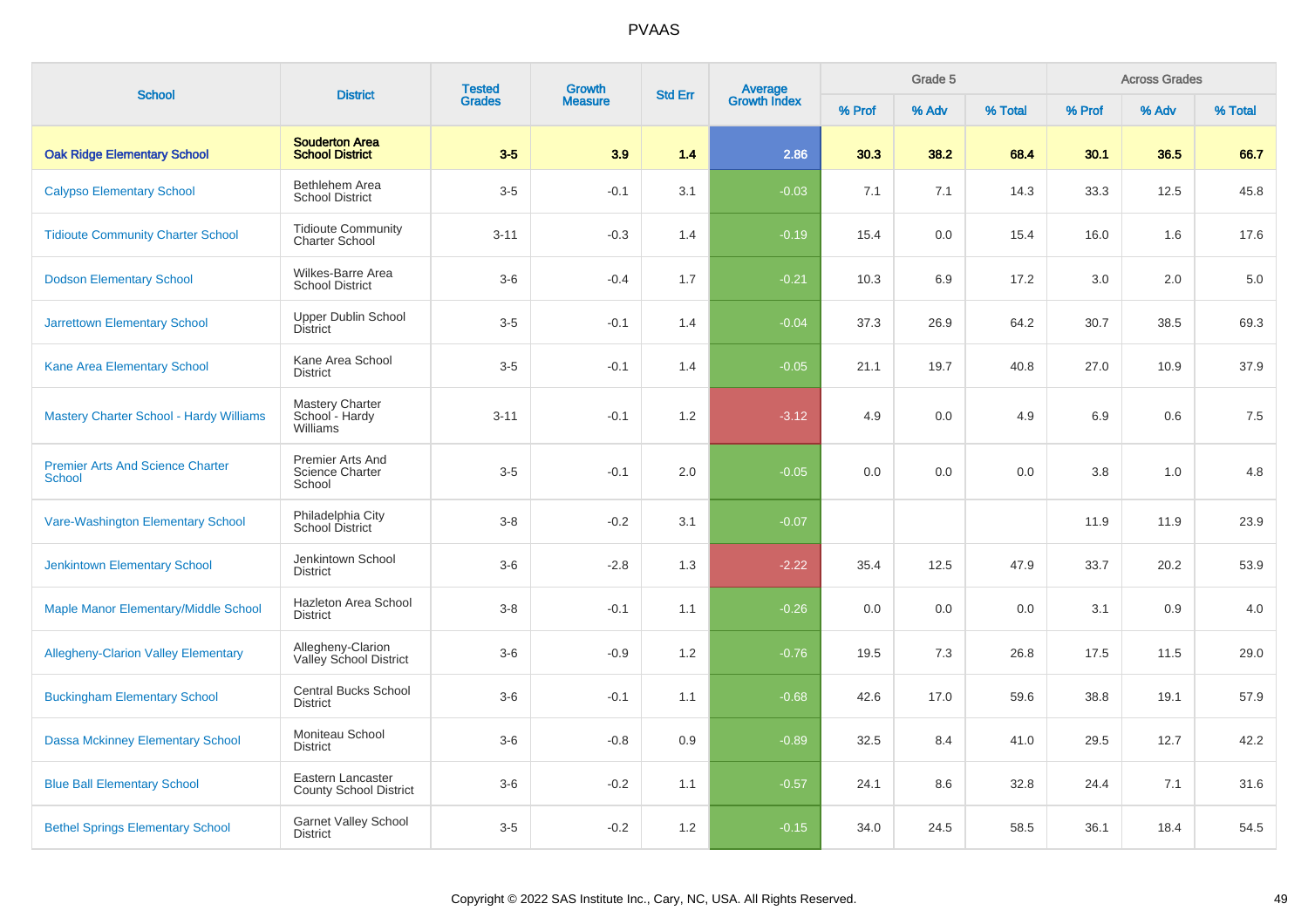| <b>School</b>                                    | <b>District</b>                                     | <b>Tested</b> | Growth         | <b>Std Err</b> | <b>Average</b><br>Growth Index |        | Grade 5 |         |        | <b>Across Grades</b> |         |
|--------------------------------------------------|-----------------------------------------------------|---------------|----------------|----------------|--------------------------------|--------|---------|---------|--------|----------------------|---------|
|                                                  |                                                     | <b>Grades</b> | <b>Measure</b> |                |                                | % Prof | % Adv   | % Total | % Prof | % Adv                | % Total |
| <b>Oak Ridge Elementary School</b>               | <b>Souderton Area</b><br><b>School District</b>     | $3-5$         | 3.9            | 1.4            | 2.86                           | 30.3   | 38.2    | 68.4    | 30.1   | 36.5                 | 66.7    |
| <b>Juniata Elementary School</b>                 | Altoona Area School<br><b>District</b>              | $3-5$         | $-0.2$         | 1.6            | $-0.15$                        | 19.7   | 9.8     | 29.5    | 22.4   | 7.0                  | 29.5    |
| <b>Mercersburg Elementary School</b>             | <b>Tuscarora School</b><br><b>District</b>          | $3-5$         | $-0.3$         | 1.8            | $-0.17$                        | 11.6   | 4.6     | 16.3    | 27.3   | 7.4                  | 34.7    |
| <b>Doyle Elementary School</b>                   | <b>Central Bucks School</b><br><b>District</b>      | $3-6$         | $-0.3$         | 1.1            | $-0.30$                        | 37.1   | 9.7     | 46.8    | 34.8   | 17.0                 | 51.7    |
| <b>Kratzer School</b>                            | <b>Parkland School</b><br><b>District</b>           | $3-5$         | $-0.2$         | 1.3            | $-0.18$                        | 35.0   | 13.8    | 48.8    | 30.8   | 20.4                 | 51.2    |
| <b>Freemansburg Elementary School</b>            | Bethlehem Area<br><b>School District</b>            | $3-5$         | $-0.4$         | 2.4            | $-0.18$                        | 12.0   | 0.0     | 12.0    | 12.5   | 0.0                  | 12.5    |
| <b>Wharton Elementary School</b>                 | Lancaster School<br><b>District</b>                 | $3-5$         | $-0.3$         | 1.8            | $-0.19$                        | 25.0   | 2.3     | 27.3    | 21.4   | 9.9                  | 31.3    |
| <b>Mill Village Elementary School</b>            | Fort Leboeuf School<br><b>District</b>              | $3-5$         | $-0.5$         | 2.5            | $-0.19$                        | 21.7   | 39.1    | 60.9    | 24.2   | 32.3                 | 56.4    |
| Penn Hills Charter School of<br>Entrepreneurship | Penn Hills Charter<br>School of<br>Entrepreneurship | $3-8$         | $-0.2$         | 0.9            | $-3.58$                        | 11.6   | 2.3     | 14.0    | 17.0   | 3.8                  | 20.8    |
| <b>Mcknight Elementary School</b>                | North Allegheny<br>School District                  | $3-5$         | $-0.2$         | 1.1            | $-0.20$                        | 40.5   | 21.6    | 62.1    | 38.3   | 22.5                 | 60.8    |
| North East Intermediate Elementary               | North East School<br><b>District</b>                | $3-5$         | $-0.2$         | 1.1            | $-0.20$                        | 33.3   | 9.4     | 42.7    | 33.3   | 13.8                 | 47.2    |
| <b>Millville Area Elementary School</b>          | Millville Area School<br><b>District</b>            | $3-6$         | $-0.6$         | 1.2            | $-0.51$                        | 34.0   | 0.0     | 34.0    | 28.2   | 4.0                  | 32.2    |
| <b>Kernsville School</b>                         | Parkland School<br><b>District</b>                  | $3-5$         | $-0.3$         | 1.6            | $-0.21$                        | 30.8   | 42.3    | 73.1    | 33.7   | 41.1                 | 74.8    |
| <b>Liberty Elementary School</b>                 | Southern Tioga<br>School District                   | $3-6$         | $-1.5$         | 1.8            | $-0.84$                        | 28.0   | 4.0     | 32.0    | 24.4   | 4.6                  | 29.1    |
| <b>Valley View Intermediate School</b>           | Valley View School<br><b>District</b>               | $3-5$         | $-0.3$         | 1.1            | $-0.22$                        | 26.2   | 0.9     | 27.1    | 24.6   | 3.7                  | 28.4    |
| <b>Shirley Township Elementary School</b>        | Mount Union Area<br><b>School District</b>          | $3-5$         | $-0.3$         | 1.2            | $-0.22$                        | 11.7   | 4.3     | 16.0    | 16.0   | 5.5                  | 21.5    |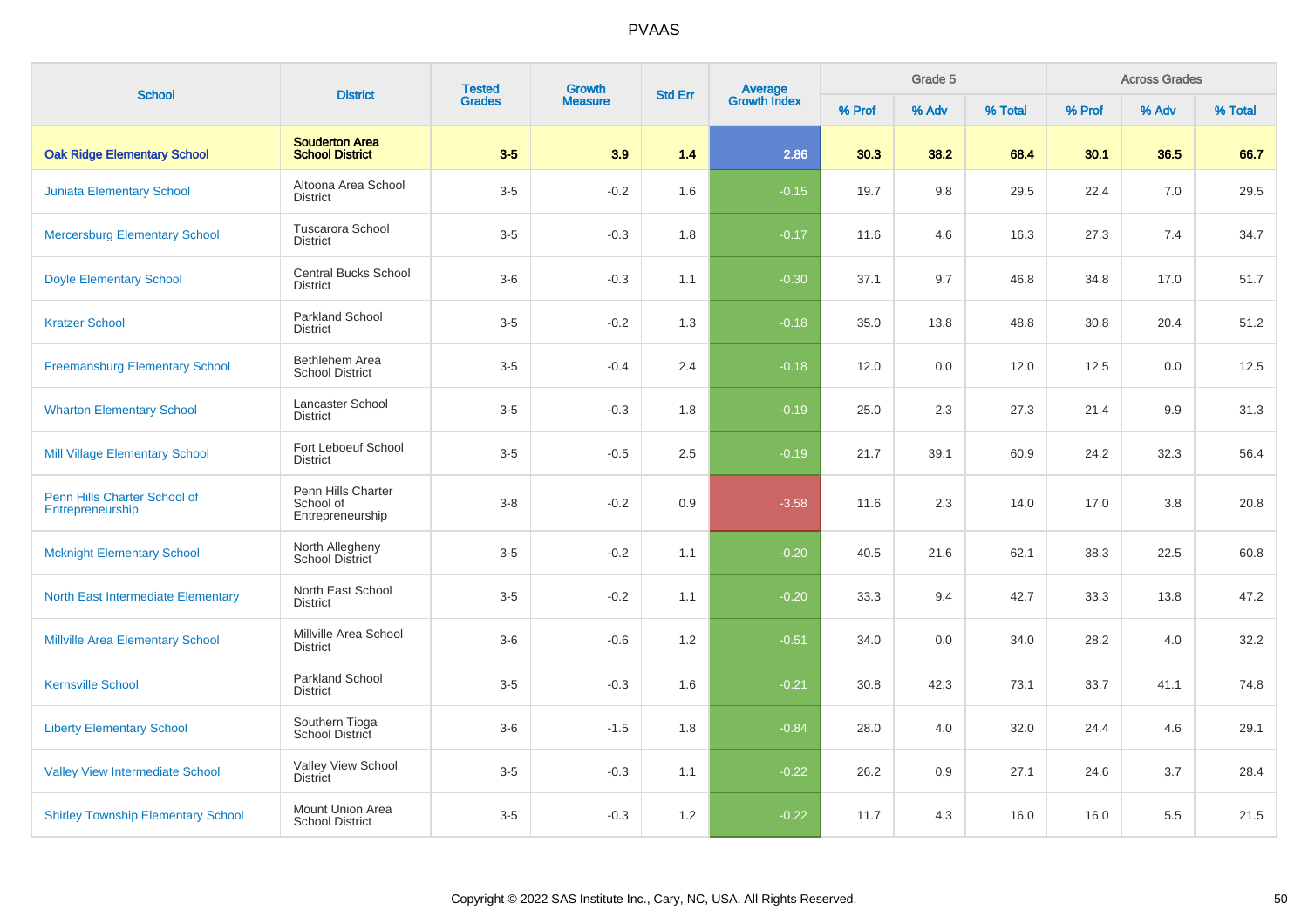| <b>School</b>                                          | <b>District</b>                                      | <b>Tested</b> | <b>Growth</b>  | <b>Std Err</b> | <b>Average</b><br>Growth Index |        | Grade 5 |         |        | <b>Across Grades</b> |         |
|--------------------------------------------------------|------------------------------------------------------|---------------|----------------|----------------|--------------------------------|--------|---------|---------|--------|----------------------|---------|
|                                                        |                                                      | <b>Grades</b> | <b>Measure</b> |                |                                | % Prof | % Adv   | % Total | % Prof | % Adv                | % Total |
| <b>Oak Ridge Elementary School</b>                     | <b>Souderton Area</b><br><b>School District</b>      | $3-5$         | 3.9            | 1.4            | 2.86                           | 30.3   | 38.2    | 68.4    | 30.1   | 36.5                 | 66.7    |
| <b>Cecil Intermediate School</b>                       | Canon-Mcmillan<br><b>School District</b>             | $5-6$         | $-0.1$         | 0.6            | $-2.85$                        | 32.8   | 23.4    | 56.1    | 34.5   | 17.8                 | 52.3    |
| <b>Munoz-Marin Luis</b>                                | Philadelphia City<br>School District                 | $3-8$         | $-0.8$         | 3.4            | $-0.23$                        | 7.7    | 0.0     | 7.7     | 1.6    | 1.6                  | 3.3     |
| <b>Oley Valley Elementary School</b>                   | Oley Valley School<br><b>District</b>                | $3-5$         | $-0.3$         | 1.2            | $-0.24$                        | 19.8   | 5.0     | 24.8    | 29.4   | 5.6                  | 35.0    |
| <b>Clarion Area Elementary School</b>                  | <b>Clarion Area School</b><br><b>District</b>        | $3-6$         | $-0.3$         | $1.2\,$        | $-1.01$                        | 31.2   | 8.3     | 39.6    | 28.8   | 12.0                 | 40.9    |
| <b>Environmental Charter School At Frick</b><br>Park   | <b>Environmental Charter</b><br>School At Frick Park | $3-9$         | $-0.2$         | 0.7            | $-4.61$                        | 18.2   | 10.4    | 28.6    | 22.6   | 13.4                 | 36.0    |
| <b>Avella Elementary Center</b>                        | Avella Area School<br><b>District</b>                | $3-6$         | $-0.4$         | 1.4            | $-2.04$                        | 17.1   | 2.4     | 19.5    | 23.9   | 10.9                 | 34.8    |
| <b>Lakeside Elementary School</b>                      | Wayne Highlands<br>School District                   | $3-5$         | $-0.3$         | 1.2            | $-0.27$                        | 35.1   | 14.9    | 50.0    | 32.1   | 19.9                 | 52.0    |
| <b>Freeland Elementary/Middle School</b>               | Hazleton Area School<br><b>District</b>              | $3 - 8$       | $-0.3$         | 1.2            | $-1.70$                        | 0.0    | 0.0     | 0.0     | 5.4    | 0.6                  | 6.0     |
| Warren Snyder-John Girotti Elementary<br><b>School</b> | <b>Bristol Borough</b><br>School District            | $3-6$         | $-0.6$         | 0.9            | $-0.64$                        | 21.3   | 2.7     | 24.0    | 18.6   | 5.6                  | 24.2    |
| <b>Jefferson Elementary School</b>                     | Erie City School<br><b>District</b>                  | $3-5$         | $-0.5$         | 1.7            | $-0.30$                        | 12.7   | 1.8     | 14.6    | 8.7    | 1.2                  | 9.9     |
| <b>Willow Hill School</b>                              | Abington School<br><b>District</b>                   | $3-6$         | $-0.8$         | 1.4            | $-0.58$                        | 28.0   | 14.0    | 42.0    | 29.2   | 7.4                  | 36.6    |
| <b>Neidig Elementary School</b>                        | Quakertown<br>Community School<br><b>District</b>    | $3-5$         | $-0.5$         | 1.4            | $-0.31$                        | 24.2   | 15.2    | 39.4    | 32.1   | 14.0                 | 46.1    |
| <b>South Hanover Elementary School</b>                 | Lower Dauphin School<br><b>District</b>              | $3-5$         | $-0.6$         | 1.7            | $-0.32$                        | 31.4   | 31.4    | 62.8    | 30.5   | 31.1                 | 61.6    |
| <b>Oak Park Elementary School</b>                      | North Penn School<br><b>District</b>                 | $3-6$         | $-0.8$         | 1.1            | $-0.72$                        | 25.5   | 7.8     | 33.3    | 26.3   | 12.7                 | 39.0    |
| <b>Everett Area Elementary School</b>                  | <b>Everett Area School</b><br><b>District</b>        | $3-5$         | $-0.4$         | 1.3            | $-0.33$                        | 24.7   | 7.8     | 32.5    | 23.0   | 8.4                  | 31.5    |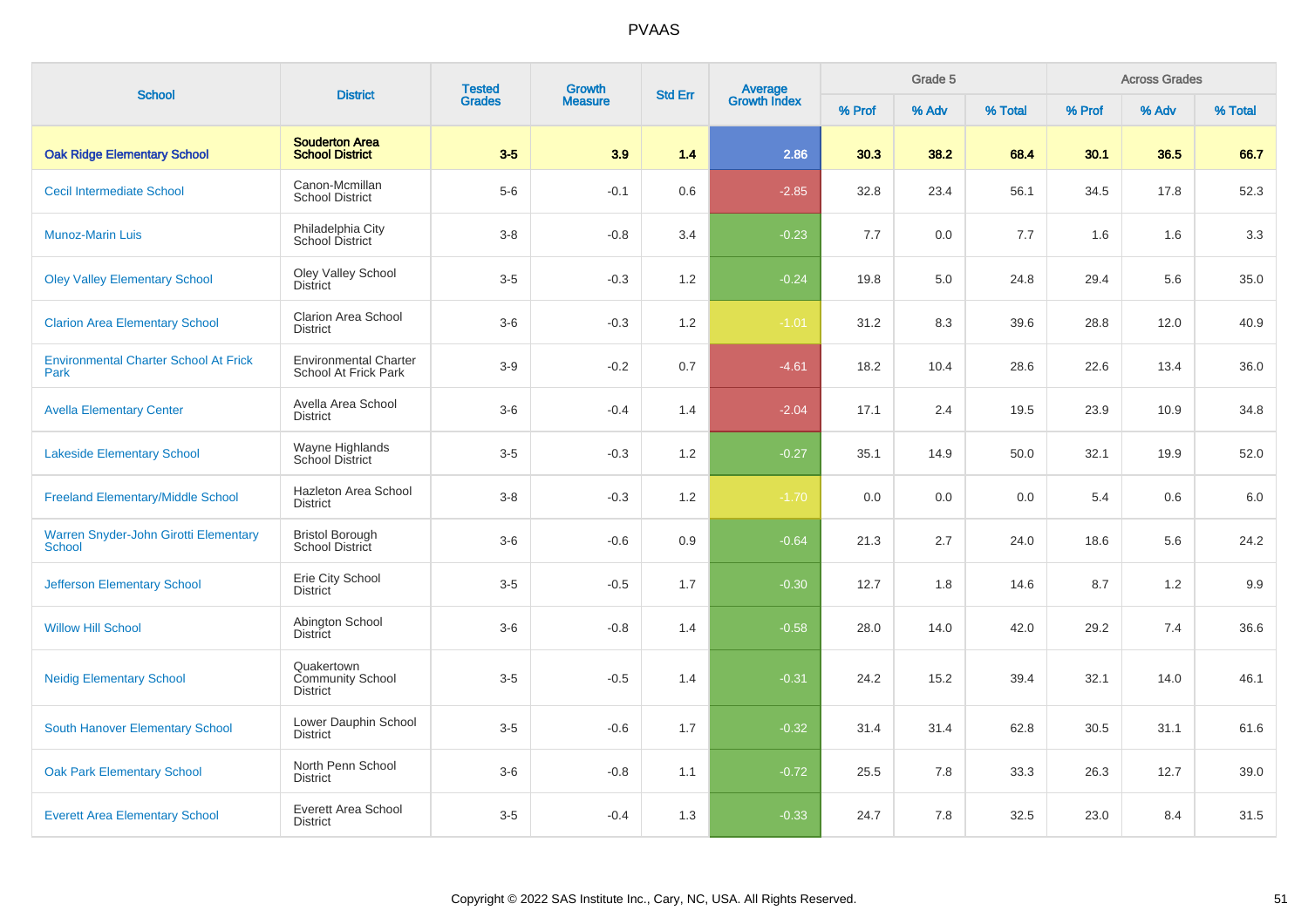| <b>School</b>                                            | <b>District</b>                                                    | <b>Tested</b> | Growth         | <b>Std Err</b> | <b>Average</b><br>Growth Index |        | Grade 5 |         |        | <b>Across Grades</b><br>% Adv |         |
|----------------------------------------------------------|--------------------------------------------------------------------|---------------|----------------|----------------|--------------------------------|--------|---------|---------|--------|-------------------------------|---------|
|                                                          |                                                                    | <b>Grades</b> | <b>Measure</b> |                |                                | % Prof | % Adv   | % Total | % Prof |                               | % Total |
| <b>Oak Ridge Elementary School</b>                       | <b>Souderton Area</b><br><b>School District</b>                    | $3-5$         | 3.9            | 1.4            | 2.86                           | 30.3   | 38.2    | 68.4    | 30.1   | 36.5                          | 66.7    |
| <b>Crooked Billet Elementary School</b>                  | Hatboro-Horsham<br><b>School District</b>                          | $3-5$         | $-0.5$         | 1.5            | $-0.34$                        | 20.3   | 9.4     | 29.7    | 23.8   | 7.4                           | 31.2    |
| <b>Highland Elementary School</b>                        | West Shore School<br><b>District</b>                               | $3-5$         | $-0.5$         | 1.5            | $-0.34$                        | 17.0   | 13.6    | 30.5    | 27.0   | 18.4                          | 45.4    |
| <b>Eisenhower Elementary School</b>                      | Camp Hill School<br><b>District</b>                                | $3-5$         | $-0.5$         | 1.3            | $-0.34$                        | 40.7   | 27.2    | 67.9    | 41.8   | 26.4                          | 68.2    |
| <b>Mastery Charter School-Smedley</b><br>Campus          | <b>Mastery Charter</b><br>School - Smedley<br>Campus               | $3-6$         | $-0.6$         | 1.2            | $-0.51$                        | 1.9    | 0.0     | 1.9     | 3.5    | 0.0                           | 3.5     |
| <b>West Hill Elementary School</b>                       | Sharon City School<br><b>District</b>                              | $3-6$         | $-2.1$         | 1.4            | $-1.47$                        | 5.6    | 0.0     | 5.6     | 10.7   | 1.5                           | 12.2    |
| <b>Shawnee Elementary School</b>                         | Easton Area School<br><b>District</b>                              | $3-5$         | $-0.5$         | 1.4            | $-0.37$                        | 31.4   | 15.7    | 47.1    | 35.9   | 22.4                          | 58.4    |
| Young Scholars Of Western<br>Pennsylvania Charter School | Young Scholars Of<br>Western Pennsylvania<br><b>Charter School</b> | $3-8$         | $-0.4$         | 1.1            | $-2.68$                        | 6.7    | 6.7     | 13.3    | 12.3   | 4.8                           | 17.1    |
| <b>Green Woods Charter School</b>                        | Green Woods Charter<br>School                                      | $3-8$         | $-0.3$         | 0.8            | $-5.05$                        | 16.7   | 3.3     | 20.0    | 21.3   | 8.3                           | 29.6    |
| <b>Washington Martha School</b>                          | Philadelphia City<br>School District                               | $3-8$         | $-1.3$         | 3.3            | $-0.39$                        |        |         |         | 9.3    | 2.3                           | 11.6    |
| <b>Welsh John School</b>                                 | Philadelphia City<br>School District                               | $3 - 7$       | $-1.3$         | 3.2            | $-0.41$                        | 0.0    | 0.0     | 0.0     | 0.0    | 0.0                           | 0.0     |
| <b>Stanton Edwin M School</b>                            | Philadelphia City<br>School District                               | $3 - 7$       | $-1.2$         | 2.2            | $-0.52$                        | 0.0    | 0.0     | 0.0     | 3.1    | 3.1                           | $6.2\,$ |
| <b>Northern Potter Childrens School</b>                  | Northern Potter<br><b>School District</b>                          | $3-6$         | $-1.0$         | 1.4            | $-0.67$                        | 26.7   | 3.3     | 30.0    | 18.1   | 7.6                           | 25.7    |
| <b>Fairview Elementary School</b>                        | <b>Crestwood School</b><br><b>District</b>                         | $3-6$         | $-0.5$         | 1.1            | $-2.06$                        | 26.4   | 13.2    | 39.6    | 24.0   | 10.1                          | 34.1    |
| <b>Mcmurray Elementary School</b>                        | Peters Township<br><b>School District</b>                          | $4 - 6$       | $-0.2$         | 0.5            | $-6.57$                        | 37.8   | 32.6    | 70.4    | 38.5   | 29.2                          | 67.8    |
| <b>Acmetonia Elementary School</b>                       | Allegheny Valley<br><b>School District</b>                         | $3-6$         | $-0.5$         | 1.1            | $-1.89$                        | 26.3   | 12.3    | 38.6    | 19.8   | 6.5                           | 26.3    |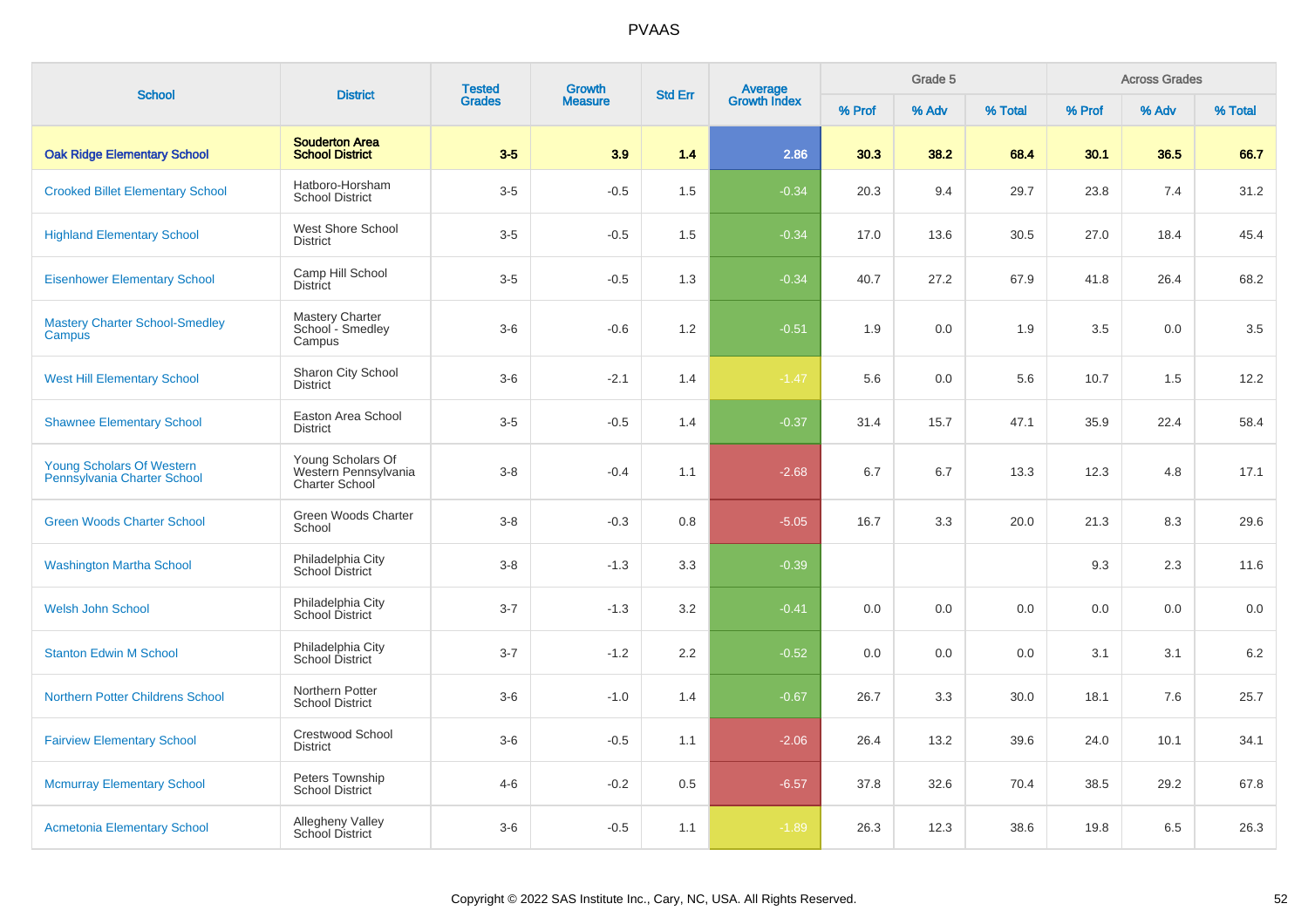| <b>School</b>                                             | <b>District</b>                                 | <b>Tested</b> | Growth         | <b>Std Err</b> |                                |        | Grade 5 |         |        | <b>Across Grades</b> |         |
|-----------------------------------------------------------|-------------------------------------------------|---------------|----------------|----------------|--------------------------------|--------|---------|---------|--------|----------------------|---------|
|                                                           |                                                 | <b>Grades</b> | <b>Measure</b> |                | <b>Average</b><br>Growth Index | % Prof | % Adv   | % Total | % Prof | % Adv                | % Total |
| <b>Oak Ridge Elementary School</b>                        | <b>Souderton Area</b><br><b>School District</b> | $3-5$         | 3.9            | 1.4            | 2.86                           | 30.3   | 38.2    | 68.4    | 30.1   | 36.5                 | 66.7    |
| South Hamilton Elementary School                          | Chambersburg Area<br>School District            | $3-5$         | $-0.8$         | 1.8            | $-0.45$                        | 22.7   | 9.1     | 31.8    | 26.2   | 8.7                  | 35.0    |
| <b>Eleanor Roosevelt Elementary School</b>                | Pennsbury School<br><b>District</b>             | $3-5$         | $-0.6$         | 1.3            | $-0.46$                        | 31.5   | 15.7    | 47.2    | 32.0   | 19.6                 | 51.6    |
| <b>Agora Cyber Charter School</b>                         | Agora Cyber Charter<br>School                   | $3 - 11$      | $-0.3$         | 0.6            | $-3.35$                        | 9.8    | 2.0     | 11.8    | 9.7    | 2.4                  | 12.1    |
| <b>Global Leadership Academy Charter</b><br><b>School</b> | Global Leadership<br>Academy Charter<br>School  | $3-8$         | $-3.1$         | 1.9            | $-1.63$                        | 0.0    | 0.0     | 0.0     | 2.5    | 0.0                  | 2.5     |
| <b>Afton Elementary School</b>                            | Pennsbury School<br><b>District</b>             | $3-5$         | $-0.7$         | 1.4            | $-0.47$                        | 38.6   | 32.9    | 71.4    | 36.4   | 34.8                 | 71.2    |
| <b>Falling Spring Elementary School</b>                   | Chambersburg Area<br><b>School District</b>     | $3-5$         | $-0.8$         | 1.8            | $-0.47$                        | 26.2   | 9.5     | 35.7    | 23.3   | 6.8                  | 30.1    |
| <b>Frank Anne School</b>                                  | Philadelphia City<br>School District            | $3-5$         | $-0.8$         | 1.7            | $-0.47$                        | 17.3   | 11.5    | 28.8    | 22.3   | 7.4                  | 29.8    |
| <b>Webster School</b>                                     | Philadelphia City<br>School District            | $3-5$         | $-1.2$         | 2.4            | $-0.48$                        | 0.0    | 4.4     | 4.4     | 3.7    | 3.7                  | 7.4     |
| <b>Hopewell Junior High School</b>                        | <b>Hopewell Area School</b><br><b>District</b>  | $5 - 8$       | $-1.7$         | 0.5            | $-3.23$                        | 31.3   | 8.2     | 39.6    | 23.2   | 6.8                  | 30.1    |
| <b>William Penn Elementary School</b>                     | Elizabeth Forward<br><b>School District</b>     | $3-5$         | $-0.7$         | 1.4            | $-0.48$                        | 22.4   | 9.0     | 31.3    | 26.6   | 17.2                 | 43.8    |
| <b>Damascus Area School</b>                               | Wayne Highlands<br>School District              | $3-8$         | $-0.6$         | 1.1            | $-0.50$                        | 54.8   | 12.9    | 67.7    | 33.5   | 24.1                 | 57.6    |
| <b>Moore Elementary School</b>                            | Northampton Area<br><b>School District</b>      | $3-5$         | $-1.6$         | 3.3            | $-0.48$                        | 25.0   | 16.7    | 41.7    | 43.8   | 18.8                 | 62.5    |
| Daniel Boone Area Intermediate Center                     | Daniel Boone Area<br><b>School District</b>     | $3-5$         | $-0.4$         | 0.9            | $-0.48$                        | 27.7   | 10.7    | 38.4    | 30.4   | 8.4                  | 38.7    |
| <b>Wilson Elementary School</b>                           | Western Wayne<br>School District                | $3-5$         | $-1.0$         | 2.0            | $-0.49$                        | 34.4   | 15.6    | 50.0    | 34.0   | 16.0                 | 50.0    |
| <b>Mountain View Elementary School</b>                    | Greater Latrobe<br><b>School District</b>       | $3-6$         | $-0.5$         | 0.9            | $-2.20$                        | 35.4   | 10.1    | 45.6    | 38.9   | 17.4                 | 56.4    |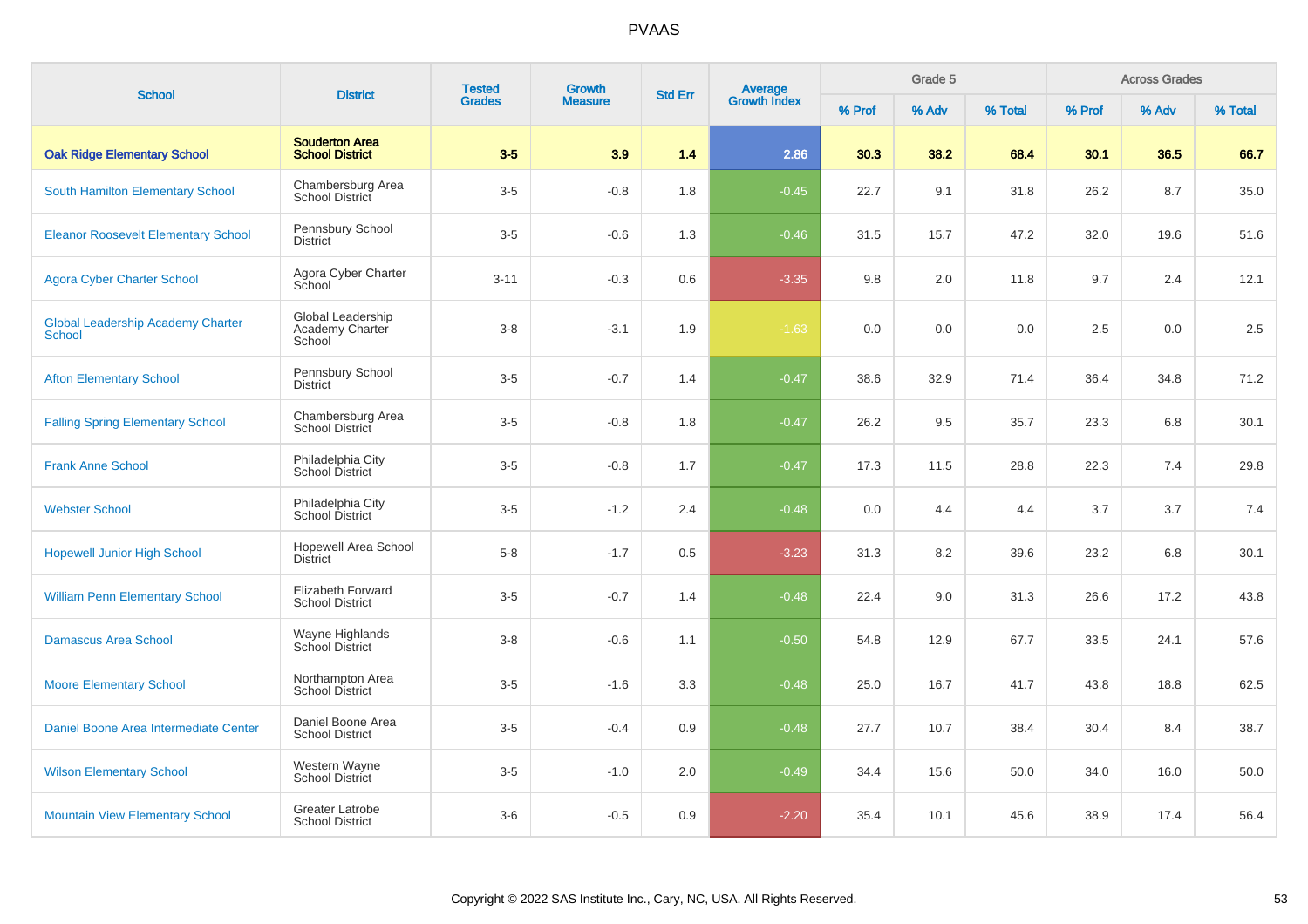| <b>School</b>                                         | <b>District</b>                                   | <b>Tested</b> | <b>Growth</b>  | <b>Average</b><br>Growth Index<br><b>Std Err</b> |         | Grade 5 |       | <b>Across Grades</b> |        |       |         |
|-------------------------------------------------------|---------------------------------------------------|---------------|----------------|--------------------------------------------------|---------|---------|-------|----------------------|--------|-------|---------|
|                                                       |                                                   | <b>Grades</b> | <b>Measure</b> |                                                  |         | % Prof  | % Adv | % Total              | % Prof | % Adv | % Total |
| <b>Oak Ridge Elementary School</b>                    | <b>Souderton Area</b><br><b>School District</b>   | $3-5$         | 3.9            | 1.4                                              | 2.86    | 30.3    | 38.2  | 68.4                 | 30.1   | 36.5  | 66.7    |
| <b>Cook-Wissahickon School</b>                        | Philadelphia City<br>School District              | $3 - 8$       | $-1.5$         | 3.0                                              | $-0.49$ |         |       |                      | 14.9   | 5.3   | 20.2    |
| <b>Rolling Hills Elementary School</b>                | <b>Council Rock School</b><br><b>District</b>     | $3-6$         | $-0.6$         | 1.1                                              | $-0.73$ | 32.7    | 9.1   | 41.8                 | 30.0   | 15.0  | 45.0    |
| Erie Rise Leadership Academy Charter<br><b>School</b> | Erie Rise Leadership<br>Academy Charter<br>School | $3-8$         | $-0.6$         | 1.1                                              | $-1.89$ | 6.9     | 0.0   | 6.9                  | 1.6    | 1.0   | 2.6     |
| <b>Ironton School</b>                                 | <b>Parkland School</b><br><b>District</b>         | $3-5$         | $-1.0$         | 1.8                                              | $-0.51$ | 29.3    | 29.3  | 58.5                 | 30.9   | 25.7  | 56.6    |
| <b>Hans Herr Elementary School</b>                    | Lampeter-Strasburg<br><b>School District</b>      | $3-5$         | $-0.5$         | 0.9                                              | $-0.51$ | 38.6    | 13.5  | 52.2                 | 39.0   | 18.5  | 57.6    |
| <b>Columbia Middle School</b>                         | Columbia Borough<br><b>School District</b>        | $5-8$         | $-4.8$         | 0.7                                              | $-6.57$ | 15.1    | 1.4   | 16.4                 | 5.6    | 0.7   | 6.4     |
| <b>Summitview Elementary School</b>                   | Waynesboro Area<br>School District                | $3-5$         | $-0.8$         | 1.5                                              | $-0.51$ | 21.9    | 9.4   | 31.2                 | 24.2   | 16.2  | 40.4    |
| Northern Cambria Middle School                        | Northern Cambria<br><b>School District</b>        | $5 - 11$      | $-0.4$         | 0.8                                              | $-0.91$ | 16.4    | 3.6   | 20.0                 | 14.4   | 1.8   | 16.2    |
| <b>Mcclure Alexander K School</b>                     | Philadelphia City<br>School District              | $3-5$         | $-1.5$         | 2.8                                              | $-0.53$ | 0.0     | 0.0   | 0.0                  | 0.0    | 0.0   | 0.0     |
| <b>Emlen Eleanor C School</b>                         | Philadelphia City<br>School District              | $3-5$         | $-1.6$         | 3.0                                              | $-0.54$ | 0.0     | 5.9   | 5.9                  | 9.8    | 2.4   | 12.2    |
| <b>Eddystone Elementary School</b>                    | <b>Ridley School District</b>                     | $3-5$         | $-1.2$         | 2.1                                              | $-0.54$ | 9.7     | 3.2   | 12.9                 | 17.3   | 6.2   | 23.5    |
| <b>Rochester Area Elementary School</b>               | Rochester Area<br><b>School District</b>          | $3-5$         | $-0.9$         | 1.7                                              | $-0.54$ | 27.7    | 6.4   | 34.0                 | 27.3   | 14.0  | 41.3    |
| <b>Greenwood Elementary School</b>                    | Greenwood School<br><b>District</b>               | $3-5$         | $-0.8$         | 1.5                                              | $-0.55$ | 30.3    | 13.6  | 43.9                 | 35.1   | 22.6  | 57.7    |
| South St Marys Street Elementary<br><b>School</b>     | Saint Marys Area<br><b>School District</b>        | $3-5$         | $-0.8$         | 1.4                                              | $-0.55$ | 35.6    | 11.0  | 46.6                 | 35.9   | 12.7  | 48.6    |
| <b>White Deer Elementary School</b>                   | Milton Area School<br><b>District</b>             | $3-5$         | $-1.3$         | 2.3                                              | $-0.55$ | 30.0    | 13.3  | 43.3                 | 27.3   | 15.2  | 42.4    |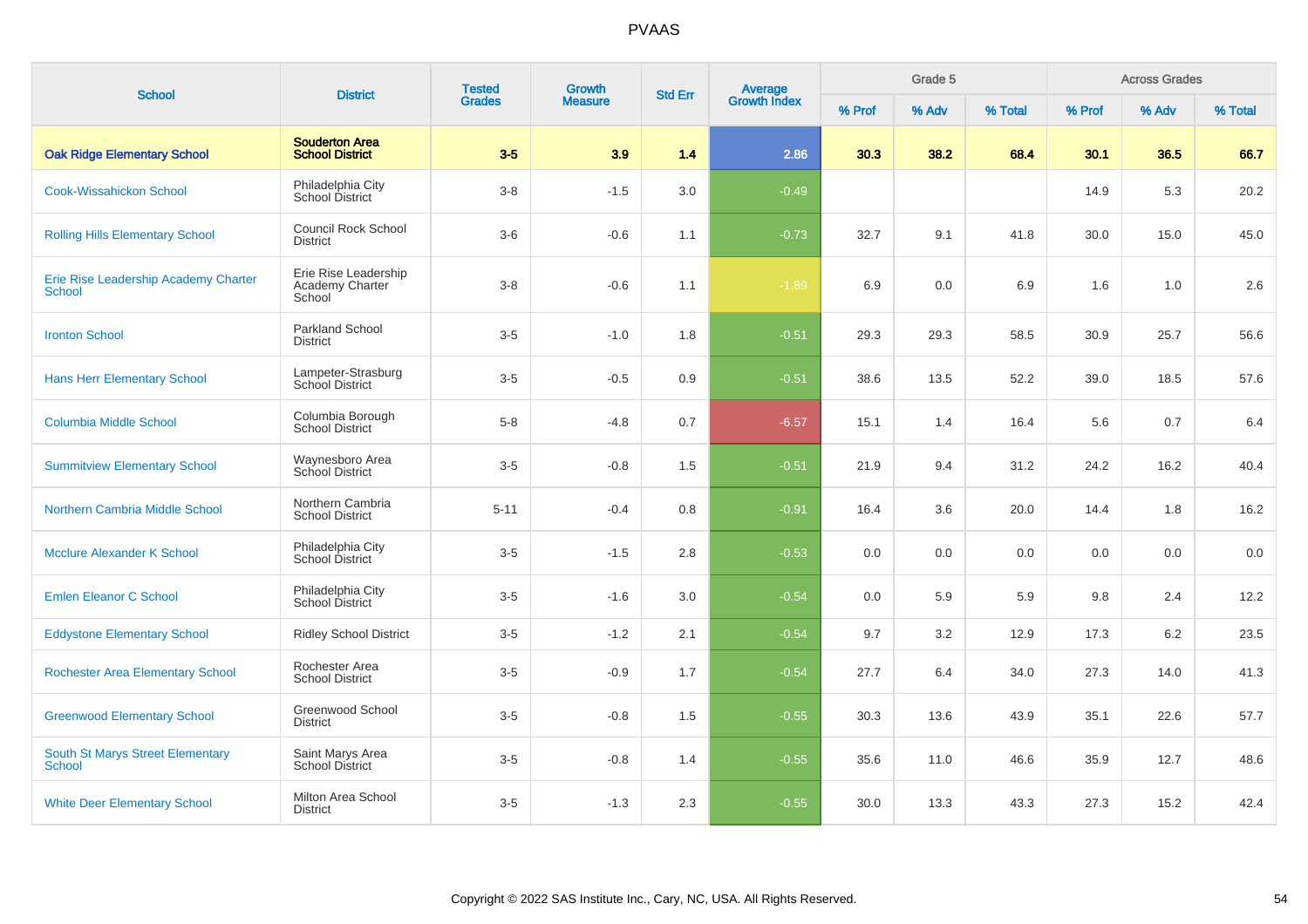| <b>School</b>                                           | <b>District</b>                                   | <b>Tested</b> | <b>Growth</b>  | <b>Std Err</b> |                                |        | Grade 5 |         |        | <b>Across Grades</b> |         |
|---------------------------------------------------------|---------------------------------------------------|---------------|----------------|----------------|--------------------------------|--------|---------|---------|--------|----------------------|---------|
|                                                         |                                                   | <b>Grades</b> | <b>Measure</b> |                | <b>Average</b><br>Growth Index | % Prof | % Adv   | % Total | % Prof | % Adv                | % Total |
| <b>Oak Ridge Elementary School</b>                      | <b>Souderton Area</b><br><b>School District</b>   | $3-5$         | 3.9            | 1.4            | 2.86                           | 30.3   | 38.2    | 68.4    | 30.1   | 36.5                 | 66.7    |
| <b>Independence Charter School West</b>                 | Independence Charter<br>School West               | $3 - 7$       | $-1.0$         | 1.7            | $-2.25$                        | 0.0    | 0.0     | 0.0     | 6.2    | 1.8                  | 8.0     |
| Philadelphia Performing Arts Charter<br>School          | Philadelphia<br>Performing Arts<br>Charter School | $3-9$         | $-0.4$         | 0.7            | $-4.79$                        | 19.2   | 9.0     | 28.2    | 25.2   | 9.7                  | 34.9    |
| <b>Chester Street Elementary School</b>                 | Wyoming Valley West<br>School District            | $3-5$         | $-1.2$         | 2.0            | $-0.58$                        | 23.3   | 7.0     | 30.2    | 25.0   | 7.1                  | 32.1    |
| <b>Roberto Clemente Charter School</b>                  | Roberto Clemente<br><b>Charter School</b>         | $3-12$        | $-4.0$         | 0.9            | $-4.42$                        | 5.6    | 0.0     | 5.6     | 3.0    | 0.0                  | 3.0     |
| <b>Laboratory Charter School</b>                        | <b>Laboratory Charter</b><br>School               | $3 - 8$       | $-0.7$         | 1.1            | $-3.42$                        | 3.2    | 0.0     | 3.2     | 5.3    | 0.0                  | 5.3     |
| <b>West Hazleton Elementary/Middle</b><br><b>School</b> | Hazleton Area School<br><b>District</b>           | $3 - 8$       | $-0.8$         | 1.2            | $-3.96$                        | 2.7    | 0.0     | 2.7     | 4.6    | 0.6                  | $5.2\,$ |
| <b>Hillside Elementary School</b>                       | West Shore School<br><b>District</b>              | $3-5$         | $-0.8$         | 1.3            | $-0.62$                        | 23.2   | 3.7     | 26.8    | 22.9   | 12.2                 | 35.1    |
| Shippensburg Intermediate School                        | Shippensburg Area<br>School District              | $4 - 5$       | $-0.5$         | 0.8            | $-0.63$                        | 17.1   | 12.6    | 29.6    | 18.2   | 13.0                 | 31.2    |
| <b>Prince Hall</b>                                      | Philadelphia City<br>School District              | $3-5$         | $-1.4$         | 2.3            | $-0.63$                        | 0.0    | 0.0     | 0.0     | 0.0    | 0.0                  | 0.0     |
| <b>Delcroft School</b>                                  | Southeast Delco<br><b>School District</b>         | $3 - 8$       | $-0.7$         | 1.1            | $-2.57$                        | 2.7    | 2.7     | 5.4     | 4.1    | 0.5                  | 4.6     |
| <b>Sharon Hill School</b>                               | Southeast Delco<br><b>School District</b>         | $3-8$         | $-1.3$         | 1.4            | $-0.92$                        | 0.0    | 0.0     | 0.0     | 8.0    | 0.9                  | 8.9     |
| Fred J. Jaindl Elementary School                        | Parkland School<br><b>District</b>                | $3-5$         | $-0.8$         | 1.3            | $-0.64$                        | 34.1   | 34.1    | 68.2    | 32.1   | 40.0                 | 72.1    |
| Penn-Kidder Campus                                      | Jim Thorpe Area<br><b>School District</b>         | $3 - 8$       | $-0.6$         | 0.9            | $-2.77$                        | 14.3   | 2.4     | 16.7    | 14.2   | 3.7                  | 18.0    |
| <b>Line Mountain Middle School</b>                      | Line Mountain School<br><b>District</b>           | $5-8$         | $-0.5$         | 0.7            | $-1.56$                        | 19.7   | 12.1    | 31.8    | 14.3   | 5.9                  | 20.2    |
| <b>Avis Elementary School</b>                           | Jersey Shore Area<br>School District              | $3-5$         | $-1.4$         | 2.2            | $-0.66$                        | 40.0   | 16.7    | 56.7    | 46.3   | 22.0                 | 68.3    |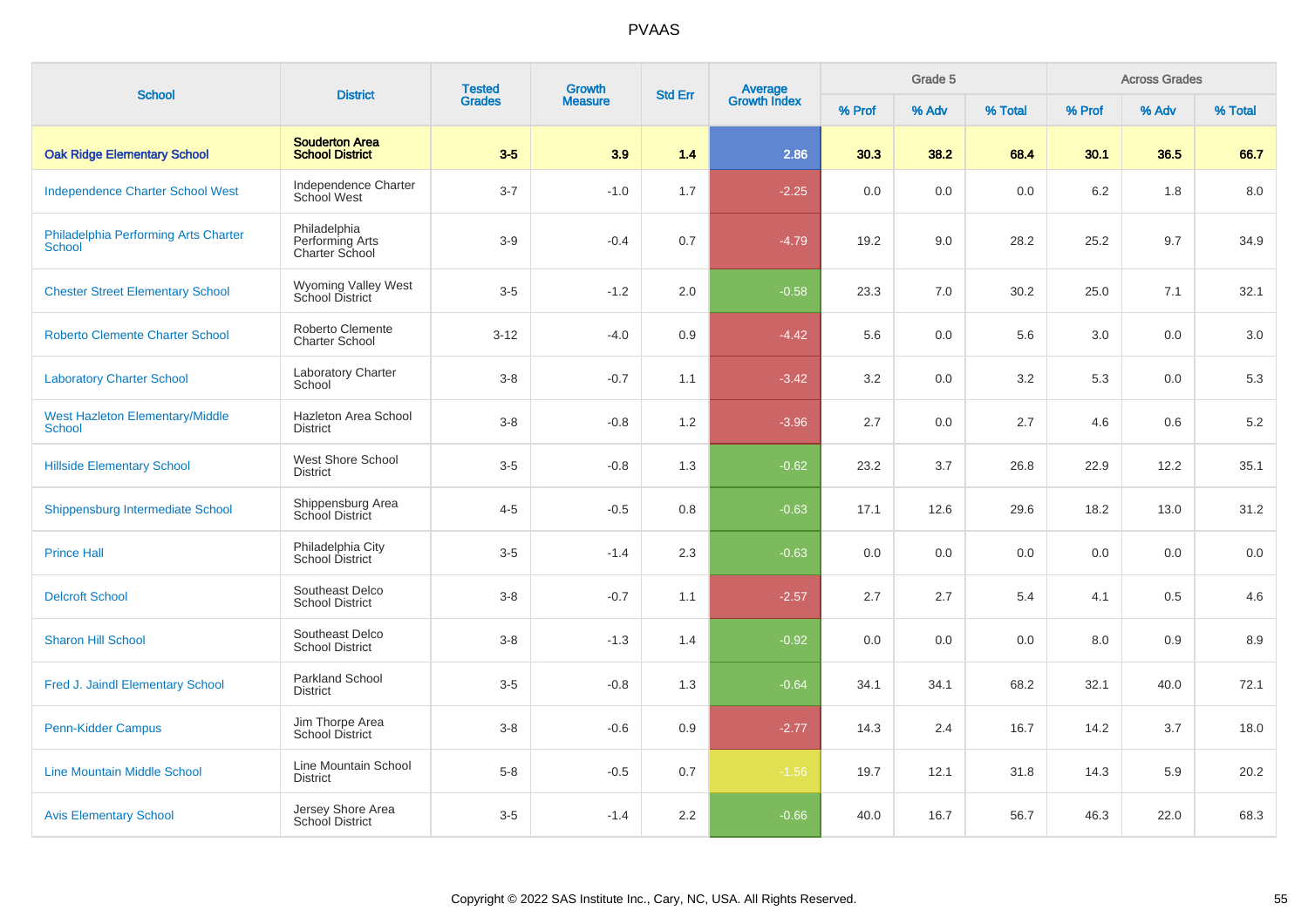| <b>School</b>                                | <b>District</b>                                    | <b>Tested</b> | <b>Growth</b>  | <b>Std Err</b> | <b>Average</b><br>Growth Index |        | Grade 5 |         |        | <b>Across Grades</b> |         |
|----------------------------------------------|----------------------------------------------------|---------------|----------------|----------------|--------------------------------|--------|---------|---------|--------|----------------------|---------|
|                                              |                                                    | <b>Grades</b> | <b>Measure</b> |                |                                | % Prof | % Adv   | % Total | % Prof | % Adv                | % Total |
| <b>Oak Ridge Elementary School</b>           | <b>Souderton Area</b><br><b>School District</b>    | $3-5$         | 3.9            | 1.4            | 2.86                           | 30.3   | 38.2    | 68.4    | 30.1   | 36.5                 | 66.7    |
| <b>Fredericksburg Elementary School</b>      | Northern Lebanon<br><b>School District</b>         | $3-5$         | $-1.2$         | 1.8            | $-0.66$                        | 32.5   | 2.5     | 35.0    | 26.9   | 14.3                 | 41.2    |
| <b>East Ward Elementary School</b>           | Downingtown Area<br>School District                | $3-5$         | $-1.0$         | 1.5            | $-0.66$                        | 43.3   | 17.9    | 61.2    | 40.2   | 24.5                 | 64.7    |
| <b>York Avenue Elementary School</b>         | North Penn School<br><b>District</b>               | $3-6$         | $-1.0$         | 1.5            | $-1.22$                        | 23.3   | 6.7     | 30.0    | 25.0   | 20.7                 | 45.7    |
| <b>Mt Penn Elementary School</b>             | Antietam School<br><b>District</b>                 | $3-6$         | $-0.7$         | 1.1            | $-0.75$                        | 9.4    | 1.6     | 10.9    | 9.6    | 1.8                  | 11.4    |
| <b>Appleman Elementary School</b>            | Benton Area School<br><b>District</b>              | $3-6$         | $-0.8$         | 1.2            | $-1.65$                        | 24.6   | 11.5    | 36.1    | 25.9   | 9.0                  | 34.9    |
| <b>Deep Roots Charter School</b>             | Deep Roots Charter<br>School                       | $3-6$         | $-0.9$         | 1.3            | $-3.05$                        | 0.0    | 0.0     | 0.0     | 1.3    | 0.0                  | 1.3     |
| <b>J.E. Harrison Education Center</b>        | <b>Baldwin-Whitehall</b><br><b>School District</b> | $3-6$         | $-3.9$         | 0.7            | $-5.77$                        | 22.5   | 7.2     | 29.7    | 21.3   | 5.0                  | 26.3    |
| <b>Mastery Charter School-Harrity Campus</b> | Mastery Charter<br>School - Harrity<br>Campus      | $3-8$         | $-0.7$         | 1.1            | $-3.24$                        | 4.6    | 4.6     | 9.1     | 5.5    | 1.0                  | 6.5     |
| Eugenio Maria De Hostos Charter<br>School    | Eugenio Maria De<br><b>Hostos Charter School</b>   | $3-8$         | $-1.0$         | 1.4            | $-1.85$                        | 13.0   | 0.0     | 13.0    | 9.3    | 3.4                  | 12.7    |
| <b>Pleasant View Elementary School</b>       | Red Lion Area School<br><b>District</b>            | $3-6$         | $-0.8$         | 1.1            | $-0.85$                        | 27.7   | 6.4     | 34.0    | 26.6   | 7.0                  | 33.6    |
| <b>Belle Valley Elementary School</b>        | Millcreek Township<br><b>School District</b>       | $3-5$         | $-1.0$         | 1.3            | $-0.71$                        | 32.1   | 19.0    | 51.2    | 31.4   | 17.8                 | 49.2    |
| <b>Edgeworth Elementary School</b>           | Quaker Valley School<br><b>District</b>            | $3-5$         | $-1.1$         | 1.5            | $-0.72$                        | 38.4   | 26.0    | 64.4    | 36.5   | 37.0                 | 73.6    |
| <b>Southwest Middle School</b>               | Reading School<br><b>District</b>                  | $5-8$         | $-0.7$         | 1.0            | $-2.36$                        | 0.0    | 1.8     | 1.8     | 1.1    | 0.6                  | 1.7     |
| <b>Osborne Elementary School</b>             | Quaker Valley School<br><b>District</b>            | $3-5$         | $-1.1$         | 1.5            | $-0.73$                        | 34.3   | 20.9    | 55.2    | 35.7   | 33.7                 | 69.4    |
| <b>Ingomar Elementary School</b>             | North Allegheny<br><b>School District</b>          | $3-5$         | $-1.0$         | 1.3            | $-0.74$                        | 55.7   | 20.2    | 76.0    | 46.8   | 27.6                 | 74.4    |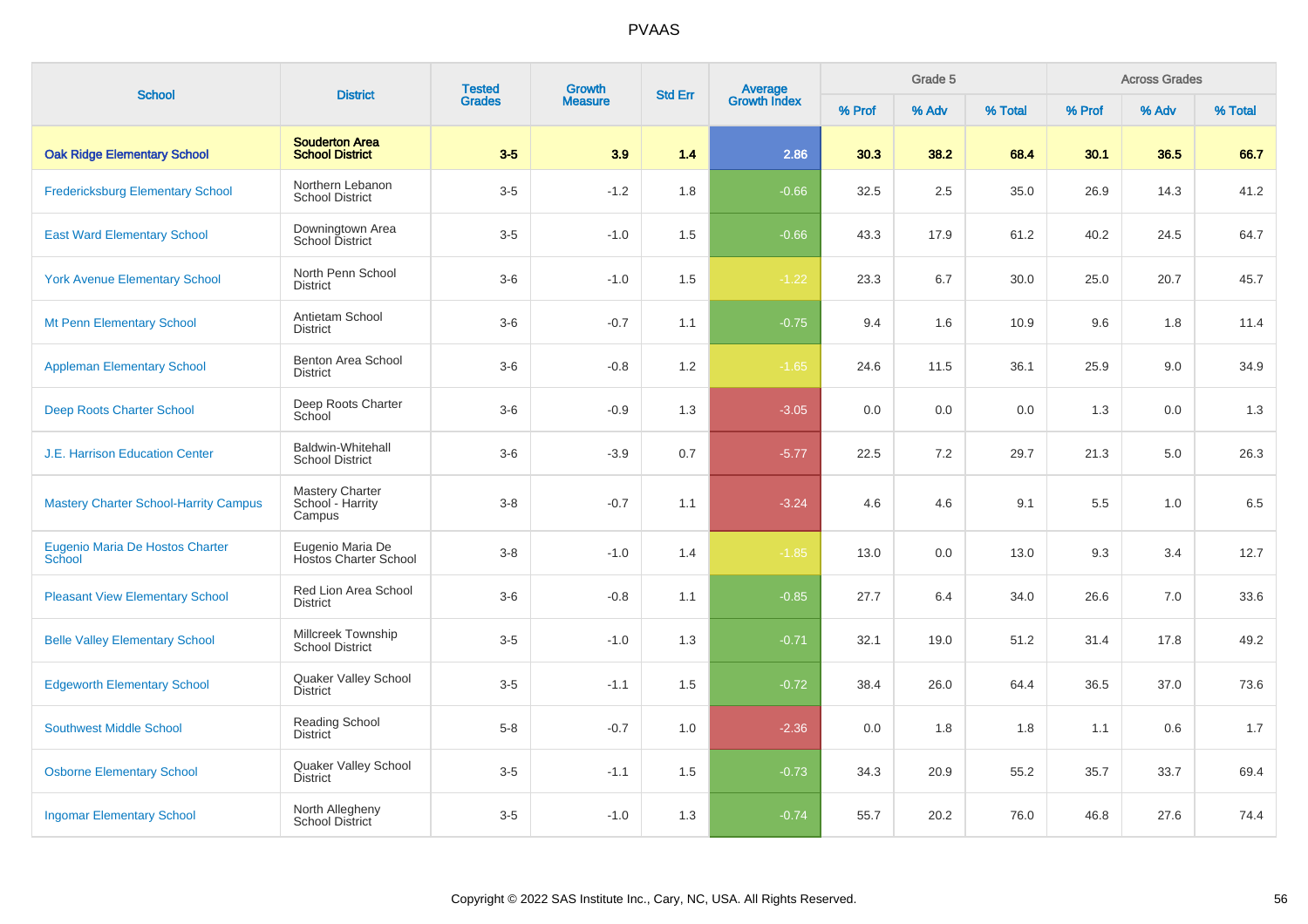| <b>School</b>                                                       | <b>District</b>                                          | <b>Tested</b> | <b>Growth</b>  | <b>Std Err</b> | <b>Average</b><br>Growth Index |        | Grade 5 |         |        | <b>Across Grades</b> |         |
|---------------------------------------------------------------------|----------------------------------------------------------|---------------|----------------|----------------|--------------------------------|--------|---------|---------|--------|----------------------|---------|
|                                                                     |                                                          | <b>Grades</b> | <b>Measure</b> |                |                                | % Prof | % Adv   | % Total | % Prof | % Adv                | % Total |
| <b>Oak Ridge Elementary School</b>                                  | <b>Souderton Area</b><br><b>School District</b>          | $3-5$         | 3.9            | 1.4            | 2.86                           | 30.3   | 38.2    | 68.4    | 30.1   | 36.5                 | 66.7    |
| <b>Eisenhower Middle School</b>                                     | Norristown Area<br><b>School District</b>                | $5-8$         | $-0.5$         | 0.7            | $-2.53$                        | 7.8    | 0.0     | 7.8     | 6.9    | 0.6                  | 7.5     |
| <b>Washington Elementary School</b>                                 | Lancaster School<br><b>District</b>                      | $3-5$         | $-1.3$         | 1.8            | $-0.75$                        | 6.5    | 0.0     | 6.5     | 9.1    | 0.6                  | 9.7     |
| <b>Springfield Township Elementary</b><br>School-Erdenhm            | Springfield Township<br>School District                  | $3-5$         | $-0.7$         | 0.9            | $-0.76$                        | 31.3   | 12.3    | 43.6    | 36.9   | 14.2                 | 51.1    |
| <b>Mcdonald Elementary School</b>                                   | <b>Centennial School</b><br><b>District</b>              | $3-5$         | $-0.8$         | 1.1            | $-0.77$                        | 27.0   | 4.1     | 31.2    | 21.9   | 5.6                  | 27.5    |
| <b>Lincoln Elementary School</b>                                    | Gettysburg Area<br>School District                       | $3-5$         | $-1.1$         | 1.4            | $-0.78$                        | 40.0   | 15.7    | 55.7    | 35.0   | 20.4                 | 55.4    |
| <b>Windber Elementary School</b>                                    | Windber Area School<br><b>District</b>                   | $3-5$         | $-1.0$         | 1.3            | $-0.79$                        | 28.8   | 20.0    | 48.8    | 26.7   | 18.8                 | 45.5    |
| Neil Armstrong 5-6 Middle School                                    | <b>Bethel Park School</b><br><b>District</b>             | $5-6$         | $-0.5$         | 0.6            | $-2.57$                        | 31.6   | 17.7    | 49.3    | 29.4   | 17.4                 | 46.8    |
| <b>Aliquippa Elementary School</b>                                  | Aliquippa School<br><b>District</b>                      | $3-6$         | $-0.9$         | 1.1            | $-2.45$                        | 1.5    | 0.0     | 1.5     | 1.2    | 0.8                  | 2.0     |
| <b>Monessen Elementary Center</b>                                   | Monessen City School<br><b>District</b>                  | $3-5$         | $-1.6$         | 2.0            | $-0.82$                        | 5.3    | 0.0     | 5.3     | 6.9    | 1.2                  | 8.0     |
| A L Wilson Elementary School (8364)                                 | Albert Gallatin Area<br><b>School District</b>           | $3-5$         | $-1.3$         | 1.6            | $-0.83$                        | 19.3   | 5.3     | 24.6    | 14.5   | 3.3                  | 17.8    |
| <b>Frederick Douglass Mastery Charter</b><br><b>School</b>          | <b>Frederick Douglass</b><br>Mastery Charter<br>School   | $3 - 8$       | $-1.0$         | 1.2            | $-1.85$                        | 4.8    | 0.0     | 4.8     | 1.5    | 0.8                  | 2.3     |
| <b>Peebles Elementary School</b>                                    | North Allegheny<br><b>School District</b>                | $3-5$         | $-1.3$         | 1.5            | $-0.84$                        | 38.7   | 19.4    | 58.1    | 38.2   | 26.6                 | 64.7    |
| <b>Young Scholars of Greater Allegheny</b><br><b>Charter School</b> | Young Scholars of<br>Greater Allegheny<br>Charter School | $3 - 8$       | $-1.4$         | 1.6            | $-3.51$                        | 10.0   | 0.0     | 10.0    | 6.6    | 0.0                  | 6.6     |
| <b>Newberry Elementary School</b>                                   | West Shore School<br><b>District</b>                     | $3-5$         | $-1.6$         | 1.8            | $-0.86$                        | 15.9   | 6.8     | 22.7    | 21.0   | 10.5                 | 31.4    |
| <b>West Broad Street Elementary School</b>                          | Souderton Area<br><b>School District</b>                 | $3-5$         | $-1.3$         | 1.5            | $-0.87$                        | 36.5   | 20.6    | 57.1    | 33.1   | 30.2                 | 63.3    |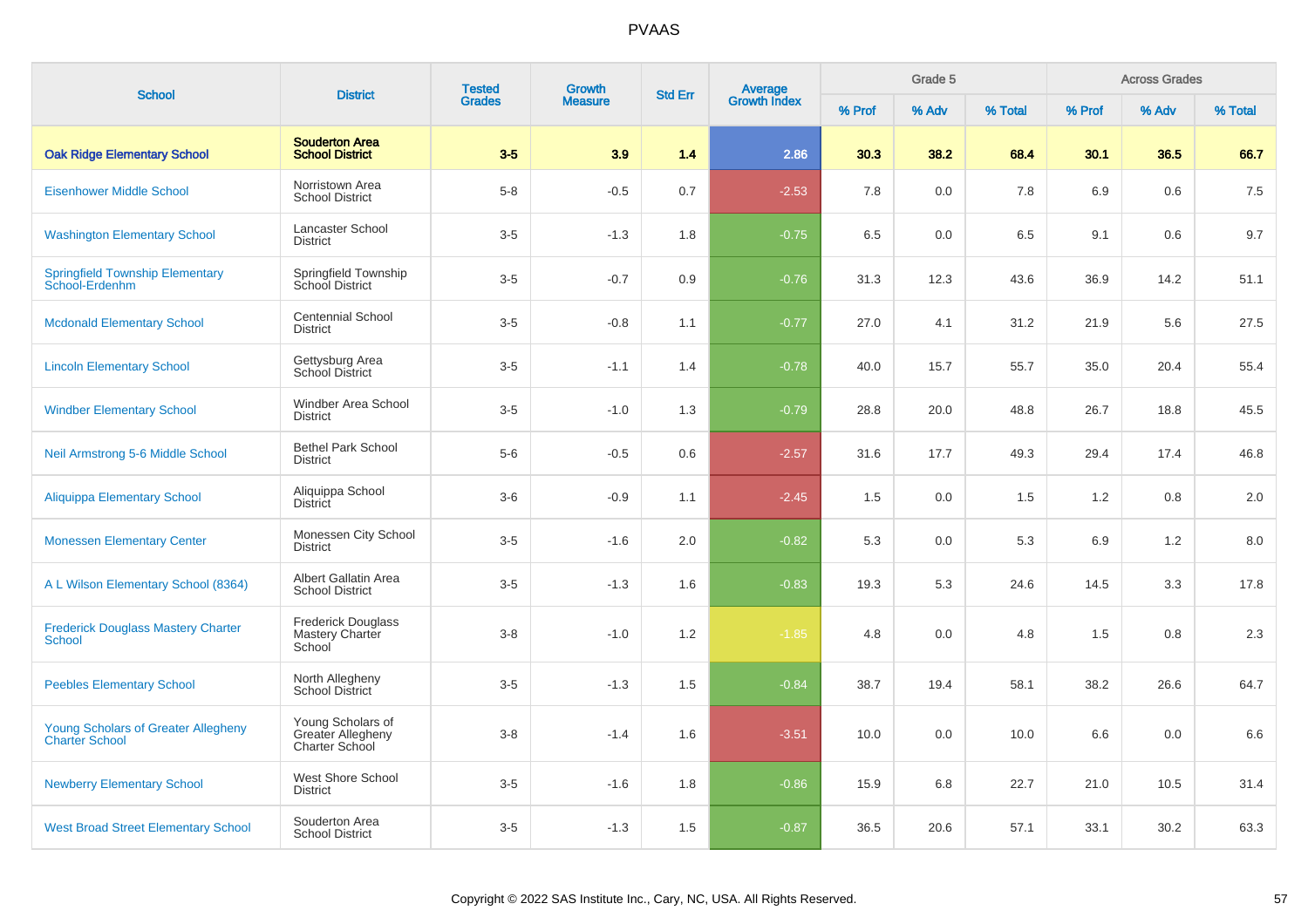|                                           |                                                 | <b>Tested</b> | <b>Growth</b>  |                |                                |        | Grade 5 |         |        | <b>Across Grades</b> |         |
|-------------------------------------------|-------------------------------------------------|---------------|----------------|----------------|--------------------------------|--------|---------|---------|--------|----------------------|---------|
| <b>School</b>                             | <b>District</b>                                 | <b>Grades</b> | <b>Measure</b> | <b>Std Err</b> | <b>Average</b><br>Growth Index | % Prof | % Adv   | % Total | % Prof | % Adv                | % Total |
| <b>Oak Ridge Elementary School</b>        | <b>Souderton Area</b><br><b>School District</b> | $3-5$         | 3.9            | 1.4            | 2.86                           | 30.3   | 38.2    | 68.4    | 30.1   | 36.5                 | 66.7    |
| <b>Logan Elementary School</b>            | Altoona Area School<br><b>District</b>          | $3-5$         | $-1.4$         | 1.6            | $-0.87$                        | 25.0   | 3.6     | 28.6    | 25.1   | 8.6                  | 33.7    |
| <b>Lincoln Elementary School</b>          | Erie City School<br><b>District</b>             | $3-5$         | $-1.3$         | 1.5            | $-0.87$                        | 3.3    | 1.6     | 4.9     | 5.3    | 2.6                  | 8.0     |
| <b>Dayton Elementary School</b>           | Armstrong School<br><b>District</b>             | $3-6$         | $-1.4$         | 1.6            | $-2.84$                        | 42.9   | 10.7    | 53.6    | 41.9   | 12.4                 | 54.3    |
| <b>Rossmoyne Elementary School</b>        | West Shore School<br><b>District</b>            | $3-5$         | $-1.5$         | 1.7            | $-0.88$                        | 27.7   | 17.0    | 44.7    | 24.3   | 15.6                 | 39.9    |
| <b>Finletter Thomas K School</b>          | Philadelphia City<br>School District            | $3 - 8$       | $-1.7$         | 1.8            | $-2.92$                        | 5.9    | 0.0     | 5.9     | 7.1    | 4.0                  | 11.1    |
| <b>Deibler Elementary School</b>          | Pennridge School<br><b>District</b>             | $3-5$         | $-1.4$         | 1.6            | $-0.90$                        | 23.6   | 12.7    | 36.4    | 26.1   | 21.1                 | 47.2    |
| <b>Francis Mcclure Elementary School</b>  | Mckeesport Area<br>School District              | $3-5$         | $-1.3$         | 1.4            | $-0.92$                        | 14.1   | 1.3     | 15.4    | 19.4   | 5.8                  | 25.2    |
| <b>Ross Elementary School</b>             | Lancaster School<br><b>District</b>             | $3-5$         | $-2.2$         | 2.4            | $-0.92$                        | 12.5   | 4.2     | 16.7    | 18.6   | 4.6                  | 23.3    |
| <b>North Dickinson Elementary School</b>  | Carlisle Area School<br><b>District</b>         | $3-5$         | $-2.0$         | 2.2            | $-0.92$                        | 30.0   | 10.0    | 40.0    | 37.9   | 14.9                 | 52.9    |
| Arcola Intermediate School                | Methacton School<br><b>District</b>             | $5-8$         | $-0.4$         | 0.5            | $-0.93$                        |        |         |         | 23.6   | 11.9                 | 35.4    |
| <b>Lower Pottsgrove Elementary School</b> | Pottsgrove School<br><b>District</b>            | $3-5$         | $-0.8$         | 0.9            | $-0.93$                        | 27.2   | 6.5     | 33.7    | 25.0   | 5.1                  | 30.0    |
| Swiftwater Intermediate School (8281)     | Pocono Mountain<br><b>School District</b>       | $4 - 6$       | $-0.9$         | 0.9            | $-1.74$                        | 27.6   | 12.2    | 39.8    | 21.9   | 8.9                  | 30.9    |
| <b>Whitfield Elementary School</b>        | <b>Wilson School District</b>                   | $3-5$         | $-1.2$         | 1.3            | $-0.94$                        | 20.4   | 5.7     | 26.1    | 32.9   | 9.7                  | 42.6    |
| <b>East Pennsboro Elementary School</b>   | East Pennsboro Area<br><b>School District</b>   | $3-5$         | $-1.2$         | 1.3            | $-0.95$                        | 26.1   | 4.6     | 30.7    | 27.4   | 9.5                  | 36.9    |
| <b>Juniata Park Academy</b>               | Philadelphia City<br>School District            | $3-8$         | $-2.7$         | 2.8            | $-0.96$                        | 15.8   | 0.0     | 15.8    | 6.2    | 1.6                  | 7.8     |
| <b>Maplewood Elementary School</b>        | Penncrest School<br><b>District</b>             | $3-6$         | $-3.4$         | 1.0            | $-3.26$                        | 10.9   | 3.1     | 14.1    | 22.7   | 4.0                  | 26.7    |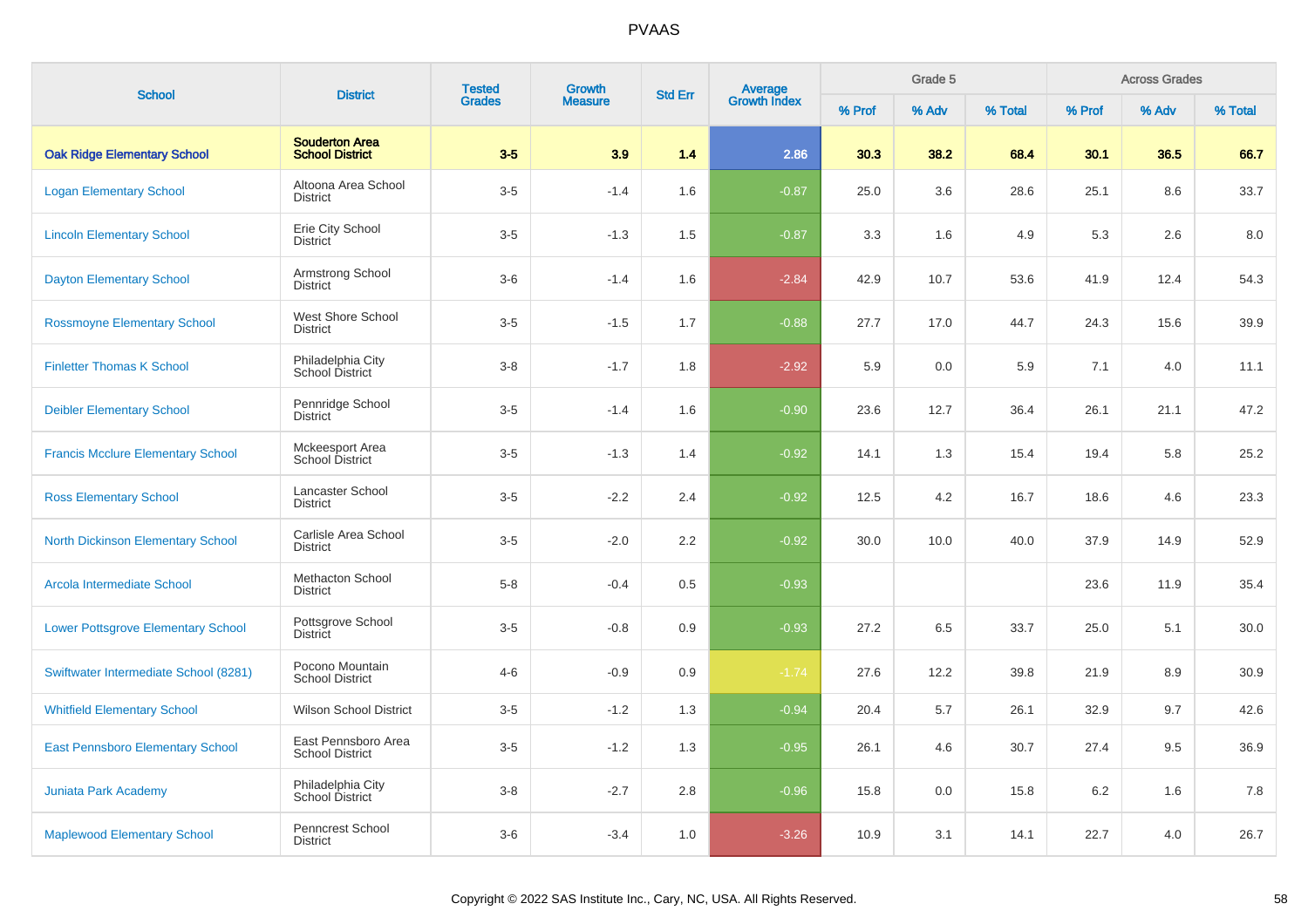| <b>School</b>                                                  | <b>District</b>                                     | <b>Tested</b> | Growth         | <b>Std Err</b> | <b>Average</b><br>Growth Index |        | Grade 5 |         |         | <b>Across Grades</b> |         |
|----------------------------------------------------------------|-----------------------------------------------------|---------------|----------------|----------------|--------------------------------|--------|---------|---------|---------|----------------------|---------|
|                                                                |                                                     | <b>Grades</b> | <b>Measure</b> |                |                                | % Prof | % Adv   | % Total | % Prof  | % Adv                | % Total |
| <b>Oak Ridge Elementary School</b>                             | <b>Souderton Area</b><br><b>School District</b>     | $3-5$         | 3.9            | 1.4            | 2.86                           | 30.3   | 38.2    | 68.4    | 30.1    | 36.5                 | 66.7    |
| <b>Mahantongo Elementary School</b>                            | <b>Tri-Valley School</b><br><b>District</b>         | $3-6$         | $-4.8$         | 1.8            | $-2.59$                        | 10.0   | 0.0     | 10.0    | 28.2    | 3.5                  | 31.8    |
| <b>Rostraver Elementary School</b>                             | Belle Vernon Area<br><b>School District</b>         | $3-6$         | $-1.1$         | 1.2            | $-3.73$                        | 28.3   | 3.8     | 32.1    | 28.7    | 8.4                  | 37.1    |
| <b>Aldan Elementary School</b>                                 | William Penn School<br><b>District</b>              | $3-6$         | $-1.9$         | 2.0            | $-2.02$                        | 8.8    | 8.8     | 17.6    | 10.0    | 9.0                  | 19.0    |
| <b>Hamilton Elementary School</b>                              | <b>Lancaster School</b><br><b>District</b>          | $3-5$         | $-1.7$         | 1.7            | $-0.98$                        | 2.1    | 2.1     | 4.2     | $5.2\,$ | 2.0                  | 7.2     |
| <b>Musser Elementary School</b>                                | Sharon City School<br><b>District</b>               | $3-6$         | $-1.5$         | 1.6            | $-1.04$                        | 9.7    | 0.0     | 9.7     | 15.5    | 1.6                  | 17.0    |
| <b>Donegan Elementary School</b>                               | Bethlehem Area<br><b>School District</b>            | $3-5$         | $-3.4$         | 3.5            | $-0.98$                        | 0.0    | 8.3     | 8.3     | 8.3     | 2.1                  | 10.4    |
| <b>Belmont Charter School</b>                                  | <b>Belmont Charter</b><br>School                    | $3 - 10$      | $-0.8$         | 0.8            | $-5.00$                        | 1.6    | 0.0     | 1.6     | 2.8     | 0.6                  | 3.4     |
| <b>Grandview Elementary School</b>                             | Millcreek Township<br><b>School District</b>        | $3 - 5$       | $-1.4$         | 1.4            | $-1.00$                        | 21.2   | 20.0    | 41.2    | 30.2    | 23.8                 | 54.0    |
| <b>Edgar Fahs Smith Steam Academy</b>                          | York City School<br><b>District</b>                 | $3-8$         | $-0.8$         | 0.8            | $-2.64$                        | 8.6    | 0.0     | 8.6     | 6.4     | 0.3                  | 6.7     |
| <b>Blair Mill Elementary School</b>                            | Hatboro-Horsham<br><b>School District</b>           | $3-5$         | $-1.5$         | 1.5            | $-1.02$                        | 22.6   | 12.9    | 35.5    | 22.5    | 6.9                  | 29.5    |
| <b>Poquessing Middle School</b>                                | <b>Neshaminy School</b><br><b>District</b>          | $5-8$         | $-0.5$         | 0.5            | $-1.04$                        | 30.1   | 12.2    | 42.3    | 21.9    | 6.5                  | 28.4    |
| <b>Norwood School</b>                                          | Interboro School<br><b>District</b>                 | $3-8$         | $-0.9$         | 0.9            | $-3.40$                        | 10.2   | 0.0     | 10.2    | 19.7    | 3.2                  | 23.0    |
| <b>Mill Creek Elementary School</b>                            | <b>Bristol Township</b><br><b>School District</b>   | $3-5$         | $-1.0$         | 1.0            | $-1.03$                        | 10.5   | 3.5     | 14.0    | 12.8    | 3.1                  | 16.0    |
| <b>Wellsville Campus</b>                                       | Northern York County<br>School District             | $3-5$         | $-2.1$         | 2.0            | $-1.04$                        | 20.0   | 5.0     | 25.0    | 26.3    | 8.1                  | 34.3    |
| <b>Lehigh Valley Academy Regional</b><br><b>Charter School</b> | Lehigh Valley<br>Academy Regional<br>Charter School | $3 - 11$      | $-3.0$         | 0.5            | $-5.67$                        | 22.5   | 7.5     | 30.0    | 17.4    | 4.4                  | 21.8    |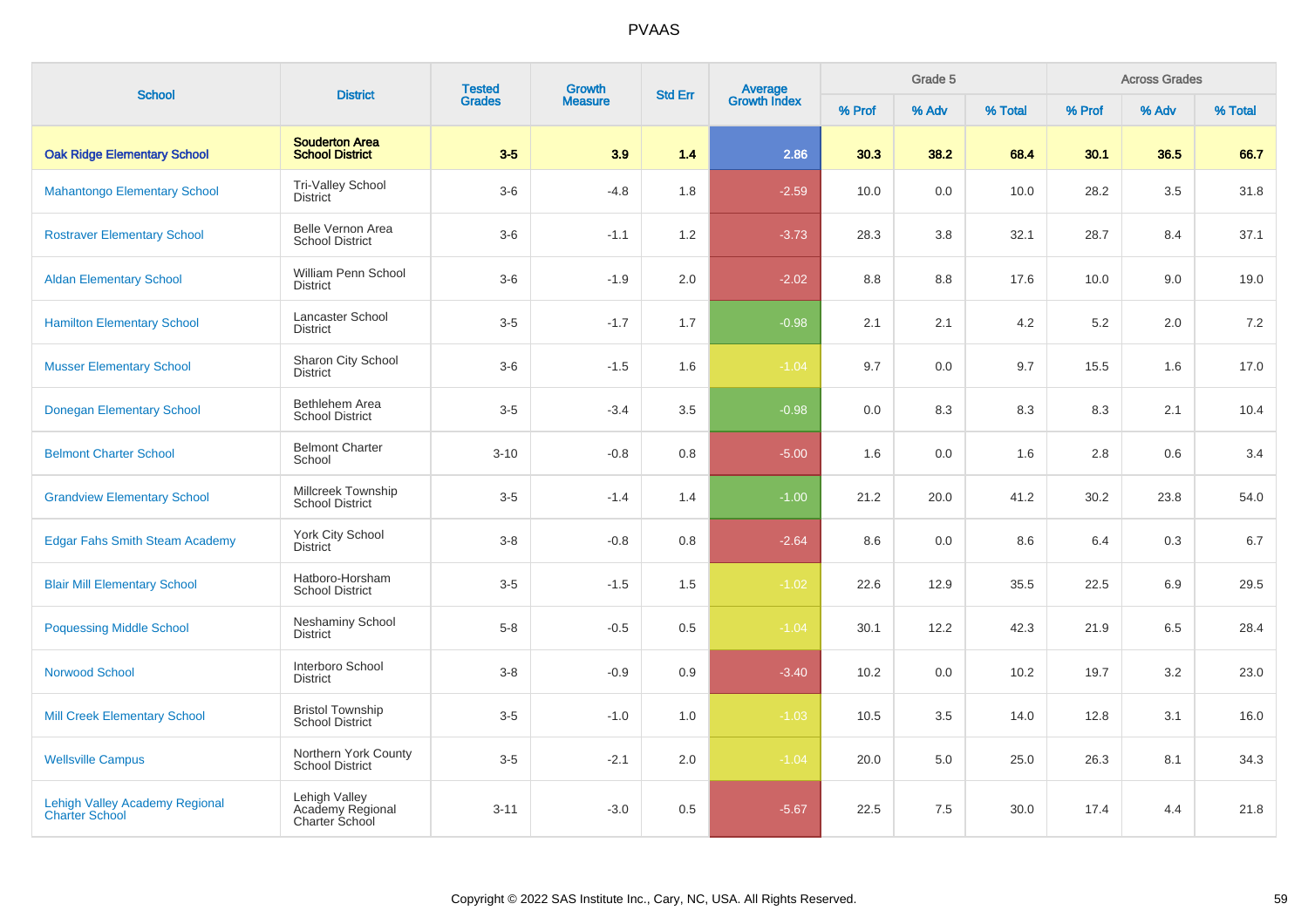| <b>School</b>                            | <b>District</b>                                 | <b>Tested</b> | Growth         | <b>Std Err</b> | Average<br>Growth Index |        | Grade 5 |         | <b>Across Grades</b> |       |         |
|------------------------------------------|-------------------------------------------------|---------------|----------------|----------------|-------------------------|--------|---------|---------|----------------------|-------|---------|
|                                          |                                                 | <b>Grades</b> | <b>Measure</b> |                |                         | % Prof | % Adv   | % Total | % Prof               | % Adv | % Total |
| <b>Oak Ridge Elementary School</b>       | <b>Souderton Area</b><br><b>School District</b> | $3-5$         | 3.9            | 1.4            | 2.86                    | 30.3   | 38.2    | 68.4    | 30.1                 | 36.5  | 66.7    |
| Wyoming Area Intermediate Center         | Wyoming Area School<br><b>District</b>          | $4 - 6$       | $-4.1$         | 0.8            | $-5.02$                 | 22.1   | 8.8     | 31.0    | 12.1                 | 4.8   | 16.9    |
| <b>Crafton Elementary School</b>         | Carlynton School<br><b>District</b>             | $3-6$         | $-1.5$         | 1.4            | $-4.02$                 | 23.7   | 7.9     | 31.6    | 29.9                 | 12.2  | 42.2    |
| <b>Marshall John School</b>              | Philadelphia City<br>School District            | $3-5$         | $-3.5$         | 3.3            | $-1.05$                 | 0.0    | 0.0     | 0.0     | 0.0                  | 0.0   | 0.0     |
| <b>Schnecksville School</b>              | Parkland School<br><b>District</b>              | $3-5$         | $-1.7$         | 1.6            | $-1.06$                 | 31.6   | 15.8    | 47.4    | 29.4                 | 27.2  | 56.7    |
| <b>Coebourn Elementary School</b>        | Penn-Delco School<br><b>District</b>            | $3-5$         | $-1.7$         | 1.6            | $-1.07$                 | 32.7   | 3.6     | 36.4    | 30.9                 | 8.6   | 39.4    |
| Hartman Intermediate School              | Ellwood City Area<br><b>School District</b>     | $5-6$         | $-0.8$         | 0.8            | $-2.51$                 | 20.6   | 7.8     | 28.4    | 19.7                 | 5.0   | 24.8    |
| <b>Menallen School</b>                   | Uniontown Area<br><b>School District</b>        | $3-6$         | $-1.9$         | 1.7            | $-2.18$                 | 18.2   | 0.0     | 18.2    | 32.1                 | 4.7   | 36.8    |
| Pittsburgh King K-8                      | Pittsburgh School<br><b>District</b>            | $3-8$         | $-1.2$         | 1.1            | $-3.36$                 | 0.0    | 0.0     | 0.0     | 1.7                  | 0.0   | 1.7     |
| <b>Solomon/Plains Elementary School</b>  | Wilkes-Barre Area<br><b>School District</b>     | $3-6$         | $-1.2$         | 1.1            | $-3.16$                 | 10.3   | 2.9     | 13.2    | 19.2                 | 9.2   | 28.3    |
| <b>East Hanover Elementary School</b>    | Northern Lebanon<br><b>School District</b>      | $3-5$         | $-2.5$         | 2.3            | $-1.10$                 | 46.2   | 15.4    | 61.5    | 31.8                 | 18.8  | 50.6    |
| <b>Oxford Valley Elementary School</b>   | Pennsbury School<br><b>District</b>             | $3-5$         | $-1.6$         | 1.5            | $-1.10$                 | 35.4   | 15.4    | 50.8    | 30.3                 | 11.4  | 41.6    |
| Nazareth Area Intermediate School        | Nazareth Area School<br><b>District</b>         | $4 - 6$       | $-0.6$         | 0.5            | $-4.48$                 | 30.6   | 13.1    | 43.6    | 30.5                 | 11.6  | 42.1    |
| People For People Charter School         | People For People<br><b>Charter School</b>      | $3 - 12$      | $-1.1$         | 1.0            | $-6.30$                 | 0.0    | 0.0     | 0.0     | 1.3                  | 0.0   | 1.3     |
| <b>East Lansdowne Elementary School</b>  | William Penn School<br><b>District</b>          | $3-6$         | $-1.8$         | 1.6            | $-1.38$                 | 7.1    | 0.0     | 7.1     | 10.8                 | 1.1   | 11.8    |
| <b>Fairview Avenue Elementary School</b> | Waynesboro Area<br>School District              | $3-5$         | $-1.3$         | 1.2            | $-1.13$                 | 25.2   | 6.5     | 31.8    | 25.2                 | 7.2   | 32.4    |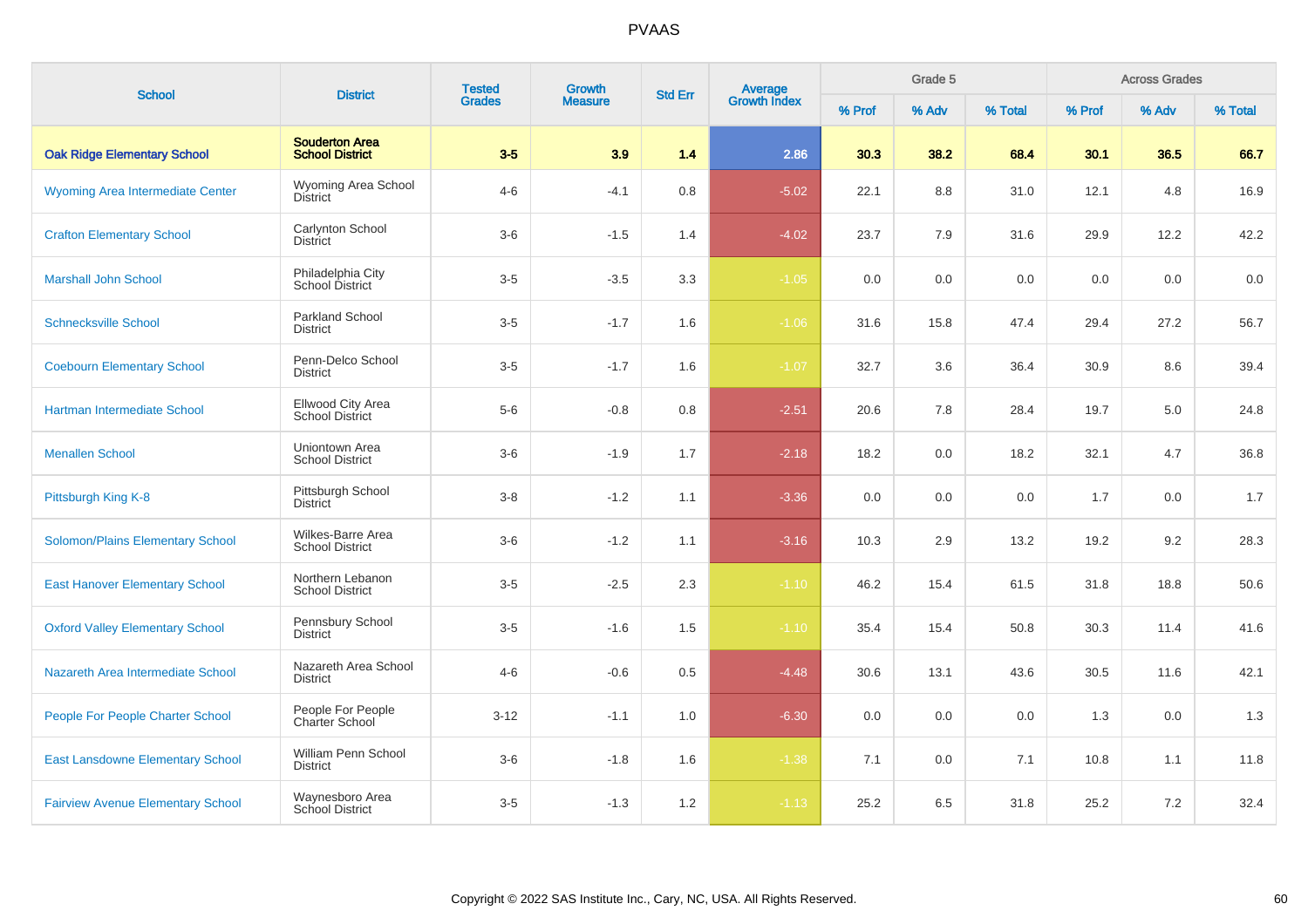| <b>School</b>                                | <b>District</b>                                    | <b>Tested</b> | Growth         | <b>Std Err</b> |                                |        | Grade 5 |         |        | <b>Across Grades</b> |         |
|----------------------------------------------|----------------------------------------------------|---------------|----------------|----------------|--------------------------------|--------|---------|---------|--------|----------------------|---------|
|                                              |                                                    | <b>Grades</b> | <b>Measure</b> |                | <b>Average</b><br>Growth Index | % Prof | % Adv   | % Total | % Prof | % Adv                | % Total |
| <b>Oak Ridge Elementary School</b>           | <b>Souderton Area</b><br><b>School District</b>    | $3-5$         | 3.9            | 1.4            | 2.86                           | 30.3   | 38.2    | 68.4    | 30.1   | 36.5                 | 66.7    |
| <b>Annville Elementary School</b>            | Annville-Cleona<br><b>School District</b>          | $3-6$         | $-1.5$         | 0.9            | $-1.66$                        | 33.8   | 12.5    | 46.2    | 26.9   | 8.7                  | 35.6    |
| <b>Anderson Add B School</b>                 | Philadelphia City<br>School District               | $3 - 8$       | $-4.4$         | 1.7            | $-2.53$                        | 0.0    | 0.0     | 0.0     | 1.4    | 0.0                  | 1.4     |
| <b>KIPP West Philadelphia Charter School</b> | <b>KIPP West</b><br>Philadelphia Charter<br>School | $3 - 8$       | $-2.0$         | 1.2            | $-1.75$                        | 3.2    | 0.0     | 3.2     | 2.6    | 0.0                  | 2.6     |
| <b>Academy at Westinghouse</b>               | Pittsburgh School<br><b>District</b>               | $5 - 11$      | $-1.2$         | 1.1            | $-1.16$                        |        |         |         | 0.0    | 0.0                  | 0.0     |
| <b>Myrtle Ave School</b>                     | Keystone Oaks School<br><b>District</b>            | $3-5$         | $-2.2$         | 1.9            | $-1.16$                        | 25.0   | 16.7    | 41.7    | 31.9   | 16.0                 | 47.9    |
| <b>Newport Elementary School</b>             | Newport School<br><b>District</b>                  | $3-5$         | $-2.0$         | 1.8            | $-1.16$                        | 22.2   | 11.1    | 33.3    | 27.0   | 10.1                 | 37.1    |
| Sullivan Co Elementary School (8180)         | <b>Sullivan County</b><br>School District          | $3-6$         | $-1.5$         | 1.3            | $-2.40$                        | 21.4   | 0.0     | 21.4    | 24.9   | 5.5                  | 30.4    |
| <b>Rydal East School</b>                     | Abington School<br><b>District</b>                 | $3-6$         | $-1.2$         | 1.0            | $-1.65$                        | 43.6   | 11.3    | 54.8    | 36.9   | 17.9                 | 54.8    |
| <b>Warrior Run Middle School</b>             | Warrior Run School<br><b>District</b>              | $4 - 8$       | $-0.7$         | 0.6            | $-4.01$                        | 29.0   | 17.1    | 46.0    | 20.9   | 9.2                  | 30.1    |
| <b>William Prescott #38</b>                  | <b>Scranton School</b><br><b>District</b>          | $3-5$         | $-3.1$         | 2.6            | $-1.17$                        | 21.0   | 0.0     | 21.0    | 25.0   | 5.0                  | 30.0    |
| Pittsburgh Carmalt K-8                       | Pittsburgh School<br><b>District</b>               | $3 - 8$       | $-3.3$         | 0.9            | $-3.68$                        | 11.3   | 5.7     | 17.0    | 12.9   | 2.9                  | 15.7    |
| <b>Olney Elementary School</b>               | Philadelphia City<br>School District               | $3-8$         | $-5.9$         | 1.7            | $-3.41$                        | 0.0    | 0.0     | 0.0     | 2.1    | 0.0                  | 2.1     |
| <b>Fairview Middle School</b>                | <b>Fairview School</b><br><b>District</b>          | $5 - 8$       | $-0.6$         | 0.5            | $-6.10$                        | 31.8   | 12.7    | 44.4    | 29.2   | 11.9                 | 41.1    |
| <b>Bushkill Elementary School</b>            | East Stroudsburg Area<br><b>School District</b>    | $3-5$         | $-2.5$         | 2.1            | $-1.18$                        | 28.6   | 8.6     | 37.1    | 24.8   | 4.3                  | 29.1    |
| <b>Central Manor Elementary School</b>       | Penn Manor School<br><b>District</b>               | $3-6$         | $-1.0$         | 0.9            | $-2.65$                        | 32.1   | 19.0    | 51.2    | 29.8   | 20.8                 | 50.6    |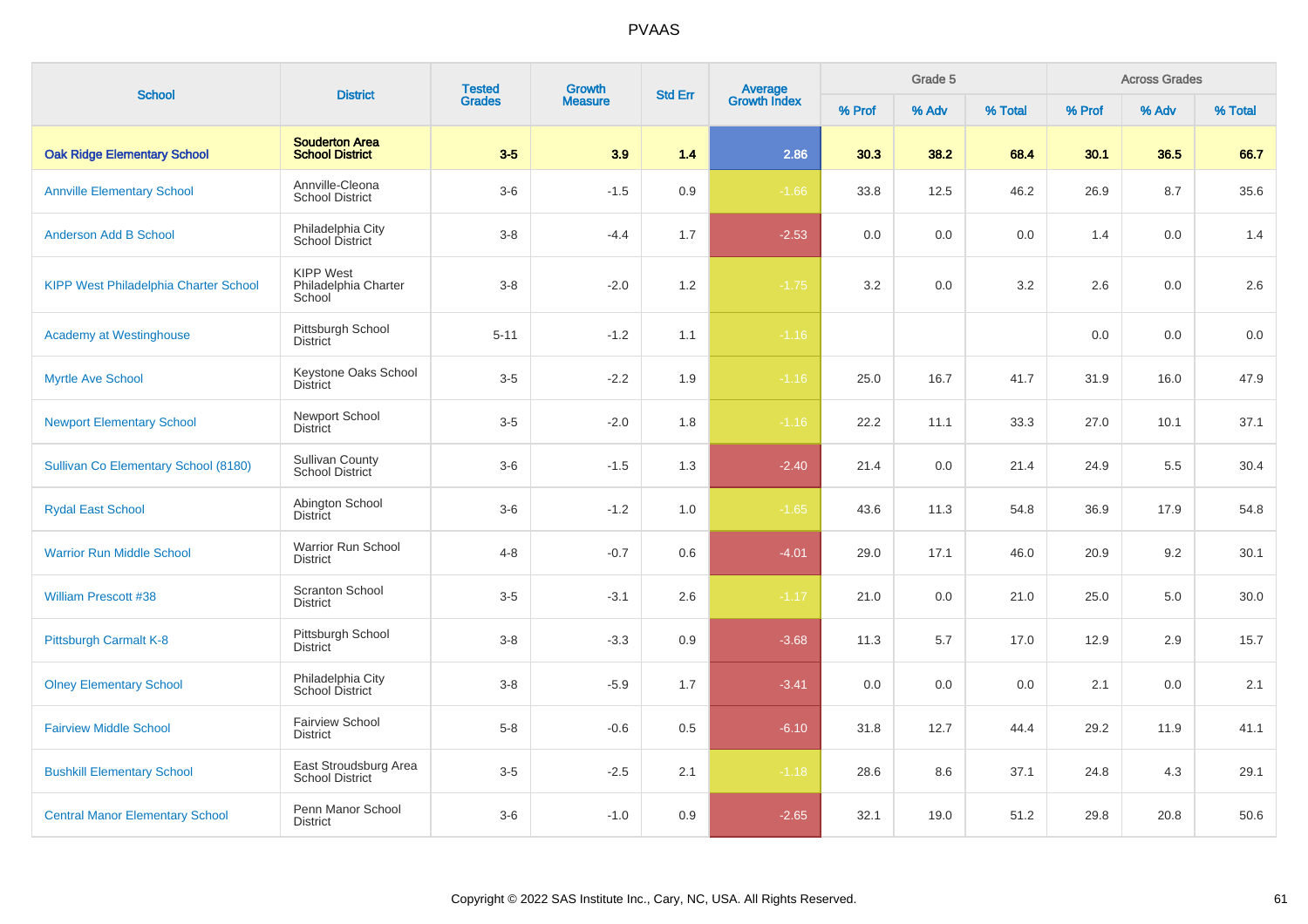| <b>School</b>                                                  | <b>District</b>                                            | <b>Tested</b> | Growth         | <b>Std Err</b> |                                |        | Grade 5 |         |        | <b>Across Grades</b> |         |
|----------------------------------------------------------------|------------------------------------------------------------|---------------|----------------|----------------|--------------------------------|--------|---------|---------|--------|----------------------|---------|
|                                                                |                                                            | <b>Grades</b> | <b>Measure</b> |                | <b>Average</b><br>Growth Index | % Prof | % Adv   | % Total | % Prof | % Adv                | % Total |
| <b>Oak Ridge Elementary School</b>                             | <b>Souderton Area</b><br><b>School District</b>            | $3-5$         | 3.9            | 1.4            | 2.86                           | 30.3   | 38.2    | 68.4    | 30.1   | 36.5                 | 66.7    |
| <b>Central Middle School</b>                                   | Reading School<br><b>District</b>                          | $5 - 8$       | $-0.6$         | 0.5            | $-2.42$                        | 2.0    | 2.0     | 4.1     | 1.4    | 0.5                  | 2.0     |
| Pittsburgh Spring Hill K-5                                     | Pittsburgh School<br><b>District</b>                       | $3-5$         | $-3.7$         | 3.1            | $-1.20$                        | 0.0    | 0.0     | 0.0     | 3.8    | 0.0                  | 3.8     |
| <b>Robert Morris #27</b>                                       | <b>Scranton School</b><br><b>District</b>                  | $3-5$         | $-3.1$         | 2.6            | $-1.21$                        | 12.0   | 4.0     | 16.0    | 13.2   | 2.9                  | 16.2    |
| <b>Charlestown Elementary School</b>                           | <b>Great Valley School</b><br><b>District</b>              | $3-5$         | $-2.2$         | 1.8            | $-1.22$                        | 37.8   | 31.1    | 68.9    | 33.3   | 34.0                 | 67.4    |
| <b>Maple Point Middle School</b>                               | <b>Neshaminy School</b><br><b>District</b>                 | $5 - 8$       | $-0.5$         | 0.4            | $-3.23$                        | 27.7   | 7.5     | 35.2    | 22.6   | 5.8                  | 28.4    |
| <b>Tilden Elementary Center</b>                                | Hamburg Area School<br><b>District</b>                     | $3-5$         | $-1.5$         | 1.2            | $-1.23$                        | 29.2   | 2.2     | 31.5    | 25.1   | 6.0                  | 31.1    |
| South Lebanon Elementary School                                | Cornwall-Lebanon<br><b>School District</b>                 | $3-5$         | $-1.5$         | 1.2            | $-1.23$                        | 35.5   | 9.4     | 44.9    | 32.3   | 16.8                 | 49.2    |
| <b>Freedom Area Middle School</b>                              | Freedom Area School<br><b>District</b>                     | $5 - 8$       | $-0.8$         | 0.6            | $-1.28$                        | 13.6   | 3.7     | 17.3    | 16.4   | 2.6                  | 19.0    |
| <b>Tri-Community Elementary School</b>                         | Central Dauphin<br>School District                         | $3-5$         | $-2.0$         | 1.6            | $-1.24$                        | 3.4    | 1.7     | 5.2     | 9.4    | 3.8                  | 13.2    |
| <b>Weatherly Area Elementary School</b>                        | <b>Weatherly Area</b><br>School District                   | $3-5$         | $-2.9$         | 2.3            | $-1.24$                        | 26.9   | 7.7     | 34.6    | 21.8   | 7.9                  | 29.7    |
| <b>First Philadelphia Preparatory Charter</b><br><b>School</b> | First Philadelphia<br><b>Preparatory Charter</b><br>School | $3-8$         | $-2.3$         | 0.6            | $-3.62$                        | 1.2    | 0.0     | 1.2     | 2.4    | 0.0                  | 2.4     |
| <b>Marion Elementary School</b>                                | Belle Vernon Area<br><b>School District</b>                | $3-6$         | $-1.4$         | 1.1            | $-2.03$                        | 16.1   | 8.9     | 25.0    | 24.7   | 9.3                  | 34.0    |
| <b>Bache-Martin School</b>                                     | Philadelphia City<br>School District                       | $3-8$         | $-8.3$         | 2.5            | $-3.32$                        | 0.0    | 12.5    | 12.5    | 16.7   | 19.6                 | 36.3    |
| <b>Laurel Valley Elementary School</b>                         | <b>Ligonier Valley School</b><br><b>District</b>           | $3-5$         | $-3.2$         | $2.5\,$        | $-1.27$                        | 4.6    | 9.1     | 13.6    | 12.4   | 3.7                  | 16.0    |
| <b>Wissahickon Charter School</b>                              | Wissahickon Charter<br>School                              | $3-8$         | $-0.8$         | 0.7            | $-11.08$                       | 0.0    | 0.0     | 0.0     | 4.0    | 0.2                  | 4.2     |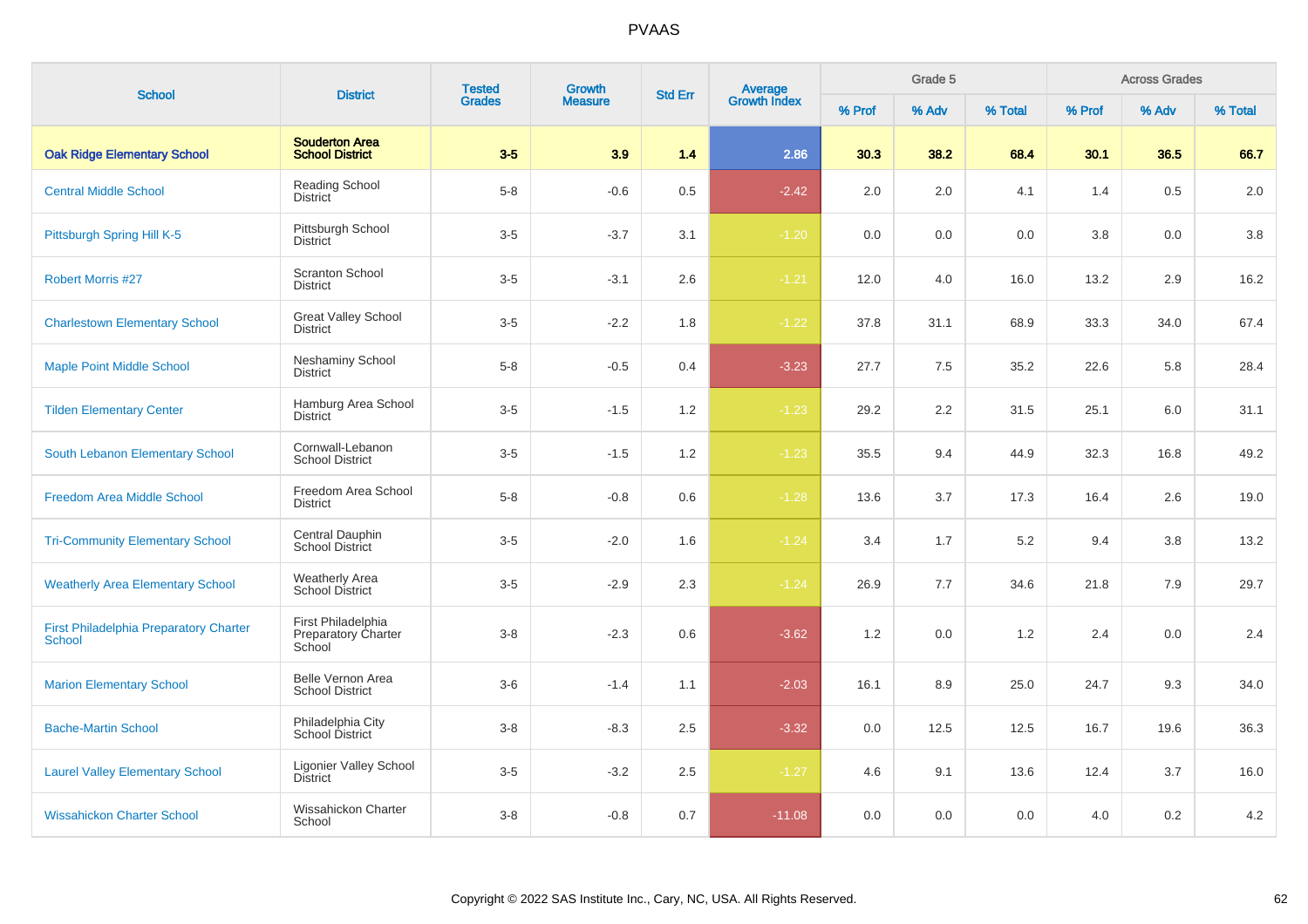| <b>School</b>                                              | <b>District</b>                                 | <b>Tested</b> | Growth         | <b>Std Err</b> | Average<br>Growth Index |        | Grade 5 |         |         | <b>Across Grades</b> |         |
|------------------------------------------------------------|-------------------------------------------------|---------------|----------------|----------------|-------------------------|--------|---------|---------|---------|----------------------|---------|
|                                                            |                                                 | <b>Grades</b> | <b>Measure</b> |                |                         | % Prof | % Adv   | % Total | % Prof  | % Adv                | % Total |
| <b>Oak Ridge Elementary School</b>                         | <b>Souderton Area</b><br><b>School District</b> | $3-5$         | 3.9            | 1.4            | 2.86                    | 30.3   | 38.2    | 68.4    | 30.1    | 36.5                 | 66.7    |
| <b>Clear Run Intermediate School</b>                       | Pocono Mountain<br><b>School District</b>       | $3-6$         | $-1.4$         | 1.1            | $-2.87$                 | 15.6   | 6.2     | 21.9    | 14.8    | 5.1                  | 19.9    |
| <b>Tyrone Area Middle School</b>                           | <b>Tyrone Area School</b><br><b>District</b>    | $5 - 8$       | $-0.7$         | 0.5            | $-7.87$                 | 18.0   | 3.8     | 21.8    | 15.3    | 4.0                  | 19.3    |
| Propel Charter School - Hazelwood                          | <b>Propel Charter</b><br>School-Hazelwood       | $3-8$         | $-1.6$         | 1.2            | $-2.32$                 | 3.4    | 0.0     | 3.4     | 0.6     | 0.6                  | 1.3     |
| <b>Penn-Lincoln Elementary School</b>                      | Altoona Area School<br><b>District</b>          | $3-5$         | $-2.8$         | 2.1            | $-1.33$                 | 11.1   | 2.8     | 13.9    | 10.2    | 3.4                  | 13.6    |
| <b>Robert Reid Elementary School</b>                       | Middletown Area<br><b>School District</b>       | $3-5$         | $-1.9$         | 1.5            | $-1.33$                 | 13.4   | 4.5     | 17.9    | 21.6    | 7.4                  | 29.0    |
| <b>Quarryville Elementary School</b>                       | Solanco School<br>District                      | $3-5$         | $-2.1$         | 1.5            | $-1.35$                 | 16.7   | 5.0     | 21.7    | 23.7    | 5.1                  | 28.8    |
| <b>Friendship Hill Elementary School</b>                   | Albert Gallatin Area<br><b>School District</b>  | $3-5$         | $-3.0$         | $2.2\,$        | $-1.36$                 | 37.5   | 18.8    | 56.2    | 32.0    | 16.0                 | 48.0    |
| <b>Oswayo Valley Elementary School</b>                     | Oswayo Valley School<br><b>District</b>         | $3-5$         | $-3.0$         | $2.2\,$        | $-1.38$                 | 27.6   | 20.7    | 48.3    | 35.3    | 29.4                 | 64.7    |
| <b>Lincoln Leadership Academy Charter</b><br><b>School</b> | Lincoln Leadership<br>Academy Charter<br>School | $3 - 12$      | $-1.2$         | 0.9            | $-4.06$                 | 0.0    | 0.0     | 0.0     | $3.8\,$ | 0.7                  | 4.4     |
| Pittsburgh Mifflin K-8                                     | Pittsburgh School<br><b>District</b>            | $3-8$         | $-1.7$         | 1.2            | $-2.50$                 | 0.0    | 0.0     | 0.0     | 4.4     | 0.7                  | $5.2\,$ |
| <b>Ferndale Elementary School</b>                          | Ferndale Area School<br><b>District</b>         | $3-6$         | $-1.8$         | 1.3            | $-3.12$                 | 27.3   | 0.0     | 27.3    | 21.6    | 8.8                  | 30.4    |
| <b>Martic Elementary School</b>                            | Penn Manor School<br><b>District</b>            | $3-6$         | $-2.0$         | 1.4            | $-2.89$                 | 26.2   | 9.5     | 35.7    | 34.0    | 16.7                 | 50.6    |
| <b>Copper Beech School</b>                                 | Abington School<br><b>District</b>              | $3-6$         | $-1.2$         | 0.8            | $-1.54$                 | 18.0   | 5.0     | 23.0    | 29.1    | 10.5                 | 39.6    |
| <b>Asa Packer Elementary School</b>                        | <b>Bethlehem Area</b><br><b>School District</b> | $3-5$         | $-4.7$         | 3.3            | $-1.42$                 | 41.7   | 33.3    | 75.0    | 42.4    | 22.0                 | 64.4    |
| <b>Cornwells Elementary School</b>                         | Bensalem Township<br><b>School District</b>     | $3-6$         | $-2.0$         | 1.2            | $-1.69$                 | 16.3   | 9.3     | 25.6    | 16.4    | 2.8                  | 19.2    |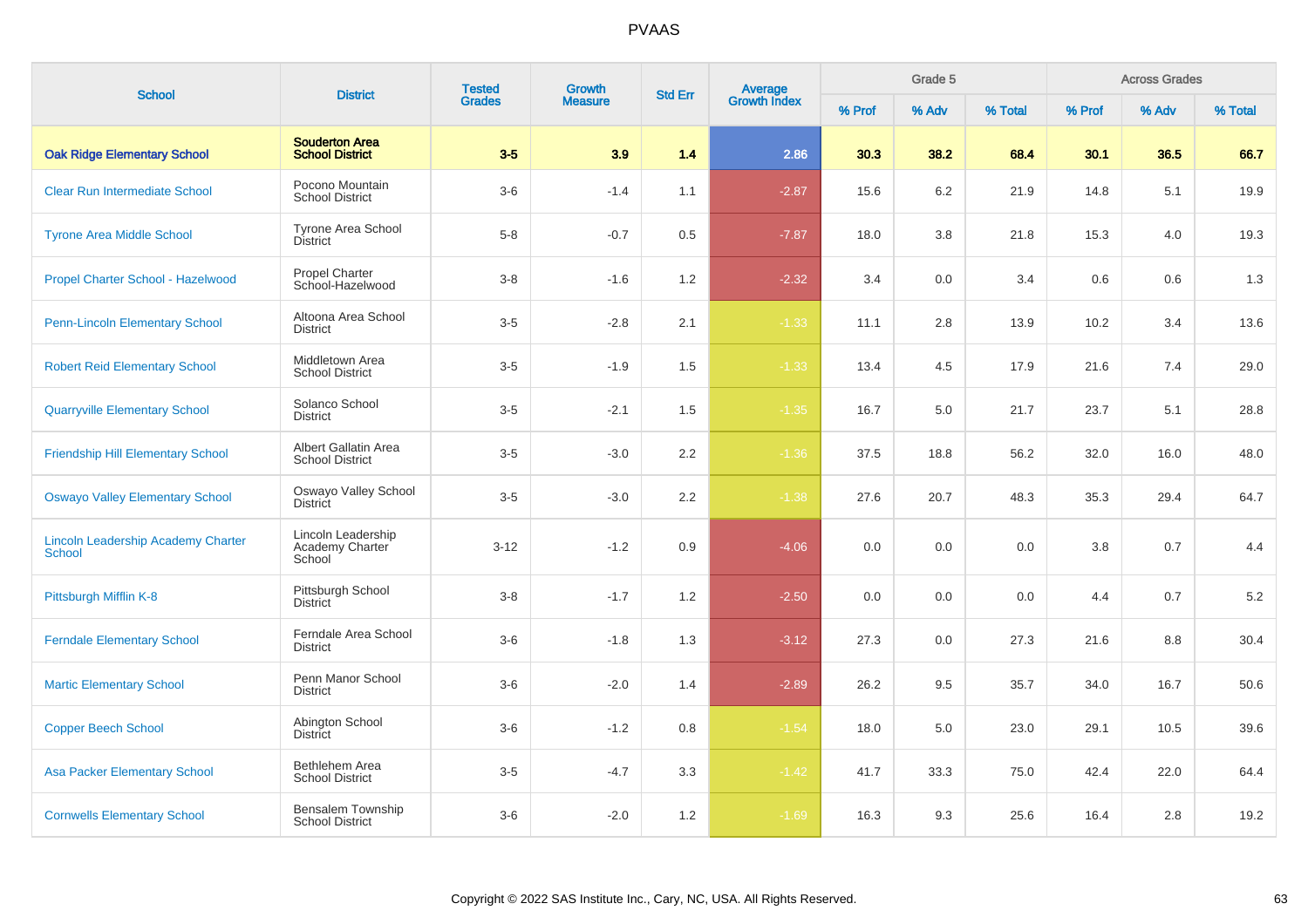| <b>School</b>                                               | <b>District</b>                                         | <b>Tested</b><br><b>Grades</b> | <b>Growth</b>  | <b>Std Err</b> |                                |        | Grade 5 |         |        | <b>Across Grades</b> |         |
|-------------------------------------------------------------|---------------------------------------------------------|--------------------------------|----------------|----------------|--------------------------------|--------|---------|---------|--------|----------------------|---------|
|                                                             |                                                         |                                | <b>Measure</b> |                | <b>Average</b><br>Growth Index | % Prof | % Adv   | % Total | % Prof | % Adv                | % Total |
| <b>Oak Ridge Elementary School</b>                          | <b>Souderton Area</b><br><b>School District</b>         | $3-5$                          | 3.9            | 1.4            | 2.86                           | 30.3   | 38.2    | 68.4    | 30.1   | 36.5                 | 66.7    |
| <b>Harrison Park Elementary School</b>                      | Penn-Trafford School<br><b>District</b>                 | $3-5$                          | $-2.1$         | 1.5            | $-1.43$                        | 34.4   | 39.1    | 73.4    | 37.8   | 31.9                 | 69.7    |
| <b>Sunrise Elementary School</b>                            | Penn-Trafford School<br><b>District</b>                 | $3-5$                          | $-2.6$         | 1.8            | $-1.43$                        | 40.5   | 26.2    | 66.7    | 37.9   | 28.8                 | 66.7    |
| <b>Grandview Elementary School</b>                          | Chambersburg Area<br>School District                    | $3-5$                          | $-2.7$         | 1.9            | $-1.43$                        | 15.8   | 7.9     | 23.7    | 19.4   | 6.4                  | 25.8    |
| <b>Scotland Elementary School</b>                           | Chambersburg Area<br>School District                    | $3-5$                          | $-2.4$         | 1.6            | $-1.46$                        | 21.4   | 7.1     | 28.6    | 23.2   | 13.1                 | 36.3    |
| <b>Heights Terrace Elementary/Middle</b><br>School          | Hazleton Area School<br><b>District</b>                 | $3 - 8$                        | $-1.8$         | 1.2            | $-4.84$                        | 10.9   | 0.0     | 10.9    | 6.2    | 0.0                  | 6.2     |
| <b>Letort Elementary School</b>                             | Carlisle Area School<br>District                        | $3-5$                          | $-4.4$         | 3.0            | $-1.46$                        | 18.2   | 9.1     | 27.3    | 23.2   | 7.4                  | 30.5    |
| <b>Harmony Area Elementary School</b>                       | Harmony Area School<br><b>District</b>                  | $3-6$                          | $-2.9$         | 2.0            | $-2.89$                        | 31.2   | 6.2     | 37.5    | 33.3   | 5.6                  | 38.9    |
| Pittsburgh Minadeo K-5                                      | Pittsburgh School<br><b>District</b>                    | $3-5$                          | $-3.2$         | 2.1            | $-1.47$                        | 0.0    | 0.0     | 0.0     | 9.8    | 3.3                  | 13.0    |
| <b>Chartiers Valley Intermediate School</b>                 | <b>Chartiers Valley</b><br><b>School District</b>       | $3-5$                          | $-1.2$         | 0.8            | $-1.48$                        | 33.8   | 14.7    | 48.5    | 31.7   | 17.1                 | 48.9    |
| <b>Fairfield Area Middle School</b>                         | <b>Fairfield Area School</b><br><b>District</b>         | $5 - 8$                        | $-1.2$         | 0.8            | $-2.77$                        | 31.2   | 1.6     | 32.8    | 21.7   | 1.7                  | 23.5    |
| <b>Executive Education Academy Charter</b><br><b>School</b> | <b>Executive Education</b><br>Academy Charter<br>School | $3 - 10$                       | $-2.5$         | 1.7            | $-4.30$                        | 0.0    | 0.0     | 0.0     | 9.1    | 1.7                  | 10.9    |
| <b>Cetronia School</b>                                      | Parkland School<br><b>District</b>                      | $3-5$                          | $-2.1$         | 1.4            | $-1.49$                        | 31.5   | 31.5    | 63.0    | 36.9   | 35.6                 | 72.5    |
| <b>Old Forge Elementary School</b>                          | Old Forge School<br><b>District</b>                     | $3-6$                          | $-2.7$         | 1.1            | $-2.48$                        | 11.8   | 2.9     | 14.7    | 14.4   | 3.1                  | 17.5    |
| <b>Keystone Education Center Charter</b><br>School          | Keystone Education<br><b>Center Charter School</b>      | $3 - 12$                       | $-4.8$         | 3.2            | $-1.50$                        |        |         |         | 0.0    | 0.0                  | 0.0     |
| <b>Centerville Elementary School</b>                        | <b>Hempfield School</b><br><b>District</b>              | $3-6$                          | $-1.9$         | 1.2            | $-1.63$                        | 38.3   | 14.9    | 53.2    | 34.1   | 20.0                 | 54.1    |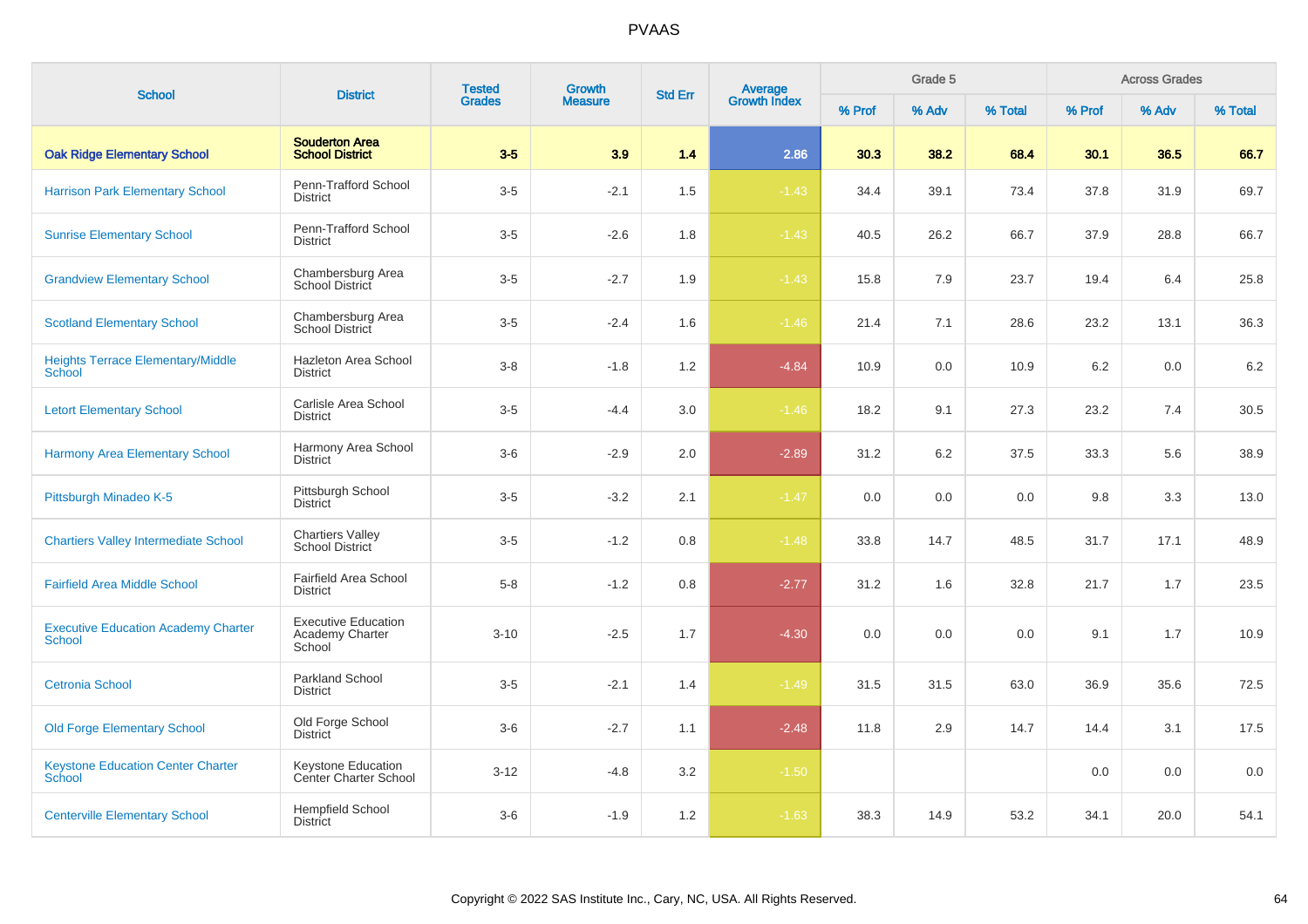| <b>School</b>                                            | <b>District</b>                                    | <b>Tested</b> | <b>Growth</b>  | <b>Std Err</b> |                                |        | Grade 5 |         |        | <b>Across Grades</b> |         |
|----------------------------------------------------------|----------------------------------------------------|---------------|----------------|----------------|--------------------------------|--------|---------|---------|--------|----------------------|---------|
|                                                          |                                                    | <b>Grades</b> | <b>Measure</b> |                | <b>Average</b><br>Growth Index | % Prof | % Adv   | % Total | % Prof | % Adv                | % Total |
| <b>Oak Ridge Elementary School</b>                       | <b>Souderton Area</b><br><b>School District</b>    | $3-5$         | 3.9            | 1.4            | 2.86                           | 30.3   | 38.2    | 68.4    | 30.1   | 36.5                 | 66.7    |
| <b>Washington Elementary School</b>                      | Boyertown Area<br>School District                  | $3-5$         | $-2.3$         | 1.5            | $-1.50$                        | 28.6   | 3.2     | 31.8    | 29.8   | 5.3                  | 35.1    |
| <b>Lafayette Elementary School</b>                       | Uniontown Area<br><b>School District</b>           | $3-5$         | $-4.2$         | 2.8            | $-1.51$                        | 5.3    | 5.3     | 10.5    | 4.3    | 4.3                  | 8.6     |
| <b>Laurel Elementary School</b>                          | <b>Laurel School District</b>                      | $3-6$         | $-1.5$         | 1.0            | $-2.89$                        | 25.7   | 5.4     | 31.1    | 30.7   | 17.1                 | 47.7    |
| <b>Lakeview Elementary School</b>                        | <b>Ridley School District</b>                      | $3-5$         | $-2.1$         | 1.4            | $-1.53$                        | 27.4   | 5.5     | 32.9    | 29.6   | 9.0                  | 38.6    |
| <b>Reach Cyber Charter School</b>                        | Reach Cyber Charter<br>School                      | $3 - 11$      | $-2.4$         | 0.9            | $-2.71$                        | 19.4   | 9.7     | 29.0    | 21.3   | 4.7                  | 26.0    |
| <b>East Vincent Elementary School</b>                    | Owen J Roberts<br><b>School District</b>           | $3-6$         | $-2.9$         | 1.0            | $-2.89$                        | 27.9   | 16.2    | 44.1    | 34.5   | 18.0                 | 52.6    |
| <b>Woodland Elementary School</b>                        | <b>Cameron County</b><br><b>School District</b>    | $3-6$         | $-4.7$         | 1.4            | $-3.32$                        | 48.4   | 0.0     | 48.4    | 40.4   | 9.6                  | 50.0    |
| Pittsburgh Arsenal K-5                                   | Pittsburgh School<br><b>District</b>               | $3-5$         | $-3.1$         | 2.0            | $-1.56$                        | 7.9    | 0.0     | 7.9     | 6.5    | 0.0                  | 6.5     |
| Pittsburgh Arlington K-8                                 | Pittsburgh School<br><b>District</b>               | $3-8$         | $-5.1$         | 1.2            | $-4.29$                        | 7.1    | 0.0     | 7.1     | 1.7    | 0.0                  | 1.7     |
| <b>Lafayette Elementary School</b>                       | Lancaster School<br><b>District</b>                | $3-5$         | $-2.8$         | 1.7            | $-1.61$                        | 2.2    | 4.4     | 6.7     | 8.0    | 2.9                  | 10.9    |
| <b>Martin School</b>                                     | Lancaster School<br>District                       | $3 - 8$       | $-2.8$         | 0.9            | $-3.29$                        | 4.8    | 4.8     | 9.5     | 8.3    | 2.3                  | 10.6    |
| <b>Lakeland Elementary School - Scott</b><br>Campus      | Lakeland School<br><b>District</b>                 | $3-6$         | $-2.2$         | 1.2            | $-1.83$                        | 25.0   | 2.3     | 27.3    | 29.4   | 9.8                  | 39.2    |
| <b>Russell C Struble Elementary School</b>               | Bensalem Township<br><b>School District</b>        | $3-6$         | $-3.1$         | 1.2            | $-2.64$                        | 4.6    | 7.0     | 11.6    | 18.6   | 6.4                  | 25.0    |
| <b>Wallenpaupack North Intermediate</b><br>School        | Wallenpaupack Area<br>School District              | $3-5$         | $-1.7$         | 1.1            | $-1.63$                        | 24.0   | 6.2     | 30.2    | 29.0   | 7.0                  | 36.0    |
| <b>Susquehanna Community Elementary</b><br><b>School</b> | Susquehanna<br>Community School<br><b>District</b> | $3-6$         | $-3.0$         | 1.1            | $-2.69$                        | 19.6   | 9.8     | 29.4    | 24.8   | 6.3                  | 31.1    |
| <b>Grasse Elementary School</b>                          | Pennridge School<br><b>District</b>                | $3-5$         | $-2.3$         | 1.4            | $-1.64$                        | 37.7   | 10.1    | 47.8    | 40.1   | 16.3                 | 56.4    |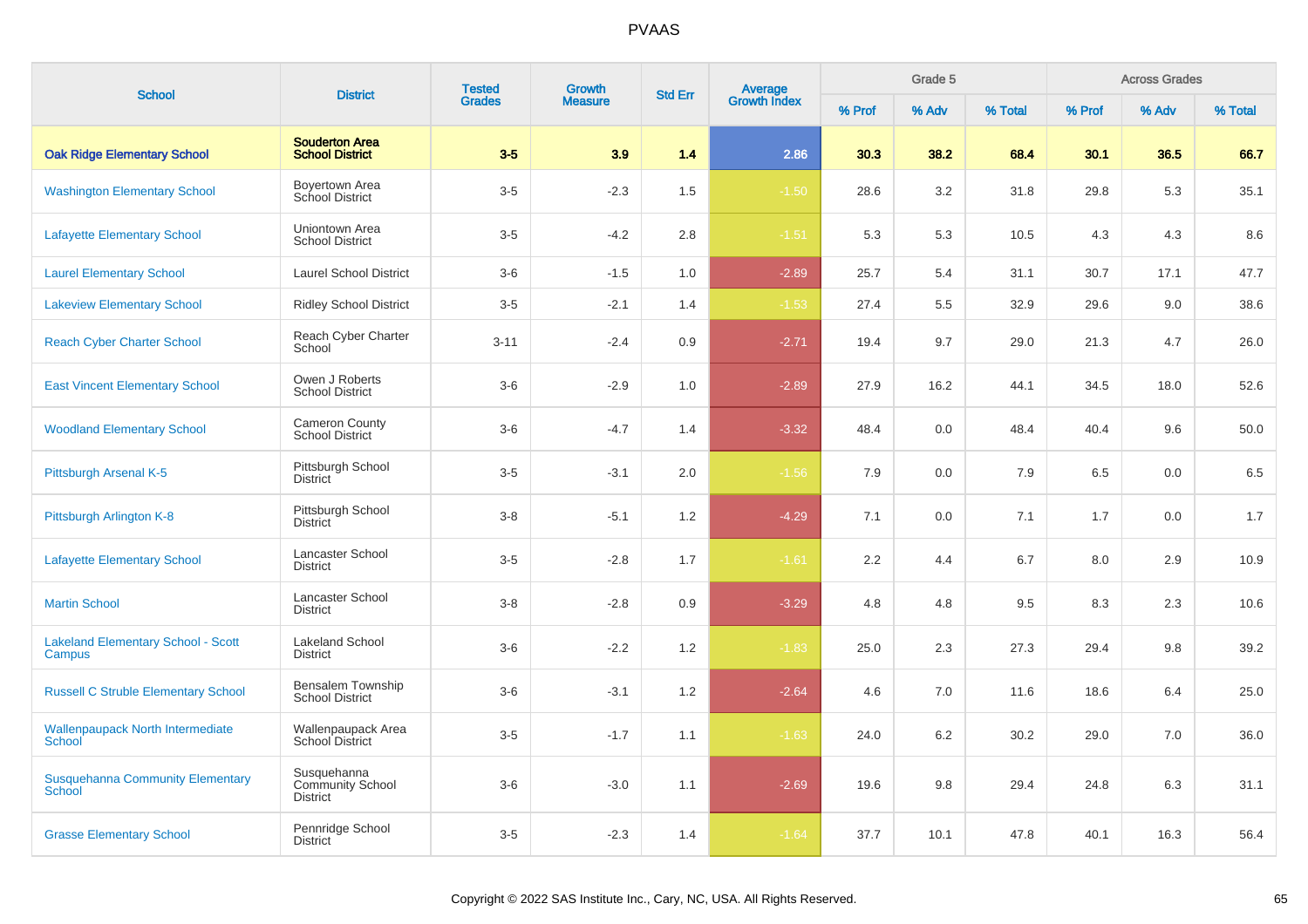| <b>School</b>                                                        | <b>District</b>                                                         | <b>Tested</b> | Growth         | <b>Std Err</b> |                                |        | Grade 5 |         |        | <b>Across Grades</b> |         |
|----------------------------------------------------------------------|-------------------------------------------------------------------------|---------------|----------------|----------------|--------------------------------|--------|---------|---------|--------|----------------------|---------|
|                                                                      |                                                                         | <b>Grades</b> | <b>Measure</b> |                | <b>Average</b><br>Growth Index | % Prof | % Adv   | % Total | % Prof | % Adv                | % Total |
| <b>Oak Ridge Elementary School</b>                                   | <b>Souderton Area</b><br><b>School District</b>                         | $3-5$         | 3.9            | 1.4            | 2.86                           | 30.3   | 38.2    | 68.4    | 30.1   | 36.5                 | 66.7    |
| Pittsburgh Montessori K-5                                            | Pittsburgh School<br><b>District</b>                                    | $3-5$         | $-3.8$         | 2.3            | $-1.64$                        | 24.0   | 8.0     | 32.0    | 28.9   | 18.9                 | 47.8    |
| Pittsburgh Phillips K-5                                              | Pittsburgh School<br><b>District</b>                                    | $3-5$         | $-3.7$         | 2.2            | $-1.64$                        | 23.1   | 0.0     | 23.1    | 11.1   | 3.3                  | 14.4    |
| Pittsburgh Sunnyside K-8                                             | Pittsburgh School<br><b>District</b>                                    | $3 - 8$       | $-2.3$         | 1.4            | $-1.64$                        |        |         |         | 11.1   | 0.0                  | 11.1    |
| <b>Cochranton Elementary School</b>                                  | <b>Crawford Central</b><br><b>School District</b>                       | $3-6$         | $-2.1$         | 1.2            | $-1.80$                        | 23.1   | 5.8     | 28.8    | 24.2   | 6.8                  | 31.0    |
| <b>Howard Gardner Multiple Intelligence</b><br><b>Charter School</b> | <b>Howard Gardner</b><br>Multiple Intelligence<br><b>Charter School</b> | $3 - 8$       | $-3.7$         | 1.1            | $-3.28$                        | 16.7   | 6.7     | 23.3    | 14.7   | 3.5                  | 18.2    |
| <b>Mayfair School</b>                                                | Philadelphia City<br>School District                                    | $3 - 8$       | $-1.9$         | 1.1            | $-5.65$                        | 2.3    | 0.0     | 2.3     | 3.1    | 1.0                  | 4.2     |
| <b>Fishing Creek Elementary School</b>                               | West Shore School<br><b>District</b>                                    | $3-5$         | $-2.3$         | 1.4            | $-1.69$                        | 37.8   | 5.4     | 43.2    | 35.8   | 12.0                 | 47.8    |
| <b>Jefferson Elementary School</b>                                   | East Penn School<br><b>District</b>                                     | $3-5$         | $-3.2$         | 1.8            | $-1.74$                        | 24.4   | 14.6    | 39.0    | 27.0   | 13.9                 | 40.9    |
| Moon Area Lower Middle School                                        | Moon Area School<br><b>District</b>                                     | $5-6$         | $-2.1$         | 0.5            | $-3.93$                        | 32.1   | 15.8    | 48.0    | 29.4   | 12.4                 | 41.8    |
| <b>Wharton School</b>                                                | Uniontown Area<br><b>School District</b>                                | $3-5$         | $-5.5$         | 3.2            | $-1.74$                        | 20.0   | 6.7     | 26.7    | 20.0   | 11.4                 | 31.4    |
| <b>Propel Charter School-Northside</b>                               | <b>Propel Charter</b><br>School-Northside                               | $3 - 8$       | $-1.6$         | 0.9            | $-3.77$                        | 0.0    | 0.0     | 0.0     | 0.4    | 0.0                  | 0.4     |
| <b>Tracy Elementary School</b>                                       | Millcreek Township<br><b>School District</b>                            | $3-5$         | $-2.7$         | 1.5            | $-1.75$                        | 18.3   | 11.7    | 30.0    | 18.6   | 16.5                 | 35.0    |
| <b>Valley Grove Elementary School</b>                                | Valley Grove School<br><b>District</b>                                  | $3-6$         | $-2.7$         | 1.1            | $-2.39$                        | 36.2   | 8.5     | 44.7    | 30.4   | 8.4                  | 38.8    |
| <b>Folk Arts-Cultural Treasures Charter</b><br><b>School</b>         | Folk Arts-Cultural<br><b>Treasures Charter</b><br>School                | $3 - 7$       | $-1.8$         | 1.0            | $-2.80$                        | 22.7   | 6.8     | 29.6    | 28.1   | 6.2                  | 34.4    |
| <b>Smith-Wade Elementary School</b>                                  | Lancaster School<br><b>District</b>                                     | $3-5$         | $-3.4$         | 1.9            | $-1.77$                        | 17.5   | 5.0     | 22.5    | 17.5   | 7.5                  | 25.0    |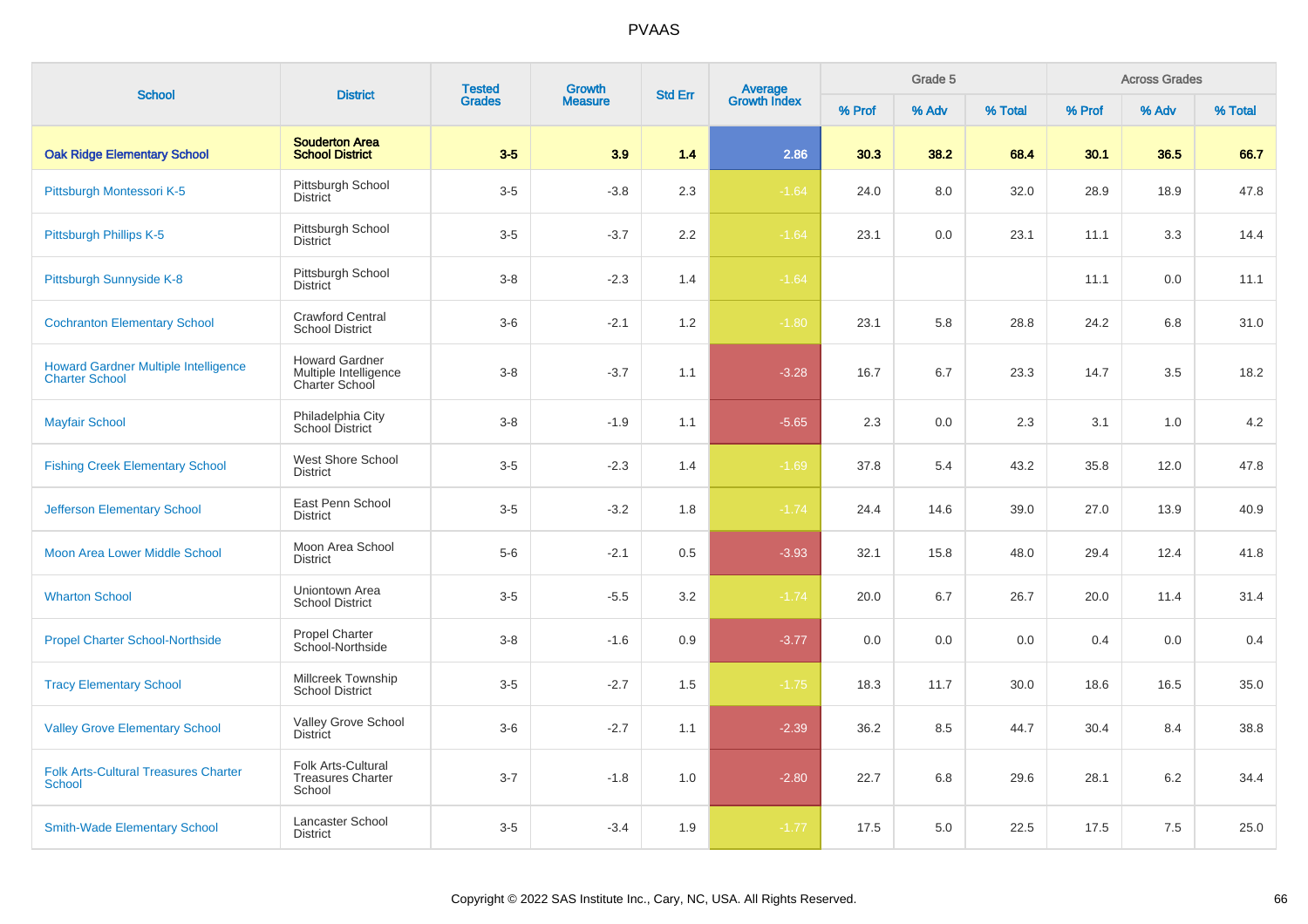| <b>School</b>                          | <b>District</b>                                    | <b>Tested</b> | Growth         |                |                                |        | Grade 5 |         |        | <b>Across Grades</b> |         |
|----------------------------------------|----------------------------------------------------|---------------|----------------|----------------|--------------------------------|--------|---------|---------|--------|----------------------|---------|
|                                        |                                                    | <b>Grades</b> | <b>Measure</b> | <b>Std Err</b> | <b>Average</b><br>Growth Index | % Prof | % Adv   | % Total | % Prof | % Adv                | % Total |
| <b>Oak Ridge Elementary School</b>     | <b>Souderton Area</b><br><b>School District</b>    | $3-5$         | 3.9            | 1.4            | 2.86                           | 30.3   | 38.2    | 68.4    | 30.1   | 36.5                 | 66.7    |
| <b>Lincoln Charter School</b>          | Lincoln Charter School                             | $3-5$         | $-2.5$         | 1.4            | $-1.78$                        | 1.3    | 1.3     | 2.6     | 3.6    | 0.8                  | 4.4     |
| <b>Schuylkill Valley Middle School</b> | <b>Schuylkill Valley</b><br><b>School District</b> | $5-8$         | $-1.0$         | 0.5            | $-4.39$                        | 24.8   | 8.5     | 33.3    | 18.7   | 6.9                  | 25.7    |
| Pittsburgh Beechwood K-5               | Pittsburgh School<br><b>District</b>               | $3-5$         | $-3.4$         | 1.9            | $-1.79$                        | 4.6    | 2.3     | 7.0     | 9.3    | 3.9                  | 13.2    |
| <b>Elroy Avenue Elementary School</b>  | Brentwood Borough<br><b>School District</b>        | $3-5$         | $-3.2$         | 1.8            | $-1.79$                        | 32.6   | 2.3     | 34.9    | 25.8   | 7.3                  | 33.1    |
| <b>Corry Area Intermediate School</b>  | Corry Area School<br><b>District</b>               | $3-5$         | $-1.9$         | 1.1            | $-1.79$                        | 25.4   | 7.9     | 33.3    | 27.4   | 11.8                 | 39.2    |
| <b>Oakview Elementary School</b>       | Lakeview School<br><b>District</b>                 | $3-5$         | $-3.0$         | 1.7            | $-1.81$                        | 28.6   | 18.4    | 46.9    | 33.1   | 25.8                 | 58.9    |
| <b>Main Street Elementary School</b>   | <b>Titusville Area School</b><br><b>District</b>   | $3-5$         | $-3.1$         | 1.7            | $-1.81$                        | 29.8   | 14.9    | 44.7    | 29.1   | 15.7                 | 44.8    |
| Mt Vernon Elementary School            | Elizabeth Forward<br><b>School District</b>        | $3-5$         | $-2.8$         | 1.5            | $-1.81$                        | 41.0   | 9.8     | 50.8    | 36.7   | 11.1                 | 47.8    |
| <b>Leedom Elementary School</b>        | <b>Ridley School District</b>                      | $3-5$         | $-3.3$         | 1.8            | $-1.81$                        | 21.3   | 14.9    | 36.2    | 27.9   | 17.0                 | 45.0    |
| <b>Canadochly Elementary School</b>    | Eastern York School<br><b>District</b>             | $3-5$         | $-2.8$         | 1.5            | $-1.85$                        | 28.3   | 10.0    | 38.3    | 26.1   | 8.7                  | 34.8    |
| <b>Sabold Elementary School</b>        | Springfield School<br><b>District</b>              | $3-5$         | $-1.7$         | 0.9            | $-1.88$                        | 39.4   | 25.7    | 65.1    | 37.2   | 28.2                 | 65.3    |
| <b>Palmer Elementary School</b>        | Easton Area School<br><b>District</b>              | $3-5$         | $-2.7$         | 1.4            | $-1.89$                        | 20.9   | 3.0     | 23.9    | 27.6   | 11.2                 | 38.8    |
| <b>March Elementary School</b>         | Easton Area School<br><b>District</b>              | $3-5$         | $-3.8$         | 2.0            | $-1.90$                        | 23.7   | 10.5    | 34.2    | 19.4   | 11.2                 | 30.6    |
| <b>Russell Elementary School</b>       | Marple Newtown<br>School District                  | $3-5$         | $-3.3$         | 1.7            | $-1.91$                        | 28.0   | 14.0    | 42.0    | 39.7   | 19.2                 | 58.9    |
| <b>Springfield Elementary School</b>   | Northwestern School<br><b>District</b>             | $3-5$         | $-3.9$         | 2.0            | $-1.92$                        | 41.7   | 8.3     | 50.0    | 40.4   | 10.1                 | 50.5    |
| <b>Hopkinson Francis School</b>        | Philadelphia City<br>School District               | $3-8$         | $-6.7$         | 3.5            | $-1.93$                        | 7.7    | 0.0     | 7.7     | 4.4    | 0.0                  | 4.4     |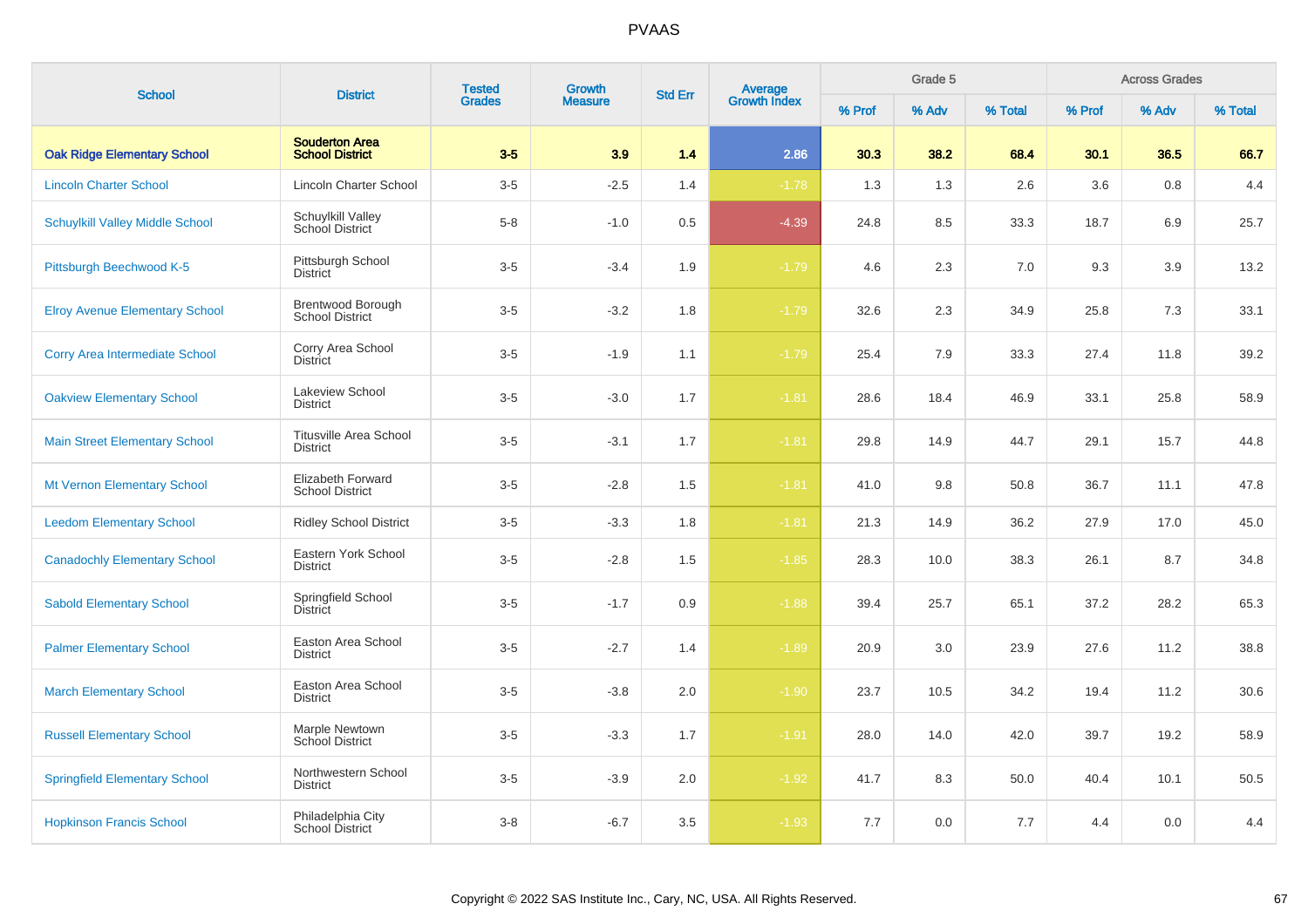| <b>School</b>                           | <b>District</b>                                  | <b>Tested</b> | Growth         | <b>Std Err</b> | Average<br>Growth Index |        | Grade 5 |         |        | <b>Across Grades</b> |         |
|-----------------------------------------|--------------------------------------------------|---------------|----------------|----------------|-------------------------|--------|---------|---------|--------|----------------------|---------|
|                                         |                                                  | <b>Grades</b> | <b>Measure</b> |                |                         | % Prof | % Adv   | % Total | % Prof | % Adv                | % Total |
| <b>Oak Ridge Elementary School</b>      | <b>Souderton Area</b><br><b>School District</b>  | $3-5$         | 3.9            | 1.4            | 2.86                    | 30.3   | 38.2    | 68.4    | 30.1   | 36.5                 | 66.7    |
| Montessori Regional Charter School      | Montessori Regional<br>Charter School            | $3-6$         | $-2.6$         | 1.1            | $-2.40$                 | 15.0   | 5.0     | 20.0    | 11.1   | 6.3                  | 17.3    |
| <b>George J Plava Elementary School</b> | Albert Gallatin Area<br><b>School District</b>   | $3-5$         | $-3.4$         | 1.7            | $-1.95$                 | 8.7    | 0.0     | 8.7     | 12.1   | 0.7                  | 12.8    |
| Pittsburgh Roosevelt K-5                | Pittsburgh School<br><b>District</b>             | $3-5$         | $-4.6$         | 2.3            | $-1.97$                 | 4.2    | 4.2     | 8.3     | 5.1    | 1.3                  | 6.4     |
| <b>Fox Township Elementary School</b>   | Saint Marys Area<br><b>School District</b>       | $3-5$         | $-5.0$         | 2.6            | $-1.97$                 | 26.1   | 4.4     | 30.4    | 37.0   | 13.7                 | 50.7    |
| <b>Evergreen Elementary School</b>      | Western Wayne<br>School District                 | $3-5$         | $-2.7$         | 1.4            | $-1.97$                 | 25.7   | 6.8     | 32.4    | 26.2   | 15.8                 | 42.1    |
| <b>Pine Run Elementary School</b>       | <b>Central Bucks School</b><br><b>District</b>   | $3-6$         | $-2.7$         | 1.2            | $-2.32$                 | 39.3   | 17.9    | 57.1    | 31.4   | 22.3                 | 53.6    |
| <b>Key Francis Scott School</b>         | Philadelphia City<br>School District             | $3-6$         | $-4.8$         | 1.7            | $-2.83$                 | 0.0    | 0.0     | 0.0     | 4.0    | 0.0                  | 4.0     |
| <b>Baggaley Elementary School</b>       | <b>Greater Latrobe</b><br><b>School District</b> | $3-6$         | $-1.9$         | 0.9            | $-4.39$                 | 28.6   | 14.3    | 42.9    | 35.8   | 12.8                 | 48.6    |
| <b>Bridesburg School</b>                | Philadelphia City<br>School District             | $3-8$         | $-3.6$         | 1.4            | $-2.60$                 | 9.5    | 0.0     | 9.5     | 7.8    | 2.3                  | 10.2    |
| Pittsburgh Woolslair K-5                | Pittsburgh School<br><b>District</b>             | $3-5$         | $-5.0$         | $2.5\,$        | $-2.01$                 | 12.0   | 0.0     | 12.0    | 8.2    | 0.0                  | 8.2     |
| <b>George Wolf Elementary School</b>    | Northampton Area<br><b>School District</b>       | $3-5$         | $-3.8$         | 1.9            | $-2.01$                 | 26.3   | 5.3     | 31.6    | 27.4   | 8.3                  | 35.7    |
| <b>Forks Elementary School</b>          | Easton Area School<br><b>District</b>            | $3-5$         | $-4.5$         | 2.3            | $-2.01$                 | 18.8   | 3.1     | 21.9    | 25.7   | 15.8                 | 41.6    |
| <b>Tobyhanna Elementary Center</b>      | Pocono Mountain<br><b>School District</b>        | $3-6$         | $-4.7$         | 2.0            | $-2.36$                 | 34.8   | 0.0     | 34.8    | 30.4   | 9.8                  | 40.2    |
| <b>Landis Run Intermediate School</b>   | Manheim Township<br><b>School District</b>       | $5-6$         | $-0.9$         | 0.4            | $-9.32$                 | 29.8   | 17.1    | 46.9    | 31.5   | 20.2                 | 51.7    |
| <b>Bethune Mary Mcleod School</b>       | Philadelphia City<br>School District             | $3-8$         | $-4.5$         | 2.2            | $-3.13$                 | 0.0    | 0.0     | 0.0     | 0.0    | 0.0                  | 0.0     |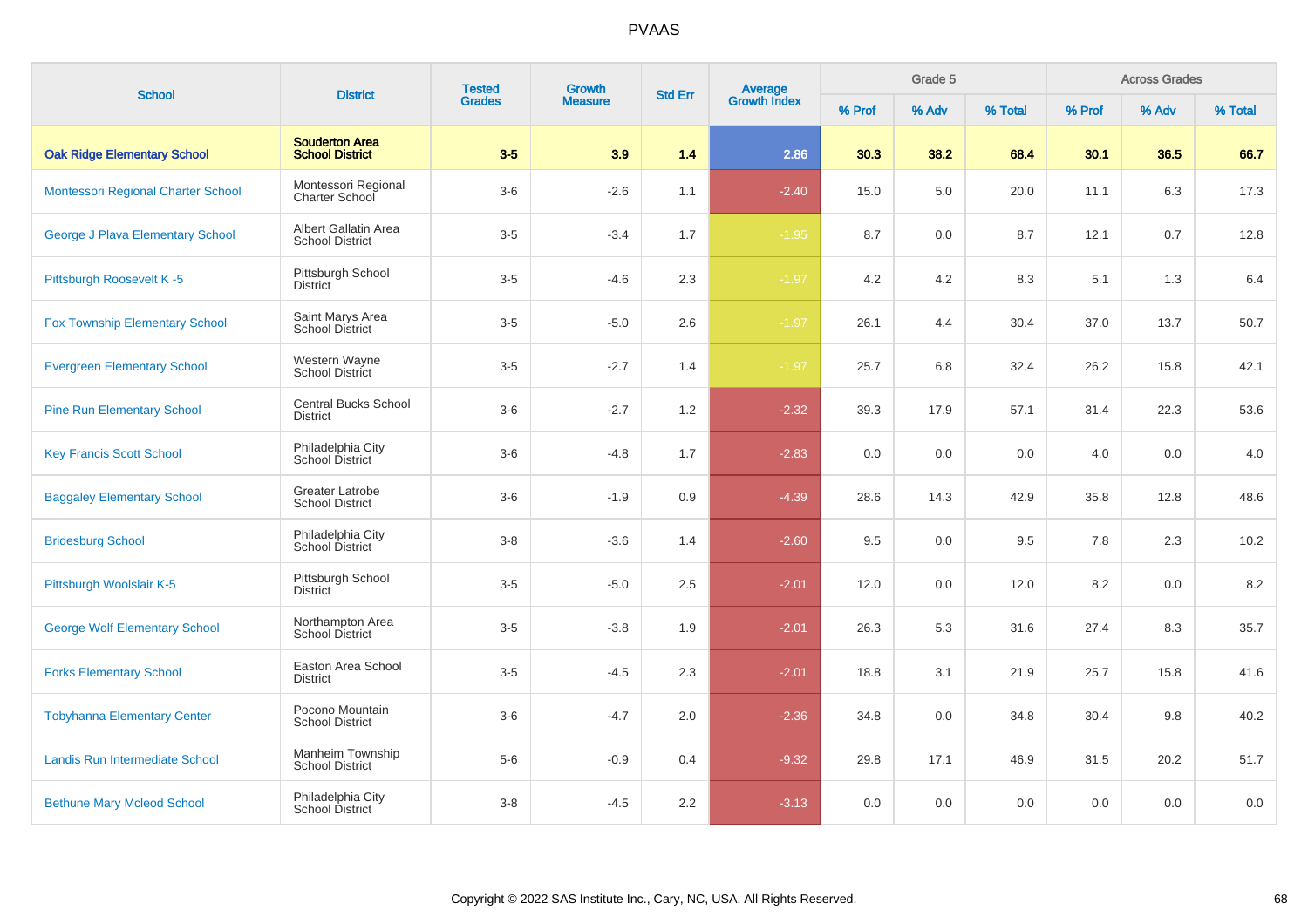| <b>School</b>                            | <b>District</b>                                   | <b>Tested</b> | Growth         | <b>Std Err</b> | Average<br>Growth Index |        | Grade 5 |         |        | <b>Across Grades</b> |         |
|------------------------------------------|---------------------------------------------------|---------------|----------------|----------------|-------------------------|--------|---------|---------|--------|----------------------|---------|
|                                          |                                                   | <b>Grades</b> | <b>Measure</b> |                |                         | % Prof | % Adv   | % Total | % Prof | % Adv                | % Total |
| <b>Oak Ridge Elementary School</b>       | <b>Souderton Area</b><br><b>School District</b>   | $3-5$         | 3.9            | 1.4            | 2.86                    | 30.3   | 38.2    | 68.4    | 30.1   | 36.5                 | 66.7    |
| <b>Pleasant Valley Elementary School</b> | Altoona Area School<br><b>District</b>            | $3-5$         | $-3.2$         | 1.6            | $-2.04$                 | 19.0   | 1.7     | 20.7    | 20.1   | 4.1                  | 24.3    |
| Gamp                                     | Philadelphia City<br>School District              | $5 - 10$      | $-4.0$         | 1.7            | $-2.36$                 | 26.7   | 20.0    | 46.7    | 35.3   | 11.8                 | 47.1    |
| Pittsburgh Brookline K-8                 | Pittsburgh School<br><b>District</b>              | $3 - 8$       | $-6.4$         | 1.0            | $-6.38$                 | 18.4   | 5.3     | 23.7    | 16.9   | 2.7                  | 19.6    |
| <b>Bucktail Area Middle School</b>       | <b>Keystone Central</b><br>School District        | $5-8$         | $-2.3$         | 1.1            | $-4.84$                 | 16.7   | 0.0     | 16.7    | 11.0   | 2.8                  | 13.8    |
| <b>Mahanoy Area Elementary School</b>    | Mahanoy Area School<br>District                   | $3-6$         | $-2.2$         | 1.1            | $-2.32$                 | 7.3    | 0.0     | 7.3     | 12.3   | 1.1                  | 13.4    |
| <b>Trinity West Elementary School</b>    | <b>Trinity Area School</b><br><b>District</b>     | $3-5$         | $-2.8$         | 1.4            | $-2.06$                 | 22.4   | 5.3     | 27.6    | 23.9   | $7.2\,$              | 31.1    |
| <b>Brookwood Elementary School</b>       | <b>Bristol Township</b><br><b>School District</b> | $3-5$         | $-2.6$         | 1.2            | $-2.08$                 | 6.3    | 1.0     | 7.4     | 11.4   | 2.6                  | 14.0    |
| <b>Dobson James School</b>               | Philadelphia City<br>School District              | $3-8$         | $-6.4$         | 3.1            | $-2.08$                 | 20.0   | 13.3    | 33.3    | 20.5   | 15.4                 | 35.9    |
| <b>Loesche William H School</b>          | Philadelphia City<br>School District              | $3-5$         | $-5.6$         | 2.6            | $-2.09$                 | 24.0   | 12.0    | 36.0    | 20.4   | 10.2                 | 30.7    |
| Fanny Jackson Coppin School              | Philadelphia City<br>School District              | $3-8$         | $-5.7$         | 2.7            | $-2.10$                 | 10.5   | 5.3     | 15.8    | 20.3   | 3.1                  | 23.4    |
| <b>New Foundations Charter School</b>    | New Foundations<br><b>Charter School</b>          | $3 - 11$      | $-1.5$         | 0.7            | $-4.08$                 | 18.5   | 5.6     | 24.1    | 17.1   | 2.9                  | 20.0    |
| <b>Mowrey Elementary School</b>          | Waynesboro Area<br>School District                | $3-5$         | $-3.1$         | 1.5            | $-2.12$                 | 25.7   | 5.4     | 31.1    | 26.2   | 9.3                  | 35.6    |
| <b>Alloway Creek Elementary School</b>   | Littlestown Area<br><b>School District</b>        | $3-5$         | $-2.4$         | 1.1            | $-2.12$                 | 18.8   | 2.7     | 21.4    | 29.6   | 5.9                  | 35.5    |
| <b>Tinicum School</b>                    | Interboro School<br><b>District</b>               | $3-8$         | $-2.1$         | $1.0\,$        | $-3.09$                 | 18.9   | 2.7     | 21.6    | 20.6   | 1.9                  | 22.4    |
| <b>Slatington Elementary School</b>      | Northern Lehigh<br>School District                | $3-6$         | $-1.9$         | 0.9            | $-3.35$                 | 22.9   | $6.2\,$ | 29.2    | 21.1   | 5.3                  | 26.4    |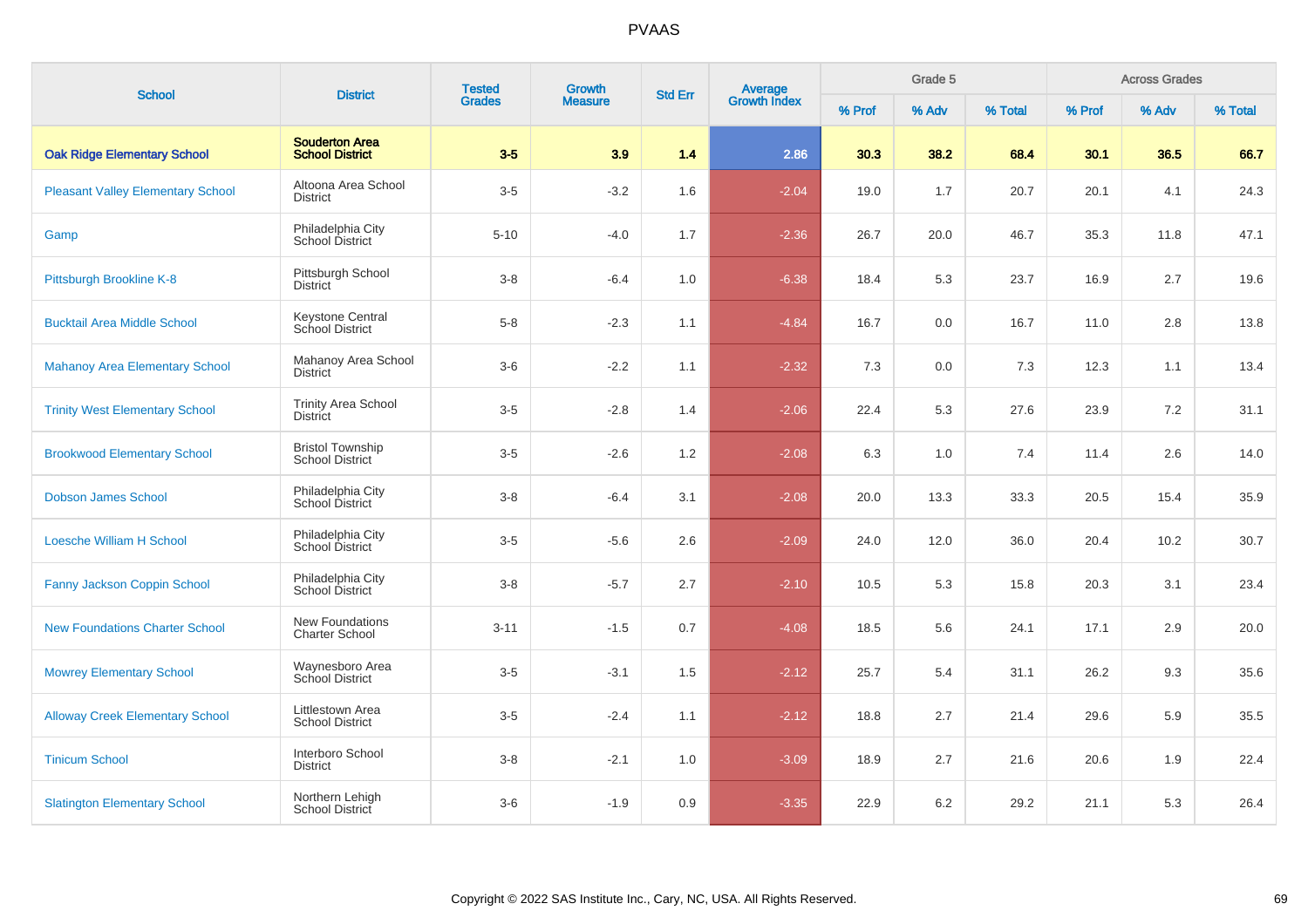| <b>School</b>                                    | <b>District</b>                                 | <b>Tested</b> | Growth         | <b>Average</b><br>Growth Index<br><b>Std Err</b> |         |        | Grade 5 |         |        | <b>Across Grades</b> |         |
|--------------------------------------------------|-------------------------------------------------|---------------|----------------|--------------------------------------------------|---------|--------|---------|---------|--------|----------------------|---------|
|                                                  |                                                 | <b>Grades</b> | <b>Measure</b> |                                                  |         | % Prof | % Adv   | % Total | % Prof | % Adv                | % Total |
| <b>Oak Ridge Elementary School</b>               | <b>Souderton Area</b><br><b>School District</b> | $3-5$         | 3.9            | 1.4                                              | 2.86    | 30.3   | 38.2    | 68.4    | 30.1   | 36.5                 | 66.7    |
| <b>Kreutz Creek Elementary School</b>            | Eastern York School<br><b>District</b>          | $3-5$         | $-3.4$         | 1.6                                              | $-2.14$ | 30.2   | 7.6     | 37.7    | 29.8   | 11.4                 | 41.1    |
| John Adams #4                                    | <b>Scranton School</b><br><b>District</b>       | $3-5$         | $-7.2$         | 3.3                                              | $-2.16$ | 0.0    | 0.0     | 0.0     | 2.9    | 0.0                  | 2.9     |
| <b>Shenandoah Valley Elementary School</b>       | Shenandoah Valley<br><b>School District</b>     | $3-6$         | $-2.5$         | 1.2                                              | $-3.69$ | 11.9   | 3.0     | 14.9    | 16.2   | 4.2                  | 20.4    |
| <b>Mckinley School</b>                           | Abington School<br><b>District</b>              | $3-6$         | $-2.1$         | 1.0                                              | $-2.45$ | 25.0   | 13.6    | 38.6    | 28.4   | 11.2                 | 39.5    |
| <b>Phillips Elementary School</b>                | Central Dauphin<br>School District              | $3-5$         | $-3.6$         | 1.6                                              | $-2.18$ | 8.8    | 1.8     | 10.5    | 9.4    | 3.1                  | 12.6    |
| <b>Moraine Elementary School</b>                 | Slippery Rock Area<br>School District           | $3-5$         | $-3.3$         | 1.5                                              | $-2.18$ | 34.4   | 9.8     | 44.3    | 35.8   | 23.5                 | 59.3    |
| <b>Bradford Woods Elementary School</b>          | North Allegheny<br>School District              | $3-5$         | $-3.0$         | 1.4                                              | $-2.20$ | 45.0   | 38.8    | 83.8    | 39.2   | 49.1                 | 88.2    |
| <b>Collegium Charter School</b>                  | Collegium Charter<br>School                     | $3 - 10$      | $-1.0$         | 0.4                                              | $-6.04$ | 15.6   | 3.0     | 18.6    | 14.4   | 3.4                  | 17.8    |
| <b>Blaine James G School</b>                     | Philadelphia City<br>School District            | $3 - 8$       | $-5.0$         | 2.3                                              | $-2.39$ | 0.0    | 0.0     | 0.0     | 1.4    | 0.0                  | 1.4     |
| <b>North Coventry Elementary School</b>          | Owen J Roberts<br><b>School District</b>        | $3-6$         | $-4.2$         | 1.1                                              | $-3.97$ | 38.2   | 21.8    | 60.0    | 27.1   | 22.0                 | 49.0    |
| Moffet John School                               | Philadelphia City<br>School District            | $3-5$         | $-7.4$         | 3.3                                              | $-2.22$ | 8.3    | 0.0     | 8.3     | 7.1    | 0.0                  | 7.1     |
| <b>New Hanover-Upper Frederick</b><br>Elementary | Boyertown Area<br>School District               | $3-5$         | $-3.0$         | 1.4                                              | $-2.22$ | 28.4   | 12.2    | 40.5    | 29.8   | 11.5                 | 41.3    |
| <b>Holme Thomas School</b>                       | Philadelphia City<br>School District            | $3-6$         | $-6.2$         | 2.8                                              | $-2.23$ | 5.9    | 0.0     | 5.9     | 15.9   | 1.6                  | 17.5    |
| <b>Cheston Elementary School</b>                 | Easton Area School<br><b>District</b>           | $3-5$         | $-3.9$         | 1.7                                              | $-2.23$ | 23.1   | 1.9     | 25.0    | 19.2   | 3.7                  | 22.9    |
| <b>Propel Charter School-Mckeesport</b>          | Propel Charter<br>School-Mckeesport             | $3 - 8$       | $-3.2$         | 1.0                                              | $-3.30$ | 5.6    | 0.0     | 5.6     | 5.4    | 2.3                  | 7.7     |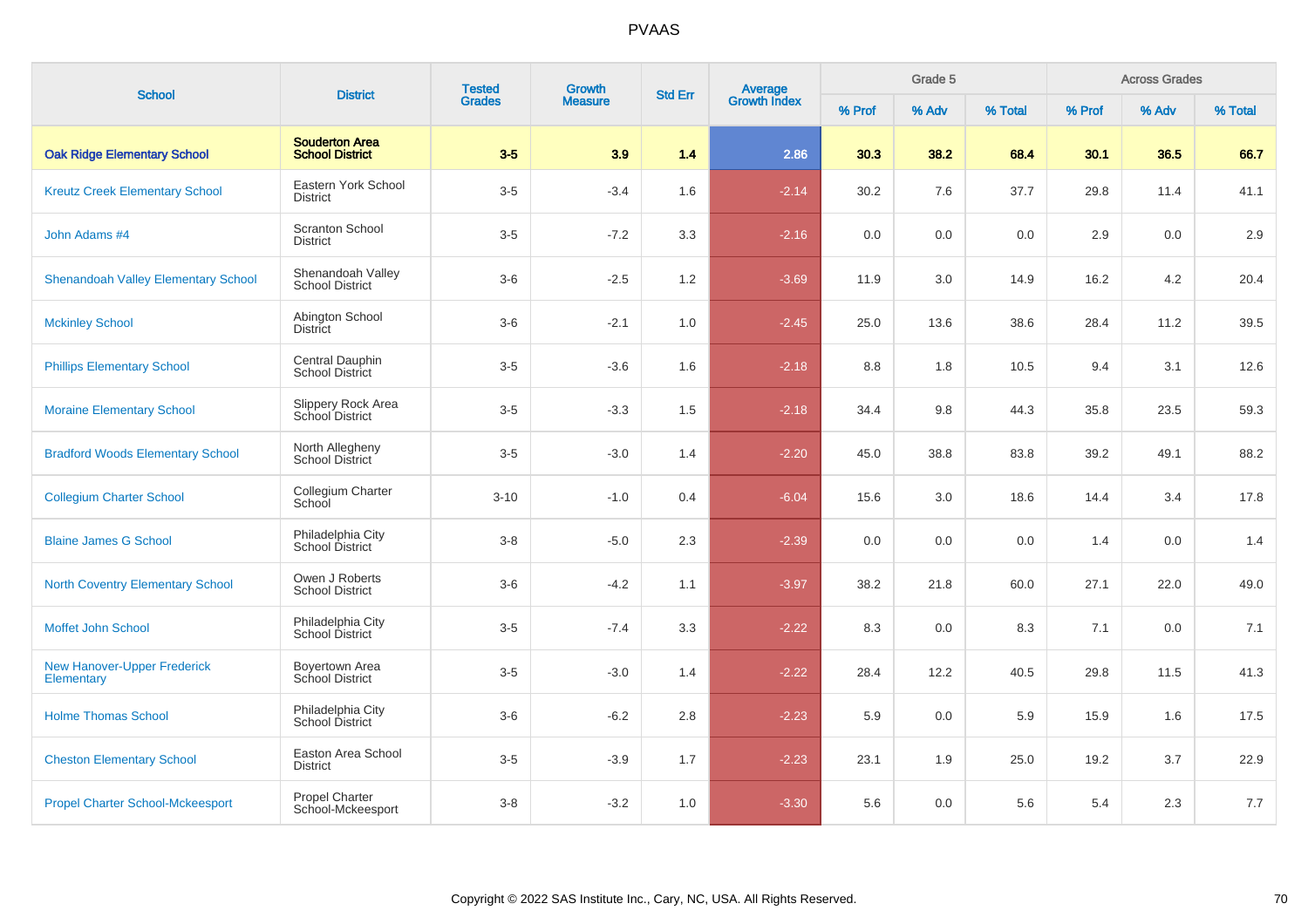| <b>School</b>                                      | <b>District</b>                                    | <b>Tested</b> | Growth<br><b>Measure</b> | <b>Average</b><br>Growth Index<br><b>Std Err</b> |         |        | Grade 5 |         |        | <b>Across Grades</b> |         |
|----------------------------------------------------|----------------------------------------------------|---------------|--------------------------|--------------------------------------------------|---------|--------|---------|---------|--------|----------------------|---------|
|                                                    |                                                    | <b>Grades</b> |                          |                                                  |         | % Prof | % Adv   | % Total | % Prof | % Adv                | % Total |
| <b>Oak Ridge Elementary School</b>                 | <b>Souderton Area</b><br><b>School District</b>    | $3-5$         | 3.9                      | 1.4                                              | 2.86    | 30.3   | 38.2    | 68.4    | 30.1   | 36.5                 | 66.7    |
| <b>Indian Rock Elementary School</b>               | York Suburban School<br><b>District</b>            | $3-5$         | $-3.0$                   | 1.4                                              | $-2.25$ | 27.1   | 29.4    | 56.5    | 34.9   | 31.1                 | 66.0    |
| <b>East Union Intermediate School</b>              | Deer Lakes School<br><b>District</b>               | $3-5$         | $-2.4$                   | 1.0                                              | $-2.25$ | 21.1   | 6.5     | 27.6    | 27.7   | 9.6                  | 37.3    |
| Pittsburgh Manchester K-8                          | Pittsburgh School<br><b>District</b>               | $3 - 8$       | $-4.9$                   | 2.2                                              | $-2.27$ |        |         |         | 4.0    | 5.9                  | 9.9     |
| <b>Brecknock Elementary School</b>                 | Eastern Lancaster<br><b>County School District</b> | $3-6$         | $-2.5$                   | 1.1                                              | $-3.44$ | 16.2   | 5.9     | 22.1    | 16.7   | 7.9                  | 24.6    |
| <b>King Elementary School</b>                      | Lancaster School<br><b>District</b>                | $3-5$         | $-4.4$                   | 1.9                                              | $-2.30$ | 2.7    | 2.7     | 5.4     | 4.2    | 0.7                  | 4.9     |
| <b>Turkeyfoot Valley Area Elementary</b><br>School | Turkeyfoot Valley Area<br>School District          | $3 - 11$      | $-4.7$                   | 1.8                                              | $-2.62$ | 18.2   | 0.0     | 18.2    | 19.7   | 2.8                  | 22.5    |
| <b>Fairview Elementary School</b>                  | West Shore School<br><b>District</b>               | $3-5$         | $-4.5$                   | 2.0                                              | $-2.30$ | 30.6   | 25.0    | 55.6    | 32.4   | 23.2                 | 55.6    |
| <b>Fannett-Metal Elementary School</b>             | <b>Fannett-Metal School</b><br><b>District</b>     | $3-5$         | $-5.0$                   | 2.1                                              | $-2.31$ | 17.2   | 6.9     | 24.1    | 25.0   | 13.2                 | 38.2    |
| <b>East York Elementary School</b>                 | York Suburban School<br><b>District</b>            | $3-5$         | $-3.0$                   | 1.3                                              | $-2.31$ | 26.5   | 20.5    | 47.0    | 33.3   | 22.6                 | 55.9    |
| <b>Fairview Elementary School</b>                  | Western Beaver<br><b>County School District</b>    | $3-5$         | $-7.4$                   | 3.1                                              | $-2.33$ | 13.3   | 13.3    | 26.7    | 21.8   | 14.9                 | 36.8    |
| <b>Buffalo Elementary School</b>                   | Freeport Area School<br>District                   | $3-5$         | $-3.0$                   | 1.3                                              | $-2.34$ | 35.6   | 10.3    | 46.0    | 33.3   | 11.4                 | 44.7    |
| <b>Samuel K Faust Elementary School</b>            | <b>Bensalem Township</b><br><b>School District</b> | $3-6$         | $-2.4$                   | 1.0                                              | $-2.86$ | 3.4    | 1.7     | 5.2     | 8.6    | 0.4                  | 9.0     |
| Pittsburgh Miller K-5                              | Pittsburgh School<br><b>District</b>               | $3-5$         | $-6.7$                   | 2.8                                              | $-2.38$ | 0.0    | 0.0     | 0.0     | 2.0    | 0.0                  | 2.0     |
| <b>J M Hill Elementary School</b>                  | East Stroudsburg Area<br><b>School District</b>    | $3-5$         | $-4.5$                   | 1.9                                              | $-2.38$ | 2.6    | 2.6     | 5.1     | 14.2   | 5.3                  | 19.5    |
| <b>Fell D Newlin School</b>                        | Philadelphia City<br>School District               | $3 - 8$       | $-7.7$                   | 3.2                                              | $-2.40$ | 0.0    | 7.7     | 7.7     | 3.4    | 3.4                  | 6.9     |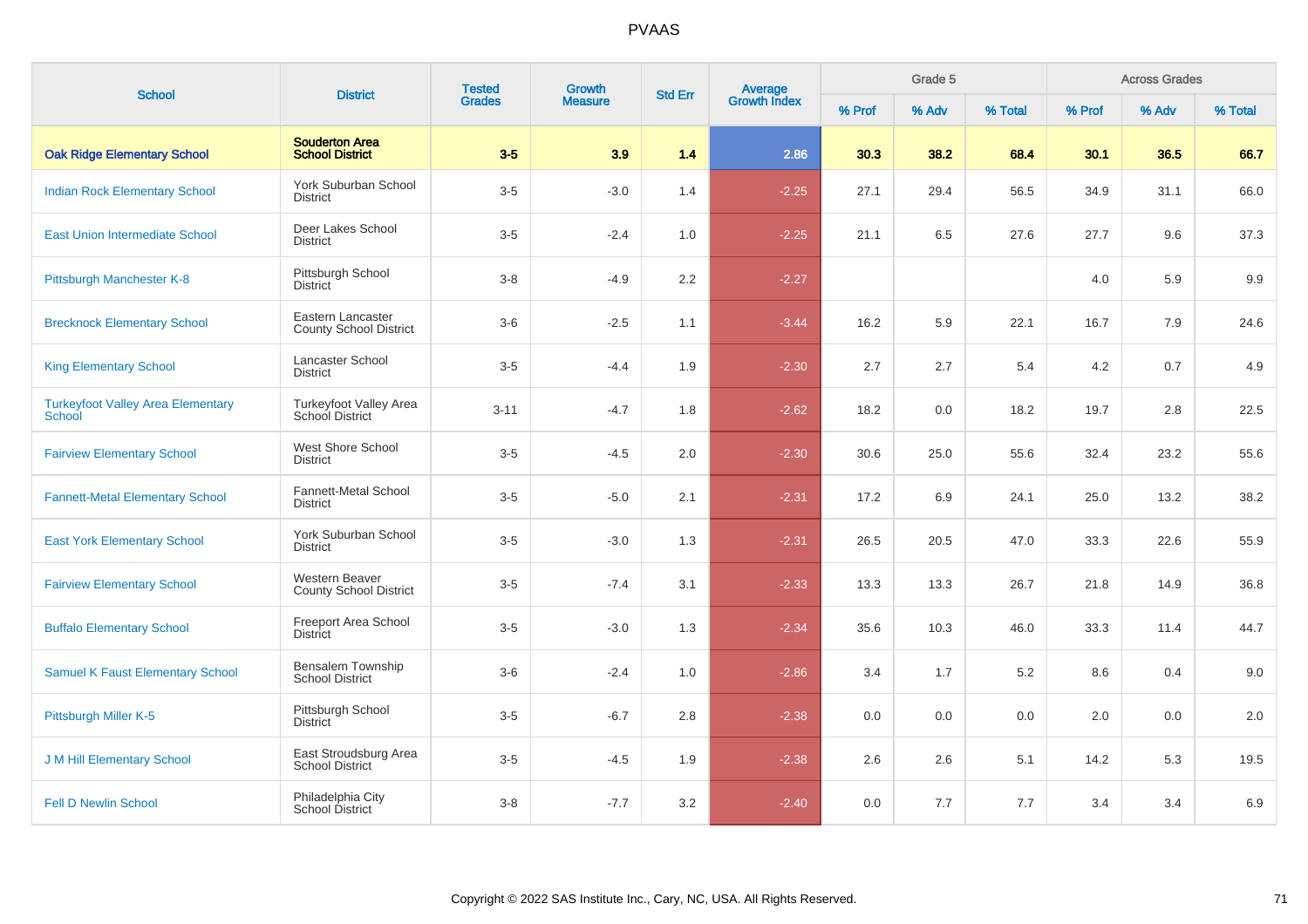| <b>School</b>                                            | <b>District</b>                                 | <b>Tested</b> | <b>Growth</b>  | <b>Std Err</b> |                                |        | Grade 5 |         |        | <b>Across Grades</b> |         |
|----------------------------------------------------------|-------------------------------------------------|---------------|----------------|----------------|--------------------------------|--------|---------|---------|--------|----------------------|---------|
|                                                          |                                                 | <b>Grades</b> | <b>Measure</b> |                | <b>Average</b><br>Growth Index | % Prof | % Adv   | % Total | % Prof | % Adv                | % Total |
| <b>Oak Ridge Elementary School</b>                       | <b>Souderton Area</b><br><b>School District</b> | $3-5$         | 3.9            | 1.4            | 2.86                           | 30.3   | 38.2    | 68.4    | 30.1   | 36.5                 | 66.7    |
| <b>Troy Intermediate School</b>                          | Troy Area School<br><b>District</b>             | $3-6$         | $-2.1$         | 0.8            | $-2.50$                        | 11.1   | 4.0     | 15.2    | 12.8   | 2.9                  | 15.7    |
| <b>East Juniata Elementary School</b>                    | Juniata County School<br><b>District</b>        | $3-6$         | $-2.5$         | 1.0            | $-3.14$                        | 17.1   | 5.7     | 22.9    | 23.7   | 6.4                  | 30.1    |
| <b>Newville Elementary School</b>                        | <b>Big Spring School</b><br><b>District</b>     | $3-5$         | $-4.2$         | 1.8            | $-2.41$                        | 15.9   | 6.8     | 22.7    | 26.0   | 11.7                 | 37.7    |
| <b>Hanover Area Memorial Elementary</b><br><b>School</b> | Hanover Area School<br><b>District</b>          | $4 - 5$       | $-3.7$         | 1.5            | $-2.42$                        | 3.4    | 3.4     | 6.8     | 5.5    | 2.4                  | 7.9     |
| <b>Verner Elementary School</b>                          | <b>Riverview School</b><br><b>District</b>      | $3-6$         | $-4.4$         | 1.8            | $-3.04$                        | 12.5   | 12.5    | 25.0    | 20.4   | 25.8                 | 46.2    |
| <b>Gillingham Charter School</b>                         | Gillingham Charter<br>School                    | $3 - 11$      | $-5.9$         | 2.0            | $-3.00$                        | 9.1    | 0.0     | 9.1     | 4.4    | 1.4                  | 5.8     |
| Insight PA Cyber Charter School                          | Insight PA Cyber<br>Charter School              | $3 - 11$      | $-6.7$         | 1.5            | $-4.37$                        | 5.6    | 11.1    | 16.7    | 9.0    | 3.7                  | 12.7    |
| <b>Bart-Colerain Elementary School</b>                   | Solanco School<br>District                      | $3-5$         | $-5.2$         | 2.1            | $-2.43$                        | 32.4   | 14.7    | 47.1    | 34.6   | 21.2                 | 55.8    |
| <b>Green Valley Elementary School</b>                    | <b>Wilson School District</b>                   | $3-5$         | $-3.2$         | 1.3            | $-2.44$                        | 37.0   | 17.3    | 54.3    | 33.6   | 22.1                 | 55.7    |
| <b>Crestview Elementary School</b>                       | Carlisle Area School<br><b>District</b>         | $3-5$         | $-3.8$         | 1.5            | $-2.45$                        | 18.3   | 6.7     | 25.0    | 28.9   | 8.0                  | 36.9    |
| <b>Indian Lane Elementary School</b>                     | Rose Tree Media<br><b>School District</b>       | $3-5$         | $-3.2$         | 1.3            | $-2.45$                        | 35.3   | 17.6    | 52.9    | 37.1   | 21.2                 | 58.3    |
| <b>Greenberg Joseph School</b>                           | Philadelphia City<br>School District            | $3-8$         | $-7.7$         | 1.7            | $-4.50$                        | 27.8   | 11.1    | 38.9    | 30.6   | 12.4                 | 43.0    |
| <b>Fox Chase School</b>                                  | Philadelphia City<br>School District            | $3-5$         | $-6.2$         | 2.5            | $-2.47$                        | 3.6    | 3.6     | 7.1     | 10.0   | 4.4                  | 14.4    |
| <b>Bentworth Middle School</b>                           | <b>Bentworth School</b><br><b>District</b>      | $5-8$         | $-1.7$         | 0.7            | $-4.20$                        | 29.9   | 7.8     | 37.7    | 19.1   | 4.3                  | 23.4    |
| <b>Hatfield Elementary School</b>                        | Laurel Highlands<br>School District             | $3-5$         | $-4.6$         | 1.9            | $-2.48$                        | 12.5   | 7.5     | 20.0    | 27.3   | 9.1                  | 36.4    |
| <b>John Hancock Demonstration School</b>                 | Philadelphia City<br>School District            | $3 - 8$       | $-5.2$         | 1.3            | $-4.03$                        | 12.5   | 0.0     | 12.5    | 14.5   | 4.6                  | 19.1    |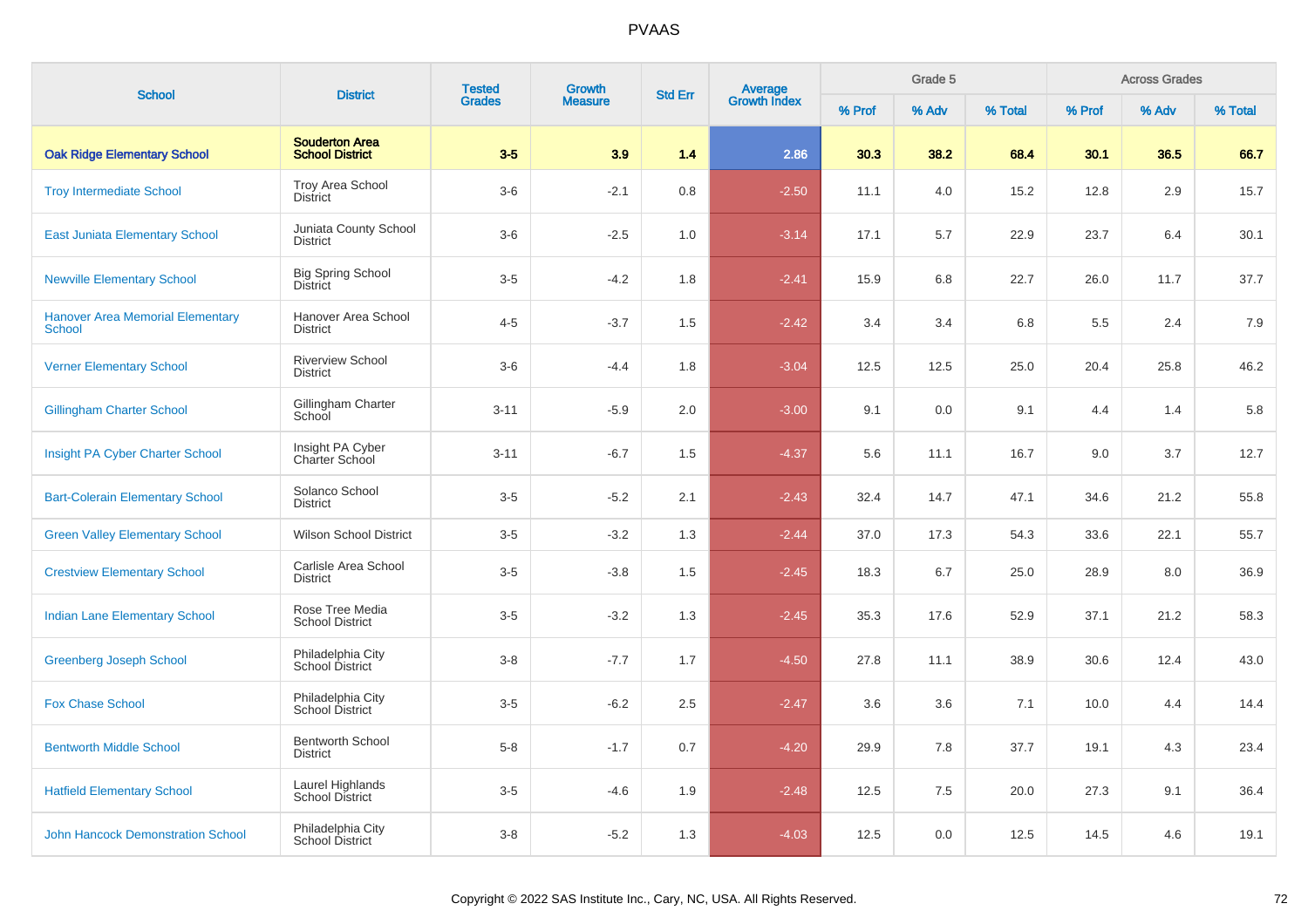| <b>School</b>                                    | <b>District</b>                                     | <b>Tested</b><br><b>Grades</b> | Growth         |                |                                |        | Grade 5 |         |        | <b>Across Grades</b> |         |
|--------------------------------------------------|-----------------------------------------------------|--------------------------------|----------------|----------------|--------------------------------|--------|---------|---------|--------|----------------------|---------|
|                                                  |                                                     |                                | <b>Measure</b> | <b>Std Err</b> | <b>Average</b><br>Growth Index | % Prof | % Adv   | % Total | % Prof | % Adv                | % Total |
| <b>Oak Ridge Elementary School</b>               | <b>Souderton Area</b><br><b>School District</b>     | $3-5$                          | 3.9            | 1.4            | 2.86                           | 30.3   | 38.2    | 68.4    | 30.1   | 36.5                 | 66.7    |
| <b>Clearfield Area Elementary School</b>         | Clearfield Area School<br><b>District</b>           | $3-6$                          | $-5.0$         | 0.7            | $-6.71$                        | 16.5   | 3.3     | 19.8    | 14.6   | 2.7                  | 17.3    |
| <b>Level Green Elementary School</b>             | Penn-Trafford School<br><b>District</b>             | $3-5$                          | $-4.6$         | 1.8            | $-2.52$                        | 35.0   | 15.0    | 50.0    | 43.3   | 15.4                 | 58.6    |
| Philadelphia Academy Charter School              | Philadelphia Academy<br>Charter School              | $3 - 11$                       | $-2.5$         | 0.7            | $-3.55$                        | 22.1   | 6.5     | 28.6    | 24.3   | 9.8                  | 34.2    |
| <b>Jonestown Elementary School</b>               | Northern Lebanon<br><b>School District</b>          | $3-5$                          | $-3.6$         | 1.4            | $-2.53$                        | 26.0   | 8.2     | 34.2    | 27.5   | 11.0                 | 38.5    |
| Pennsylvania Distance Learning Charter<br>School | Pennsylvania Distance<br>Learning Charter<br>School | $3 - 12$                       | $-1.7$         | 0.7            | $-3.92$                        | 6.5    | 0.0     | 6.5     | 5.4    | 0.4                  | 5.8     |
| <b>Bregy F Amedee School</b>                     | Philadelphia City<br>School District                | $3-8$                          | $-9.1$         | 3.6            | $-2.55$                        |        |         |         | 9.3    | 3.7                  | 13.0    |
| <b>Ross Elementary School</b>                    | North Hills School<br><b>District</b>               | $3-5$                          | $-3.6$         | 1.4            | $-2.61$                        | 39.2   | 17.6    | 56.8    | 40.0   | 16.8                 | 56.8    |
| Pittsburgh Linden K-5                            | Pittsburgh School<br><b>District</b>                | $3-5$                          | $-5.9$         | 2.2            | $-2.61$                        | 11.1   | 0.0     | 11.1    | 12.4   | 1.0                  | 13.4    |
| <b>Blossburg Elementary School</b>               | Southern Tioga<br>School District                   | $3-6$                          | $-5.8$         | 1.8            | $-3.22$                        | 23.8   | 0.0     | 23.8    | 16.0   | 4.7                  | 20.8    |
| <b>Hanover Middle School</b>                     | Hanover Public School<br><b>District</b>            | $5-8$                          | $-2.3$         | 0.5            | $-4.43$                        | 24.4   | 4.6     | 29.0    | 18.6   | 4.3                  | 22.9    |
| <b>Westbrook Park Elementary School</b>          | <b>Upper Darby School</b><br><b>District</b>        | $3-5$                          | $-4.4$         | 1.6            | $-2.65$                        | 18.2   | 1.8     | 20.0    | 11.2   | 2.0                  | 13.2    |
| <b>Fort Cherry Elementary Center</b>             | Fort Cherry School<br><b>District</b>               | $3-6$                          | $-2.9$         | 1.1            | $-3.46$                        | 19.3   | 19.3    | 38.6    | 28.3   | 12.4                 | 40.8    |
| <b>Shiloh Hills Elementary School</b>            | <b>Wilson School District</b>                       | $3-5$                          | $-3.9$         | 1.4            | $-2.68$                        | 25.0   | 14.7    | 39.7    | 31.8   | 15.4                 | 47.3    |
| <b>Darby Township School</b>                     | Southeast Delco<br>School District                  | $3-8$                          | $-2.6$         | 1.0            | $-3.89$                        | 0.0    | 2.4     | 2.4     | 6.6    | 0.9                  | 7.5     |
| <b>Forest City Regional Elementary School</b>    | Forest City Regional<br>School District             | $3-6$                          | $-4.9$         | 1.2            | $-4.02$                        | 22.2   | 11.1    | 33.3    | 20.3   | 10.7                 | 31.0    |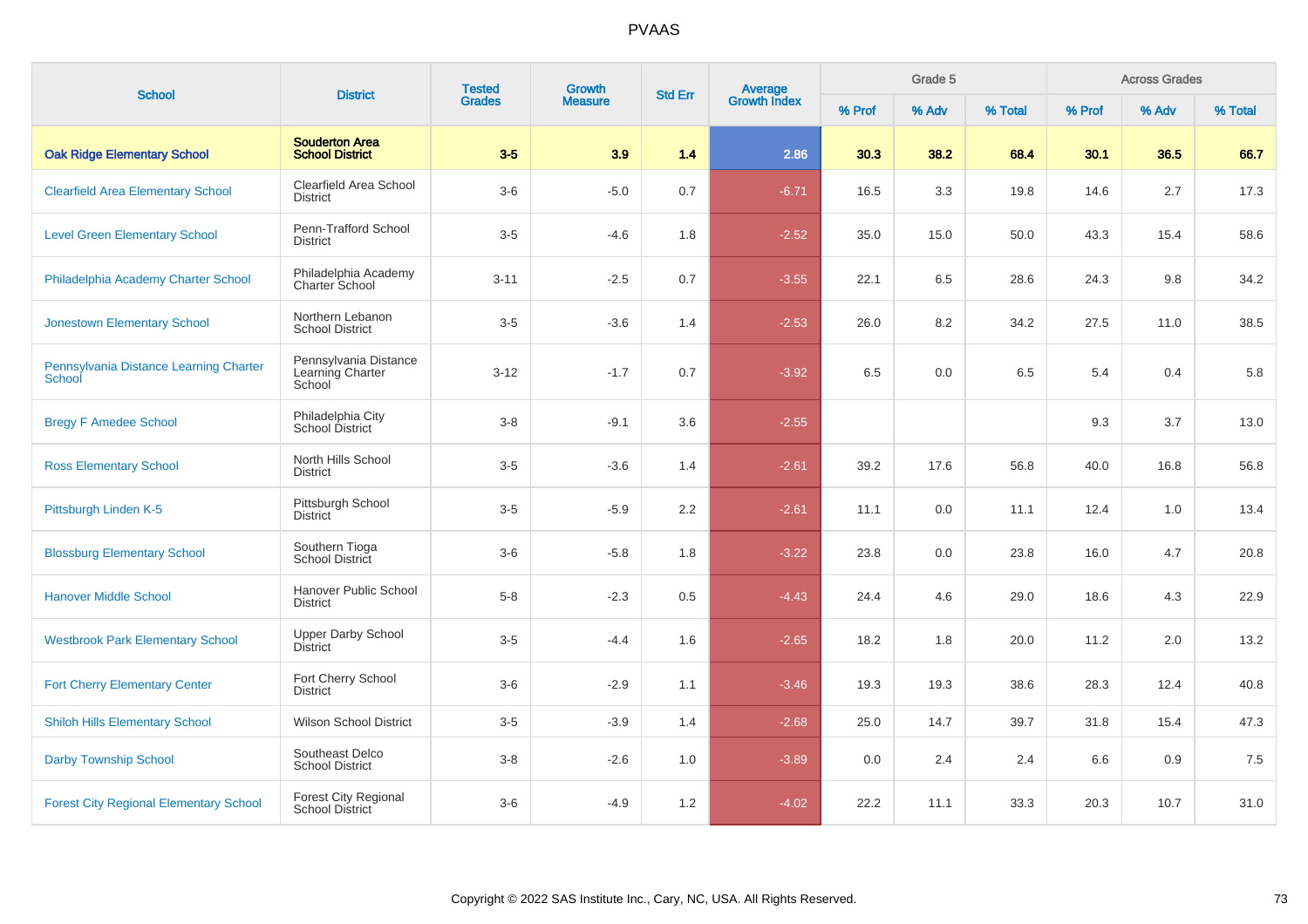| <b>School</b>                          | <b>District</b>                                   | <b>Tested</b><br><b>Grades</b> | Growth         | <b>Std Err</b> | Average<br>Growth Index |        | Grade 5 |         |        | <b>Across Grades</b> |         |
|----------------------------------------|---------------------------------------------------|--------------------------------|----------------|----------------|-------------------------|--------|---------|---------|--------|----------------------|---------|
|                                        |                                                   |                                | <b>Measure</b> |                |                         | % Prof | % Adv   | % Total | % Prof | % Adv                | % Total |
| <b>Oak Ridge Elementary School</b>     | <b>Souderton Area</b><br><b>School District</b>   | $3-5$                          | 3.9            | 1.4            | 2.86                    | 30.3   | 38.2    | 68.4    | 30.1   | 36.5                 | 66.7    |
| <b>Rhawnhurst School</b>               | Philadelphia City<br>School District              | $3-5$                          | $-7.5$         | 2.8            | $-2.71$                 | 0.0    | 0.0     | 0.0     | 3.4    | 3.4                  | 6.9     |
| Pittsburgh Banksville K-5              | Pittsburgh School<br><b>District</b>              | $3-5$                          | $-7.1$         | 2.6            | $-2.73$                 | 9.1    | 4.6     | 13.6    | 7.5    | 1.1                  | 8.6     |
| Salisbury-Elk Lick Elementary School   | Salisbury-Elk Lick<br>School District             | $3-6$                          | $-6.9$         | 1.7            | $-4.11$                 | 29.2   | 12.5    | 41.7    | 35.8   | 7.4                  | 43.2    |
| <b>Memorial Elementary School</b>      | <b>Bloomsburg Area</b><br>School District         | $3-5$                          | $-4.1$         | 1.5            | $-2.73$                 | 18.0   | 3.3     | 21.3    | 23.4   | 6.9                  | 30.3    |
| <b>Allison Park Elementary School</b>  | Chartiers-Houston<br><b>School District</b>       | $3-6$                          | $-2.5$         | 0.9            | $-3.11$                 | 25.6   | 12.2    | 37.8    | 32.8   | 10.2                 | 43.0    |
| <b>Keystone Elementary School</b>      | <b>Bristol Township</b><br><b>School District</b> | $3-5$                          | $-3.3$         | 1.2            | $-2.75$                 | 20.6   | 3.9     | 24.5    | 23.9   | 4.3                  | 28.2    |
| <b>Fulton Elementary School</b>        | Lancaster School<br><b>District</b>               | $3-5$                          | $-6.0$         | 2.2            | $-2.76$                 | 0.0    | 0.0     | 0.0     | 4.0    | 0.0                  | 4.0     |
| <b>Mccullough Elementary School</b>    | Penn-Trafford School<br>District                  | $3-5$                          | $-4.3$         | 1.6            | $-2.77$                 | 50.8   | 27.0    | 77.8    | 43.0   | 33.2                 | 76.2    |
| <b>Hartranft John F School</b>         | Philadelphia City<br>School District              | $3-8$                          | $-9.7$         | 3.5            | $-2.77$                 | 0.0    | 0.0     | 0.0     | 3.1    | 0.0                  | 3.1     |
| <b>Fink Elementary School</b>          | Middletown Area<br><b>School District</b>         | $3-5$                          | $-6.8$         | 2.5            | $-2.77$                 | 0.0    | 0.0     | 0.0     | 20.0   | 7.1                  | 27.1    |
| Schuylkill Haven Middle School         | Schuylkill Haven Area<br>School District          | $5 - 7$                        | $-2.1$         | 0.7            | $-6.10$                 | 12.2   | 1.2     | 13.4    | 13.0   | 2.0                  | 15.0    |
| <b>Penn Valley Elementary School</b>   | Pennsbury School<br><b>District</b>               | $3-5$                          | $-4.5$         | 1.6            | $-2.78$                 | 16.1   | 5.4     | 21.4    | 22.9   | 5.6                  | 28.5    |
| <b>Propel Charter School-Homestead</b> | Propel Charter<br>School-Homestead                | $3 - 11$                       | $-2.7$         | 1.0            | $-3.66$                 | 2.7    | 0.0     | 2.7     | 2.7    | 1.4                  | 4.1     |
| <b>Wrightstown Elementary School</b>   | <b>Council Rock School</b><br><b>District</b>     | $3-6$                          | $-3.7$         | 1.1            | $-3.26$                 | 27.3   | 21.8    | 49.1    | 36.8   | 19.3                 | 56.0    |
| <b>Drums Elementary/Middle School</b>  | <b>Hazleton Area School</b><br><b>District</b>    | $3-8$                          | $-3.3$         | 1.0            | $-3.22$                 | 11.5   | 9.6     | 21.2    | 12.8   | 3.7                  | 16.5    |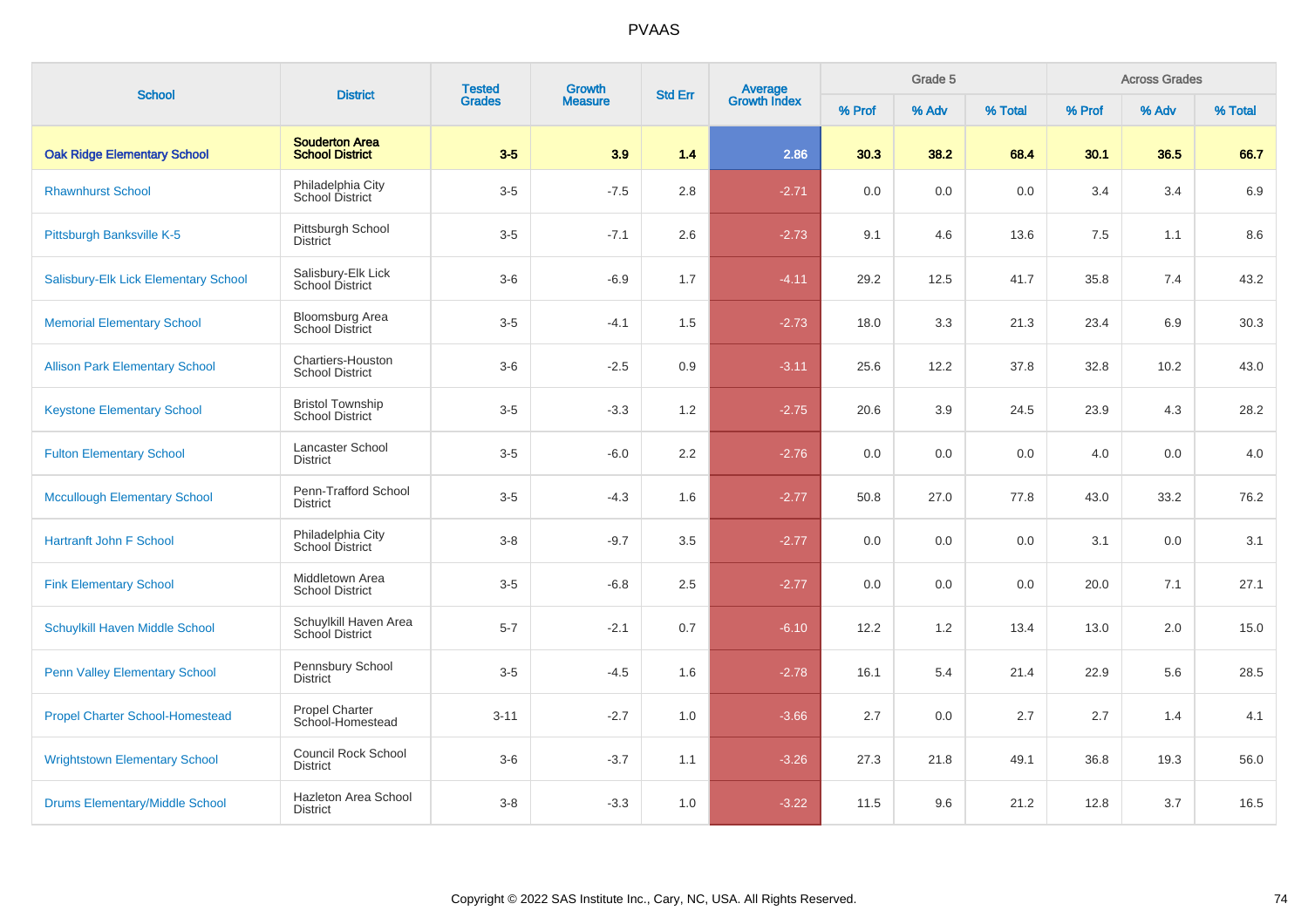| <b>School</b>                                                | <b>District</b>                                                 | <b>Tested</b><br><b>Growth</b> |                |     | Average<br>Growth Index<br><b>Std Err</b> |        | Grade 5 |         |        | <b>Across Grades</b> |         |
|--------------------------------------------------------------|-----------------------------------------------------------------|--------------------------------|----------------|-----|-------------------------------------------|--------|---------|---------|--------|----------------------|---------|
|                                                              |                                                                 | <b>Grades</b>                  | <b>Measure</b> |     |                                           | % Prof | % Adv   | % Total | % Prof | % Adv                | % Total |
| <b>Oak Ridge Elementary School</b>                           | <b>Souderton Area</b><br><b>School District</b>                 | $3-5$                          | 3.9            | 1.4 | 2.86                                      | 30.3   | 38.2    | 68.4    | 30.1   | 36.5                 | 66.7    |
| <b>Hamilton Heights Elementary School</b>                    | Chambersburg Area<br>School District                            | $3-5$                          | $-3.6$         | 1.3 | $-2.81$                                   | 22.5   | 4.5     | 27.0    | 24.5   | 7.4                  | 31.9    |
| <b>Cambria Heights Elementary School</b>                     | Cambria Heights<br>School District                              | $3-5$                          | $-3.4$         | 1.2 | $-2.82$                                   | 23.3   | 4.4     | 27.8    | 27.0   | 5.5                  | 32.4    |
| <b>Salisbury Middle School</b>                               | Salisbury Township<br>School District                           | $5-8$                          | $-2.3$         | 0.6 | $-3.64$                                   | 14.9   | 8.5     | 23.4    | 14.8   | 3.8                  | 18.7    |
| <b>Stewart Elementary School</b>                             | <b>Burrell School District</b>                                  | $4 - 5$                        | $-3.2$         | 1.1 | $-2.87$                                   | 22.5   | 1.8     | 24.3    | 25.9   | 5.1                  | 31.0    |
| Kirkbride Eliza B School                                     | Philadelphia City<br>School District                            | $3-8$                          | $-7.8$         | 2.2 | $-3.53$                                   | 0.0    | 0.0     | 0.0     | 10.6   | 1.2                  | 11.8    |
| <b>Arts Academy Charter School</b>                           | Arts Academy Charter<br>School                                  | $5-8$                          | $-7.7$         | 1.1 | $-6.85$                                   | 7.7    | 0.0     | 7.7     | 4.4    | 0.0                  | 4.4     |
| <b>Holiday Park Elementary School</b>                        | Plum Borough School<br><b>District</b>                          | $5-6$                          | $-1.6$         | 0.6 | $-6.68$                                   | 34.5   | 8.4     | 42.9    | 33.1   | 14.7                 | 47.8    |
| Pennsylvania Leadership Charter School                       | Pennsylvania<br>Leadership Charter<br>School                    | $3 - 11$                       | $-1.4$         | 0.5 | $-3.04$                                   | 24.7   | 11.5    | 36.2    | 23.9   | 12.4                 | 36.4    |
| <b>Sheffield Area Elementary School</b>                      | <b>Warren County School</b><br><b>District</b>                  | $3-5$                          | $-6.4$         | 2.1 | $-2.96$                                   | 27.6   | 3.4     | 31.0    | 30.0   | 5.6                  | 35.6    |
| <b>Greater Johnstown Middle School</b>                       | Greater Johnstown<br><b>School District</b>                     | $5 - 7$                        | $-1.7$         | 0.6 | $-3.65$                                   | 5.9    | 0.7     | 6.6     | 6.1    | 0.2                  | 6.3     |
| Penn Cambria Middle School                                   | Penn Cambria School<br><b>District</b>                          | $5-8$                          | $-1.7$         | 0.6 | $-6.32$                                   | 23.6   | 1.9     | 25.5    | 16.8   | 1.4                  | 18.2    |
| <b>Dana Elementary Center</b>                                | Wyoming Valley West<br>School District                          | $3-5$                          | $-4.0$         | 1.3 | $-3.04$                                   | 14.3   | 3.9     | 18.2    | 15.3   | 4.8                  | 20.1    |
| <b>Southern Fulton Elementary School</b>                     | Southern Fulton<br><b>School District</b>                       | $3-6$                          | $-3.6$         | 1.2 | $-4.76$                                   | 21.3   | 6.4     | 27.7    | 23.9   | 5.3                  | 29.2    |
| <b>Commonwealth Charter Academy</b><br><b>Charter School</b> | Commonwealth<br><b>Charter Academy</b><br><b>Charter School</b> | $3 - 10$                       | $-2.6$         | 0.8 | $-4.07$                                   | 25.4   | 3.4     | 28.8    | 23.9   | 5.7                  | 29.6    |
| <b>Kings Highway Elementary School</b>                       | Coatesville Area<br><b>School District</b>                      | $3-5$                          | $-4.3$         | 1.4 | $-3.07$                                   | 12.3   | 1.4     | 13.7    | 13.3   | 7.7                  | 21.0    |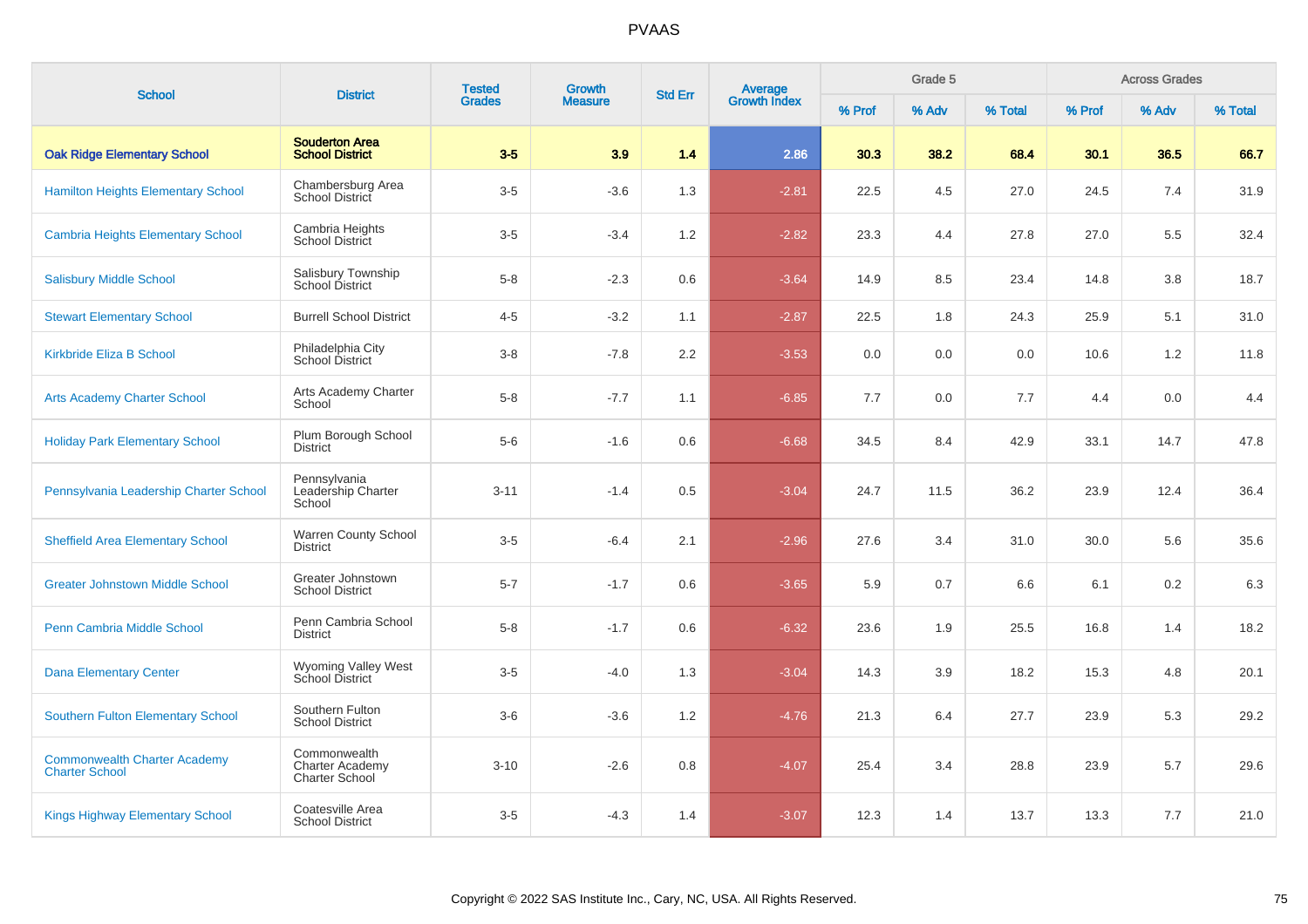|                                                           |                                                              | <b>Tested</b> | Growth         | <b>Std Err</b> | <b>Average</b><br>Growth Index |        | Grade 5 |         |        | <b>Across Grades</b> |         |
|-----------------------------------------------------------|--------------------------------------------------------------|---------------|----------------|----------------|--------------------------------|--------|---------|---------|--------|----------------------|---------|
| <b>School</b>                                             | <b>District</b>                                              | <b>Grades</b> | <b>Measure</b> |                |                                | % Prof | % Adv   | % Total | % Prof | % Adv                | % Total |
| <b>Oak Ridge Elementary School</b>                        | <b>Souderton Area</b><br><b>School District</b>              | $3-5$         | 3.9            | 1.4            | 2.86                           | 30.3   | 38.2    | 68.4    | 30.1   | 36.5                 | 66.7    |
| <b>Colebrookdale Elementary School</b>                    | Boyertown Area<br>School District                            | $3-5$         | $-6.8$         | 2.2            | $-3.07$                        | 31.0   | 3.4     | 34.5    | 34.8   | 4.5                  | 39.3    |
| <b>David Leech Elementary School</b>                      | Leechburg Area<br>School District                            | $3-5$         | $-5.5$         | 1.8            | $-3.10$                        | 15.9   | 2.3     | 18.2    | 30.1   | 8.1                  | 38.2    |
| <b>Schuyler Avenue Elementary School</b>                  | <b>Wyoming Valley West</b><br><b>School District</b>         | $3-5$         | $-6.7$         | 2.1            | $-3.12$                        | 0.0    | 3.0     | 3.0     | 3.8    | 2.5                  | 6.3     |
| <b>Universal Institute Charter School</b>                 | Universal Institute<br><b>Charter School</b>                 | $3-8$         | $-2.3$         | 0.7            | $-3.43$                        | 1.5    | 0.0     | 1.5     | 1.7    | 0.2                  | 2.0     |
| <b>Franklin Towne Charter Elementary</b><br><b>School</b> | <b>Franklin Towne</b><br><b>Charter Elementary</b><br>School | $3-8$         | $-6.2$         | 1.2            | $-5.29$                        | 24.1   | 10.3    | 34.5    | 24.3   | 9.6                  | 33.9    |
| <b>Loomis Elementary School</b>                           | Marple Newtown<br>School District                            | $3-5$         | $-4.6$         | 1.5            | $-3.15$                        | 41.5   | 16.9    | 58.5    | 42.9   | 25.6                 | 68.6    |
| Dr David W Kistler Elementary School                      | Wilkes-Barre Area<br><b>School District</b>                  | $3-6$         | $-4.3$         | 1.3            | $-4.11$                        | 2.4    | 0.0     | 2.4     | 8.8    | 2.6                  | 11.4    |
| <b>Evans City Middle School</b>                           | Seneca Valley School<br><b>District</b>                      | $5-6$         | $-1.7$         | 0.5            | $-5.02$                        | 28.6   | 10.0    | 38.5    | 30.7   | 9.4                  | 40.1    |
| <b>Propel Charter School-Braddock Hills</b>               | <b>Propel Charter School</b><br>- Braddock Hills             | $3 - 11$      | $-2.4$         | 0.8            | $-3.69$                        | 1.8    | 1.8     | 3.5     | 1.9    | 0.6                  | 2.5     |
| <b>Marshall Math Science Academy</b>                      | Harrisburg City School<br><b>District</b>                    | $5-8$         | $-2.3$         | 0.7            | $-6.06$                        | 7.6    | 4.6     | 12.1    | 9.2    | 1.8                  | 11.1    |
| <b>Perry Elementary School</b>                            | Hamburg Area School<br><b>District</b>                       | $3-5$         | $-5.3$         | 1.7            | $-3.22$                        | 30.0   | 14.0    | 44.0    | 29.5   | 18.8                 | 48.3    |
| <b>Rommelt Elementary School</b>                          | South Williamsport<br>Area School District                   | $5-6$         | $-3.2$         | 0.9            | $-3.59$                        | 20.0   | 1.1     | 21.1    | 23.0   | 2.8                  | 25.8    |
| <b>Wickersham Elementary School</b>                       | Lancaster School<br><b>District</b>                          | $3-5$         | $-6.0$         | 1.9            | $-3.23$                        | 20.5   | 7.7     | 28.2    | 22.5   | 3.6                  | 26.1    |
| <b>Yough Intermediate/Middle School</b>                   | Yough School District                                        | $5-8$         | $-4.9$         | 0.5            | $-9.11$                        | 19.2   | 5.4     | 24.6    | 15.1   | 3.3                  | 18.4    |
| <b>Inquiry Charter School</b>                             | <b>Inquiry Charter School</b>                                | $3-5$         | $-6.8$         | 2.1            | $-3.27$                        | 8.8    | 2.9     | 11.8    | 11.1   | 2.8                  | 13.9    |
| <b>Turtle Creek Elementary Steam</b><br>Academy           | Woodland Hills School<br><b>District</b>                     | $3-5$         | $-5.6$         | 1.7            | $-3.28$                        | 6.2    | 14.6    | 20.8    | 14.4   | 6.9                  | 21.2    |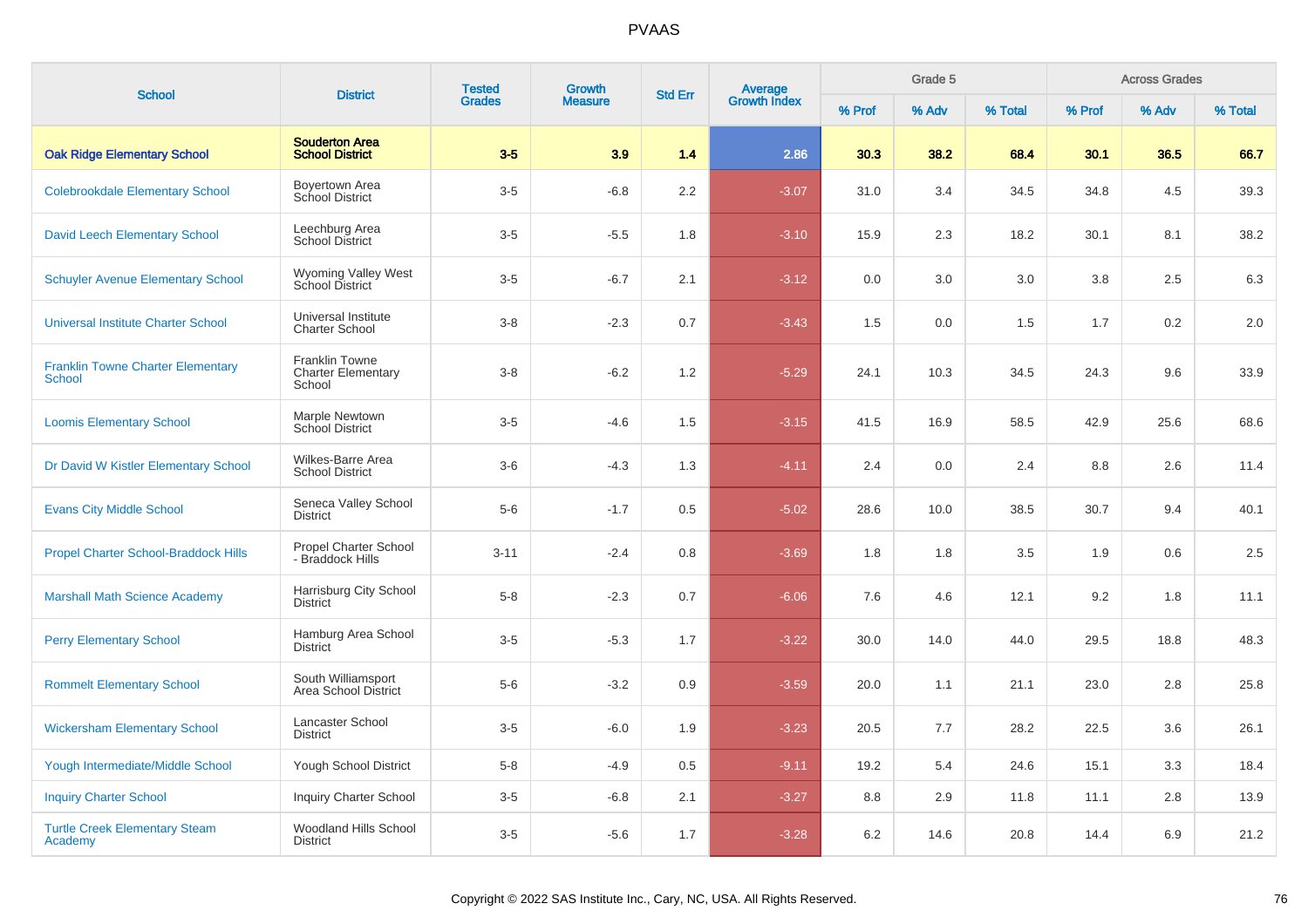| <b>School</b>                             | <b>District</b>                                 | <b>Tested</b><br><b>Grades</b> | Growth         | <b>Std Err</b> |                                |        | Grade 5 |         |        | <b>Across Grades</b> |         |
|-------------------------------------------|-------------------------------------------------|--------------------------------|----------------|----------------|--------------------------------|--------|---------|---------|--------|----------------------|---------|
|                                           |                                                 |                                | <b>Measure</b> |                | <b>Average</b><br>Growth Index | % Prof | % Adv   | % Total | % Prof | % Adv                | % Total |
| <b>Oak Ridge Elementary School</b>        | <b>Souderton Area</b><br><b>School District</b> | $3-5$                          | 3.9            | 1.4            | 2.86                           | 30.3   | 38.2    | 68.4    | 30.1   | 36.5                 | 66.7    |
| <b>Springfield Elementary School</b>      | Connellsville Area<br><b>School District</b>    | $3-5$                          | $-5.4$         | 1.6            | $-3.29$                        | 32.1   | 5.7     | 37.7    | 22.0   | 5.7                  | 27.7    |
| <b>Zephyr Elementary School</b>           | Whitehall-Coplay<br><b>School District</b>      | $4 - 5$                        | $-2.5$         | 0.7            | $-3.30$                        | 23.4   | 6.6     | 30.0    | 23.5   | 7.4                  | 30.9    |
| <b>Fogelsville School</b>                 | <b>Parkland School</b><br><b>District</b>       | $3-5$                          | $-4.7$         | 1.4            | $-3.31$                        | 32.4   | 32.4    | 64.8    | 36.9   | 28.0                 | 65.0    |
| Renaissance Academy Charter School        | Renaissance<br>Academy Charter<br>School        | $3 - 11$                       | $-5.7$         | 0.7            | $-8.29$                        | 16.7   | 11.1    | 27.8    | 18.7   | 5.7                  | 24.4    |
| Pittsburgh Liberty K-5                    | Pittsburgh School<br><b>District</b>            | $3-5$                          | $-6.0$         | 1.8            | $-3.32$                        | 4.8    | 0.0     | 4.8     | 6.2    | 0.7                  | 6.8     |
| <b>Clark Elementary School</b>            | Laurel Highlands<br><b>School District</b>      | $3-5$                          | $-6.9$         | 2.1            | $-3.32$                        | 9.4    | 0.0     | 9.4     | 19.4   | 1.8                  | 21.3    |
| Selinsgrove Intermediate School           | Selinsgrove Area<br>School District             | $3-5$                          | $-2.9$         | 0.9            | $-3.33$                        | 26.0   | 6.1     | 32.0    | 23.8   | 14.1                 | 38.0    |
| <b>Kerr Elementary School</b>             | Fox Chapel Area<br>School District              | $3-5$                          | $-5.7$         | 1.7            | $-3.34$                        | 38.8   | 20.4    | 59.2    | 33.1   | 34.4                 | 67.5    |
| <b>Penrose School</b>                     | Philadelphia City<br>School District            | $3 - 8$                        | $-10.3$        | 3.1            | $-3.35$                        | 0.0    | 0.0     | 0.0     | 0.0    | 1.7                  | 1.7     |
| <b>Carbondale Elementary School</b>       | Carbondale Area<br><b>School District</b>       | $3-6$                          | $-3.6$         | 0.9            | $-3.97$                        | 10.3   | 1.2     | 11.5    | 9.1    | 0.3                  | 9.4     |
| <b>Highland Middle School</b>             | <b>Blackhawk School</b><br><b>District</b>      | $5-8$                          | $-1.6$         | 0.5            | $-3.42$                        | 38.0   | 8.8     | 46.7    | 26.0   | 6.5                  | 32.5    |
| <b>Beaver Creek Elementary School</b>     | Downingtown Area<br>School District             | $3-5$                          | $-5.5$         | 1.6            | $-3.36$                        | 20.0   | 7.3     | 27.3    | 31.1   | 17.4                 | 48.4    |
| <b>Logan Elementary School</b>            | East Allegheny School<br><b>District</b>        | $3-6$                          | $-3.1$         | 0.9            | $-4.52$                        | 9.1    | 3.4     | 12.5    | 8.8    | 3.0                  | 11.8    |
| <b>Fountain Hill Elementary School</b>    | Bethlehem Area<br><b>School District</b>        | $3-5$                          | $-7.1$         | 2.1            | $-3.37$                        | 3.0    | 0.0     | 3.0     | 8.1    | 1.6                  | 9.7     |
| <b>North Schuylkill Elementary School</b> | North Schuylkill<br><b>School District</b>      | $3-6$                          | $-2.9$         | 0.7            | $-3.90$                        | 8.3    | 3.0     | 11.3    | 13.9   | 3.5                  | 17.4    |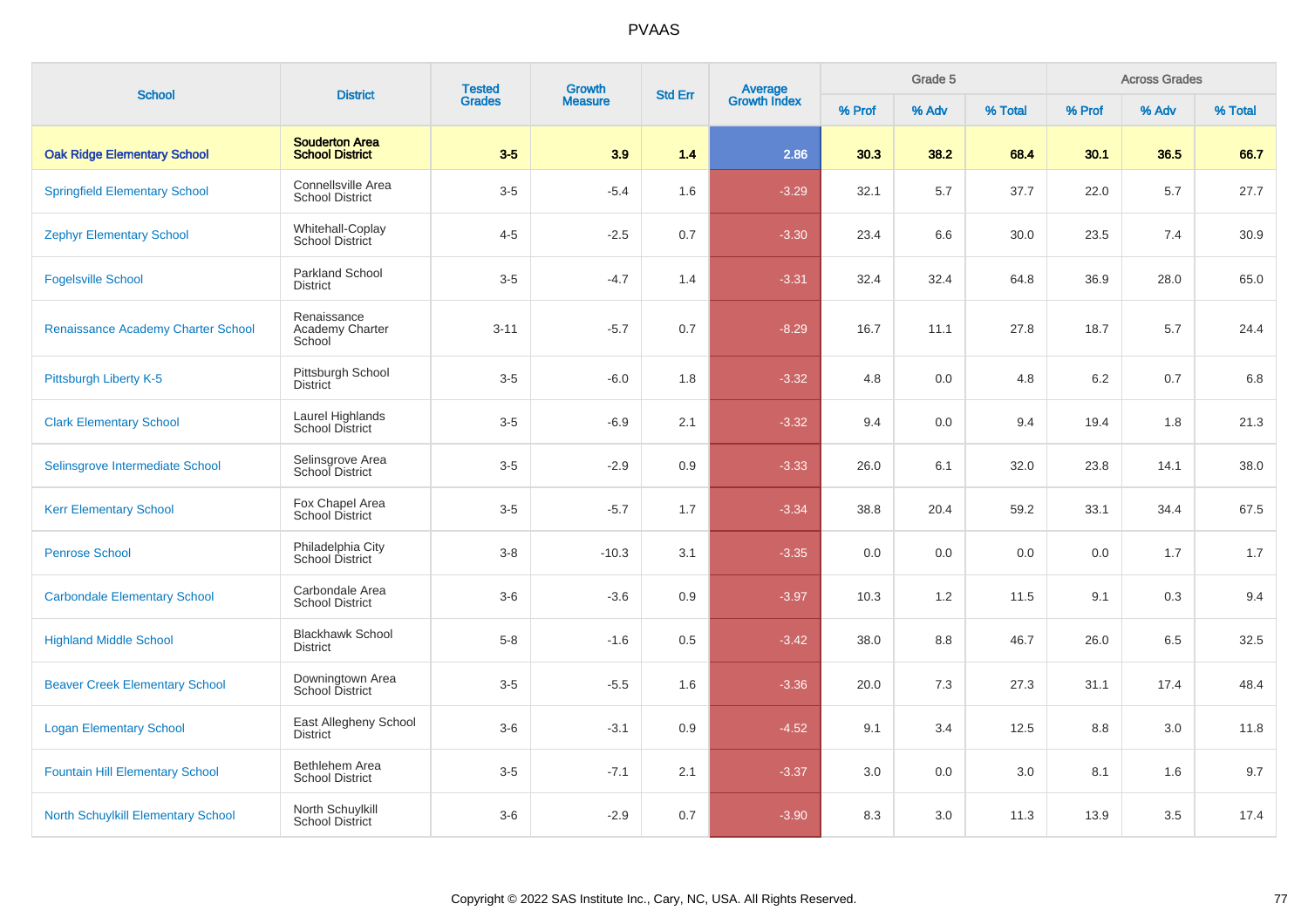| <b>School</b>                                     | <b>District</b>                                 | <b>Tested</b> | <b>Growth</b>  | <b>Std Err</b> |                                |        | Grade 5 |         |        | <b>Across Grades</b> |         |
|---------------------------------------------------|-------------------------------------------------|---------------|----------------|----------------|--------------------------------|--------|---------|---------|--------|----------------------|---------|
|                                                   |                                                 | <b>Grades</b> | <b>Measure</b> |                | <b>Average</b><br>Growth Index | % Prof | % Adv   | % Total | % Prof | % Adv                | % Total |
| <b>Oak Ridge Elementary School</b>                | <b>Souderton Area</b><br><b>School District</b> | $3-5$         | 3.9            | 1.4            | 2.86                           | 30.3   | 38.2    | 68.4    | 30.1   | 36.5                 | 66.7    |
| <b>Rainbow Elementary School</b>                  | Coatesville Area<br><b>School District</b>      | $3-5$         | $-4.4$         | 1.3            | $-3.39$                        | 13.2   | 3.3     | 16.5    | 13.8   | 5.4                  | 19.3    |
| <b>Whitehall Elementary School</b>                | Baldwin-Whitehall<br><b>School District</b>     | $3-5$         | $-3.2$         | 0.9            | $-3.40$                        | 26.2   | 6.2     | 32.5    | 31.6   | 13.8                 | 45.4    |
| <b>Southeast Elementary School</b>                | Lebanon School<br><b>District</b>               | $3-5$         | $-5.8$         | 1.7            | $-3.45$                        | 13.7   | 2.0     | 15.7    | 12.9   | 3.1                  | 16.0    |
| <b>Paxtang Elementary School</b>                  | Central Dauphin<br><b>School District</b>       | $3-5$         | $-7.7$         | 2.2            | $-3.47$                        | 0.0    | 3.6     | 3.6     | 17.4   | 6.1                  | 23.5    |
| Pittsburgh Colfax K-8                             | Pittsburgh School<br><b>District</b>            | $3-8$         | $-4.8$         | 0.7            | $-6.48$                        | 30.1   | 23.3    | 53.4    | 27.7   | 18.6                 | 46.3    |
| <b>Shade Gap Elementary School</b>                | Southern Huntingdon<br>County School District   | $3-5$         | $-11.0$        | 3.2            | $-3.47$                        | 26.7   | 0.0     | 26.7    | 25.4   | 9.1                  | 34.6    |
| <b>Conestoga Elementary School</b>                | Penn Manor School<br><b>District</b>            | $3-6$         | $-4.3$         | 1.2            | $-3.84$                        | 33.3   | 11.1    | 44.4    | 33.7   | 17.7                 | 51.4    |
| <b>West Creek Hills Elementary School</b>         | East Pennsboro Area<br><b>School District</b>   | $3-5$         | $-4.7$         | 1.3            | $-3.51$                        | 23.8   | 1.2     | 25.0    | 24.2   | 8.5                  | 32.6    |
| <b>Mountain View Elementary School</b>            | Tuscarora School<br><b>District</b>             | $3-5$         | $-6.9$         | 1.9            | $-3.55$                        | 13.5   | 13.5    | 27.0    | 27.3   | 19.0                 | 46.3    |
| <b>Forbes Road Elementary School</b>              | Forbes Road School<br><b>District</b>           | $3-6$         | $-6.7$         | 1.9            | $-4.72$                        | 38.7   | 3.2     | 41.9    | 33.0   | 4.0                  | 37.0    |
| Mariana Bracetti Academy Charter<br><b>School</b> | Mariana Bracetti<br>Academy Charter<br>School   | $3 - 10$      | $-3.1$         | 0.9            | $-4.53$                        | 8.6    | 0.0     | 8.6     | 4.4    | 0.0                  | 4.4     |
| <b>Dover Area Elementary School</b>               | Dover Area School<br><b>District</b>            | $3-5$         | $-5.0$         | 1.4            | $-3.60$                        | 17.4   | 11.6    | 29.0    | 30.2   | 14.5                 | 44.7    |
| Pittsburgh Westwood K-8                           | Pittsburgh School<br><b>District</b>            | $3-5$         | $-9.4$         | 2.6            | $-3.60$                        | 0.0    | 0.0     | 0.0     | 9.6    | 0.0                  | 9.6     |
| <b>West Greene Elementary Center</b>              | West Greene School<br><b>District</b>           | $3-6$         | $-6.8$         | 1.4            | $-4.84$                        | 20.5   | 7.7     | 28.2    | 25.1   | 13.7                 | 38.9    |
| <b>Joe Walker Elementary School</b>               | <b>Mcguffey School</b><br><b>District</b>       | $3-5$         | $-7.1$         | 1.9            | $-3.63$                        | 16.7   | 2.8     | 19.4    | 27.8   | 9.3                  | 37.0    |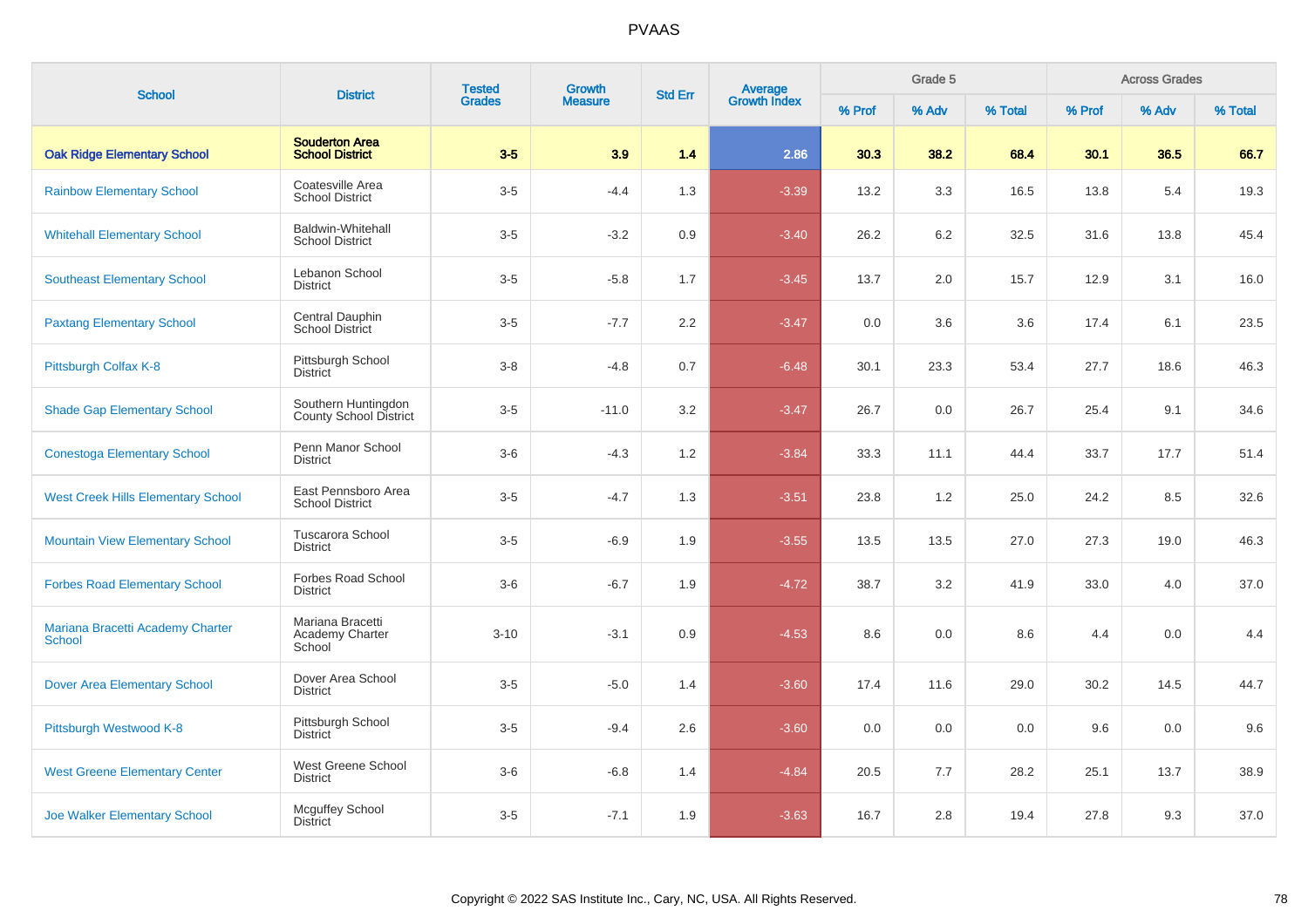| <b>School</b>                           | <b>District</b>                                    | <b>Tested</b><br><b>Grades</b> | Growth         | <b>Std Err</b> | Average<br>Growth Index |        | Grade 5 |         |        | <b>Across Grades</b> |         |
|-----------------------------------------|----------------------------------------------------|--------------------------------|----------------|----------------|-------------------------|--------|---------|---------|--------|----------------------|---------|
|                                         |                                                    |                                | <b>Measure</b> |                |                         | % Prof | % Adv   | % Total | % Prof | % Adv                | % Total |
| <b>Oak Ridge Elementary School</b>      | <b>Souderton Area</b><br><b>School District</b>    | $3-5$                          | 3.9            | 1.4            | 2.86                    | 30.3   | 38.2    | 68.4    | 30.1   | 36.5                 | 66.7    |
| <b>Fleetwood Middle School</b>          | Fleetwood Area<br><b>School District</b>           | $5-8$                          | $-1.9$         | 0.5            | $-3.85$                 | 21.8   | 3.8     | 25.6    | 21.1   | 3.8                  | 24.8    |
| <b>Rose Tree Elementary School</b>      | Rose Tree Media<br><b>School District</b>          | $3-5$                          | $-6.0$         | 1.6            | $-3.65$                 | 20.8   | 20.8    | 41.5    | 35.6   | 31.4                 | 67.0    |
| <b>Commodore Perry School</b>           | Commodore Perry<br><b>School District</b>          | $3-6$                          | $-9.7$         | 1.5            | $-6.52$                 | 38.7   | 9.7     | 48.4    | 24.6   | 8.5                  | 33.0    |
| <b>Guilford Hills Elementary School</b> | Chambersburg Area<br>School District               | $3-5$                          | $-7.0$         | 1.9            | $-3.65$                 | 21.0   | 10.5    | 31.6    | 29.9   | 6.8                  | 36.8    |
| <b>Meredith William M School</b>        | Philadelphia City<br>School District               | $3-8$                          | $-7.8$         | 1.3            | $-5.90$                 | 35.7   | 0.0     | 35.7    | 29.6   | 25.1                 | 54.8    |
| <b>New Franklin Elementary School</b>   | Chambersburg Area<br>School District               | $3-5$                          | $-8.5$         | 2.3            | $-3.69$                 | 36.0   | 8.0     | 44.0    | 32.5   | 12.0                 | 44.6    |
| <b>C E Mccall Middle School</b>         | Montoursville Area<br><b>School District</b>       | $5-8$                          | $-1.9$         | 0.5            | $-5.33$                 | 31.3   | 13.0    | 44.3    | 26.2   | 9.0                  | 35.2    |
| <b>Richmond School</b>                  | Philadelphia City<br>School District               | $3-5$                          | $-8.7$         | 2.3            | $-3.72$                 | 4.0    | 0.0     | 4.0     | 2.4    | 7.1                  | 9.5     |
| <b>Belmont Hills Elementary School</b>  | <b>Bensalem Township</b><br><b>School District</b> | $3-6$                          | $-4.1$         | 1.1            | $-3.76$                 | 17.7   | 4.8     | 22.6    | 18.1   | 5.2                  | 23.3    |
| <b>North Salem Elementary School</b>    | Dover Area School<br><b>District</b>               | $3-6$                          | $-5.6$         | 1.5            | $-3.78$                 | 22.7   | 10.6    | 33.3    | 30.5   | 17.4                 | 47.9    |
| <b>Dormont Elementary School</b>        | Keystone Oaks School<br><b>District</b>            | $3-5$                          | $-6.0$         | 1.6            | $-3.78$                 | 25.9   | 16.7    | 42.6    | 32.7   | 20.1                 | 52.8    |
| <b>Red Mill Elementary School</b>       | West Shore School<br><b>District</b>               | $3-5$                          | $-4.7$         | 1.2            | $-3.79$                 | 31.9   | 17.0    | 48.9    | 34.6   | 22.4                 | 57.1    |
| <b>Media Elementary School</b>          | Rose Tree Media<br><b>School District</b>          | $3-5$                          | $-5.5$         | 1.4            | $-3.80$                 | 31.3   | 9.0     | 40.3    | 34.0   | 17.0                 | 51.1    |
| <b>Parkway Manor School</b>             | <b>Parkland School</b><br><b>District</b>          | $3-5$                          | $-5.3$         | 1.4            | $-3.83$                 | 39.0   | 19.5    | 58.5    | 32.9   | 29.8                 | 62.7    |
| <b>Propel Charter School-Montour</b>    | Propel Charter<br>School-Montour                   | $3 - 10$                       | $-2.8$         | 0.7            | $-5.57$                 | 4.9    | 1.6     | 6.6     | 4.8    | 1.6                  | 6.4     |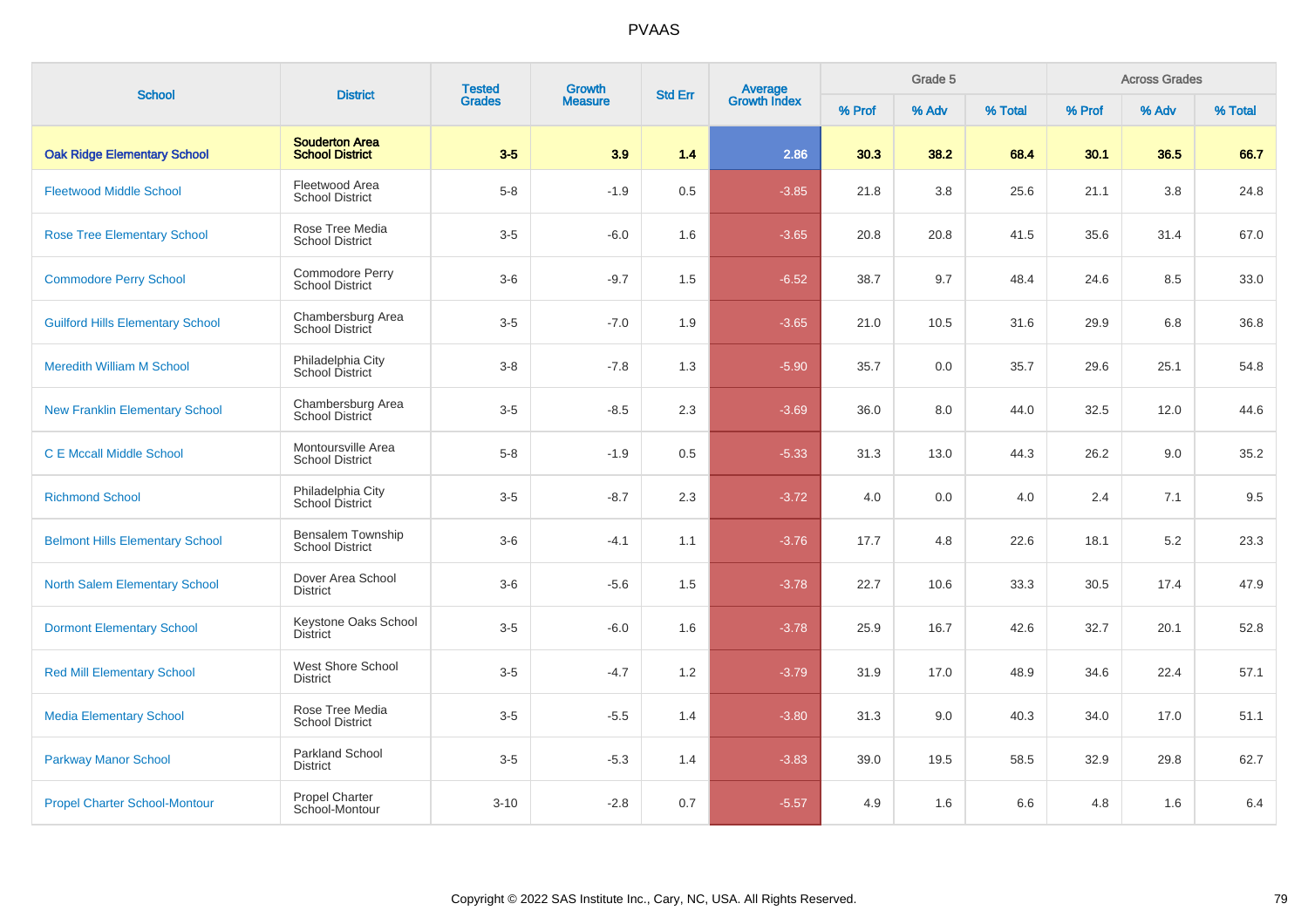| <b>School</b>                                                    | <b>District</b>                                                     | <b>Tested</b><br><b>Grades</b> | <b>Growth</b>  | <b>Std Err</b> |                         |        | Grade 5 |         |        | <b>Across Grades</b> |         |
|------------------------------------------------------------------|---------------------------------------------------------------------|--------------------------------|----------------|----------------|-------------------------|--------|---------|---------|--------|----------------------|---------|
|                                                                  |                                                                     |                                | <b>Measure</b> |                | Average<br>Growth Index | % Prof | % Adv   | % Total | % Prof | % Adv                | % Total |
| <b>Oak Ridge Elementary School</b>                               | <b>Souderton Area</b><br><b>School District</b>                     | $3-5$                          | 3.9            | 1.4            | 2.86                    | 30.3   | 38.2    | 68.4    | 30.1   | 36.5                 | 66.7    |
| North Strabane Intermediate School                               | Canon-Mcmillan<br><b>School District</b>                            | $5-6$                          | $-6.3$         | 0.7            | $-9.24$                 | 25.8   | 21.2    | 47.0    | 22.6   | 13.9                 | 36.6    |
| <b>Nye Elementary School</b>                                     | Lower Dauphin School<br><b>District</b>                             | $3-5$                          | $-5.6$         | 1.5            | $-3.88$                 | 25.8   | 19.7    | 45.4    | 24.7   | 14.8                 | 39.5    |
| <b>North Pocono Intmd School</b>                                 | North Pocono School<br><b>District</b>                              | $4 - 5$                        | $-4.1$         | 1.1            | $-3.89$                 | 33.6   | 6.2     | 39.8    | 31.8   | 10.5                 | 42.3    |
| Spring Grove Area Intermediate School                            | Spring Grove Area<br>School District                                | $5-6$                          | $-2.1$         | 0.5            | $-4.91$                 | 31.0   | 11.6    | 42.6    | 31.2   | 13.8                 | 45.0    |
| <b>Chester Charter Scholars Academy</b><br><b>Charter School</b> | <b>Chester Charter</b><br>Scholars Academy<br><b>Charter School</b> | $3 - 12$                       | $-3.3$         | 0.8            | $-7.29$                 | 0.0    | 0.0     | 0.0     | 1.8    | 0.4                  | 2.2     |
| Karen A. Ionta Elementary School                                 | Hermitage School<br><b>District</b>                                 | $4 - 5$                        | $-3.9$         | 1.0            | $-3.93$                 | 39.7   | 7.8     | 47.5    | 34.3   | 17.3                 | 51.7    |
| <b>Mcconnellsburg Elementary School</b>                          | <b>Central Fulton School</b><br><b>District</b>                     | $3-5$                          | $-5.2$         | 1.3            | $-3.95$                 | 30.3   | 6.6     | 36.8    | 35.0   | 6.7                  | 41.8    |
| <b>Washington Park Elementary School</b>                         | Washington School<br><b>District</b>                                | $3-6$                          | $-4.0$         | 0.9            | $-4.65$                 | 13.5   | 2.9     | 16.4    | 13.0   | 4.2                  | 17.2    |
| <b>Hackett Horatio B School</b>                                  | Philadelphia City<br>School District                                | $3-5$                          | $-9.8$         | 2.5            | $-3.96$                 | 7.7    | 0.0     | 7.7     | 22.2   | 8.6                  | 30.9    |
| <b>Propel Charter School-Pitcairn</b>                            | <b>Propel Charter</b><br>School-Pitcairn                            | $3-8$                          | $-5.7$         | 1.1            | $-5.23$                 | 0.0    | 0.0     | 0.0     | 5.5    | 0.0                  | 5.5     |
| <b>Frances Willard #32</b>                                       | <b>Scranton School</b><br>District                                  | $3-5$                          | $-11.4$        | 2.9            | $-3.99$                 | 11.1   | 0.0     | 11.1    | 10.8   | 0.0                  | 10.8    |
| <b>Comly Watson School</b>                                       | Philadelphia City<br>School District                                | $3-5$                          | $-10.0$        | 2.5            | $-4.00$                 | 26.1   | 13.0    | 39.1    | 29.7   | 8.1                  | 37.8    |
| <b>Woodlyn Elementary School</b>                                 | <b>Ridley School District</b>                                       | $3-5$                          | $-6.7$         | 1.7            | $-4.02$                 | 12.2   | 2.0     | 14.3    | 13.2   | 6.9                  | 20.1    |
| <b>Spruance Gilbert School</b>                                   | Philadelphia City<br>School District                                | $3-8$                          | $-11.7$        | 2.9            | $-4.03$                 | 0.0    | 0.0     | 0.0     | 4.5    | 0.0                  | 4.5     |
| <b>Pine Grove Area Middle School</b>                             | Pine Grove Area<br><b>School District</b>                           | $5-8$                          | $-2.2$         | 0.5            | $-4.49$                 | 23.2   | 4.2     | 27.4    | 20.0   | 2.2                  | 22.2    |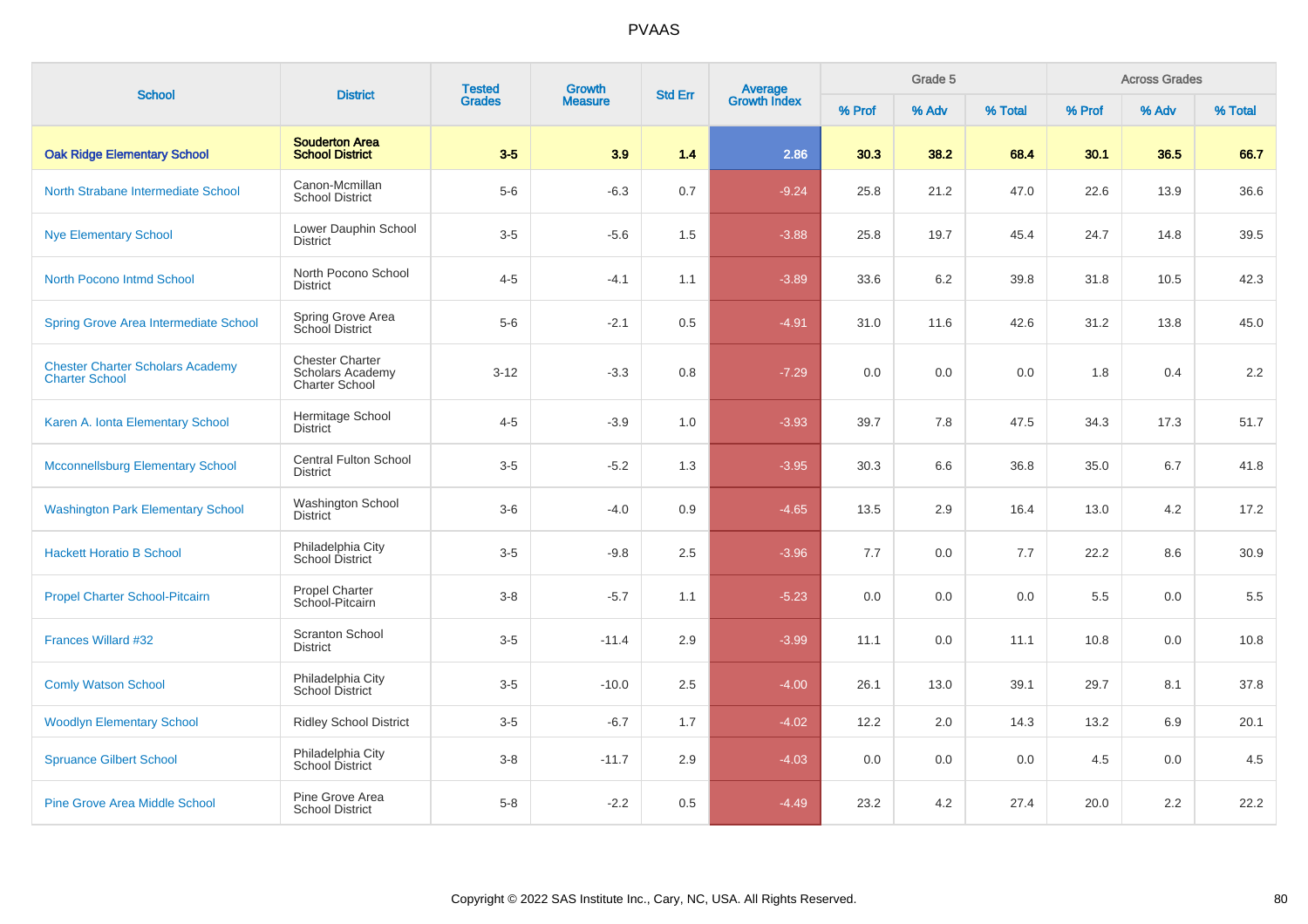| <b>School</b>                                                | <b>District</b>                                                 | <b>Tested</b><br><b>Grades</b> | <b>Growth</b>  | <b>Std Err</b> | Average<br>Growth Index |        | Grade 5 |         |        | <b>Across Grades</b> |         |
|--------------------------------------------------------------|-----------------------------------------------------------------|--------------------------------|----------------|----------------|-------------------------|--------|---------|---------|--------|----------------------|---------|
|                                                              |                                                                 |                                | <b>Measure</b> |                |                         | % Prof | % Adv   | % Total | % Prof | % Adv                | % Total |
| <b>Oak Ridge Elementary School</b>                           | <b>Souderton Area</b><br><b>School District</b>                 | $3-5$                          | 3.9            | $1.4$          | 2.86                    | 30.3   | 38.2    | 68.4    | 30.1   | 36.5                 | 66.7    |
| Urban Academy of Greater Pittsburgh<br><b>Charter School</b> | Urban Academy Of<br>Greater Pittsburgh<br><b>Charter School</b> | $3-5$                          | $-7.6$         | 1.9            | $-4.05$                 | 2.7    | 0.0     | 2.7     | 7.3    | 0.0                  | 7.3     |
| <b>Glenolden School</b>                                      | Interboro School<br><b>District</b>                             | $3 - 8$                        | $-3.9$         | 0.7            | $-5.29$                 | 9.8    | 1.6     | 11.5    | 14.1   | 2.7                  | 16.8    |
| <b>Delaware Valley Elementary School</b>                     | Delaware Valley<br><b>School District</b>                       | $3-5$                          | $-6.6$         | 1.6            | $-4.05$                 | 24.6   | 5.3     | 29.8    | 32.2   | 10.0                 | 42.2    |
| <b>Science Leadership Academy Middle</b><br>School           | Philadelphia City<br>School District                            | $5 - 8$                        | $-7.1$         | 1.4            | $-5.15$                 | 13.6   | 4.6     | 18.2    | 5.0    | 1.2                  | 6.2     |
| <b>Boyertown Elementary School</b>                           | Boyertown Area<br>School District                               | $3-5$                          | $-5.3$         | 1.3            | $-4.06$                 | 29.8   | 2.4     | 32.1    | 34.8   | 11.9                 | 46.6    |
| Antonia Pantoja Community Charter<br>School                  | Antonia Pantoja<br><b>Community Charter</b><br>School           | $3 - 8$                        | $-3.9$         | 0.8            | $-4.62$                 | 1.5    | 0.0     | 1.5     | 1.8    | 0.9                  | 2.8     |
| North Star East Middle School                                | North Star School<br><b>District</b>                            | $5 - 8$                        | $-2.8$         | 0.7            | $-5.51$                 | 12.8   | 10.3    | 23.1    | 15.0   | 4.6                  | 19.6    |
| <b>Bullskin Elementary School</b>                            | Connellsville Area<br><b>School District</b>                    | $3-5$                          | $-6.4$         | 1.5            | $-4.17$                 | 13.3   | 10.0    | 23.3    | 19.2   | 5.8                  | 25.0    |
| <b>Todd Lane Elementary School</b>                           | Central Valley School<br><b>District</b>                        | $3-5$                          | $-4.2$         | 1.0            | $-4.17$                 | 24.6   | 4.9     | 29.6    | 32.2   | 12.1                 | 44.3    |
| <b>L B Morris Elementary School</b>                          | Jim Thorpe Area<br><b>School District</b>                       | $3 - 8$                        | $-3.6$         | 0.7            | $-4.91$                 | 15.4   | 0.0     | 15.4    | 15.9   | 4.3                  | 20.2    |
| <b>Newtown Elementary School</b>                             | <b>Council Rock School</b><br><b>District</b>                   | $3-6$                          | $-3.7$         | 0.9            | $-5.86$                 | 28.3   | 13.1    | 41.4    | 33.9   | 23.6                 | 57.5    |
| <b>Conrad Weiser Middle School</b>                           | Conrad Weiser Area<br><b>School District</b>                    | $5-8$                          | $-1.9$         | 0.4            | $-11.29$                | 15.4   | 1.8     | 17.3    | 14.4   | 2.3                  | 16.7    |
| <b>Frazier Elementary School</b>                             | <b>Frazier School District</b>                                  | $3-5$                          | $-7.1$         | 1.7            | $-4.25$                 | 7.8    | 0.0     | 7.8     | 19.3   | 3.1                  | 22.4    |
| <b>Lindley Academy Charter School At</b><br><b>Birney</b>    | <b>Lindley Academy</b><br>Charter School At<br><b>Birney</b>    | $3 - 8$                        | $-3.0$         | 0.7            | $-4.63$                 | 1.3    | 0.0     | 1.3     | 1.0    | 0.3                  | 1.3     |
| <b>Tacony Academy Charter School</b>                         | <b>Tacony Academy</b><br><b>Charter School</b>                  | $3 - 11$                       | $-3.3$         | 0.8            | $-9.10$                 | 4.1    | 1.4     | 5.5     | 5.0    | 1.0                  | 6.0     |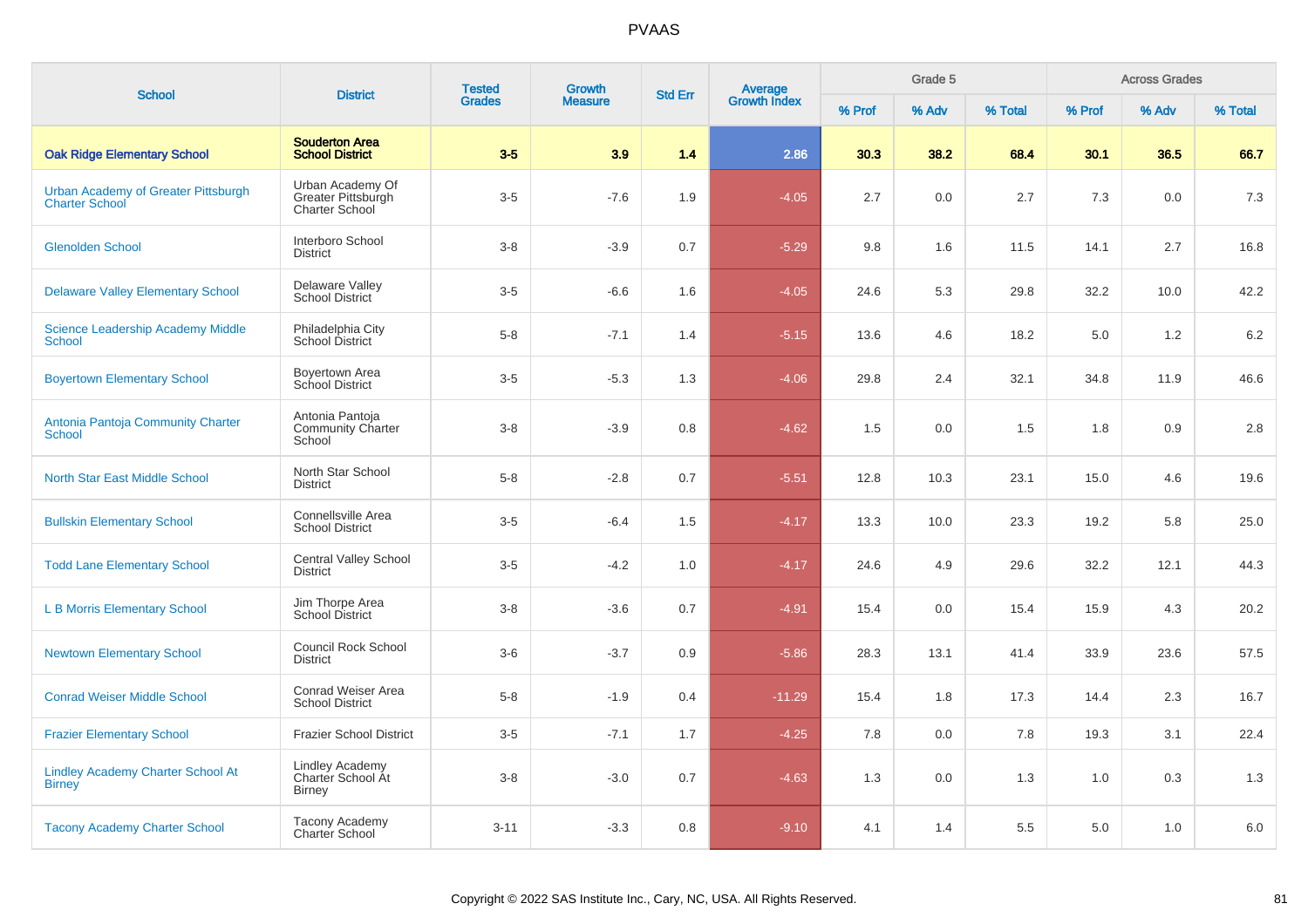| <b>School</b>                              | <b>District</b>                                 | <b>Tested</b> | Growth         |                |                                |        | Grade 5 |         |         | <b>Across Grades</b> |         |
|--------------------------------------------|-------------------------------------------------|---------------|----------------|----------------|--------------------------------|--------|---------|---------|---------|----------------------|---------|
|                                            |                                                 | <b>Grades</b> | <b>Measure</b> | <b>Std Err</b> | <b>Average</b><br>Growth Index | % Prof | % Adv   | % Total | % Prof  | % Adv                | % Total |
| <b>Oak Ridge Elementary School</b>         | <b>Souderton Area</b><br><b>School District</b> | $3-5$         | 3.9            | 1.4            | 2.86                           | 30.3   | 38.2    | 68.4    | 30.1    | 36.5                 | 66.7    |
| <b>Propel Charter School-East</b>          | <b>Propel Charter School</b><br>- East          | $3-8$         | $-4.2$         | 1.0            | $-5.99$                        | 2.5    | 0.0     | 2.5     | 9.4     | 0.5                  | 9.9     |
| <b>Steel Valley Middle School</b>          | Steel Valley School<br><b>District</b>          | $5-8$         | $-2.9$         | 0.7            | $-6.31$                        | 12.0   | 2.4     | 14.5    | 13.1    | 4.4                  | 17.4    |
| <b>Hutchinson Elementary School</b>        | Laurel Highlands<br>School District             | $3-5$         | $-7.6$         | 1.8            | $-4.29$                        | 12.8   | 8.5     | 21.3    | 18.4    | 10.9                 | 29.2    |
| Pittsburgh Sterrett 6-8                    | Pittsburgh School<br><b>District</b>            | $5-8$         | $-3.4$         | 0.8            | $-4.32$                        |        |         |         | $3.5\,$ | 1.3                  | 4.8     |
| <b>Northwestern Elementary School</b>      | Northwestern School<br><b>District</b>          | $3-5$         | $-6.7$         | 1.5            | $-4.33$                        | 30.5   | 5.1     | 35.6    | 33.7    | 7.8                  | 41.6    |
| <b>Garnet Valley Elementary School</b>     | Garnet Valley School<br><b>District</b>         | $3-5$         | $-3.7$         | 0.8            | $-4.33$                        | 23.2   | 22.2    | 45.4    | 29.2    | 21.1                 | 50.2    |
| <b>Skyview Upper Elementary School</b>     | Methacton School<br><b>District</b>             | $5-6$         | $-2.6$         | 0.5            | $-5.56$                        | 30.5   | 14.2    | 44.7    | 29.3    | 12.0                 | 41.4    |
| <b>Buchanan Elementary School</b>          | Chambersburg Area<br>School District            | $3-5$         | $-9.0$         | 2.1            | $-4.36$                        | 8.6    | 2.9     | 11.4    | 12.7    | 2.7                  | 15.4    |
| <b>Manor Elementary School</b>             | Pennsbury School<br><b>District</b>             | $3-5$         | $-6.9$         | 1.6            | $-4.37$                        | 18.2   | 9.1     | 27.3    | 27.8    | 12.4                 | 40.1    |
| <b>Apollo-Ridge Elementary School</b>      | Apollo-Ridge School<br><b>District</b>          | $3-5$         | $-6.2$         | 1.4            | $-4.38$                        | 18.8   | 0.0     | 18.8    | 20.3    | 4.7                  | 25.0    |
| <b>Dunbar Township Elementary School</b>   | Connellsville Area<br><b>School District</b>    | $3-5$         | $-5.7$         | 1.3            | $-4.40$                        | 15.9   | 6.8     | 22.7    | 29.0    | 9.3                  | 38.3    |
| <b>Veterans Memorial Elementary School</b> | Parkland School<br><b>District</b>              | $3-5$         | $-6.9$         | 1.6            | $-4.43$                        | 38.6   | 24.6    | 63.2    | 34.0    | 36.0                 | 70.0    |
| <b>Edison Elementary School</b>            | Erie City School<br><b>District</b>             | $3-5$         | $-7.9$         | 1.8            | $-4.44$                        | 8.7    | 0.0     | 8.7     | 3.4     | 0.0                  | 3.4     |
| <b>MaST Community Charter School III</b>   | <b>MaST Community</b><br>Charter School III     | $3-6$         | $-3.6$         | 0.8            | $-4.68$                        | 3.8    | 0.0     | 3.8     | 8.3     | 2.2                  | 10.5    |
| <b>Conemaugh Valley Elementary School</b>  | Conemaugh Valley<br>School District             | $3-6$         | $-5.8$         | 1.1            | $-5.02$                        | 13.7   | 3.9     | 17.6    | 23.2    | 7.2                  | 30.4    |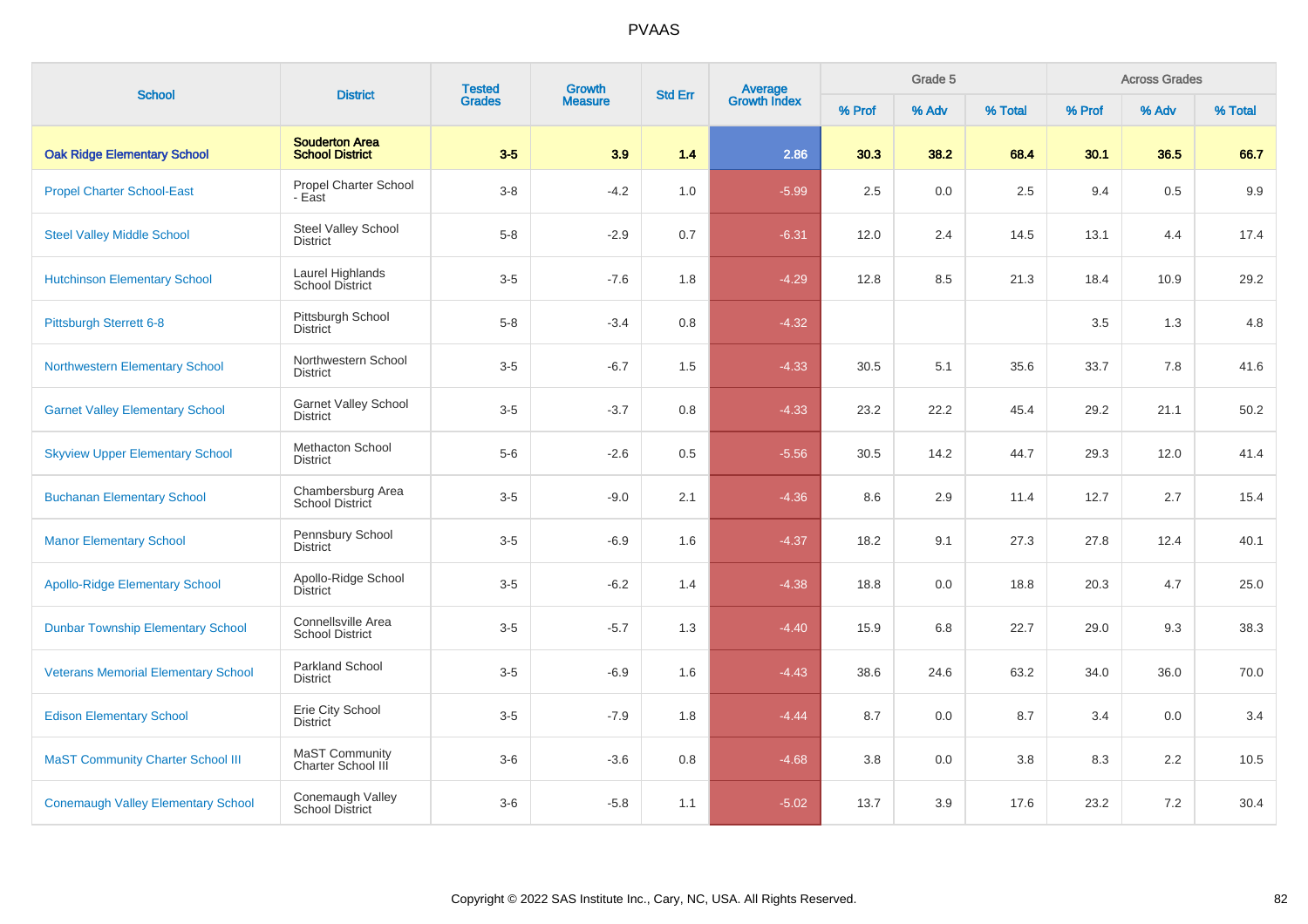| <b>School</b>                               | <b>District</b>                                       | <b>Tested</b> | Growth         |                | Average<br>Growth Index |        | Grade 5 |         |         | <b>Across Grades</b> |         |
|---------------------------------------------|-------------------------------------------------------|---------------|----------------|----------------|-------------------------|--------|---------|---------|---------|----------------------|---------|
|                                             |                                                       | <b>Grades</b> | <b>Measure</b> | <b>Std Err</b> |                         | % Prof | % Adv   | % Total | % Prof  | % Adv                | % Total |
| <b>Oak Ridge Elementary School</b>          | <b>Souderton Area</b><br><b>School District</b>       | $3-5$         | 3.9            | 1.4            | 2.86                    | 30.3   | 38.2    | 68.4    | 30.1    | 36.5                 | 66.7    |
| <b>Weigelstown Elementary School</b>        | Dover Area School<br><b>District</b>                  | $3-5$         | $-6.4$         | 1.4            | $-4.49$                 | 23.2   | 4.4     | 27.5    | 23.0    | 12.6                 | 35.6    |
| <b>York Academy Regional Charter School</b> | York Academy<br>Regional Charter<br>School            | $3 - 11$      | $-4.4$         | 0.8            | $-5.58$                 | 10.0   | 11.7    | 21.7    | 18.4    | 9.5                  | 27.9    |
| <b>Amos K Hutchinson Elementary School</b>  | Greensburg Salem<br><b>School District</b>            | $3-5$         | $-6.2$         | 1.4            | $-4.51$                 | 29.9   | 3.9     | 33.8    | 24.0    | 8.9                  | 32.9    |
| <b>Hegins-Hubley Elementary School</b>      | Tri-Valley School<br><b>District</b>                  | $3-6$         | $-10.2$        | 1.3            | $-7.88$                 | 14.5   | 3.2     | 17.7    | 15.6    | 4.0                  | 19.6    |
| <b>Alliance For Progress Charter School</b> | <b>Alliance For Progress</b><br><b>Charter School</b> | $3 - 8$       | $-5.0$         | 1.1            | $-6.69$                 | 0.0    | 0.0     | 0.0     | 0.6     | 0.0                  | 0.6     |
| Pittsburgh Grandview K-5                    | Pittsburgh School<br><b>District</b>                  | $3-5$         | $-13.0$        | 2.8            | $-4.58$                 | 0.0    | 0.0     | 0.0     | 7.0     | 0.0                  | 7.0     |
| <b>Spring Ridge Elementary School</b>       | <b>Wilson School District</b>                         | $3-5$         | $-7.4$         | 1.6            | $-4.66$                 | 25.9   | 6.9     | 32.8    | 30.5    | 22.6                 | 53.2    |
| <b>Oaklyn School</b>                        | Shikellamy School<br><b>District</b>                  | $3-5$         | $-7.0$         | 1.5            | $-4.67$                 | 30.3   | 9.1     | 39.4    | 30.9    | 17.4                 | 48.3    |
| <b>Masontown Elementary School</b>          | Albert Gallatin Area<br><b>School District</b>        | $3-5$         | $-10.9$        | 2.3            | $-4.69$                 | 15.2   | 0.0     | 15.2    | 18.4    | 4.1                  | 22.4    |
| <b>Lurgan Elementary School</b>             | Chambersburg Area<br><b>School District</b>           | $3-5$         | $-14.5$        | 3.1            | $-4.70$                 | 28.6   | 0.0     | 28.6    | 14.3    | 0.0                  | 14.3    |
| Pittsburgh Morrow K-8                       | Pittsburgh School<br><b>District</b>                  | $3-8$         | $-4.4$         | 0.9            | $-5.13$                 | 3.8    | 1.9     | 5.8     | 1.9     | 2.2                  | 4.1     |
| <b>Sharpsville Area Elementary School</b>   | Sharpsville Area<br>School District                   | $3-5$         | $-7.2$         | 1.5            | $-4.78$                 | 29.0   | 9.7     | 38.7    | 36.4    | 14.2                 | 50.6    |
| <b>Stewart Middle School</b>                | Norristown Area<br><b>School District</b>             | $5-8$         | $-3.4$         | 0.7            | $-6.48$                 | 4.4    | 0.0     | 4.4     | $5.2\,$ | 0.7                  | 5.9     |
| <b>Perry Elementary School</b>              | Erie City School<br><b>District</b>                   | $3-5$         | $-8.8$         | 1.8            | $-4.89$                 | 2.3    | 0.0     | 2.3     | $5.2\,$ | 2.2                  | 7.4     |
| <b>Wilkins Elementary STEAM Academy</b>     | Woodland Hills School<br><b>District</b>              | $3-5$         | $-8.5$         | 1.7            | $-4.93$                 | 4.0    | 2.0     | 6.0     | 7.4     | 0.7                  | 8.2     |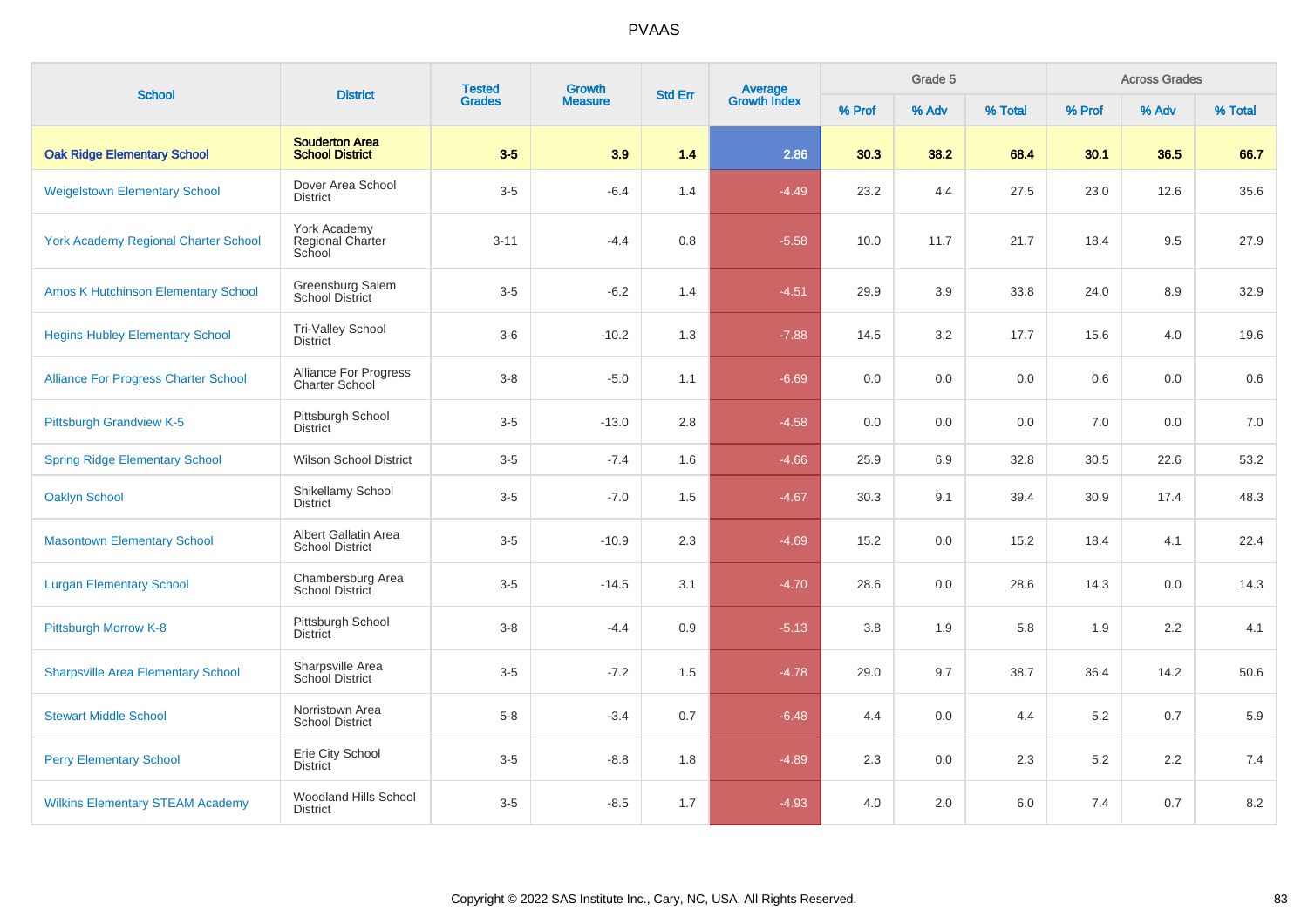| <b>School</b>                                   | <b>District</b>                                 | <b>Tested</b><br><b>Grades</b> | Growth         | <b>Std Err</b> | Average<br>Growth Index |        | Grade 5 |         |         | <b>Across Grades</b> |         |
|-------------------------------------------------|-------------------------------------------------|--------------------------------|----------------|----------------|-------------------------|--------|---------|---------|---------|----------------------|---------|
|                                                 |                                                 |                                | <b>Measure</b> |                |                         | % Prof | % Adv   | % Total | % Prof  | % Adv                | % Total |
| <b>Oak Ridge Elementary School</b>              | <b>Souderton Area</b><br><b>School District</b> | $3-5$                          | 3.9            | 1.4            | 2.86                    | 30.3   | 38.2    | 68.4    | 30.1    | 36.5                 | 66.7    |
| <b>Goodnoe Elementary School</b>                | <b>Council Rock School</b><br><b>District</b>   | $3-6$                          | $-3.9$         | 0.8            | $-6.69$                 | 23.7   | 26.8    | 50.5    | 33.6    | 29.4                 | 63.0    |
| Pittsburgh Faison K-5                           | Pittsburgh School<br><b>District</b>            | $3-5$                          | $-8.5$         | 1.7            | $-4.98$                 | 2.0    | 0.0     | 2.0     | 1.4     | 0.0                  | 1.4     |
| <b>State Elementary Center</b>                  | Wyoming Valley West<br>School District          | $3-5$                          | $-5.8$         | 1.2            | $-4.99$                 | 2.8    | 0.0     | 2.8     | 7.2     | 0.6                  | 7.8     |
| <b>Forge Road Elementary School</b>             | Palmyra Area School<br><b>District</b>          | $3-5$                          | $-7.5$         | 1.5            | $-4.99$                 | 33.8   | 3.1     | 36.9    | 35.6    | 12.6                 | 48.2    |
| <b>Newlonsburg Elementary School</b>            | Franklin Regional<br>School District            | $3-5$                          | $-9.4$         | 1.9            | $-5.00$                 | 57.5   | 17.5    | 75.0    | 38.0    | 41.7                 | 79.6    |
| <b>East Norriton Middle School</b>              | Norristown Area<br><b>School District</b>       | $5-8$                          | $-3.1$         | 0.6            | $-5.78$                 | 16.8   | 1.6     | 18.4    | 14.4    | 2.8                  | 17.2    |
| Middle Smithfield Elementary School             | East Stroudsburg Area<br><b>School District</b> | $3-5$                          | $-9.9$         | 2.0            | $-5.04$                 | 24.4   | 0.0     | 24.4    | 17.9    | 6.5                  | 24.4    |
| Northwood Academy Charter School                | Northwood Academy<br><b>Charter School</b>      | $3-8$                          | $-3.7$         | 0.7            | $-5.33$                 | 6.6    | 1.3     | 7.9     | 6.3     | 0.9                  | 7.2     |
| <b>New Brighton Area Elementary School</b>      | New Brighton Area<br>School District            | $3-5$                          | $-6.3$         | 1.3            | $-5.06$                 | 18.0   | 1.1     | 19.1    | 15.5    | 2.5                  | 18.0    |
| <b>Rice Elementary School</b>                   | <b>Crestwood School</b><br><b>District</b>      | $3-6$                          | $-4.3$         | 0.8            | $-10.53$                | 15.7   | 1.8     | 17.6    | 26.0    | 7.7                  | 33.7    |
| South Buffalo Elementary School                 | Freeport Area School<br><b>District</b>         | $3-5$                          | $-9.2$         | 1.8            | $-5.16$                 | 20.4   | 9.1     | 29.6    | 27.7    | 21.0                 | 48.7    |
| <b>Wallenpaupack South Elementary</b><br>School | Wallenpaupack Area<br>School District           | $3-5$                          | $-10.6$        | 2.0            | $-5.16$                 | 37.5   | 6.2     | 43.8    | 32.6    | 15.8                 | 48.4    |
| <b>Tenth Street Elementary School</b>           | <b>Riverview School</b><br><b>District</b>      | $3-6$                          | $-6.8$         | 1.3            | $-6.43$                 | 36.1   | 2.8     | 38.9    | 36.3    | 17.9                 | 54.2    |
| Pittsburgh Weil K-8                             | Pittsburgh School<br><b>District</b>            | $3-5$                          | $-12.9$        | 2.5            | $-5.23$                 | 0.0    | 0.0     | 0.0     | $3.0\,$ | 1.5                  | 4.6     |
| <b>Smithfield Elementary School</b>             | East Stroudsburg Area<br><b>School District</b> | $3-5$                          | $-10.2$        | 1.9            | $-5.26$                 | 25.6   | 12.8    | 38.5    | 21.0    | 11.6                 | 32.6    |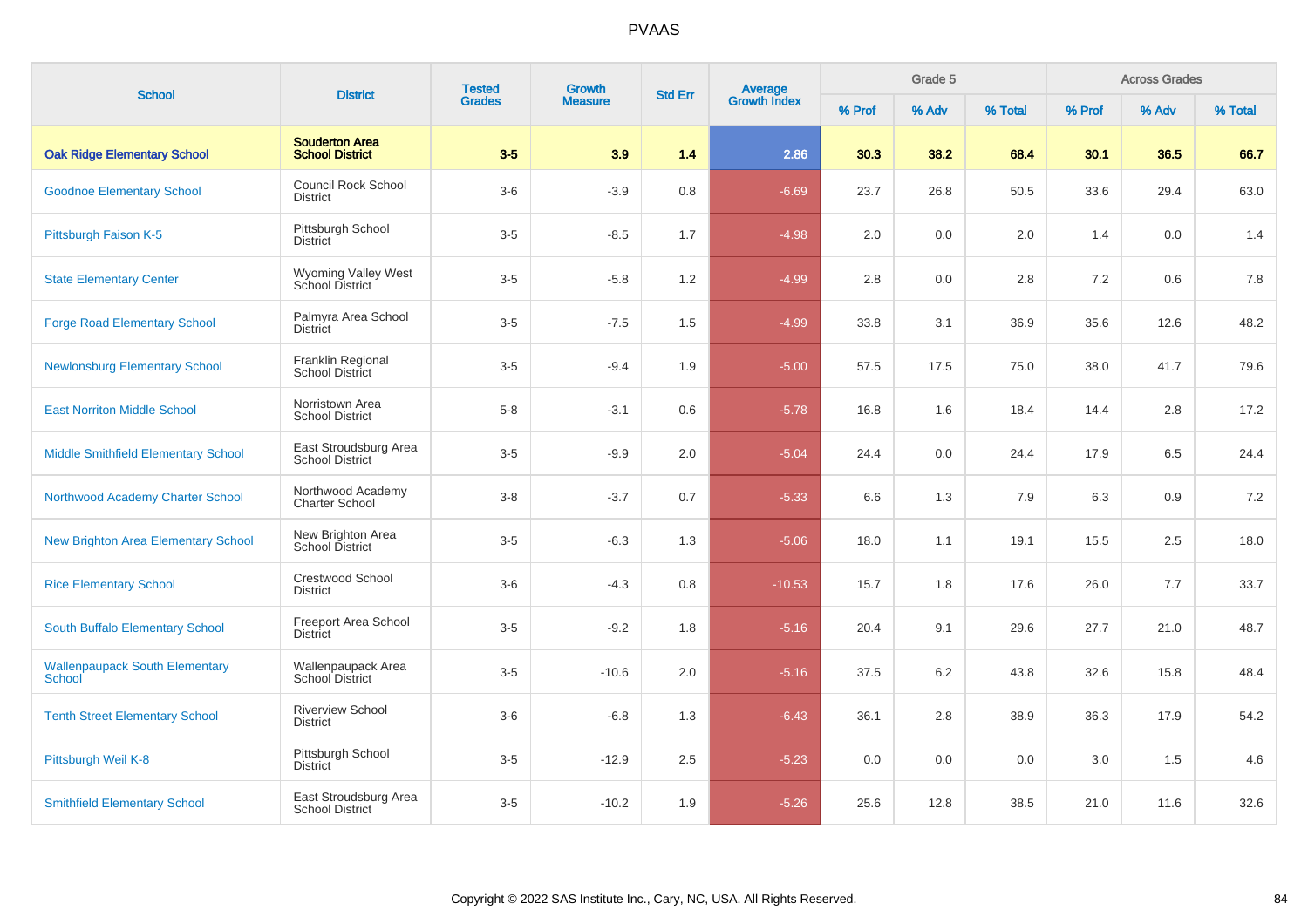| <b>School</b>                             | <b>District</b>                                     | <b>Tested</b> | Growth         | <b>Std Err</b> | <b>Average</b><br>Growth Index |      | Grade 5 |         | <b>Across Grades</b> |       |         |  |
|-------------------------------------------|-----------------------------------------------------|---------------|----------------|----------------|--------------------------------|------|---------|---------|----------------------|-------|---------|--|
|                                           |                                                     | <b>Grades</b> | <b>Measure</b> |                |                                |      | % Adv   | % Total | % Prof               | % Adv | % Total |  |
| <b>Oak Ridge Elementary School</b>        | <b>Souderton Area</b><br><b>School District</b>     | $3-5$         | 3.9            | 1.4            | 2.86                           | 30.3 | 38.2    | 68.4    | 30.1                 | 36.5  | 66.7    |  |
| <b>St Marys Area Middle School</b>        | Saint Marys Area<br><b>School District</b>          | $5-8$         | $-3.2$         | 0.6            | $-5.37$                        |      |         |         | 14.8                 | 2.7   | 17.6    |  |
| <b>Bethlehem-Center Elementary School</b> | Bethlehem-Center<br><b>School District</b>          | $3-5$         | $-7.8$         | 1.4            | $-5.38$                        | 5.6  | 1.4     | 7.0     | 16.9                 | 7.5   | 24.4    |  |
| <b>State Street Elementary School</b>     | Ambridge Area School<br><b>District</b>             | $3-5$         | $-11.5$        | 2.1            | $-5.44$                        | 9.7  | 0.0     | 9.7     | 14.8                 | 5.6   | 20.4    |  |
| <b>Prospect Park School</b>               | Interboro School<br><b>District</b>                 | $3-8$         | $-4.4$         | 0.8            | $-7.77$                        | 14.5 | 4.8     | 19.4    | 13.4                 | 4.6   | 18.0    |  |
| <b>Reynolds Elementary School</b>         | <b>Reynolds School</b><br><b>District</b>           | $3-6$         | $-5.4$         | 1.0            | $-7.39$                        | 13.0 | 1.4     | 14.5    | 16.3                 | 1.8   | 18.2    |  |
| <b>Mellon Elementary School</b>           | Ligonier Valley School<br><b>District</b>           | $3-5$         | $-8.6$         | 1.5            | $-5.53$                        | 18.3 | 1.7     | 20.0    | 27.9                 | 7.0   | 34.9    |  |
| <b>Chichester Middle School</b>           | <b>Chichester School</b><br><b>District</b>         | $5-8$         | $-3.8$         | 0.7            | $-5.70$                        | 6.8  | 1.1     | 8.0     | 5.9                  | 2.6   | 8.5     |  |
| <b>Bobtown Elementary School</b>          | Southeastern Greene<br><b>School District</b>       | $3-6$         | $-13.3$        | 1.5            | $-8.93$                        | 34.5 | 13.8    | 48.3    | 33.3                 | 19.2  | 52.5    |  |
| Sol Feinstone Elementary School           | Council Rock School<br><b>District</b>              | $3-6$         | $-4.9$         | 0.8            | $-6.00$                        | 40.5 | 21.6    | 62.1    | 39.1                 | 24.5  | 63.6    |  |
| <b>Central Elementary School</b>          | Elizabeth Forward<br><b>School District</b>         | $3-5$         | $-9.0$         | 1.6            | $-5.64$                        | 25.4 | 16.4    | 41.8    | 31.1                 | 22.2  | 53.3    |  |
| Lehman Intermediate School                | East Stroudsburg Area<br><b>School District</b>     | $5-8$         | $-4.8$         | 0.8            | $-5.77$                        |      |         |         | 8.9                  | 2.3   | 11.2    |  |
| <b>Fayetteville Elementary School</b>     | Chambersburg Area<br>School District                | $3-5$         | $-8.4$         | 1.5            | $-5.77$                        | 26.1 | 4.4     | 30.4    | 21.2                 | 7.1   | 28.3    |  |
| <b>Maritime Academy Charter School</b>    | Maritime Academy<br><b>Charter School</b>           | $3 - 10$      | $-3.7$         | 0.6            | $-7.33$                        | 3.5  | 1.2     | 4.7     | 4.6                  | 2.1   | 6.7     |  |
| <b>Manoa Elementary School</b>            | <b>Haverford Township</b><br><b>School District</b> | $3-5$         | $-6.7$         | 1.1            | $-5.95$                        | 24.6 | 13.6    | 38.2    | 32.4                 | 23.7  | 56.1    |  |
| Jefferson-Morgan Elementary School        | Jefferson-Morgan<br>School District                 | $3-6$         | $-6.4$         | 1.1            | $-9.62$                        | 7.1  | 1.4     | 8.6     | 17.1                 | 5.6   | 22.6    |  |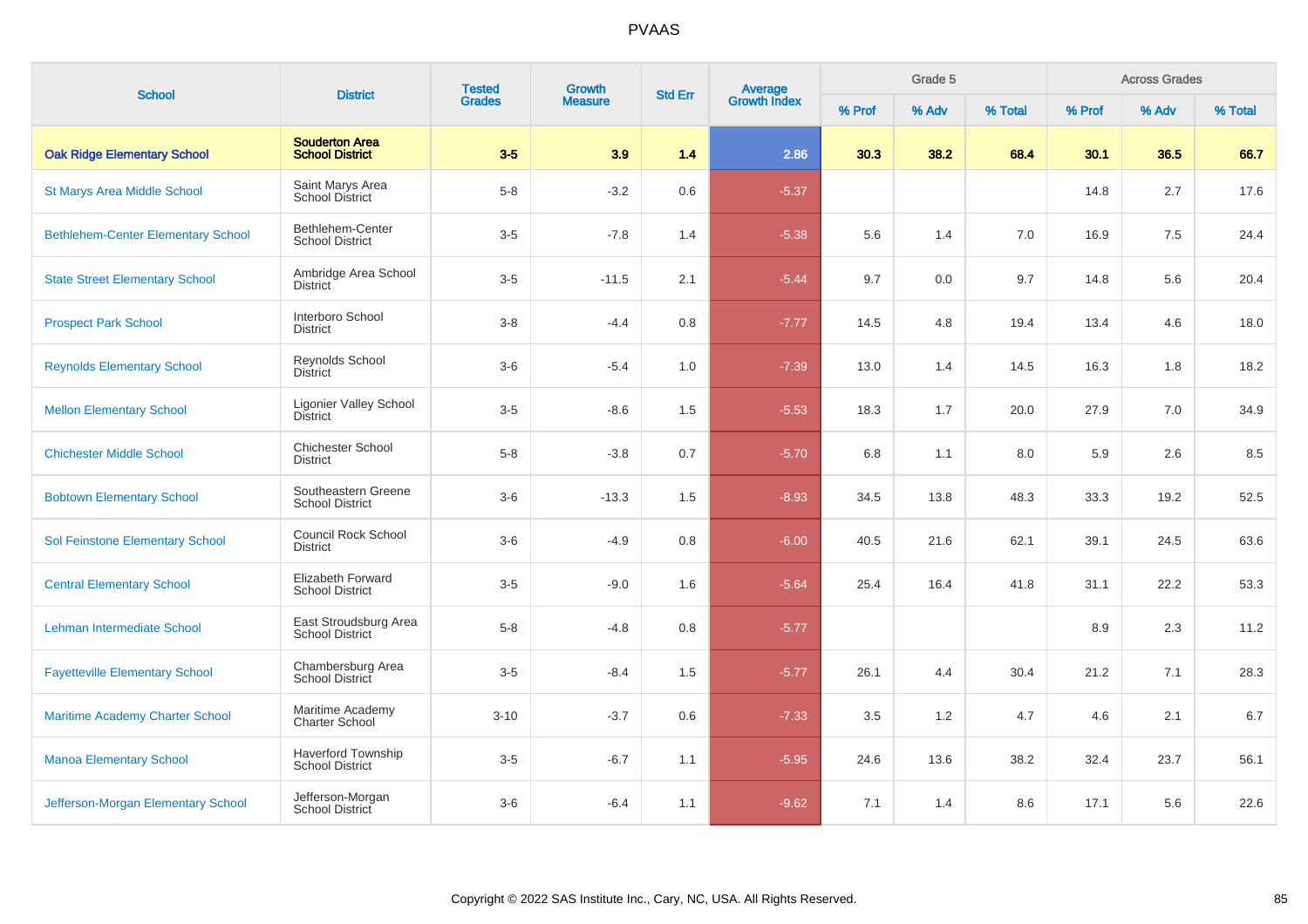| <b>School</b>                                                     | <b>District</b>                                                      | <b>Tested</b> | Growth<br><b>Measure</b> | <b>Std Err</b> |                         |        | Grade 5 |         | <b>Across Grades</b> |       |         |  |
|-------------------------------------------------------------------|----------------------------------------------------------------------|---------------|--------------------------|----------------|-------------------------|--------|---------|---------|----------------------|-------|---------|--|
|                                                                   |                                                                      | <b>Grades</b> |                          |                | Average<br>Growth Index | % Prof | % Adv   | % Total | % Prof               | % Adv | % Total |  |
| <b>Oak Ridge Elementary School</b>                                | <b>Souderton Area</b><br><b>School District</b>                      | $3 - 5$       | 3.9                      | 1.4            | 2.86                    | 30.3   | 38.2    | 68.4    | 30.1                 | 36.5  | 66.7    |  |
| Masterman Julia R Sec School                                      | Philadelphia City<br>School District                                 | $5 - 10$      | $-7.7$                   | 1.3            | $-6.40$                 | 45.2   | 47.6    | 92.9    | 49.1                 | 40.0  | 89.1    |  |
| <b>Worrall Elementary School</b>                                  | Marple Newtown<br>School District                                    | $3-5$         | $-8.9$                   | 1.5            | $-6.08$                 | 44.4   | 25.4    | 69.8    | 35.5                 | 35.5  | 71.0    |  |
| <b>Community Academy Of Philadelphia</b><br><b>Charter School</b> | <b>Community Academy</b><br>Of Philadelphia<br><b>Charter School</b> | $3 - 11$      | $-5.7$                   | 0.9            | $-6.24$                 | 4.9    | 2.4     | 7.3     | 2.4                  | 1.0   | 3.5     |  |
| <b>Penn Hills Elementary School</b>                               | Penn Hills School<br><b>District</b>                                 | $3-5$         | $-5.8$                   | 0.9            | $-6.26$                 | 4.7    | 1.8     | 6.5     | 10.8                 | 3.4   | 14.2    |  |
| South Allegheny Elementary School                                 | South Allegheny<br><b>School District</b>                            | $3-5$         | $-10.2$                  | 1.6            | $-6.31$                 | 27.3   | 1.8     | 29.1    | 25.2                 | 3.1   | 28.2    |  |
| <b>Philipsburg Elementary School</b>                              | Philipsburg-Osceola<br>Area School District                          | $3-5$         | $-9.4$                   | 1.5            | $-6.36$                 | 38.5   | 10.8    | 49.2    | 31.0                 | 20.1  | 51.1    |  |
| <b>Berwick Area Middle School</b>                                 | <b>Berwick Area School</b><br><b>District</b>                        | $5-8$         | $-3.7$                   | 0.5            | $-7.82$                 | 18.5   | 6.8     | 25.3    | 17.1                 | 4.1   | 21.2    |  |
| Pittsburgh Whittier K-5                                           | Pittsburgh School<br><b>District</b>                                 | $3-5$         | $-18.7$                  | 2.9            | $-6.41$                 | 5.9    | 0.0     | 5.9     | 12.5                 | 1.6   | 14.1    |  |
| Oil City Area Middle School                                       | Oil City Area School<br><b>District</b>                              | $5-8$         | $-3.7$                   | 0.5            | $-7.13$                 | 15.5   | 2.8     | 18.3    | 9.5                  | 1.5   | 11.0    |  |
| <b>Fallsington Elementary School</b>                              | Pennsbury School<br><b>District</b>                                  | $3-5$         | $-10.5$                  | 1.6            | $-6.47$                 | 25.5   | 15.7    | 41.2    | 29.8                 | 18.2  | 47.9    |  |
| <b>Southmoreland Elementary School</b>                            | Southmoreland School<br><b>District</b>                              | $3-5$         | $-7.8$                   | 1.2            | $-6.52$                 | 12.6   | 4.2     | 16.8    | 23.4                 | 5.8   | 29.2    |  |
| <b>Osceola Mills Elementary School</b>                            | Philipsburg-Osceola<br>Area School District                          | $3-5$         | $-9.9$                   | 1.5            | $-6.61$                 | 32.2   | 10.2    | 42.4    | 34.6                 | 19.0  | 53.6    |  |
| <b>Scenic Hills Elementary School</b>                             | Springfield School<br><b>District</b>                                | $3-5$         | $-6.1$                   | 0.9            | $-6.61$                 | 30.2   | 13.8    | 44.0    | 35.6                 | 23.7  | 59.4    |  |
| <b>Rolling Ridge Elementary School</b>                            | <b>Harbor Creek School</b><br><b>District</b>                        | $3-6$         | $-7.5$                   | 1.0            | $-7.29$                 | 32.1   | 10.7    | 42.9    | 32.6                 | 21.6  | 54.2    |  |
| <b>School Lane Charter School</b>                                 | School Lane Charter<br>School                                        | $3 - 11$      | $-4.8$                   | 0.7            | $-7.87$                 | 26.9   | 7.5     | 34.3    | 21.0                 | 6.5   | 27.5    |  |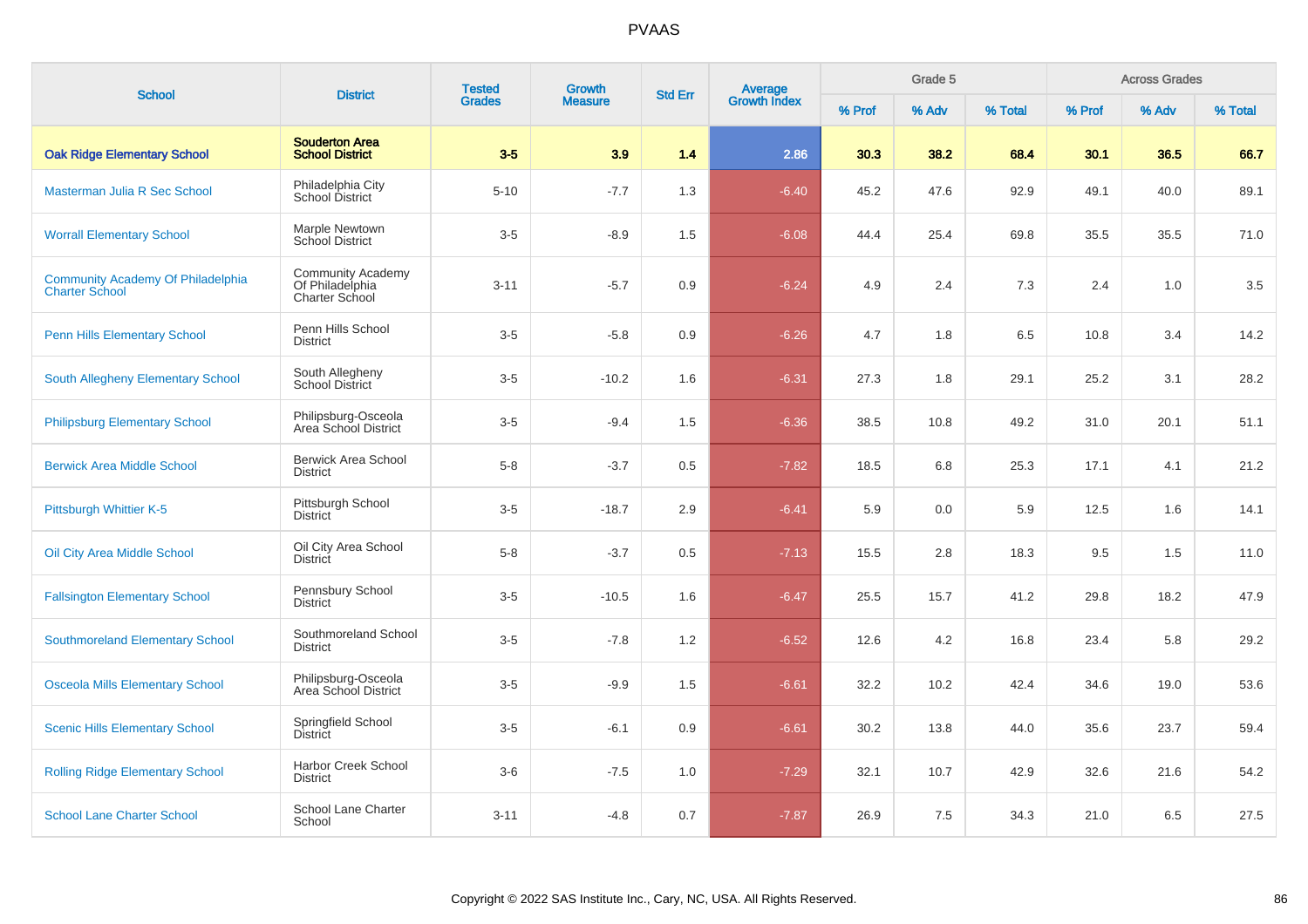| <b>School</b>                               | <b>District</b>                                    | <b>Tested</b> | Growth         | <b>Std Err</b> | Average<br>Growth Index |        | Grade 5 |         | <b>Across Grades</b> |       |         |  |
|---------------------------------------------|----------------------------------------------------|---------------|----------------|----------------|-------------------------|--------|---------|---------|----------------------|-------|---------|--|
|                                             |                                                    | <b>Grades</b> | <b>Measure</b> |                |                         | % Prof | % Adv   | % Total | % Prof               | % Adv | % Total |  |
| <b>Oak Ridge Elementary School</b>          | <b>Souderton Area</b><br><b>School District</b>    | $3-5$         | 3.9            | 1.4            | 2.86                    | 30.3   | 38.2    | 68.4    | 30.1                 | 36.5  | 66.7    |  |
| <b>Burgettstown Elementary Center</b>       | <b>Burgettstown Area</b><br><b>School District</b> | $3-5$         | $-9.1$         | 1.4            | $-6.70$                 | 16.9   | 2.6     | 19.5    | 21.1                 | 5.2   | 26.3    |  |
| <b>Edgewood Elementary STEAM</b><br>Academy | <b>Woodland Hills School</b><br><b>District</b>    | $3-5$         | $-10.7$        | 1.6            | $-6.82$                 | 7.1    | 0.0     | 7.1     | 8.9                  | 0.7   | 9.6     |  |
| <b>Pottstown Middle School</b>              | Pottstown School<br><b>District</b>                | $5-8$         | $-5.0$         | 0.5            | $-10.19$                | 6.0    | 3.6     | 9.5     | 4.8                  | 1.2   | 6.0     |  |
| Pittsburgh West Liberty K-5                 | Pittsburgh School<br><b>District</b>               | $3-5$         | $-20.5$        | 2.9            | $-6.97$                 | 5.6    | 5.6     | 11.1    | 18.6                 | 2.9   | 21.4    |  |
| <b>Ringgold Middle School</b>               | Ringgold School<br><b>District</b>                 | $5-8$         | $-4.9$         | 0.4            | $-10.85$                | 13.5   | 1.8     | 15.3    | 8.3                  | 0.9   | 9.2     |  |
| <b>East Stroudsburg Elementary School</b>   | East Stroudsburg Area<br><b>School District</b>    | $3-5$         | $-10.9$        | 1.6            | $-7.01$                 | 15.2   | 5.1     | 20.3    | 26.2                 | 5.0   | 31.2    |  |
| <b>Trafford Elementary School</b>           | Penn-Trafford School<br><b>District</b>            | $3-5$         | $-13.7$        | 1.9            | $-7.13$                 | 39.5   | 5.3     | 44.7    | 36.5                 | 26.0  | 62.5    |  |
| Pittsburgh Fulton K-5                       | Pittsburgh School<br>District                      | $3-5$         | $-14.1$        | 2.0            | $-7.18$                 | 5.6    | 2.8     | 8.3     | 10.7                 | 3.6   | 14.3    |  |
| <b>Carmichaels Area Elementary Center</b>   | Carmichaels Area<br><b>School District</b>         | $3-5$         | $-9.6$         | 1.3            | $-7.18$                 | 13.8   | 1.2     | 15.0    | 18.5                 | 3.3   | 21.8    |  |
| <b>Pennell Elementary School</b>            | Penn-Delco School<br><b>District</b>               | $3-5$         | $-10.1$        | 1.4            | $-7.22$                 | 32.4   | 18.3    | 50.7    | 35.8                 | 15.6  | 51.4    |  |
| Pittsburgh Lincoln K-5                      | Pittsburgh School<br><b>District</b>               | $3-5$         | $-17.9$        | 2.5            | $-7.30$                 | 0.0    | 0.0     | 0.0     | 1.3                  | 0.0   | 1.3     |  |
| <b>Charleroi Area Elementary Center</b>     | Charleroi School<br><b>District</b>                | $3-5$         | $-9.2$         | 1.2            | $-7.59$                 | 10.8   | 1.0     | 11.8    | 14.2                 | 3.2   | 17.4    |  |
| <b>West View Elementary School</b>          | North Hills School<br><b>District</b>              | $3-5$         | $-11.4$        | 1.5            | $-7.70$                 | 28.6   | 6.4     | 34.9    | 29.7                 | 13.2  | 42.9    |  |
| Pittsburgh Concord K-5                      | Pittsburgh School<br><b>District</b>               | $3-5$         | $-12.1$        | 1.6            | $-7.72$                 | 8.8    | 1.8     | 10.5    | 14.1                 | 3.1   | 17.2    |  |
| Pittsburgh Greenfield K-8                   | Pittsburgh School<br><b>District</b>               | $3-8$         | $-8.7$         | 1.1            | $-8.03$                 | 29.6   | 3.7     | 33.3    | 22.9                 | 6.5   | 29.4    |  |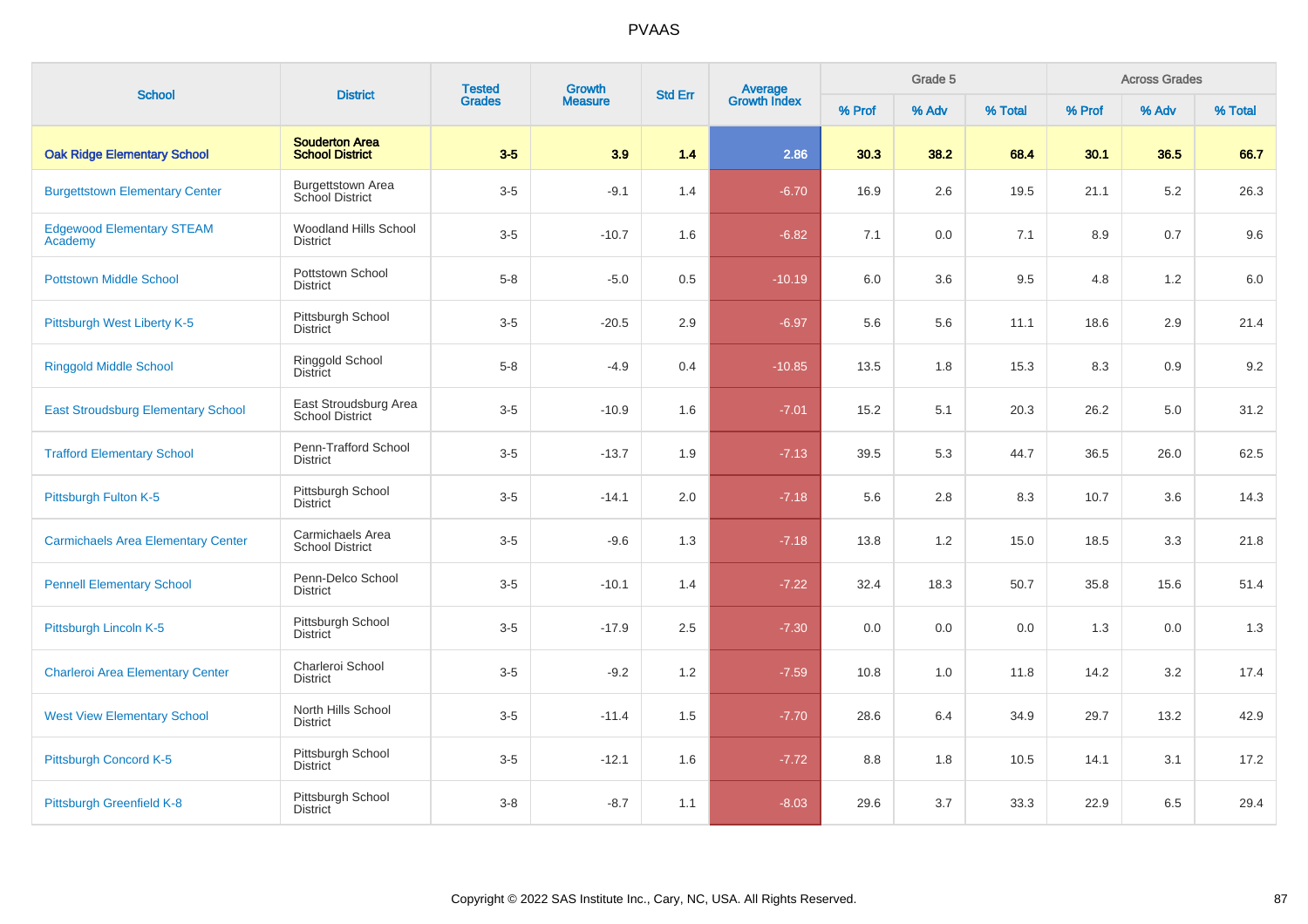| <b>School</b>                              | <b>Tested</b><br>Growth<br>Average<br>Growth Index<br><b>District</b><br><b>Std Err</b><br><b>Grades</b><br><b>Measure</b> |          |         |       |          |        | Grade 5 |         | <b>Across Grades</b> |      |      |  |
|--------------------------------------------|----------------------------------------------------------------------------------------------------------------------------|----------|---------|-------|----------|--------|---------|---------|----------------------|------|------|--|
|                                            |                                                                                                                            |          | % Prof  | % Adv | % Total  | % Prof | % Adv   | % Total |                      |      |      |  |
| <b>Oak Ridge Elementary School</b>         | <b>Souderton Area</b><br><b>School District</b>                                                                            | $3-5$    | 3.9     | 1.4   | 2.86     | 30.3   | 38.2    | 68.4    | 30.1                 | 36.5 | 66.7 |  |
| Eden Hall Upper Elementary School          | Pine-Richland School<br><b>District</b>                                                                                    | $4 - 6$  | $-3.6$  | 0.5   | $-11.72$ | 35.1   | 21.7    | 56.8    | 34.3                 | 17.8 | 52.1 |  |
| <b>Ramsay Elementary School</b>            | Mount Pleasant Area<br><b>School District</b>                                                                              | $4 - 6$  | $-7.4$  | 0.7   | $-9.86$  | 18.0   | 1.6     | 19.7    | 17.2                 | 1.7  | 18.9 |  |
| Morrisville Intermediate School (8380)     | Morrisville Borough<br><b>School District</b>                                                                              | $3-5$    | $-12.9$ | 1.6   | $-8.04$  | 9.8    | 0.0     | 9.8     | 7.7                  | 1.2  | 8.9  |  |
| Pittsburgh Dilworth K-5                    | Pittsburgh School<br><b>District</b>                                                                                       | $3-5$    | $-14.4$ | 1.8   | $-8.08$  | 11.6   | 4.6     | 16.3    | 14.4                 | 6.4  | 20.8 |  |
| <b>Pleasant Valley Intermediate School</b> | Pleasant Valley<br>School District                                                                                         | $4 - 6$  | $-4.6$  | 0.6   | $-9.98$  | 20.4   | 6.2     | 26.7    | 18.8                 | 5.1  | 23.9 |  |
| Pittsburgh Allegheny K-5                   | Pittsburgh School<br><b>District</b>                                                                                       | $3-5$    | $-11.8$ | 1.4   | $-8.21$  | 6.2    | 10.8    | 16.9    | 15.5                 | 8.2  | 23.7 |  |
| <b>MaST Community Charter School II</b>    | MaST Community<br>Charter School II                                                                                        | $3 - 10$ | $-8.4$  | 0.7   | $-12.33$ | 5.0    | 2.0     | 6.9     | 12.6                 | 3.2  | 15.8 |  |
| <b>C E Cole Intermediate School</b>        | Muhlenberg School<br><b>District</b>                                                                                       | $4 - 6$  | $-6.1$  | 0.5   | $-11.12$ | 8.1    | 0.5     | 8.5     | 6.1                  | 1.0  | 7.2  |  |
| <b>Moore School</b>                        | <b>Brentwood Borough</b><br><b>School District</b>                                                                         | $3-5$    | $-17.0$ | 1.8   | $-9.33$  | 19.5   | 7.3     | 26.8    | 26.9                 | 11.5 | 38.5 |  |
| <b>Moss Side Middle School</b>             | Gateway School<br><b>District</b>                                                                                          | $5-6$    | $-5.8$  | 0.6   | $-11.30$ | 15.6   | 7.6     | 23.1    | 16.1                 | 7.3  | 23.4 |  |
| Wilson Area Intermediate School            | Wilson Area School<br><b>District</b>                                                                                      | $5 - 8$  | $-11.7$ | 0.5   | $-23.16$ | 17.2   | 6.0     | 23.2    | 13.6                 | 4.6  | 18.3 |  |
| <b>MaST Community Charter School</b>       | MaST Community<br><b>Charter School</b>                                                                                    | $3 - 10$ | $-8.7$  | 0.6   | $-15.16$ | 30.0   | 3.0     | 33.0    | 23.1                 | 3.6  | 26.7 |  |
| <b>Pittston Area Middle School</b>         | Pittston Area School<br><b>District</b>                                                                                    | $5-8$    | $-8.4$  | 0.7   | $-12.68$ | 5.7    | 0.0     | 5.7     | 5.3                  | 1.1  | 6.4  |  |
| Kiski Area Upper Elementary School         | Kiski Area School<br><b>District</b>                                                                                       | $5-6$    | $-8.7$  | 0.6   | $-15.29$ | 15.5   | 5.6     | 21.1    | 13.4                 | 3.5  | 16.9 |  |
| <b>West Mifflin Area Middle School</b>     | West Mifflin Area<br><b>School District</b>                                                                                | $4 - 11$ | $-8.5$  | 0.5   | $-18.36$ | 18.6   | 5.7     | 24.3    | 9.5                  | 2.0  | 11.6 |  |